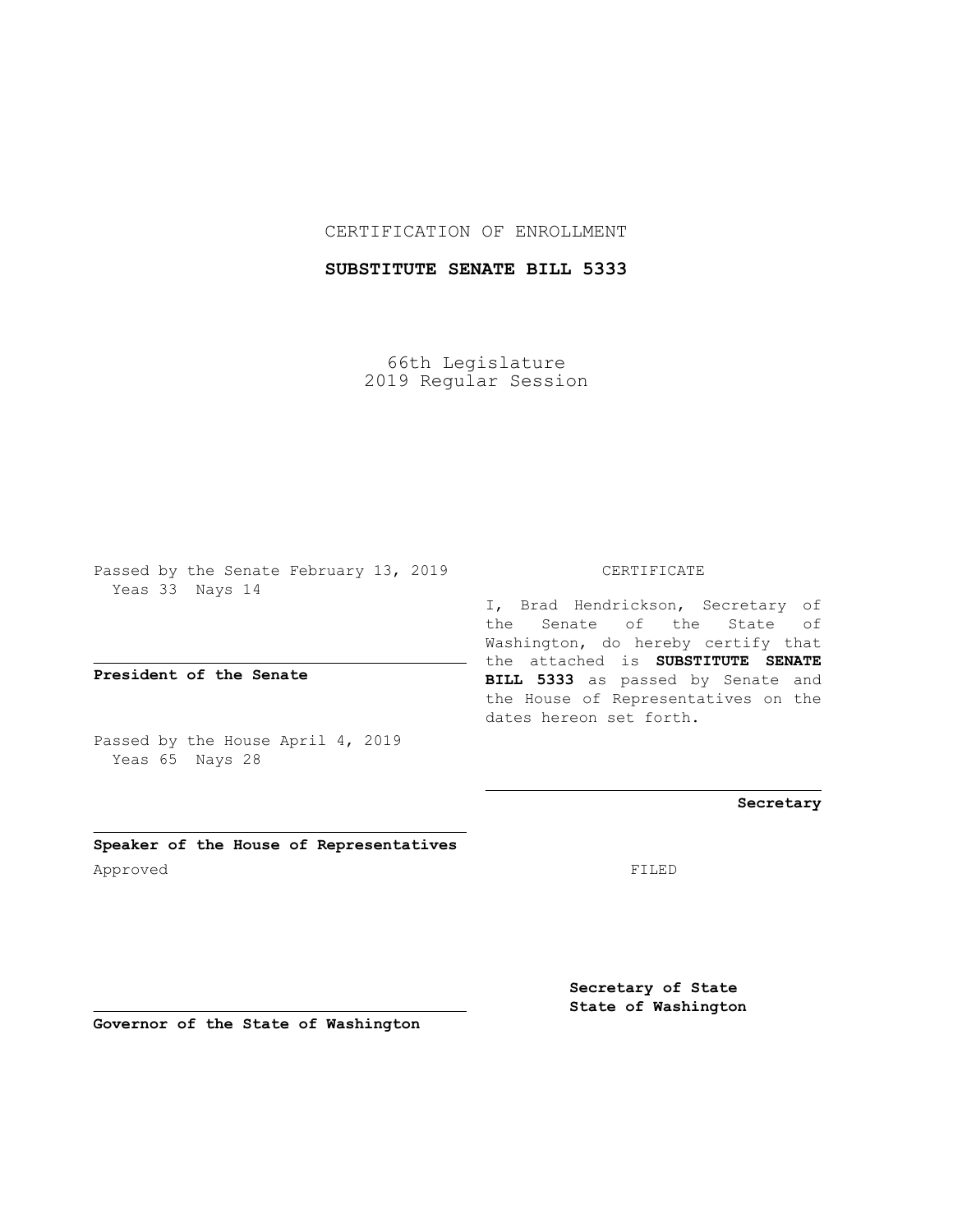### **SUBSTITUTE SENATE BILL 5333**

Passed Legislature - 2019 Regular Session

**State of Washington 66th Legislature 2019 Regular Session**

**By** Senate Law & Justice (originally sponsored by Senators Pedersen and Rivers)

READ FIRST TIME 01/25/19.

 AN ACT Relating to making changes related to the uniform parentage act for access to court records, entry of protective orders by the court, use of mandatory forms, criteria for notice of a proceeding to adjudicate parentage, compliance with regulations of the food and drug administration, enacting a repealed section of chapter 26.26 RCW, clarifying the crimes included in sexual assault for purposes of preclusion of parentage, and correcting citations and terminology; amending RCW 26.26A.500, 26.26A.470, 26.26A.410, 26.26A.810, 26.26A.820, 26.26A.825, 26.26A.465, 4.16.360, 5.44.140, 9.41.040, 9.41.173, 9.41.800, 9.94A.030, 10.14.080, 10.14.200, 10.99.020, 13.04.030, 13.34.155, 13.38.040, 26.09.030, 26.09.191, 26.09.405, 26.09.510, 26.12.802, 26.18.010, 26.18.220, 26.23.050, 26.26B.010, 26.26B.020, 26.26B.040, 26.26B.050, 26.26B.070, 26.26B.080, 26.26B.100, 26.33.110, 26.50.025, 26.50.035, 26.50.060, 26.50.110, 26.50.160, 36.28A.410, 59.18.575, 74.20.040, 74.20.225, 74.20.310, 74.20.350, 74.20.360, 74.20A.030, 74.20A.055, and 74.20A.056; reenacting and amending RCW 9.41.070, 9.94A.411, 9.94A.515, 9.96.060, 10.31.100, 13.34.030, 26.33.020, 72.09.712, 72.09.714, and 74.13.031; adding a new section to chapter 26.26A RCW; 20 and adding a new section to chapter 26.26B RCW.

BE IT ENACTED BY THE LEGISLATURE OF THE STATE OF WASHINGTON: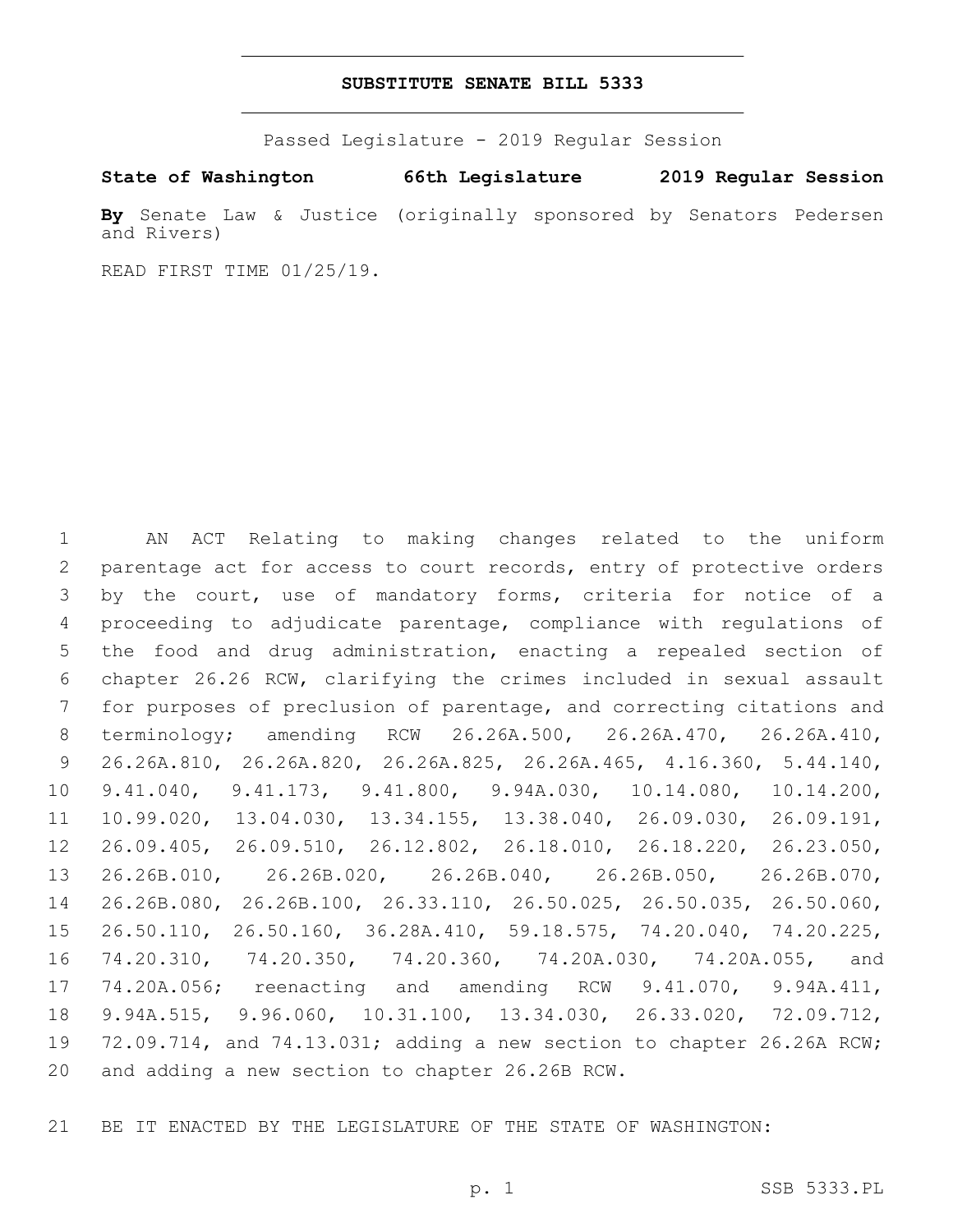**PART 1 ACCESS TO COURT RECORDS, ENTRY OF PROTECTIVE ORDERS, USE OF MANDATORY FORMS, AND CRITERIA FOR NOTICE OF A PROCEEDING TO ADJUDICATE PARENTAGE Sec. 1001.** RCW 26.26A.500 and 2018 c 6 s 520 are each amended to read as follows:6 (1) On request of a party and for good cause, the court may close a proceeding under RCW 26.26A.400 through 26.26A.515 to the public.

 (2) A final order in a proceeding under RCW 26.26A.400 through 10 26.26A.515 is available for public inspection. ((Other papers and records are available for public inspection only with the consent of 12 the parties or by court order.)) Except as provided by applicable 13 court rules, records entered after the entry of a final order determining parentage in a proceeding under this chapter are publicly accessible.

 **Sec. 1002.** RCW 26.26A.470 and 2018 c 6 s 515 are each amended to 17 read as follows:

 (1) In a proceeding under RCW 26.26A.400 through 26.26A.515, the court may issue a temporary order for child support if the order is consistent with law of this state other than this chapter and the 21 individual ordered to pay support is:

22 (a) A presumed parent of the child;

(b) Petitioning to be adjudicated a parent;

 (c) Identified as a genetic parent through genetic testing under 25 RCW 26.26A.325;

 (d) An alleged genetic parent who has declined to submit to 27 genetic testing;

 (e) Shown by clear and convincing evidence to be a parent of the 29 child; or

30 (f) A parent under this chapter.

 (2) A temporary order may include a provision for parenting time and visitation under law of this state other than this chapter.

 (3) Any party may request the court to issue a temporary restraining order or preliminary injunction, providing relief proper 35 in the circumstances, and restraining or enjoining any party from:

(a) Molesting or disturbing the peace of another party;

 (b) Going onto the grounds of or entering the home, workplace, or 38 school of another party or the day care or school of any child;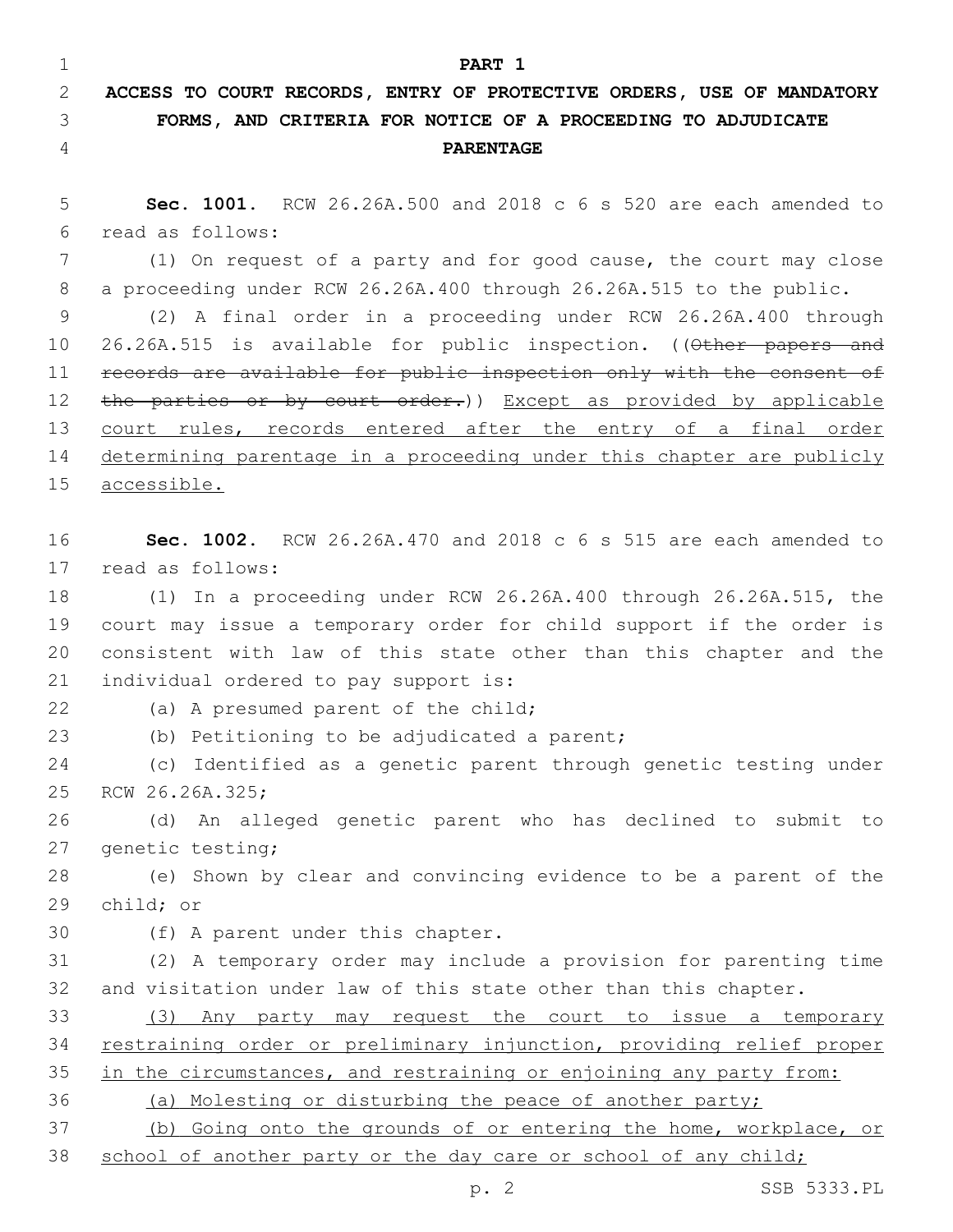- (c) Knowingly coming within, or knowingly remaining within, a
- specified distance from a specified location; and

(d) Removing a child from the jurisdiction of the court.

 (4) Either party may request a domestic violence protection order under chapter 26.50 RCW or an antiharassment protection order under chapter 10.14 RCW on a temporary basis. The court may grant any of the relief provided in RCW 26.50.060 except relief pertaining to residential provisions for the children which provisions shall be provided for under this chapter, and any of the relief provided in RCW 10.14.080. Ex parte orders issued under this subsection shall be 11 effective for a fixed period not to exceed fourteen days, or upon court order, not to exceed twenty-four days if necessary to ensure 13 that all temporary motions in the case can be heard at the same time.

 (5) Restraining orders issued under this section restraining or enjoining the person from molesting or disturbing another party, or 16 from going onto the grounds of or entering the home, workplace, or school of the other party or the day care or school of any child, or prohibiting the person from knowingly coming within, or knowingly remaining within, a specified distance of a location, shall prominently bear on the front page of the order the legend: VIOLATION OF THIS ORDER WITH ACTUAL NOTICE OF ITS TERMS IS A CRIMINAL OFFENSE UNDER CHAPTER 26.50 RCW AND WILL SUBJECT A VIOLATOR TO ARREST.

 (6) The court shall order that any temporary restraining order bearing a criminal offense legend, any domestic violence protection 25 order, or any antiharassment protection order granted under this section be forwarded by the clerk of the court on or before the next judicial day to the appropriate law enforcement agency specified in 28 the order. Upon receipt of the order, the law enforcement agency shall enter the order into any computer-based criminal intelligence information system available in this state used by law enforcement agencies to list outstanding warrants. The order is fully enforceable in any county in the state.

 (7) If a restraining order issued pursuant to this section is modified or terminated, the clerk of the court shall notify the law enforcement agency specified in the order on or before the next judicial day. Upon receipt of notice that an order has been terminated, the law enforcement agency shall remove the order from any computer-based criminal intelligence information system.

 (8) The court may issue a temporary restraining order without 40 requiring notice to the other party only if it finds on the basis of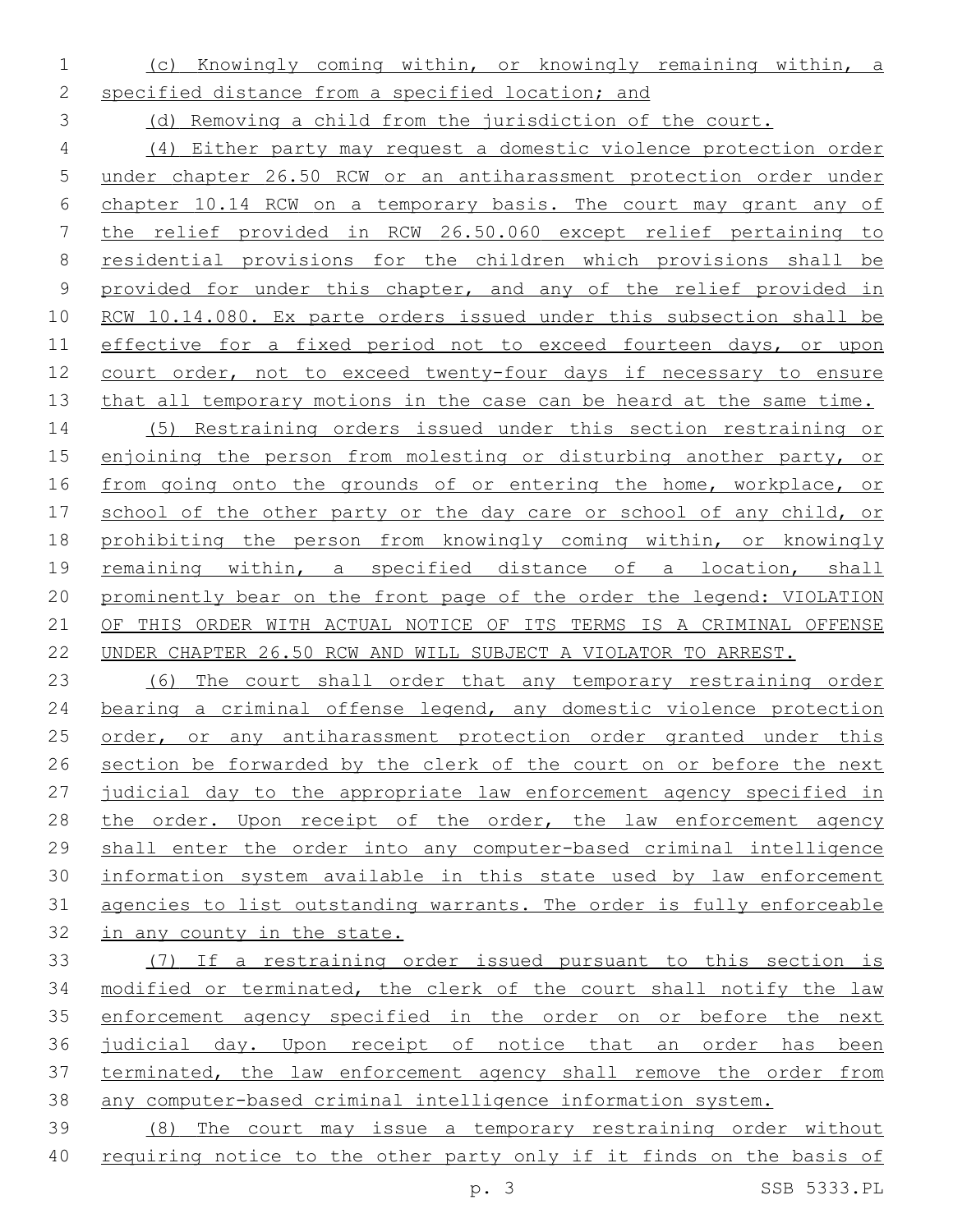| 1              | the moving affidavit or other evidence that irreparable injury could                  |  |  |  |  |  |  |  |  |  |
|----------------|---------------------------------------------------------------------------------------|--|--|--|--|--|--|--|--|--|
| 2              | result if an order is not issued until the time for responding has                    |  |  |  |  |  |  |  |  |  |
| 3              | elapsed.                                                                              |  |  |  |  |  |  |  |  |  |
| $\overline{4}$ | (9)<br>The<br>court may issue a temporary restraining order<br>O <sub>T</sub>         |  |  |  |  |  |  |  |  |  |
| 5              | preliminary injunction and an order for temporary support in such                     |  |  |  |  |  |  |  |  |  |
| 6              | and<br>such<br>terms<br>are just<br>in<br>the<br>amounts<br>on<br>as<br>and<br>proper |  |  |  |  |  |  |  |  |  |
| 7              | circumstances. In issuing the order, the court shall consider the                     |  |  |  |  |  |  |  |  |  |
| $8\,$          | provisions of RCW 9.41.800.                                                           |  |  |  |  |  |  |  |  |  |
| $\mathsf 9$    | A temporary order, temporary restraining<br>(10)<br>order,<br>Оr                      |  |  |  |  |  |  |  |  |  |
| 10             | preliminary injunction:                                                               |  |  |  |  |  |  |  |  |  |
| 11             | Does not prejudice the rights of a party or any child which<br>(a)                    |  |  |  |  |  |  |  |  |  |
| 12             | are to be adjudicated at subsequent hearings in the proceeding;                       |  |  |  |  |  |  |  |  |  |
| 13             | (b) May be revoked or modified;                                                       |  |  |  |  |  |  |  |  |  |
| 14             | Terminates when the final order is entered or<br>when<br>the<br>(C)                   |  |  |  |  |  |  |  |  |  |
| 15             | petition is dismissed; and                                                            |  |  |  |  |  |  |  |  |  |
| 16             | May be entered in a proceeding for the modification of<br>(d)<br>an                   |  |  |  |  |  |  |  |  |  |
| 17             | existing order.                                                                       |  |  |  |  |  |  |  |  |  |
| 18             | A support debt owed to the state for public assistance<br>(11)                        |  |  |  |  |  |  |  |  |  |
| 19             | expenditures which has been charged against a party pursuant to RCW                   |  |  |  |  |  |  |  |  |  |
| 20             | 74.20A.040 and/or 74.20A.055 shall not be merged in, or otherwise                     |  |  |  |  |  |  |  |  |  |
| 21             | extinguished by, the final decree or order, unless the office of                      |  |  |  |  |  |  |  |  |  |
| 22             | support enforcement has been given notice of the final proceeding and                 |  |  |  |  |  |  |  |  |  |
| 23             | an opportunity to present its claim for the support debt to the court                 |  |  |  |  |  |  |  |  |  |
| 24             | and has failed to file an affidavit as provided in this subsection.                   |  |  |  |  |  |  |  |  |  |
| 25             | Notice of the proceeding shall be served upon the office of support                   |  |  |  |  |  |  |  |  |  |
| 26             | enforcement personally, or by certified mail, and shall be given no                   |  |  |  |  |  |  |  |  |  |
| 27             | fewer than thirty days prior to the date of the final proceeding. An                  |  |  |  |  |  |  |  |  |  |
| 28             | original copy of the notice shall be filed with the court either                      |  |  |  |  |  |  |  |  |  |
| 29             | before service or within a reasonable time thereafter. The office of                  |  |  |  |  |  |  |  |  |  |
| 30             | support enforcement may present its claim, and thereby preserve the                   |  |  |  |  |  |  |  |  |  |
| 31             | support debt, by filing an affidavit setting forth the amount of the                  |  |  |  |  |  |  |  |  |  |
| 32             | debt with the court, and by mailing a copy of the affidavit to the                    |  |  |  |  |  |  |  |  |  |
| 33             | parties or their attorney prior to the date of the final proceeding.                  |  |  |  |  |  |  |  |  |  |
| 34             | (12) Any party may request the court to issue any order                               |  |  |  |  |  |  |  |  |  |
| 35             | referenced by RCW 9.41.800.                                                           |  |  |  |  |  |  |  |  |  |
|                |                                                                                       |  |  |  |  |  |  |  |  |  |

 NEW SECTION. **Sec. 1003.** A new section is added to chapter 37 26.26A RCW to read as follows:

 (1) Effective January 1, 2020, a party shall not file any pleading with the clerk of the court in an action commenced under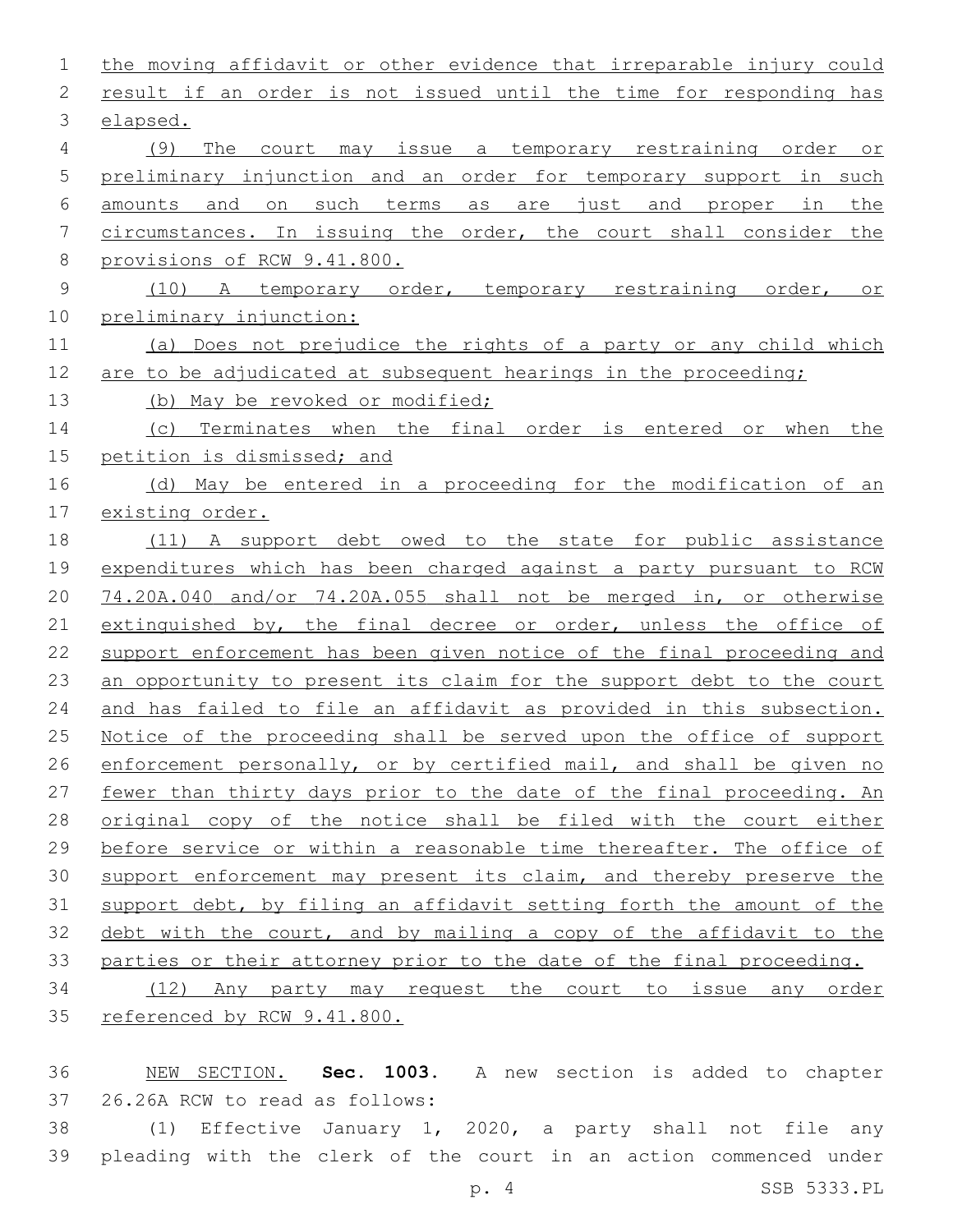this chapter unless on forms approved by the administrator for the 2 courts.

 (2) The administrative office of the courts shall develop and approve standard court forms and format rules for mandatory use by litigants in all actions commenced under this chapter effective January 1, 2020. The administrative office of the courts has continuing responsibility to develop and revise mandatory forms and 8 format rules as appropriate.

 **Sec. 1004.** RCW 26.26A.410 and 2018 c 6 s 503 are each amended to 10 read as follows:

 (1) The petitioner shall give notice of a proceeding to adjudicate parentage to the following individuals:

 (a) The woman who gave birth to the child, unless a court has 14 adjudicated that she is not a parent;

 (b) An individual who is a parent of the child under this 16 chapter;

 (c) A presumed, acknowledged, or adjudicated parent of the child; 18 and

 (d) An individual whose parentage of the child is to be 20 adjudicated.

 (2) An individual entitled to notice under subsection (1) of this section has a right to intervene in the proceeding.

 (3) Lack of notice required by subsection (1) of this section does not render a judgment void. Lack of notice does not preclude an individual entitled to notice under subsection (1) of this section from bringing a proceeding under RCW 26.26A.450(2).

 (4) Notice must be by service of the summons and complaint on all parties entitled to receive notice under subsection (1) of this section.

### **PART 2**

# **COMPLIANCE WITH FOOD AND DRUG ADMINISTRATION REGULATIONS**

 **Sec. 2001.** RCW 26.26A.810 and 2018 c 6 s 803 are each amended to 33 read as follows:

 (1) A gamete bank or fertility clinic licensed in this state shall collect from a donor the donor's identifying information and 36 medical history at the time of the donation.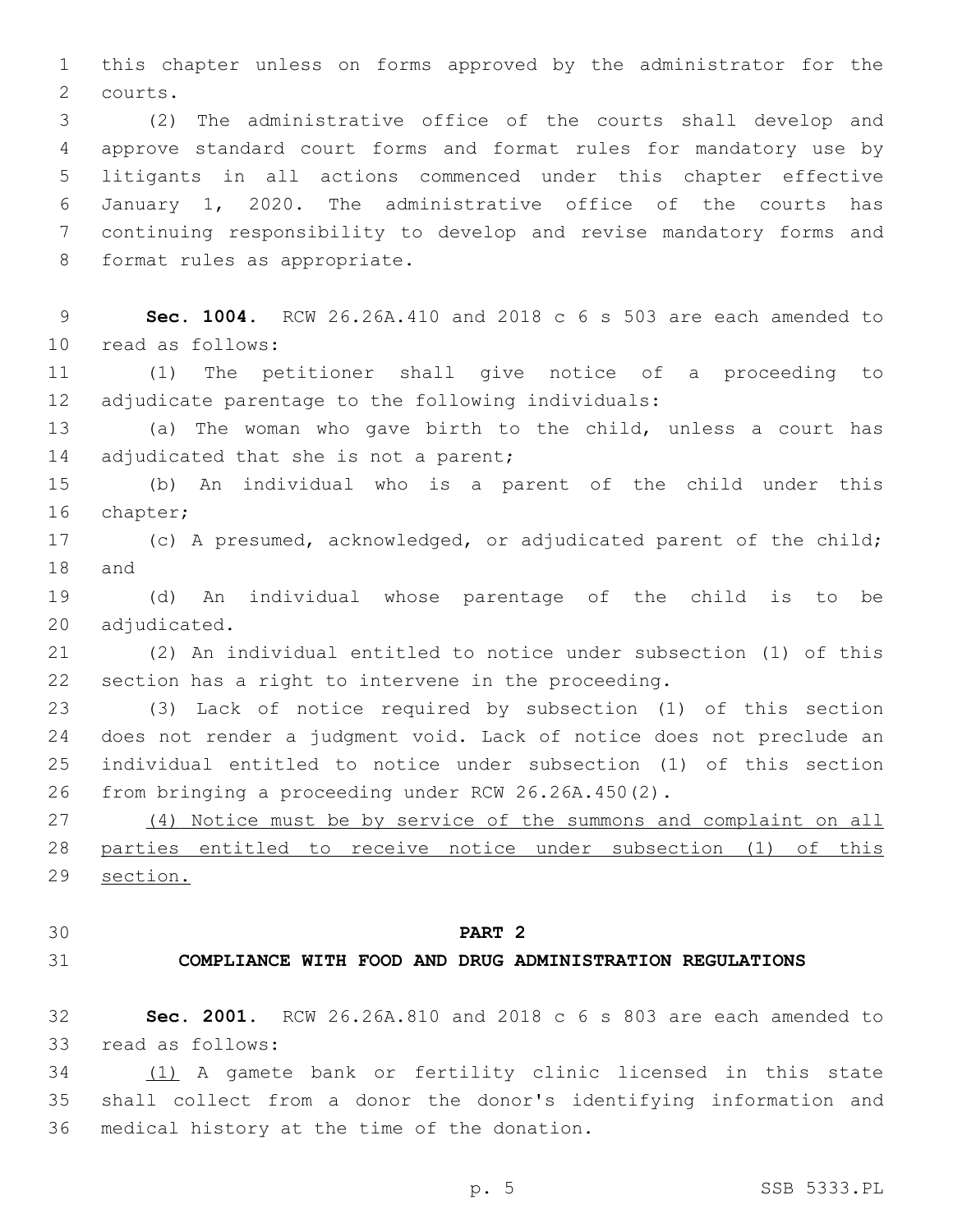1 ((If the)) (2) A gamete bank or fertility clinic ((sends the)) 2 licensed in this state which receives gametes of a donor  $((\pm \Theta))$ 3 collected by another gamete bank or fertility clinic( $\sqrt{t}$  the sending gamete bank or fertility clinic shall forward any identifying information and medical history of the donor, including the donor's signed declaration under RCW 26.26A.815 regarding identity disclosure, to the receiving gamete bank or fertility clinic. A receiving gamete bank or fertility clinic licensed in this state)) 9 shall collect ((and retain the information about the donor and each 10 sending)) the name, address, telephone number, and email address of 11 the gamete bank or fertility clinic from which it received the 12 gametes.

 (3) A gamete bank or fertility clinic licensed in this state shall disclose the information collected under subsections (1) and (2) of this section as provided under RCW 26.26A.820.

 **Sec. 2002.** RCW 26.26A.820 and 2018 c 6 s 805 are each amended to 17 read as follows:

 (1) On request of a child conceived by assisted reproduction who attains eighteen years of age, a gamete bank or fertility clinic 20 licensed in this state which collected((, stored, or released for 21 use)) the gametes used in the assisted reproduction shall make a good faith effort to provide the child with identifying information of the donor who provided the gametes, unless the donor signed and did not withdraw a declaration under RCW 26.26A.815(2)(b). If the donor signed and did not withdraw the declaration, the gamete bank or fertility clinic shall make a good faith effort to notify the donor, who may elect under RCW 26.26A.815(3) to withdraw the donor's 28 declaration.

 (2) Regardless whether a donor signed a declaration under RCW 26.26A.815(2)(b), on request by a child conceived by assisted reproduction who attains eighteen years of age, or, if the child is a minor, by a parent or guardian of the child, a gamete bank or fertility clinic licensed in this state which collected the gametes used in the assisted reproduction shall make a good faith effort to provide the child or, if the child is a minor, the parent or guardian of the child, access to nonidentifying medical history of the donor.

 (3) On request of a child conceived by assisted reproduction who 38 attains eighteen years of age, a gamete bank or fertility clinic licensed in this state which received the gametes used in the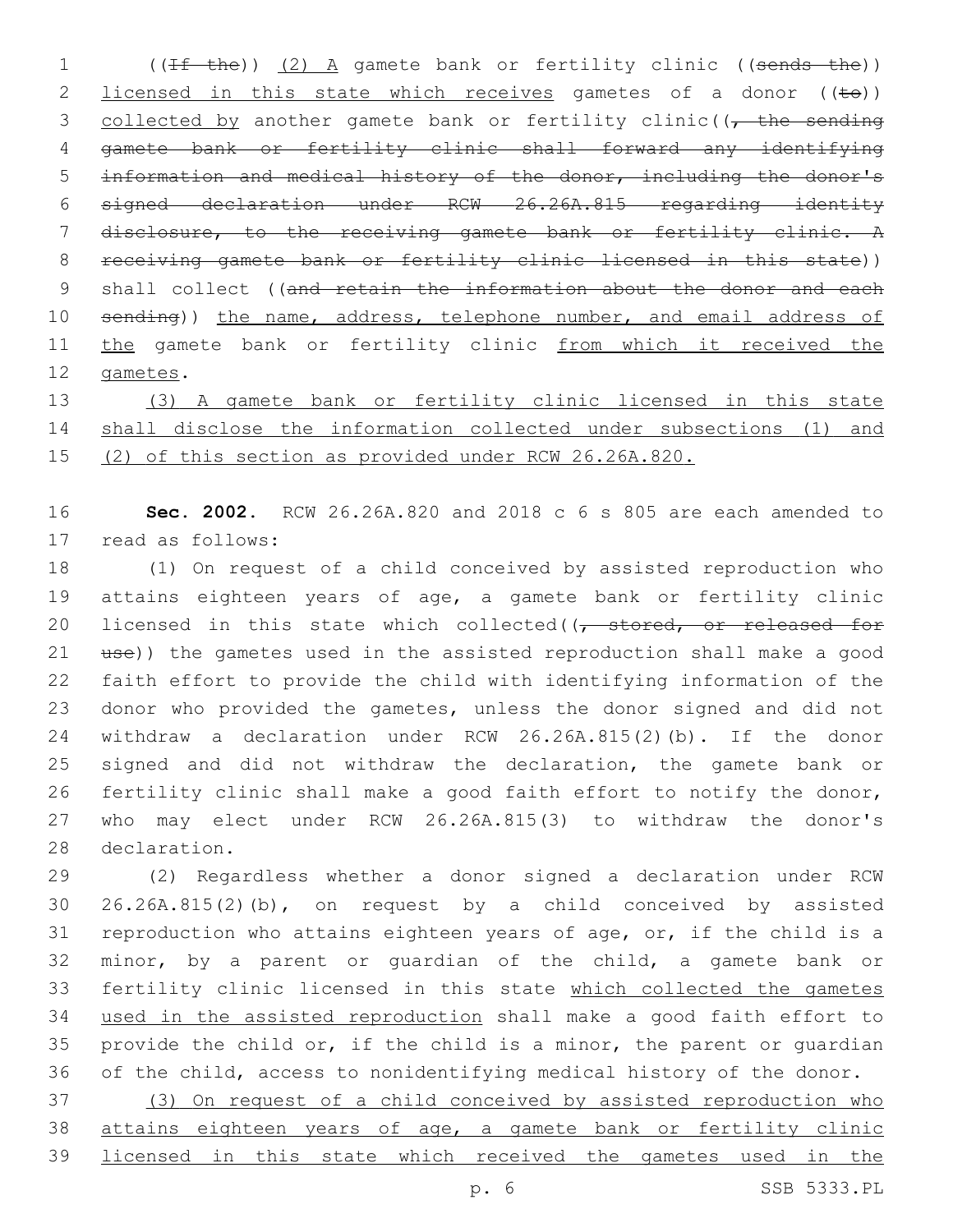| 1 assisted reproduction from another gamete bank or fertility clinic    |  |  |  |  |  |  |
|-------------------------------------------------------------------------|--|--|--|--|--|--|
| 2 shall disclose the name, address, telephone number, and email address |  |  |  |  |  |  |
| 3 of the gamete bank or fertility clinic from which it received the     |  |  |  |  |  |  |
| 4 gametes.                                                              |  |  |  |  |  |  |

5 **Sec. 2003.** RCW 26.26A.825 and 2018 c 6 s 806 are each amended to read as follows:6

7 (1) A gamete bank or fertility clinic licensed in this state 8 which collects((<del>, stores, or releases</del>)) gametes for use in assisted 9 reproduction shall ((collect and)) maintain identifying information 10 and medical history about each gamete donor. The gamete bank or 11 fertility clinic shall ((collect and)) maintain records of gamete 12 screening and testing and comply with reporting requirements, in 13 accordance with federal law and applicable law of this state other 14 than this chapter.

15 (2) A gamete bank or fertility clinic licensed in this state that 16 receives gametes from another gamete bank or fertility clinic shall 17 maintain the name, address, and telephone number of the gamete bank 18 or fertility clinic from which it received the gametes.

## 19 **PART 3**

# 20 **ENACTING A REPEALED SECTION OF CHAPTER 26.26 RCW**

21 NEW SECTION. **Sec. 3001.** A new section is added to chapter 22 26.26B RCW to read as follows:

 (1) After the period for rescission of an acknowledgment of parentage provided in RCW 26.26A.235 has passed, a parent executing an acknowledgment of parentage of the child named therein may 26 commence a judicial proceeding for:

27 (a) Making residential provisions or a parenting plan with regard 28 to the minor child on the same basis as provided in chapter 26.09 29 RCW; or

30 (b) Establishing a child support obligation under chapter 26.19 31 RCW and maintaining health care coverage under RCW 26.09.105.

32 (2) Pursuant to RCW 26.09.010(3), a proceeding authorized by this 33 section shall be titled "In re the parenting and support of...."

 (3) Before the period for a challenge to the acknowledgment or denial of parentage has elapsed under RCW 26.26A.240, the petitioner must specifically allege under penalty of perjury, to the best of the petitioner's knowledge, that: (a) No person other than a person who

p. 7 SSB 5333.PL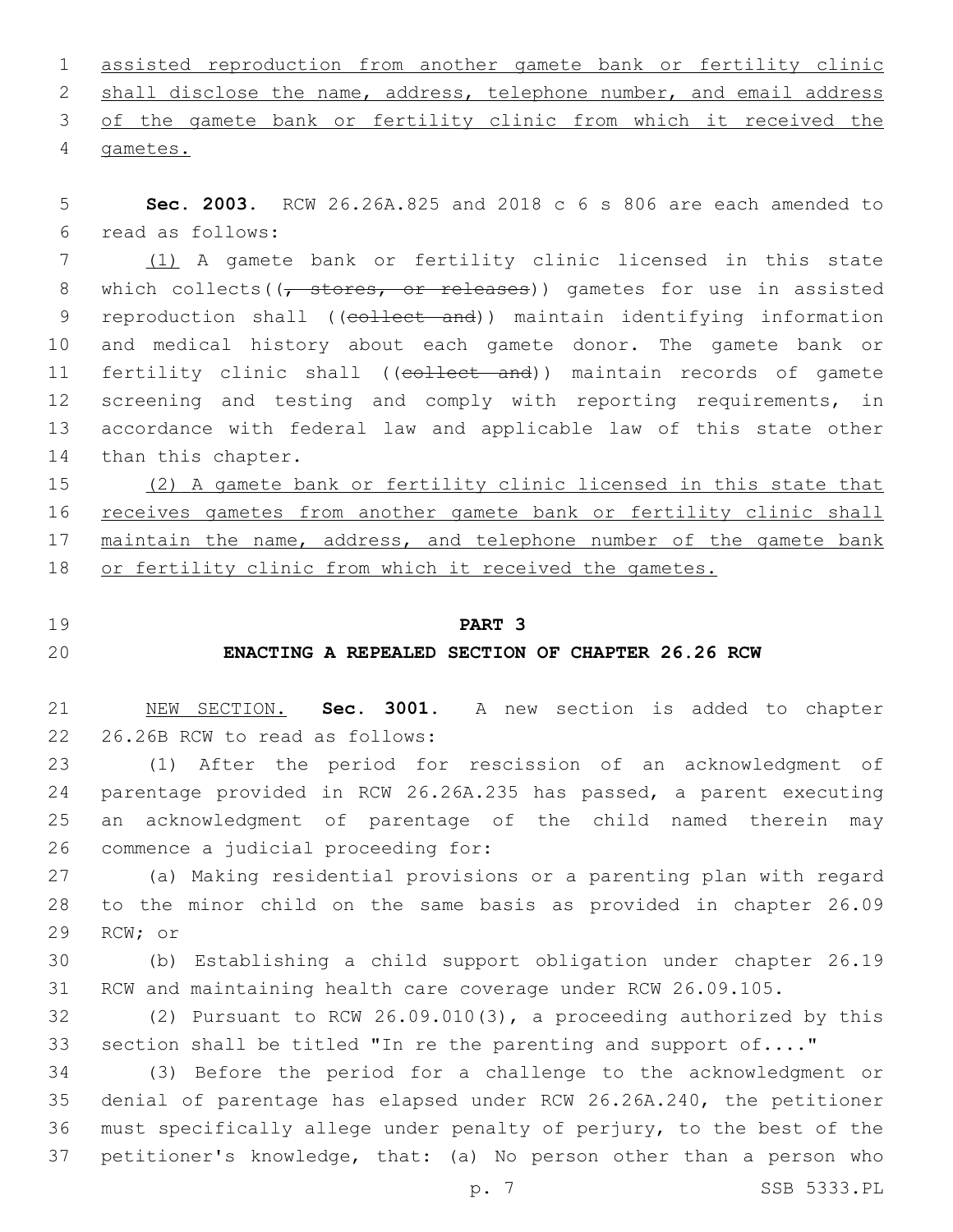executed the acknowledgment of parentage is a parent of the child; (b) there is not currently pending a proceeding to adjudicate the parentage of the child or that another person is adjudicated the child's parent; and (c) the petitioner has provided notice of the proceeding to any other persons who have claimed parentage of the child. Should the respondent or any other person appearing in the action deny the allegations, a permanent parenting plan or residential schedule may not be entered for the child without the matter being converted to a proceeding to challenge the acknowledgment of parentage under RCW 26.26A.240 and 26.26A.445. A copy of the acknowledgment of parentage or the birth certificate issued by the state in which the child was born must be filed with the petition or response. The court may convert the matter to a proceeding to challenge the acknowledgment on its own motion.

# **PART 4 CLARIFYING THE CRIMES INCLUDED IN SEXUAL ASSAULT FOR PURPOSES OF PRECLUSION OF PARENTAGE**

 **Sec. 4001.** RCW 26.26A.465 and 2018 c 6 s 514 are each amended to 19 read as follows:

 (1) For the purposes of this section, "sexual assault" means nonconsensual sexual penetration that results in pregnancy.

 (2) In a proceeding in which a parent alleges that a person committed a sexual assault that resulted in the parent becoming pregnant and subsequently giving birth to a child, the parent may seek to preclude the person from establishing or maintaining the person's parentage of the child. A parent who alleges that a child was born as a result of sexual assault may also seek additional 28 relief as described in this section.

29 (3) This section does not apply if( $($ :

 $(a)$ )) the person described in subsection (2) of this section has previously been adjudicated in a proceeding brought under RCW 26.26A.400 to be a parent of the child, except as may be specifically 33 permitted under subsection (4) of this section.

 (4) Unless RCW 26.26A.240 or 26.26A.430 applies, a parent must file a pleading making an allegation under subsection (2) of this section not later than four years after the birth of the child, except that for a period of one year after January 1, 2019, a court may waive the time bar in cases in which a presumed, acknowledged, or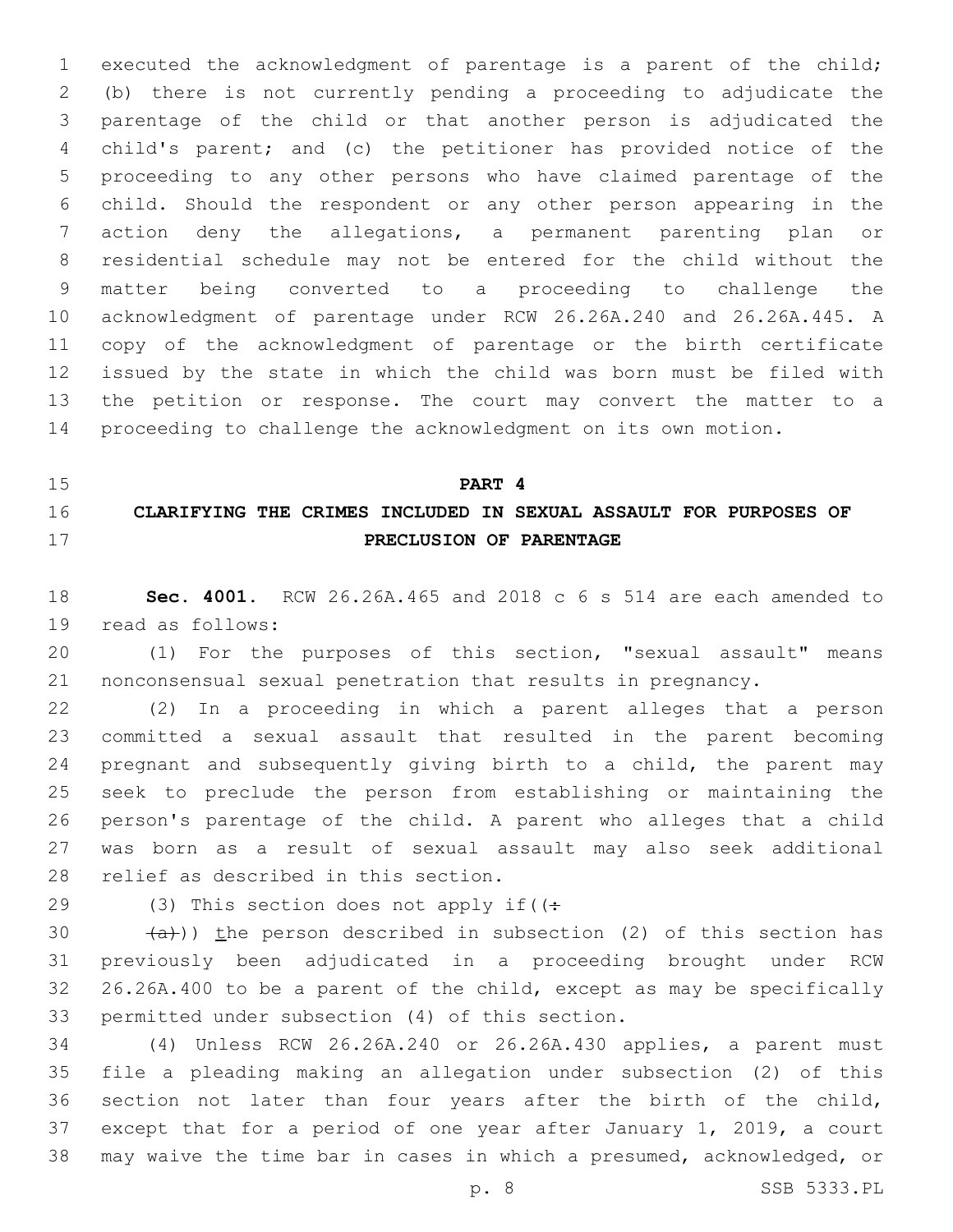adjudicated parent was found in a criminal or separate civil proceeding to have committed a sexual assault against the parent alleging that the child was born as a result of the sexual assault.

 (5) If a parent makes an allegation under subsection (2) of this section and subsection (3) of this section does not apply, the court must conduct a fact-finding hearing on the allegation.

 (a) The court may not enter any temporary orders providing residential time or decision making to the alleged perpetrator prior to the fact-finding hearing on the sexual assault allegation unless both of the following criteria are satisfied: (i) The alleged perpetrator has a bonded and dependent relationship with the child that is parental in nature; and (ii) the court specifically finds that it would be in the best interest of the child if such temporary 14 orders are entered.

 (b) Prior to the fact-finding hearing, the court may order genetic testing to determine whether the alleged perpetrator is biologically related to the child. If genetic testing reveals that the alleged perpetrator is not biologically related to the child, the 19 fact-finding hearing must be stricken.

 (c) Fourteen days prior to the fact-finding hearing, the parent alleging that the child was born as a result of a sexual assault shall submit affidavits setting forth facts supporting the allegation and shall give notice, together with a copy of the affidavit, to other parties to the proceedings, who may file opposing affidavits. Opposing affidavits must be submitted and served to other parties to the proceeding five days prior to the fact-finding hearing.

 (d) The court shall determine on the record whether affidavits and documents submitted for the fact-finding hearing should be 29 sealed.

 (6) An allegation under subsection (2) of this section may be 31 proved by:

 (a) Evidence that the person was convicted of or pleaded guilty to a sexual assault under RCW 9A.44.040, 9A.44.050, or 9A.44.060, or 34 a comparable crime of sexual assault  $((\frac{1}{2}n))$ , including child rape of 35 any degree, in this state or any other jurisdiction, against the child's parent and the child was born within three hundred twenty 37 days after the sexual assault; or

 (b) Clear, cogent, and convincing evidence that the person committed sexual assault, as defined in this section, against the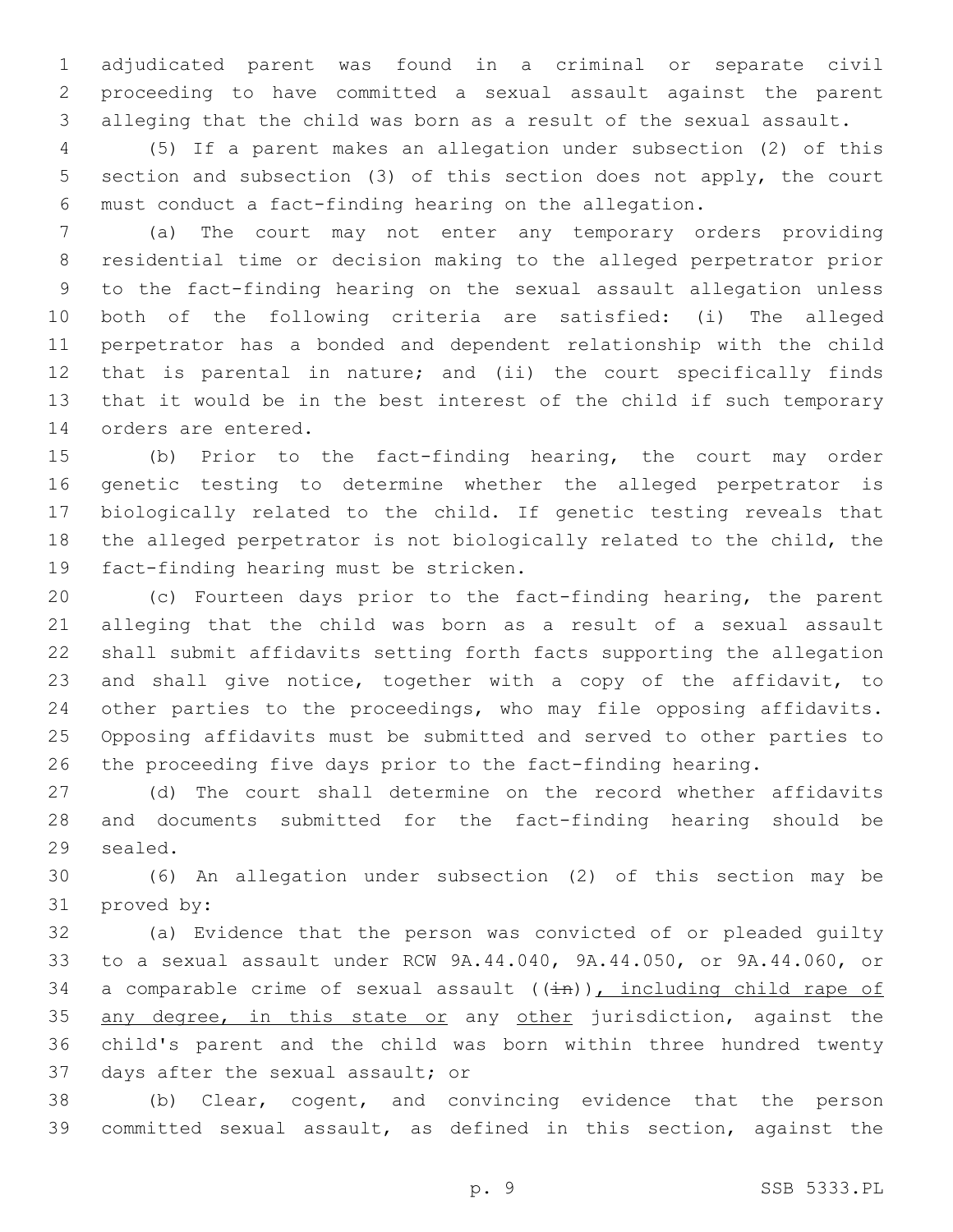child's parent and the child was born within three hundred twenty 2 days after the sexual assault.

 (7) Subject to subsections (1) through (5) of this section, if the court determines that an allegation has been proved under subsection (6) of this section at the fact-finding hearing or after a 6 bench trial, the court shall:

 (a) Adjudicate that the person described in subsection (2) of this section is not a parent of the child, has no right to residential time or decision-making responsibilities for the child, has no right to inheritance from the child, and has no right to notification of, or standing to object to, the adoption of the child. If the parent who was the victim of the sexual assault expressly consents in writing for the court to decline to enter one or more of these restrictions or limitations, the court may do so;

 (b) Require the state registrar of vital statistics to amend the birth record if requested by the parent and the court determines that the amendment is in the best interest of the child; and

 (c) Require the person pay to child support, birth-related costs, or both, unless the parent requests otherwise and the court determines that granting the request is in the best interest of the 21 child.

 (8) The child's parent or guardian may decline an order for child support or birth-related costs. If the child's parent or guardian declines an order for child support, and is either currently receiving public assistance or later applies for it for the child born as a result of the sexual assault, support enforcement agencies as defined in this chapter shall not file administrative or court proceedings to establish or collect child support, including medical support, from the person described in subsection (2) of this section.

 (9) If the court enters an order under subsection (8) of this section providing that no child support obligation may be established or collected from the person described in subsection (2) of this section, the court shall forward a copy of the order to the 34 Washington state support registry.

 (10) The court may order an award of attorneys' fees under this section on the same basis as attorneys' fees are awarded under RCW 26.09.140.37

 (11) Any party may move to close the fact-finding hearing and any related proceedings under this section to the public. If no party files such a motion, the court shall determine on its own initiative

p. 10 SSB 5333.PL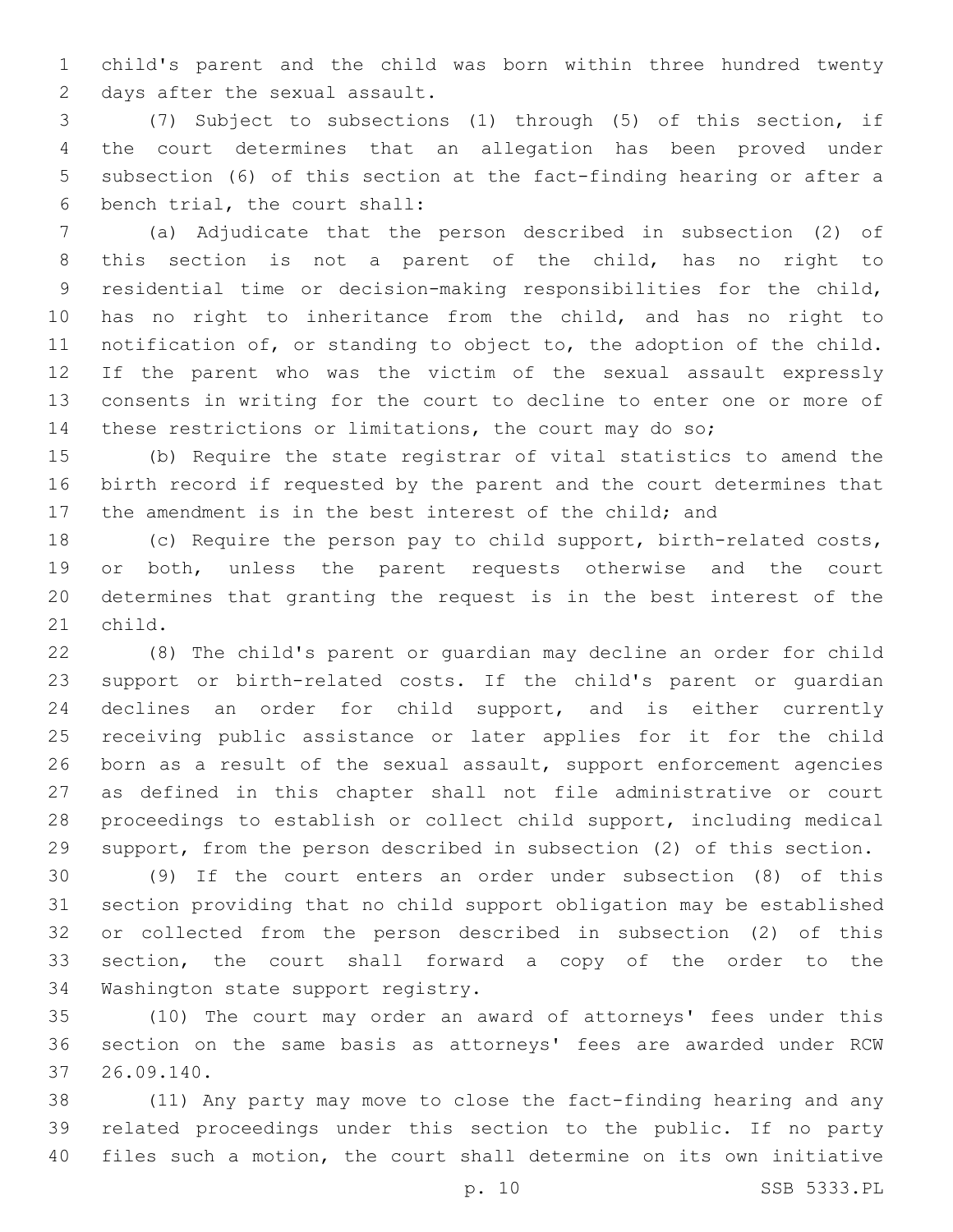whether the fact-finding hearing and any related proceedings under this section should be closed to the public. Upon finding good cause for closing the proceeding, and if consistent with Article I, section 10 of the state Constitution, the court may:4

 (a) Restrict admission to only those persons whom the court finds to have a direct interest in the case or in the work of the court, including witnesses deemed necessary to the disposition of the case; 8 and

 (b) Restrict persons who are admitted from disclosing any information obtained at the hearing that would identify the parties 11 involved or the child.

#### **PART 5**

# **CORRECTING CITATIONS AND TERMINOLOGY**

 **Sec. 5001.** RCW 4.16.360 and 1983 1st ex.s. c 41 s 13 are each 15 amended to read as follows:

 This chapter does not limit the time in which an action for 17 determination of ((paternity)) parentage may be brought under chapter 18 ((26.26)) 26.26A or 26.26B RCW.

 **Sec. 5002.** RCW 5.44.140 and 2002 c 302 s 701 are each amended to 20 read as follows:

 In any proceeding regarding the determination of a family relationship, including but not limited to the parent and child relationship and the marriage relationship, a determination of family relationships regarding any person or persons who immigrated to the United States from a foreign country which was made or accepted by 26 the United States ((immigration and naturalization service)) 27 citizenship and immigration services at the time of that person or persons' entry into the United States creates a rebuttable presumption that the determination is valid and that the family relationship under foreign law is as made or accepted at the time of entry. Except as provided in RCW ((26.26.116(2))) 26.26A.115(2), the presumption may be overcome by a preponderance of evidence showing that a living person other than the person named by the United States ((immigration and naturalization service)) citizenship and 35 immigration services is in the relationship in question.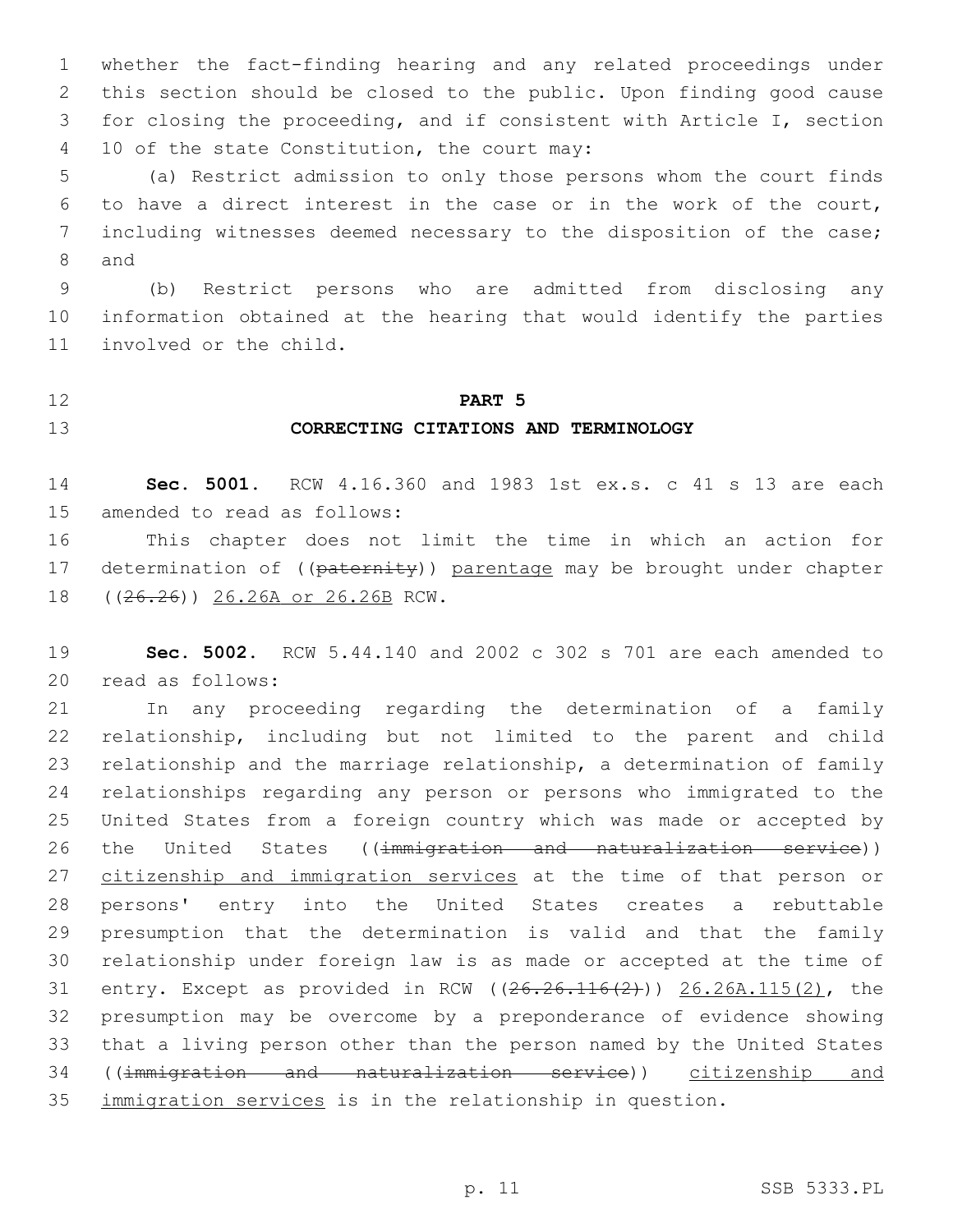**Sec. 5003.** RCW 9.41.040 and 2018 c 234 s 1 are each amended to 2 read as follows:

 (1)(a) A person, whether an adult or juvenile, is guilty of the crime of unlawful possession of a firearm in the first degree, if the person owns, has in his or her possession, or has in his or her control any firearm after having previously been convicted or found not guilty by reason of insanity in this state or elsewhere of any 8 serious offense as defined in this chapter.

 (b) Unlawful possession of a firearm in the first degree is a class B felony punishable according to chapter 9A.20 RCW.

 (2)(a) A person, whether an adult or juvenile, is guilty of the crime of unlawful possession of a firearm in the second degree, if the person does not qualify under subsection (1) of this section for the crime of unlawful possession of a firearm in the first degree and the person owns, has in his or her possession, or has in his or her 16 control any firearm:

 (i) After having previously been convicted or found not guilty by reason of insanity in this state or elsewhere of any felony not specifically listed as prohibiting firearm possession under subsection (1) of this section, or any of the following crimes when committed by one family or household member against another, committed on or after July 1, 1993: Assault in the fourth degree, coercion, stalking, reckless endangerment, criminal trespass in the first degree, or violation of the provisions of a protection order or no-contact order restraining the person or excluding the person from a residence (RCW 26.50.060, 26.50.070, 26.50.130, or 10.99.040);

 (ii) After having previously been convicted or found not guilty by reason of insanity in this state or elsewhere of harassment when committed by one family or household member against another, 30 committed on or after June 7, 2018;

 (iii) During any period of time that the person is subject to a court order issued under chapter 7.90, 7.92, 9A.46, 10.14, 10.99, 26.09, 26.10, ((26.26)) 26.26A, 26.26B, or 26.50 RCW that:

 (A) Was issued after a hearing of which the person received actual notice, and at which the person had an opportunity to 36 participate;

 (B) Restrains the person from harassing, stalking, or threatening an intimate partner of the person or child of the intimate partner or person, or engaging in other conduct that would place an intimate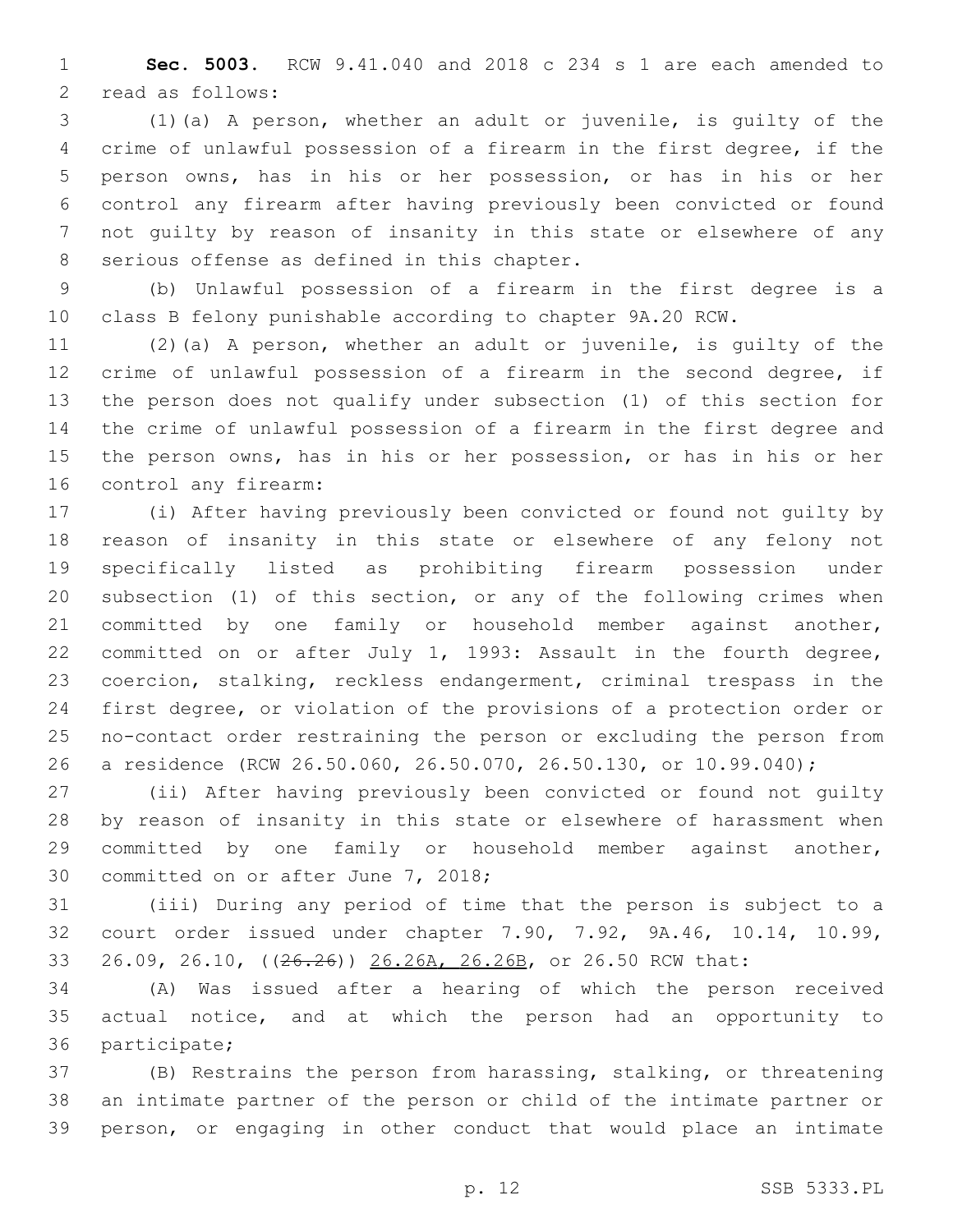partner in reasonable fear of bodily injury to the partner or child; 2 and

 (C)(I) Includes a finding that the person represents a credible 4 threat to the physical safety of the intimate partner or child; and

 (II) By its terms, explicitly prohibits the use, attempted use, or threatened use of physical force against the intimate partner or child that would reasonably be expected to cause bodily injury;

 (iv) After having previously been involuntarily committed for mental health treatment under RCW 71.05.240, 71.05.320, 71.34.740, 71.34.750, chapter 10.77 RCW, or equivalent statutes of another jurisdiction, unless his or her right to possess a firearm has been 12 restored as provided in RCW 9.41.047;

 (v) If the person is under eighteen years of age, except as 14 provided in RCW 9.41.042; and/or

 (vi) If the person is free on bond or personal recognizance pending trial, appeal, or sentencing for a serious offense as defined 17 in RCW 9.41.010.

 (b) (a)(iii) of this subsection does not apply to a sexual assault protection order under chapter 7.90 RCW if the order has been modified pursuant to RCW 7.90.170 to remove any restrictions on 21 firearm purchase, transfer, or possession.

 (c) Unlawful possession of a firearm in the second degree is a class C felony punishable according to chapter 9A.20 RCW.

 (3) Notwithstanding RCW 9.41.047 or any other provisions of law, 25 as used in this chapter, a person has been "convicted," whether in an adult court or adjudicated in a juvenile court, at such time as a plea of guilty has been accepted, or a verdict of guilty has been filed, notwithstanding the pendency of any future proceedings including but not limited to sentencing or disposition, post-trial or post-fact-finding motions, and appeals. Conviction includes a dismissal entered after a period of probation, suspension or deferral of sentence, and also includes equivalent dispositions by courts in jurisdictions other than Washington state. A person shall not be precluded from possession of a firearm if the conviction has been the subject of a pardon, annulment, certificate of rehabilitation, or other equivalent procedure based on a finding of the rehabilitation of the person convicted or the conviction or disposition has been the subject of a pardon, annulment, or other equivalent procedure based on a finding of innocence. Where no record of the court's disposition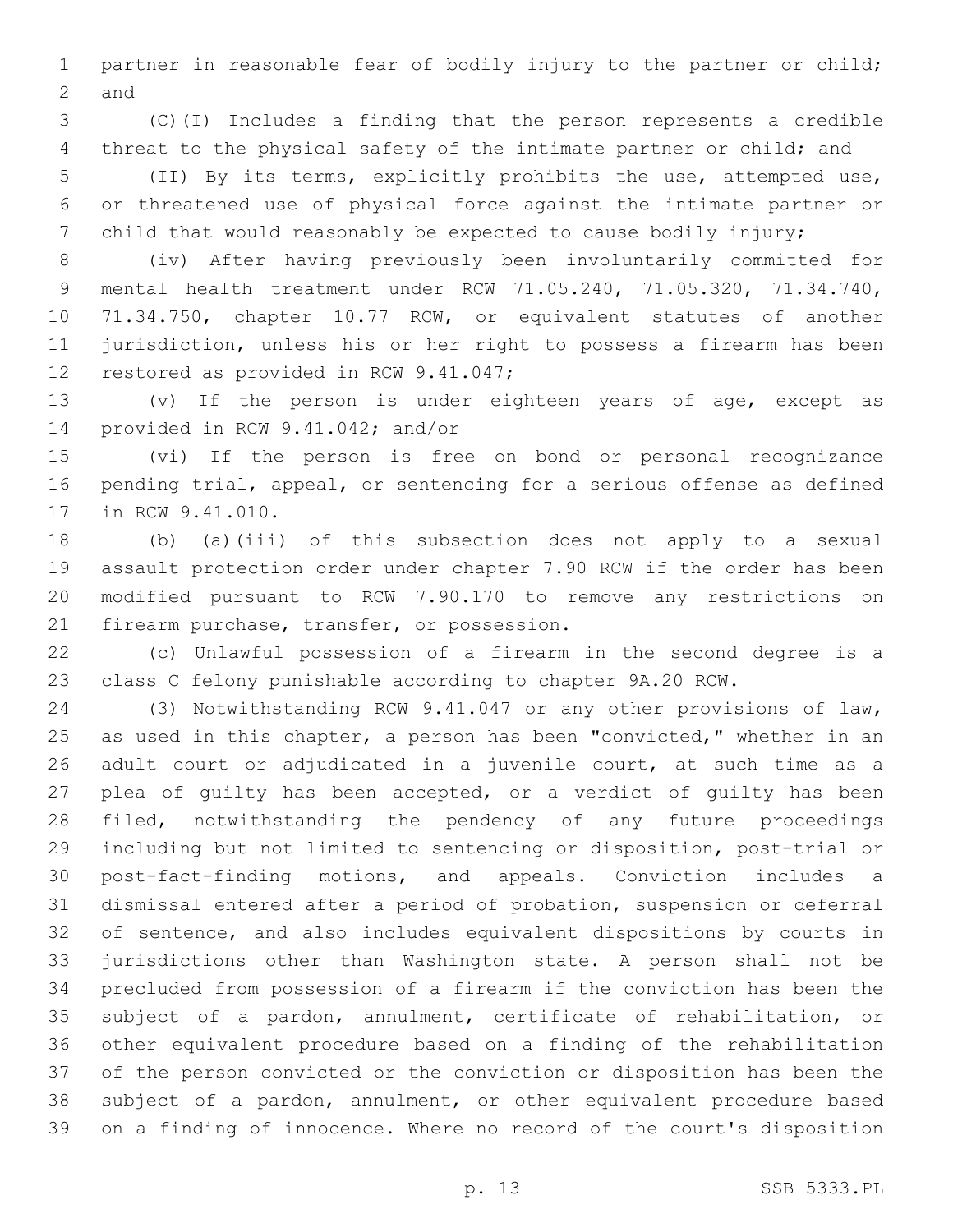of the charges can be found, there shall be a rebuttable presumption 2 that the person was not convicted of the charge.

 (4)(a) Notwithstanding subsection (1) or (2) of this section, a person convicted or found not guilty by reason of insanity of an offense prohibiting the possession of a firearm under this section other than murder, manslaughter, robbery, rape, indecent liberties, arson, assault, kidnapping, extortion, burglary, or violations with 8 respect to controlled substances under RCW 69.50.401 and 69.50.410, who received a probationary sentence under RCW 9.95.200, and who received a dismissal of the charge under RCW 9.95.240, shall not be precluded from possession of a firearm as a result of the conviction or finding of not guilty by reason of insanity. Notwithstanding any other provisions of this section, if a person is prohibited from possession of a firearm under subsection (1) or (2) of this section and has not previously been convicted or found not guilty by reason of insanity of a sex offense prohibiting firearm ownership under subsection (1) or (2) of this section and/or any felony defined under any law as a class A felony or with a maximum sentence of at least twenty years, or both, the individual may petition a court of record to have his or her right to possess a firearm restored:

21 (i) Under RCW 9.41.047; and/or

 (ii)(A) If the conviction or finding of not guilty by reason of insanity was for a felony offense, after five or more consecutive years in the community without being convicted or found not guilty by reason of insanity or currently charged with any felony, gross misdemeanor, or misdemeanor crimes, if the individual has no prior felony convictions that prohibit the possession of a firearm counted as part of the offender score under RCW 9.94A.525; or

 (B) If the conviction or finding of not guilty by reason of insanity was for a nonfelony offense, after three or more consecutive years in the community without being convicted or found not guilty by reason of insanity or currently charged with any felony, gross misdemeanor, or misdemeanor crimes, if the individual has no prior felony convictions that prohibit the possession of a firearm counted as part of the offender score under RCW 9.94A.525 and the individual 36 has completed all conditions of the sentence.

 (b) An individual may petition a court of record to have his or her right to possess a firearm restored under (a) of this subsection (4) only at:39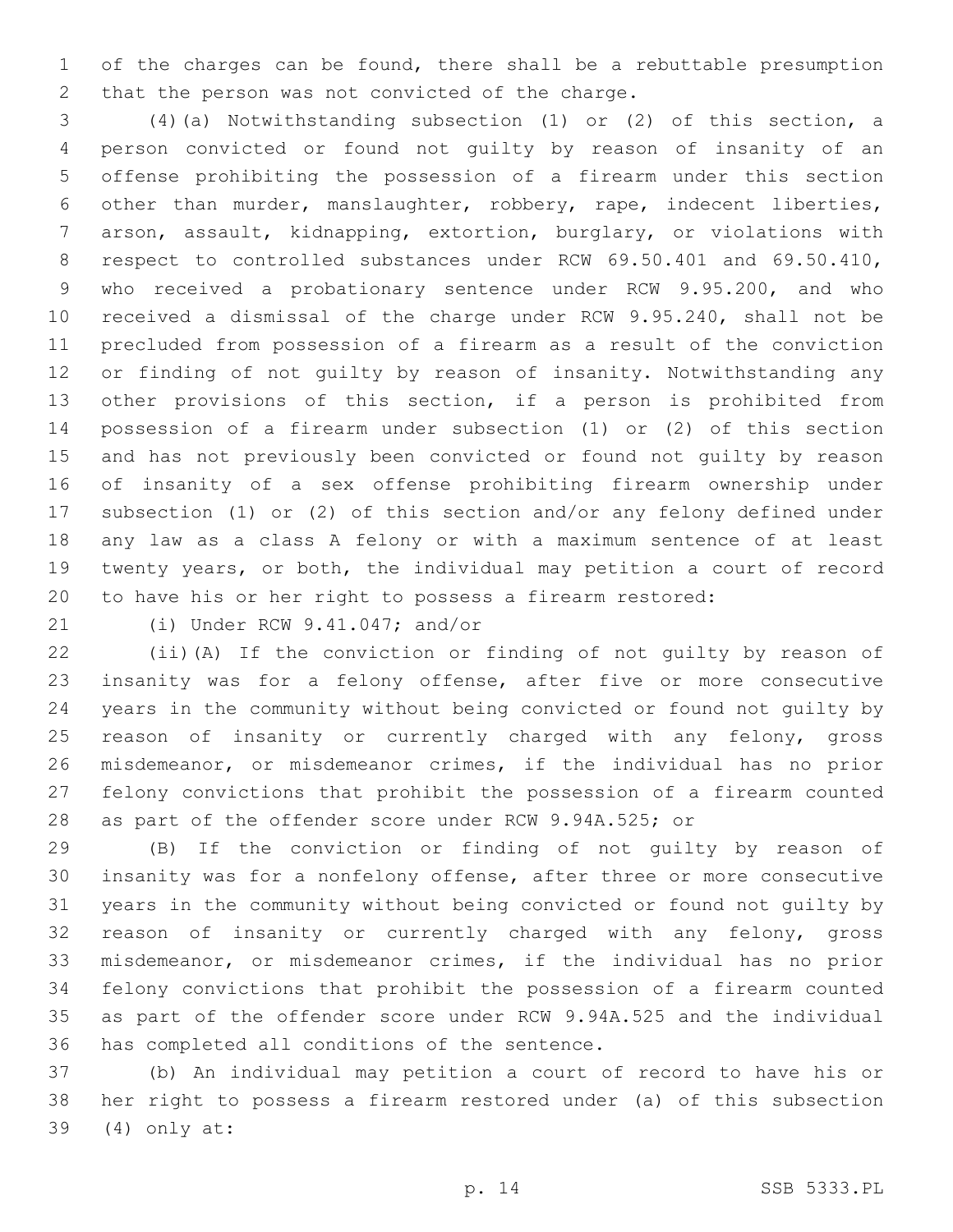(i) The court of record that ordered the petitioner's prohibition 2 on possession of a firearm; or

 (ii) The superior court in the county in which the petitioner resides.4

 (5) In addition to any other penalty provided for by law, if a person under the age of eighteen years is found by a court to have possessed a firearm in a vehicle in violation of subsection (1) or (2) of this section or to have committed an offense while armed with a firearm during which offense a motor vehicle served an integral function, the court shall notify the department of licensing within twenty-four hours and the person's privilege to drive shall be revoked under RCW 46.20.265, unless the offense is the juvenile's first offense in violation of this section and has not committed an offense while armed with a firearm, an unlawful possession of a firearm offense, or an offense in violation of chapter 66.44, 69.52, 16 69.41, or 69.50 RCW.

 (6) Nothing in chapter 129, Laws of 1995 shall ever be construed or interpreted as preventing an offender from being charged and subsequently convicted for the separate felony crimes of theft of a firearm or possession of a stolen firearm, or both, in addition to being charged and subsequently convicted under this section for unlawful possession of a firearm in the first or second degree. Notwithstanding any other law, if the offender is convicted under this section for unlawful possession of a firearm in the first or second degree and for the felony crimes of theft of a firearm or possession of a stolen firearm, or both, then the offender shall serve consecutive sentences for each of the felony crimes of 28 conviction listed in this subsection.

 (7) Each firearm unlawfully possessed under this section shall be 30 a separate offense.

 (8) For purposes of this section, "intimate partner" includes: A spouse, a domestic partner, a former spouse, a former domestic partner, a person with whom the restrained person has a child in common, or a person with whom the restrained person has cohabitated or is cohabitating as part of a dating relationship.

 **Sec. 5004.** RCW 9.41.070 and 2018 c 226 s 2 and 2018 c 201 s 6002 are each reenacted and amended to read as follows:

 (1) The chief of police of a municipality or the sheriff of a county shall within thirty days after the filing of an application of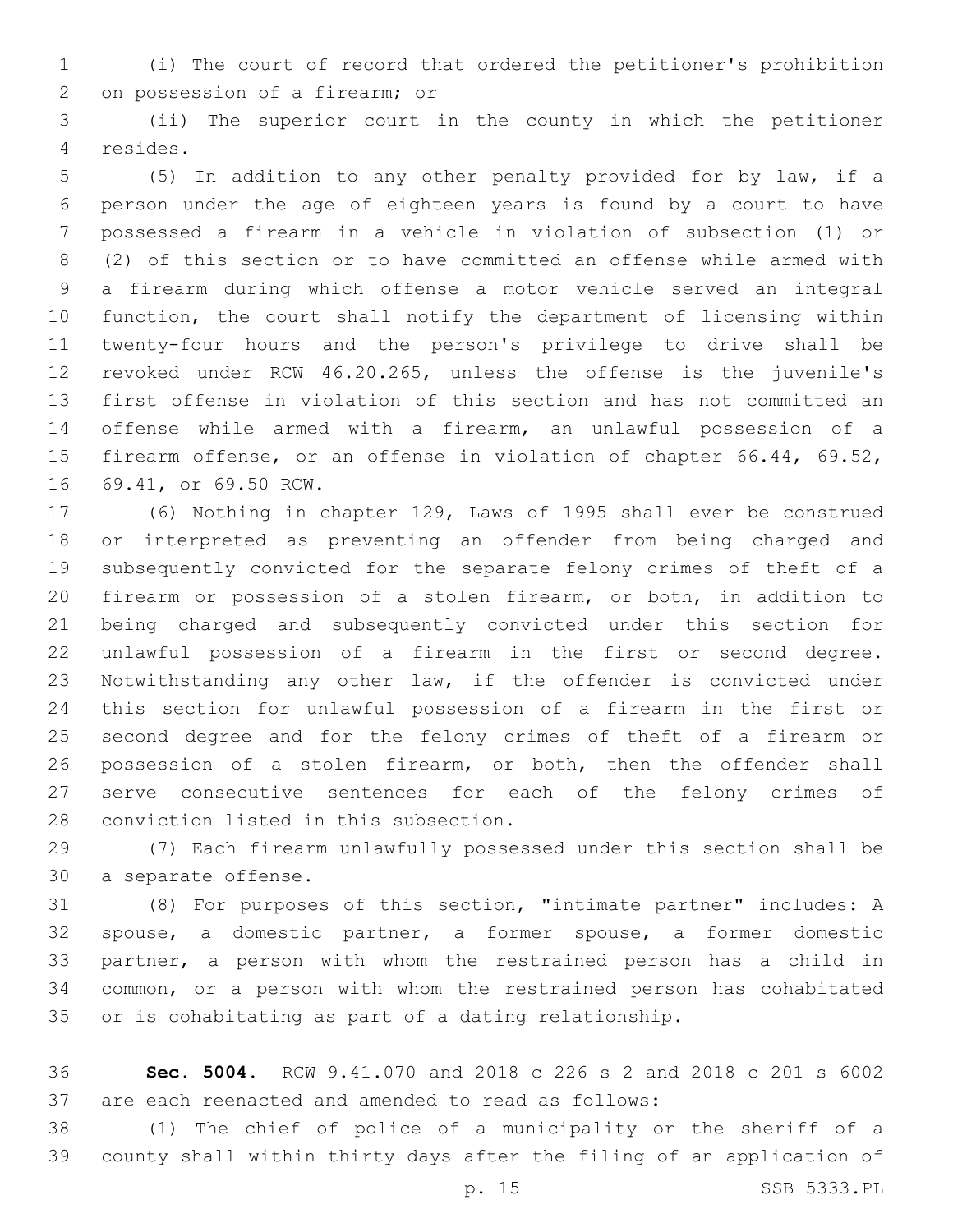any person, issue a license to such person to carry a pistol concealed on his or her person within this state for five years from date of issue, for the purposes of protection or while engaged in business, sport, or while traveling. However, if the applicant does not have a valid permanent Washington driver's license or Washington state identification card or has not been a resident of the state for the previous consecutive ninety days, the issuing authority shall have up to sixty days after the filing of the application to issue a license. The issuing authority shall not refuse to accept completed applications for concealed pistol licenses during regular business 11 hours.

 The applicant's constitutional right to bear arms shall not be 13 denied, unless:

 (a) He or she is ineligible to possess a firearm under the provisions of RCW 9.41.040 or 9.41.045, or is prohibited from 16 possessing a firearm under federal law;

 (b) The applicant's concealed pistol license is in a revoked 18 status;

(c) He or she is under twenty-one years of age;

 (d) He or she is subject to a court order or injunction regarding 21 firearms pursuant to chapter((s)) 7.90, 7.92, or 7.94 RCW, or RCW 9A.46.080, 10.14.080, 10.99.040, 10.99.045, 26.09.050, 26.09.060, 26.10.040, 26.10.115, ((26.26.130)) 26.26B.020, 26.50.060, 26.50.070, 24 or ((<del>26.26.590</del>)) 26.26A.470;

 (e) He or she is free on bond or personal recognizance pending 26 trial, appeal, or sentencing for a felony offense;

 (f) He or she has an outstanding warrant for his or her arrest from any court of competent jurisdiction for a felony or misdemeanor; 29 or

 (g) He or she has been ordered to forfeit a firearm under RCW 9.41.098(1)(e) within one year before filing an application to carry 32 a pistol concealed on his or her person.

 No person convicted of a felony may have his or her right to possess firearms restored or his or her privilege to carry a concealed pistol restored, unless the person has been granted relief from disabilities by the attorney general under 18 U.S.C. Sec. 37 925(c), or RCW 9.41.040 (3) or (4) applies.

 (2)(a) The issuing authority shall conduct a check through the national instant criminal background check system, the Washington state patrol electronic database, the health care authority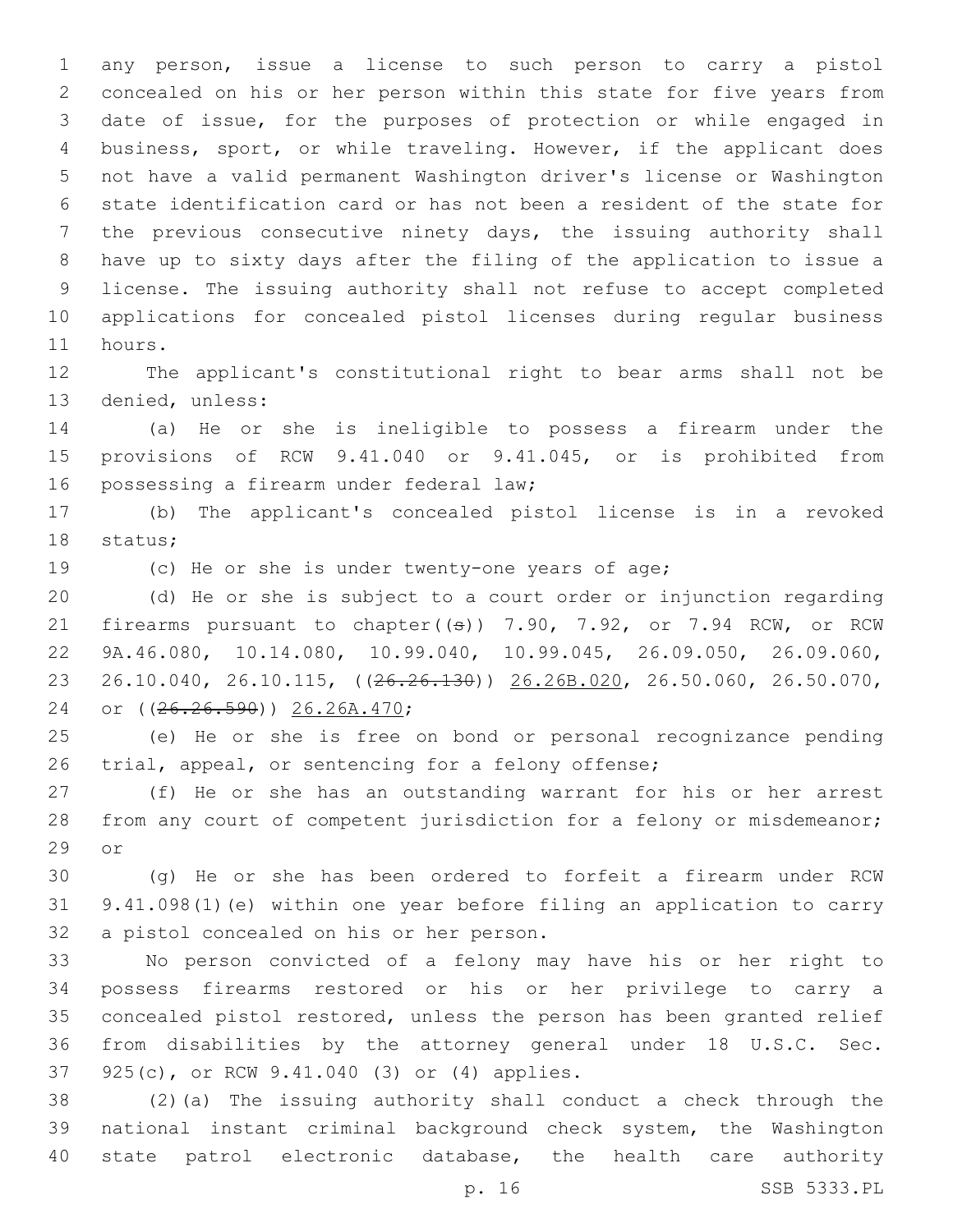electronic database, and with other agencies or resources as appropriate, to determine whether the applicant is ineligible under RCW 9.41.040 or 9.41.045 to possess a firearm, or is prohibited from possessing a firearm under federal law, and therefore ineligible for 5 a concealed pistol license.

 (b) The issuing authority shall deny a permit to anyone who is found to be prohibited from possessing a firearm under federal or 8 state law.

 (c) This subsection applies whether the applicant is applying for a new concealed pistol license or to renew a concealed pistol 11 license.

 (3) Any person whose firearms rights have been restricted and who has been granted relief from disabilities by the attorney general under 18 U.S.C. Sec. 925(c) or who is exempt under 18 U.S.C. Sec. 921(a)(20)(A) shall have his or her right to acquire, receive, transfer, ship, transport, carry, and possess firearms in accordance with Washington state law restored except as otherwise prohibited by 18 this chapter.

 (4) The license application shall bear the full name, residential address, telephone number at the option of the applicant, email 21 address at the option of the applicant, date and place of birth, race, gender, description, a complete set of fingerprints, and signature of the licensee, and the licensee's driver's license number or state identification card number if used for identification in applying for the license. A signed application for a concealed pistol license shall constitute a waiver of confidentiality and written request that the health care authority, mental health institutions, and other health care facilities release information relevant to the applicant's eligibility for a concealed pistol license to an 30 inquiring court or law enforcement agency.

 The application for an original license shall include a complete set of fingerprints to be forwarded to the Washington state patrol.

 The license and application shall contain a warning substantially as follows:34

 CAUTION: Although state and local laws do not differ, federal law and state law on the possession of firearms differ. If you are prohibited by federal law from possessing a firearm, you may be prosecuted in federal court. A state license is 39 not a defense to a federal prosecution.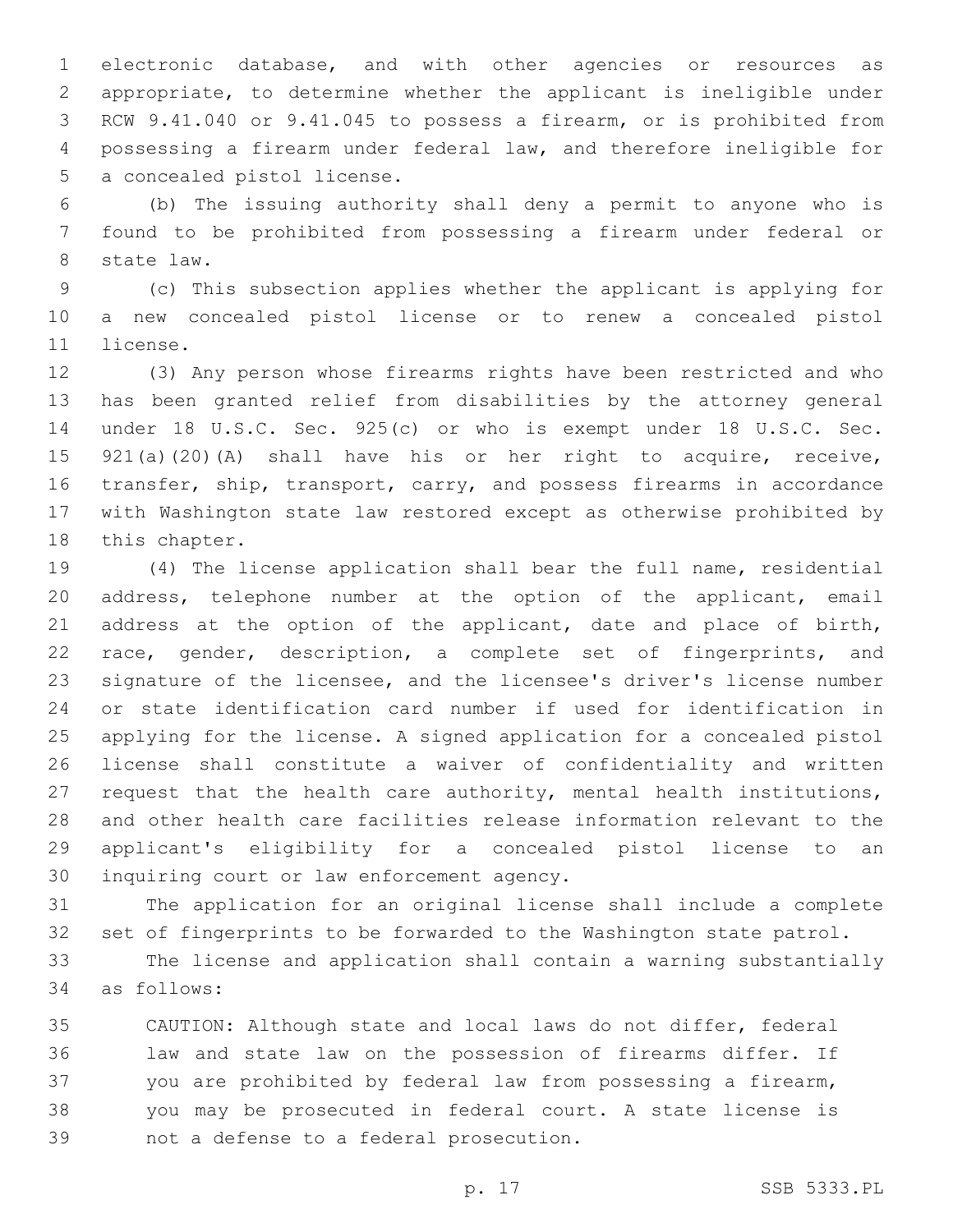The license shall contain a description of the major differences between state and federal law and an explanation of the fact that local laws and ordinances on firearms are preempted by state law and must be consistent with state law.4

 The application shall contain questions about the applicant's eligibility under RCW 9.41.040 and federal law to possess a pistol, the applicant's place of birth, and whether the applicant is a United States citizen. If the applicant is not a United States citizen, the applicant must provide the applicant's country of citizenship, United States issued alien number or admission number, and the basis on which the applicant claims to be exempt from federal prohibitions on firearm possession by aliens. The applicant shall not be required to produce a birth certificate or other evidence of citizenship. A person who is not a citizen of the United States shall, if applicable, meet the additional requirements of RCW 9.41.173 and produce proof of compliance with RCW 9.41.173 upon application. The license may be in triplicate or in a form to be prescribed by the 18 department of licensing.

 A photograph of the applicant may be required as part of the application and printed on the face of the license.

 The original thereof shall be delivered to the licensee, the duplicate shall within seven days be sent to the director of licensing and the triplicate shall be preserved for six years, by the 24 authority issuing the license.

 The department of licensing shall make available to law enforcement and corrections agencies, in an on-line format, all 27 information received under this subsection.

 (5) The nonrefundable fee, paid upon application, for the original five-year license shall be thirty-six dollars plus additional charges imposed by the federal bureau of investigation that are passed on to the applicant. No other state or local branch or unit of government may impose any additional charges on the 33 applicant for the issuance of the license.

34 The fee shall be distributed as follows:

(a) Fifteen dollars shall be paid to the state general fund;

 (b) Four dollars shall be paid to the agency taking the 37 fingerprints of the person licensed;

 (c) Fourteen dollars shall be paid to the issuing authority for 39 the purpose of enforcing this chapter;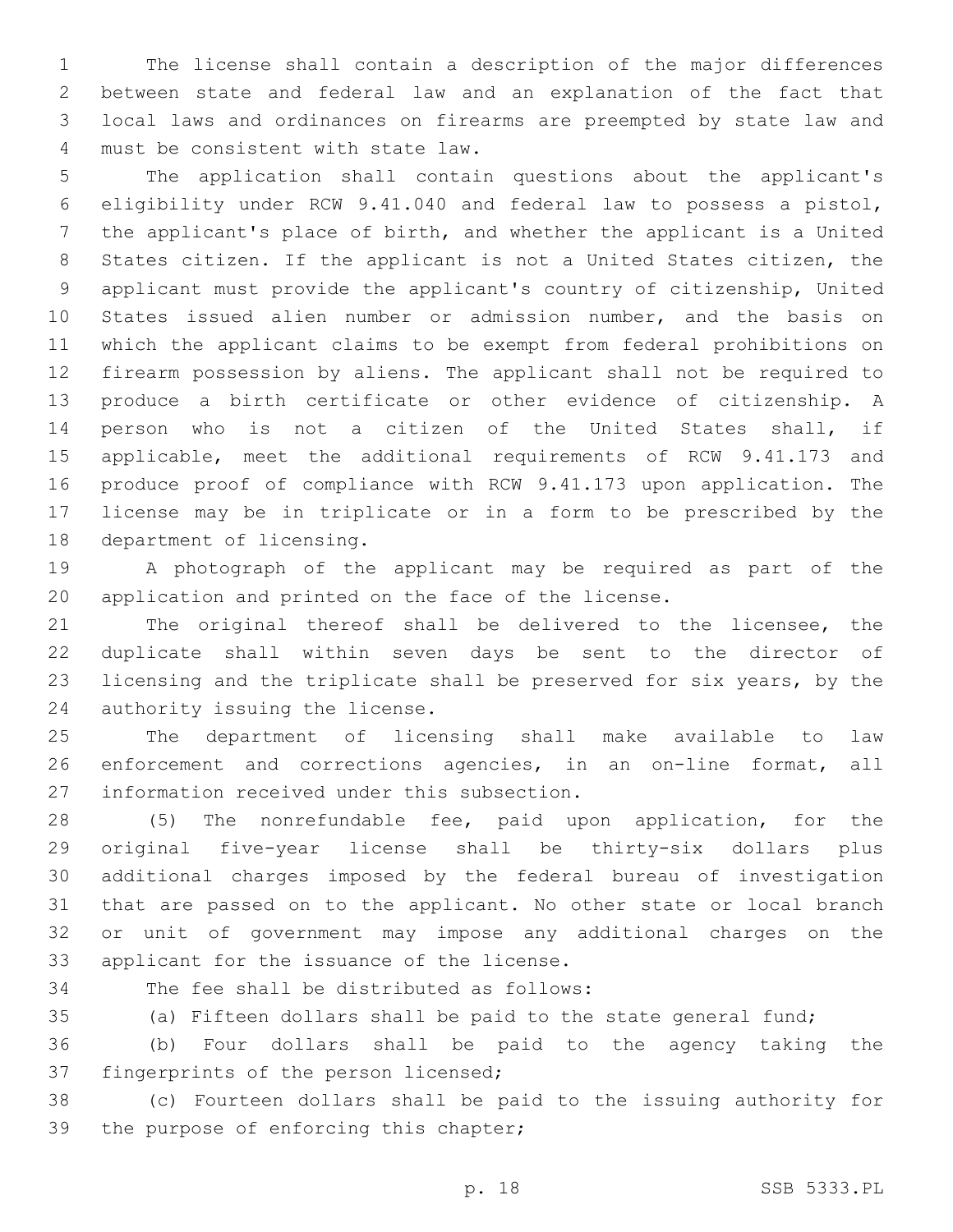(d) Two dollars and sixteen cents to the firearms range account 2 in the general fund; and

 (e) Eighty-four cents to the concealed pistol license renewal notification account created in RCW 43.79.540.4

 (6) The nonrefundable fee for the renewal of such license shall be thirty-two dollars. No other branch or unit of government may impose any additional charges on the applicant for the renewal of the 8 license.

The renewal fee shall be distributed as follows:

(a) Fifteen dollars shall be paid to the state general fund;

 (b) Fourteen dollars shall be paid to the issuing authority for 12 the purpose of enforcing this chapter;

 (c) Two dollars and sixteen cents to the firearms range account 14 in the general fund; and

 (d) Eighty-four cents to the concealed pistol license renewal 16 notification account created in RCW 43.79.540.

 (7) The nonrefundable fee for replacement of lost or damaged licenses is ten dollars to be paid to the issuing authority.

 (8) Payment shall be by cash, check, or money order at the option of the applicant. Additional methods of payment may be allowed at the 21 option of the issuing authority.

 (9)(a) A licensee may renew a license if the licensee applies for renewal within ninety days before or after the expiration date of the license. A license so renewed shall take effect on the expiration date of the prior license. A licensee renewing after the expiration date of the license must pay a late renewal penalty of ten dollars in addition to the renewal fee specified in subsection (6) of this 28 section. The fee shall be distributed as follows:

 (i) Three dollars shall be deposited in the state wildlife account and used exclusively first for the printing and distribution of a pamphlet on the legal limits of the use of firearms, firearms safety, and the preemptive nature of state law, and subsequently the support of volunteer instructors in the basic firearms safety training program conducted by the department of fish and wildlife. The pamphlet shall be given to each applicant for a license; and

 (ii) Seven dollars shall be paid to the issuing authority for the 37 purpose of enforcing this chapter.

 (b) Beginning with concealed pistol licenses that expire on or after August 1, 2018, the department of licensing shall mail a renewal notice approximately ninety days before the license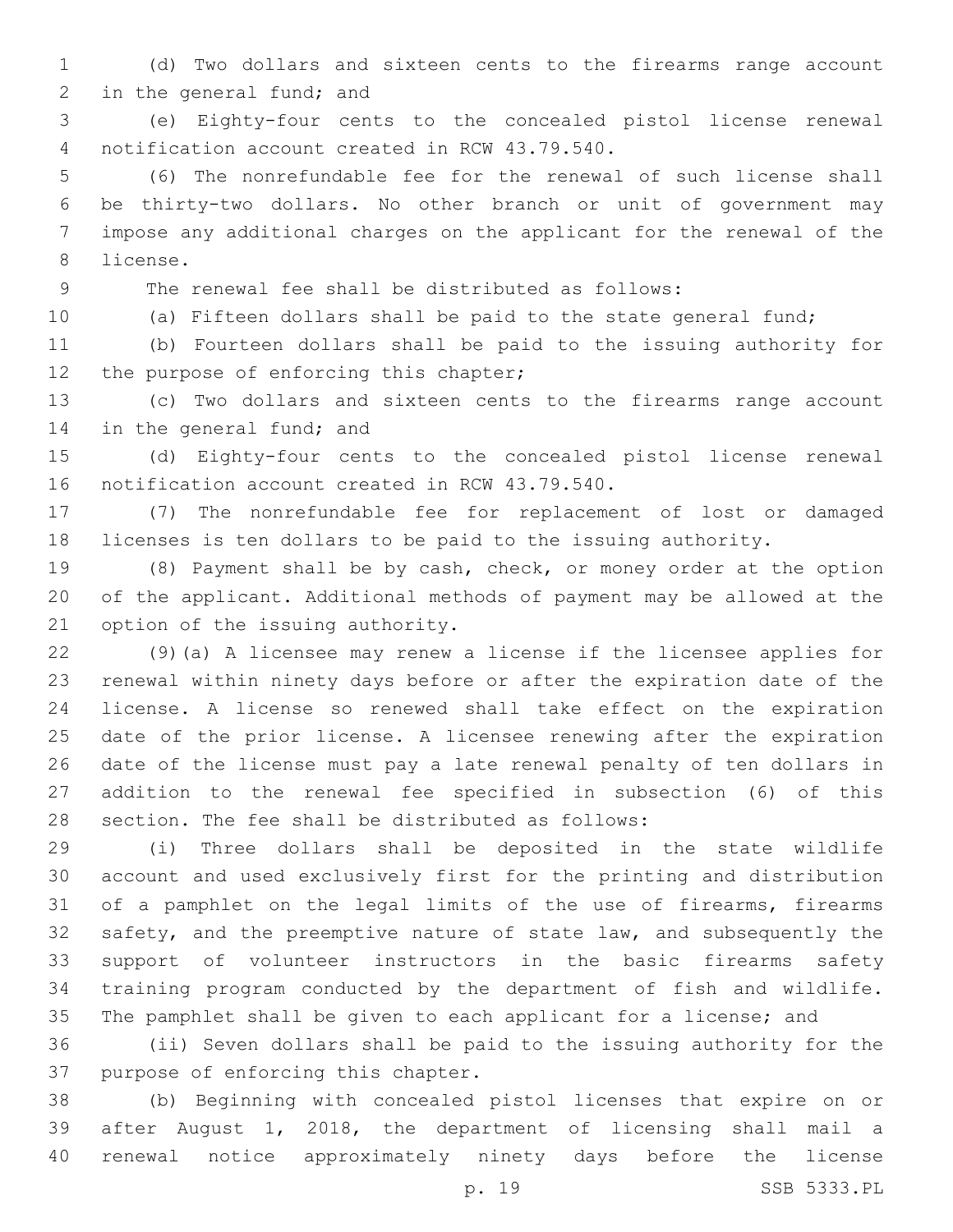expiration date to the licensee at the address listed on the concealed pistol license application, or to the licensee's new address if the licensee has notified the department of licensing of a change of address. Alternatively, if the licensee provides an email address at the time of license application, the department of licensing may send the renewal notice to the licensee's email address. The notice must contain the date the concealed pistol license will expire, the amount of renewal fee, the penalty for late renewal, and instructions on how to renew the license.

 (10) Notwithstanding the requirements of subsections (1) through (9) of this section, the chief of police of the municipality or the sheriff of the county of the applicant's residence may issue a temporary emergency license for good cause pending review under subsection (1) of this section. However, a temporary emergency license issued under this subsection shall not exempt the holder of the license from any records check requirement. Temporary emergency licenses shall be easily distinguishable from regular licenses.

 (11) A political subdivision of the state shall not modify the requirements of this section or chapter, nor may a political subdivision ask the applicant to voluntarily submit any information 21 not required by this section.

 (12) A person who knowingly makes a false statement regarding citizenship or identity on an application for a concealed pistol license is guilty of false swearing under RCW 9A.72.040. In addition to any other penalty provided for by law, the concealed pistol license of a person who knowingly makes a false statement shall be revoked, and the person shall be permanently ineligible for a 28 concealed pistol license.

(13) A person may apply for a concealed pistol license:

 (a) To the municipality or to the county in which the applicant resides if the applicant resides in a municipality;

 (b) To the county in which the applicant resides if the applicant 33 resides in an unincorporated area; or

(c) Anywhere in the state if the applicant is a nonresident.

 (14) Any person who, as a member of the armed forces, including the national guard and armed forces reserves, is unable to renew his or her license under subsections (6) and (9) of this section because of the person's assignment, reassignment, or deployment for out-of- state military service may renew his or her license within ninety days after the person returns to this state from out-of-state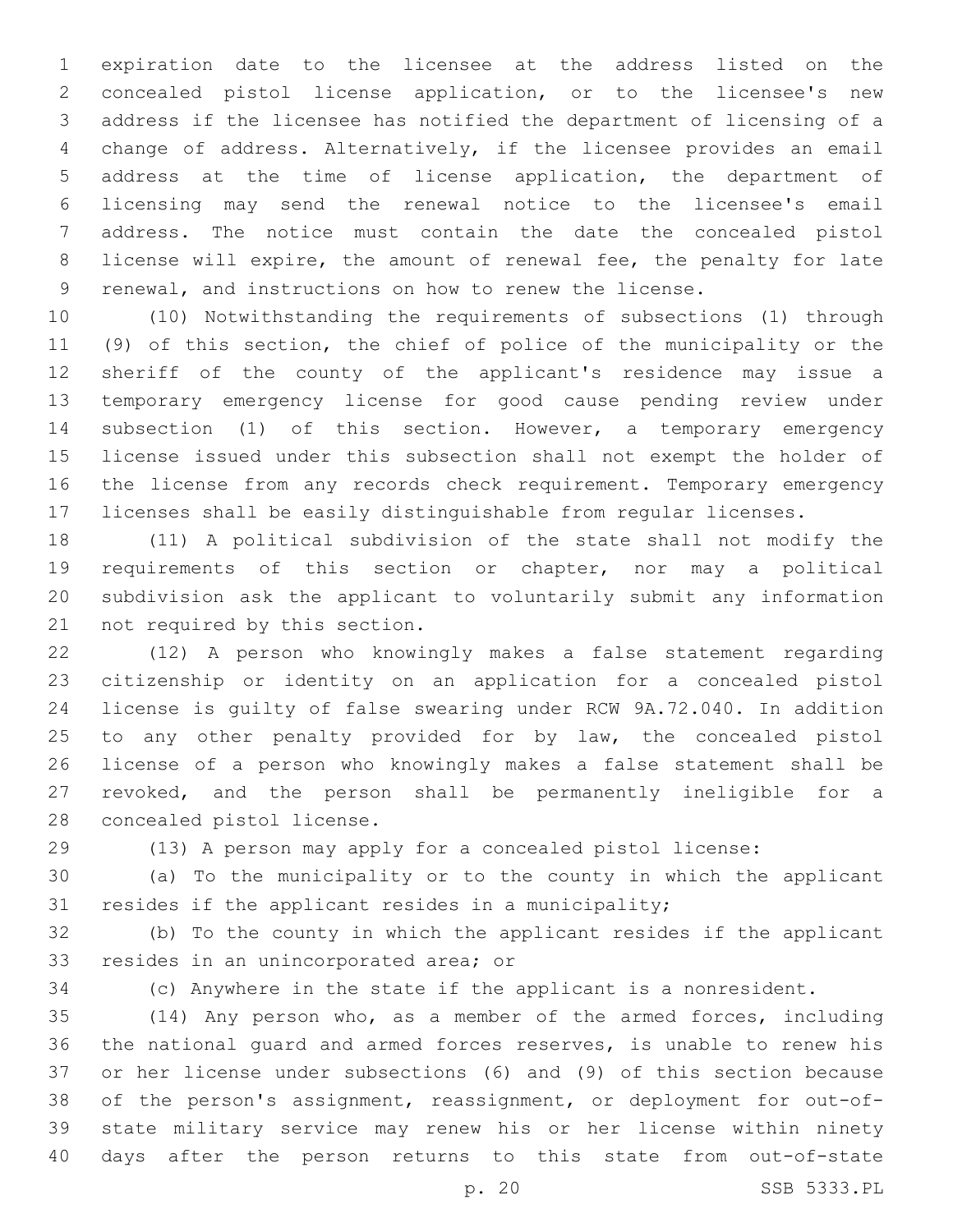military service, if the person provides the following to the issuing authority no later than ninety days after the person's date of discharge or assignment, reassignment, or deployment back to this state: (a) A copy of the person's original order designating the specific period of assignment, reassignment, or deployment for out- of-state military service, and (b) if appropriate, a copy of the person's discharge or amended or subsequent assignment, reassignment, or deployment order back to this state. A license so renewed under this subsection (14) shall take effect on the expiration date of the prior license. A licensee renewing after the expiration date of the license under this subsection (14) shall pay only the renewal fee specified in subsection (6) of this section and shall not be required to pay a late renewal penalty in addition to the renewal fee.

 **Sec. 5005.** RCW 9.41.173 and 2018 c 201 s 6006 are each amended 15 to read as follows:

 (1) In order to obtain an alien firearm license, a nonimmigrant alien residing in Washington must apply to the sheriff of the county 18 in which he or she resides.

 (2) The sheriff of the county shall within sixty days after the filing of an application of a nonimmigrant alien residing in the state of Washington, issue an alien firearm license to such person to carry or possess a firearm for the purposes of hunting and sport shooting. The license shall be good for two years. The issuing authority shall not refuse to accept completed applications for alien firearm licenses during regular business hours. An application for a license may not be denied, unless the applicant's alien firearm 27 license is in a revoked status, or the applicant:

 (a) Is ineligible to possess a firearm under the provisions of 29 RCW 9.41.040 or 9.41.045;

 (b) Is subject to a court order or injunction regarding firearms pursuant to RCW 9A.46.080, 10.14.080, 10.99.040, 10.99.045, 26.09.050, 26.09.060, 26.10.040, 26.10.115, ((26.26.130)) 26.26B.020, 26.50.060, 26.50.070, or ((26.26.590)) 26.26A.470;

 (c) Is free on bond or personal recognizance pending trial, 35 appeal, or sentencing for a felony offense; or

 (d) Has an outstanding warrant for his or her arrest from any court of competent jurisdiction for a felony or misdemeanor.

 No license application shall be granted to a nonimmigrant alien convicted of a felony unless the person has been granted relief from

p. 21 SSB 5333.PL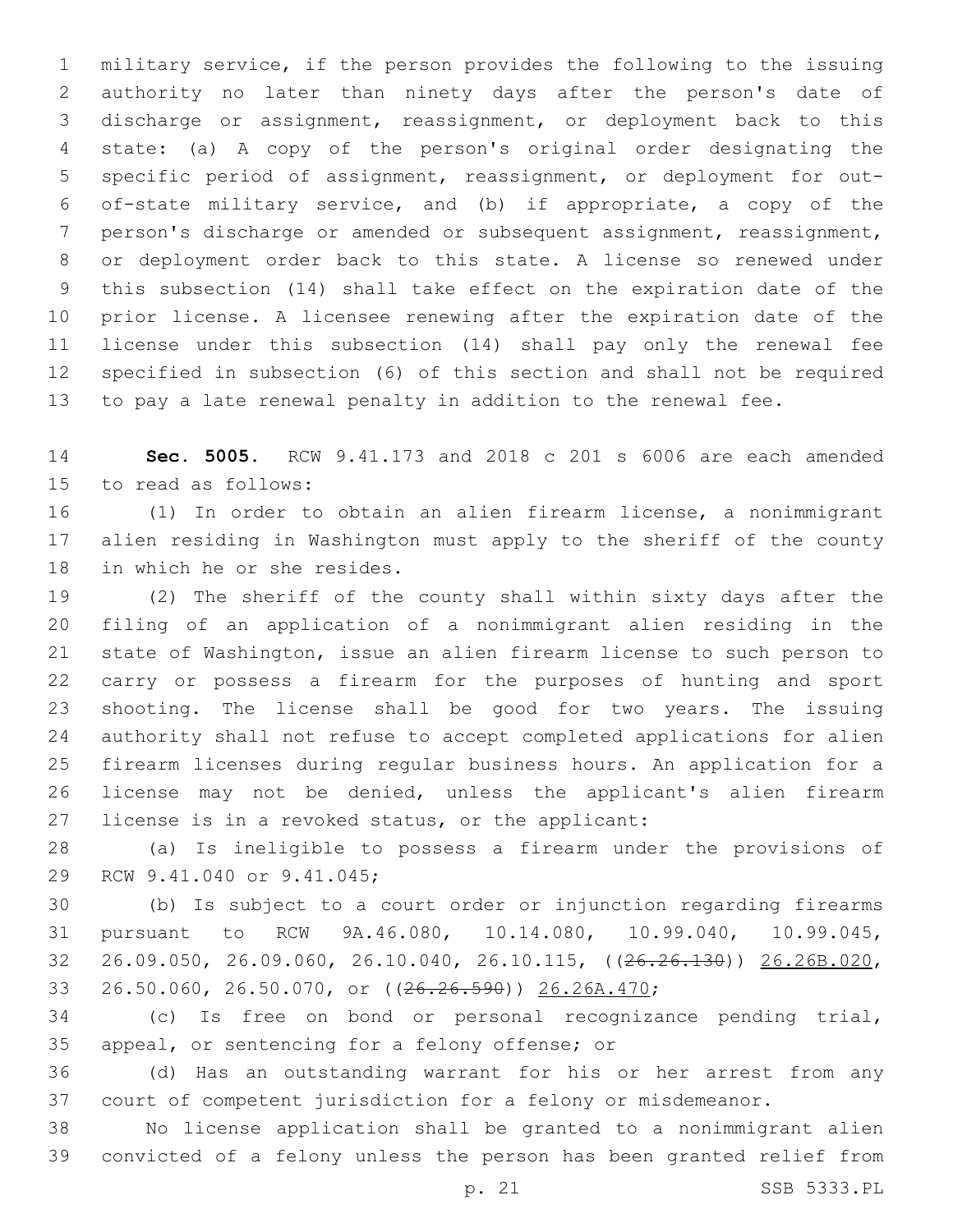disabilities by the attorney general under 18 U.S.C. Sec. 925(c), or unless RCW 9.41.040 (3) or (4) applies.2

 (3) The sheriff shall check with the national crime information center, the Washington state patrol electronic database, the health care authority electronic database, and with other agencies or resources as appropriate, to determine whether the applicant is ineligible under RCW 9.41.040 or 9.41.045 to possess a firearm.

 (4) The license application shall bear the full name, residential address, telephone number at the option of the applicant, date and place of birth, race, gender, description, a complete set of fingerprints, and signature of the applicant, a copy of the applicant's passport and visa showing the applicant is in the country legally, and a valid Washington hunting license or documentation that the applicant is a member of a sport shooting club.

 A signed application for an alien firearm license shall constitute a waiver of confidentiality and written request that the health care authority, mental health institutions, and other health care facilities release information relevant to the applicant's eligibility for an alien firearm license to an inquiring court or law 20 enforcement agency.

 The application for an original license shall include a complete set of fingerprints to be forwarded to the Washington state patrol.

 The license and application shall contain a warning substantially as follows:24

 CAUTION: Although state and local laws do not differ, federal law and state law on the possession of firearms differ. If you are prohibited by federal law from possessing a firearm, you may be prosecuted in federal court. A state license is 29 not a defense to a federal prosecution.

 The license shall contain a description of the major differences between state and federal law and an explanation of the fact that local laws and ordinances on firearms are preempted by state law and must be consistent with state law. The application shall contain questions about the applicant's eligibility under RCW 9.41.040 to possess a firearm. The nonimmigrant alien applicant shall be required to produce a passport and visa as evidence of being in the country 37 legally.

 The license may be in triplicate or in a form to be prescribed by the department of licensing. The original thereof shall be delivered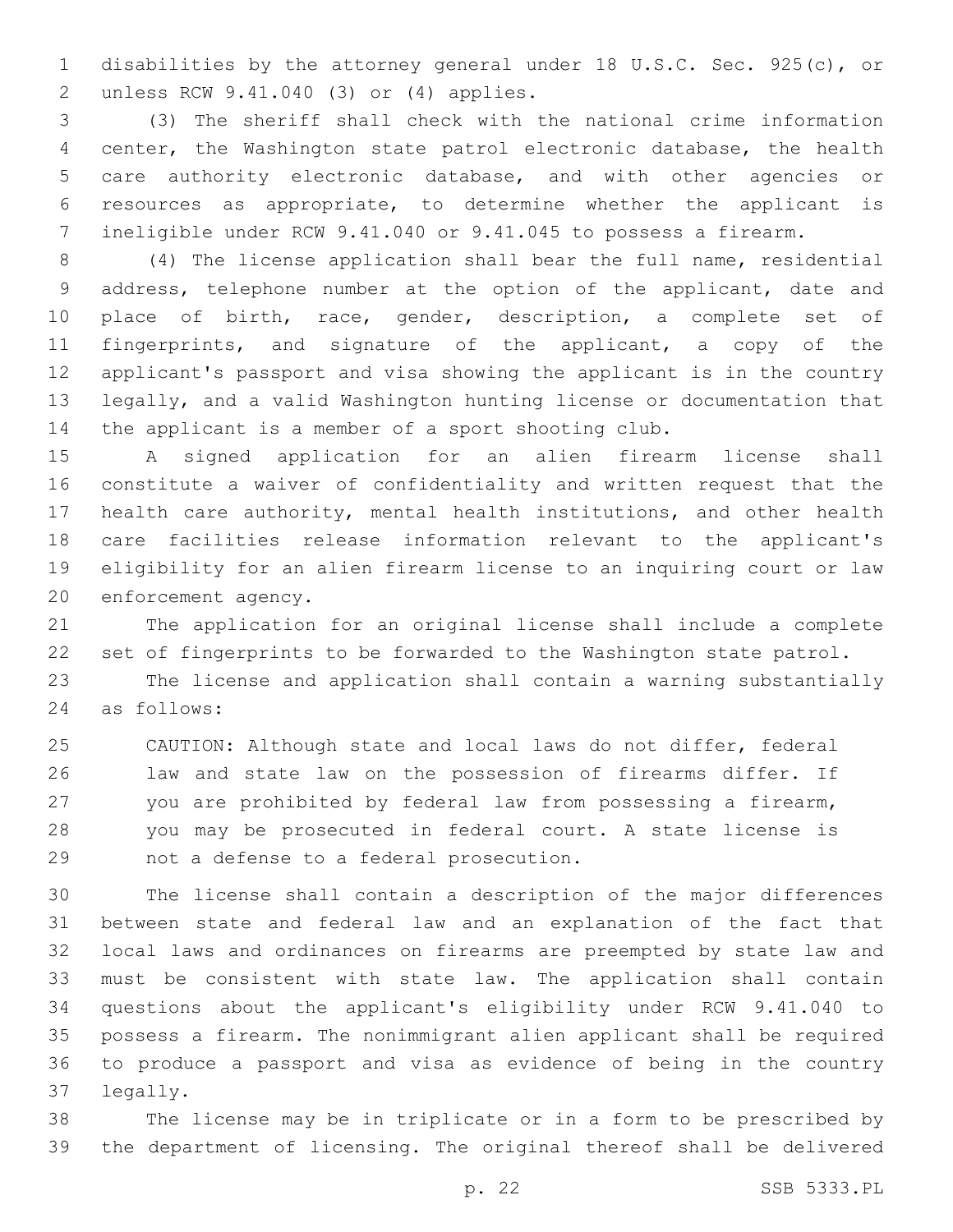to the licensee, the duplicate shall within seven days be sent to the director of licensing and the triplicate shall be preserved for six 3 years, by the authority issuing the license.

 The department of licensing shall make available to law enforcement and corrections agencies, in an online format, all information received under this section.6

 (5) The sheriff has the authority to collect a nonrefundable fee, paid upon application, for the two-year license. The fee shall be fifty dollars plus additional charges imposed by the Washington state patrol and the federal bureau of investigation that are passed on to the applicant. No other state or local branch or unit of government may impose any additional charges on the applicant for the issuance of the license. The fee shall be retained by the sheriff.

 (6) Payment shall be by cash, check, or money order at the option of the applicant. Additional methods of payment may be allowed at the 16 option of the sheriff.

 (7) A political subdivision of the state shall not modify the requirements of this section, nor may a political subdivision ask the applicant to voluntarily submit any information not required by this 20 section.

 (8) A person who knowingly makes a false statement regarding citizenship or identity on an application for an alien firearm license is guilty of false swearing under RCW 9A.72.040. In addition to any other penalty provided for by law, the alien firearm license of a person who knowingly makes a false statement shall be revoked, and the person shall be permanently ineligible for an alien firearm 27 license.

 **Sec. 5006.** RCW 9.41.800 and 2014 c 111 s 2 are each amended to 29 read as follows:

 (1) Any court when entering an order authorized under chapter 7.92 RCW, RCW 7.90.090, 9A.46.080, 10.14.080, 10.99.040, 10.99.045, 26.09.050, 26.09.060, 26.10.040, 26.10.115, ((26.26.130)) 26.26B.020, 26.50.060, 26.50.070, or ((26.26.590)) 26.26A.470 shall, upon a showing by clear and convincing evidence, that a party has: Used, displayed, or threatened to use a firearm or other dangerous weapon in a felony, or previously committed any offense that makes him or her ineligible to possess a firearm under the provisions of RCW 9.41.040:38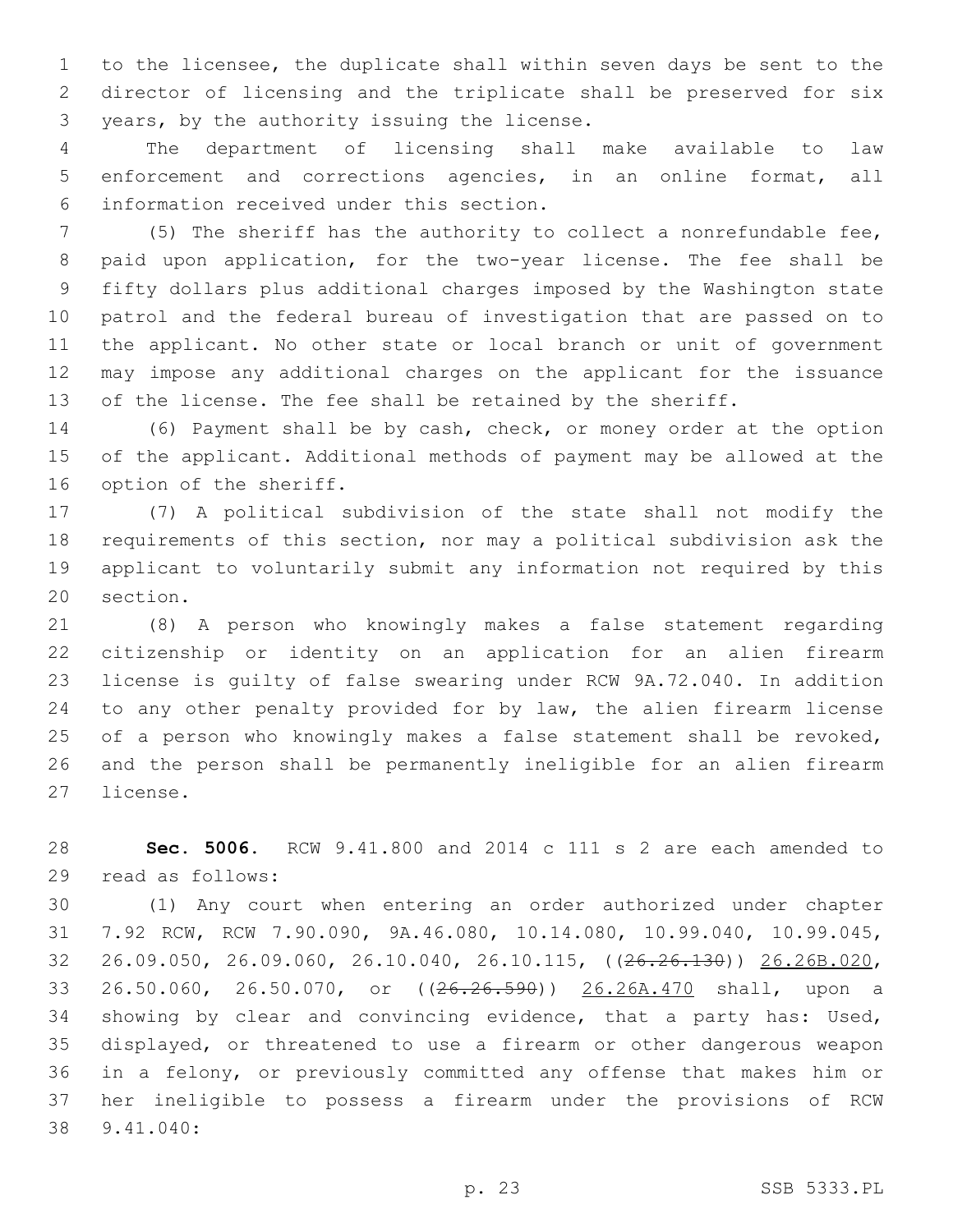(a) Require the party to surrender any firearm or other dangerous 2 weapon;

 (b) Require the party to surrender any concealed pistol license 4 issued under RCW 9.41.070;

 (c) Prohibit the party from obtaining or possessing a firearm or 6 other dangerous weapon;

 (d) Prohibit the party from obtaining or possessing a concealed 8 pistol license.

 (2) Any court when entering an order authorized under chapter 7.92 RCW, RCW 7.90.090, 9A.46.080, 10.14.080, 10.99.040, 10.99.045, 26.09.050, 26.09.060, 26.10.040, 26.10.115, ((26.26.130)) 26.26B.020, 26.50.060, 26.50.070, or ((26.26.590)) 26.26A.470 may, upon a showing by a preponderance of the evidence but not by clear and convincing evidence, that a party has: Used, displayed, or threatened to use a firearm or other dangerous weapon in a felony, or previously committed any offense that makes him or her ineligible to possess a 17 firearm under the provisions of RCW 9.41.040:

 (a) Require the party to surrender any firearm or other dangerous 19 weapon;

 (b) Require the party to surrender a concealed pistol license 21 issued under RCW 9.41.070;

 (c) Prohibit the party from obtaining or possessing a firearm or 23 other dangerous weapon;

 (d) Prohibit the party from obtaining or possessing a concealed 25 pistol license.

 (3) During any period of time that the person is subject to a court order issued under chapter 7.90, 7.92, 9A.46, 10.14, 10.99, 28 26.09, 26.10, ((26.26)) 26.26A, 26.26B, or 26.50 RCW that:

 (a) Was issued after a hearing of which the person received actual notice, and at which the person had an opportunity to 31 participate;

 (b) Restrains the person from harassing, stalking, or threatening an intimate partner of the person or child of the intimate partner or person, or engaging in other conduct that would place an intimate partner in reasonable fear of bodily injury to the partner or child; and

 (c)(i) Includes a finding that the person represents a credible threat to the physical safety of the intimate partner or child; and

 (ii) By its terms, explicitly prohibits the use, attempted use, or threatened use of physical force against the intimate partner or

p. 24 SSB 5333.PL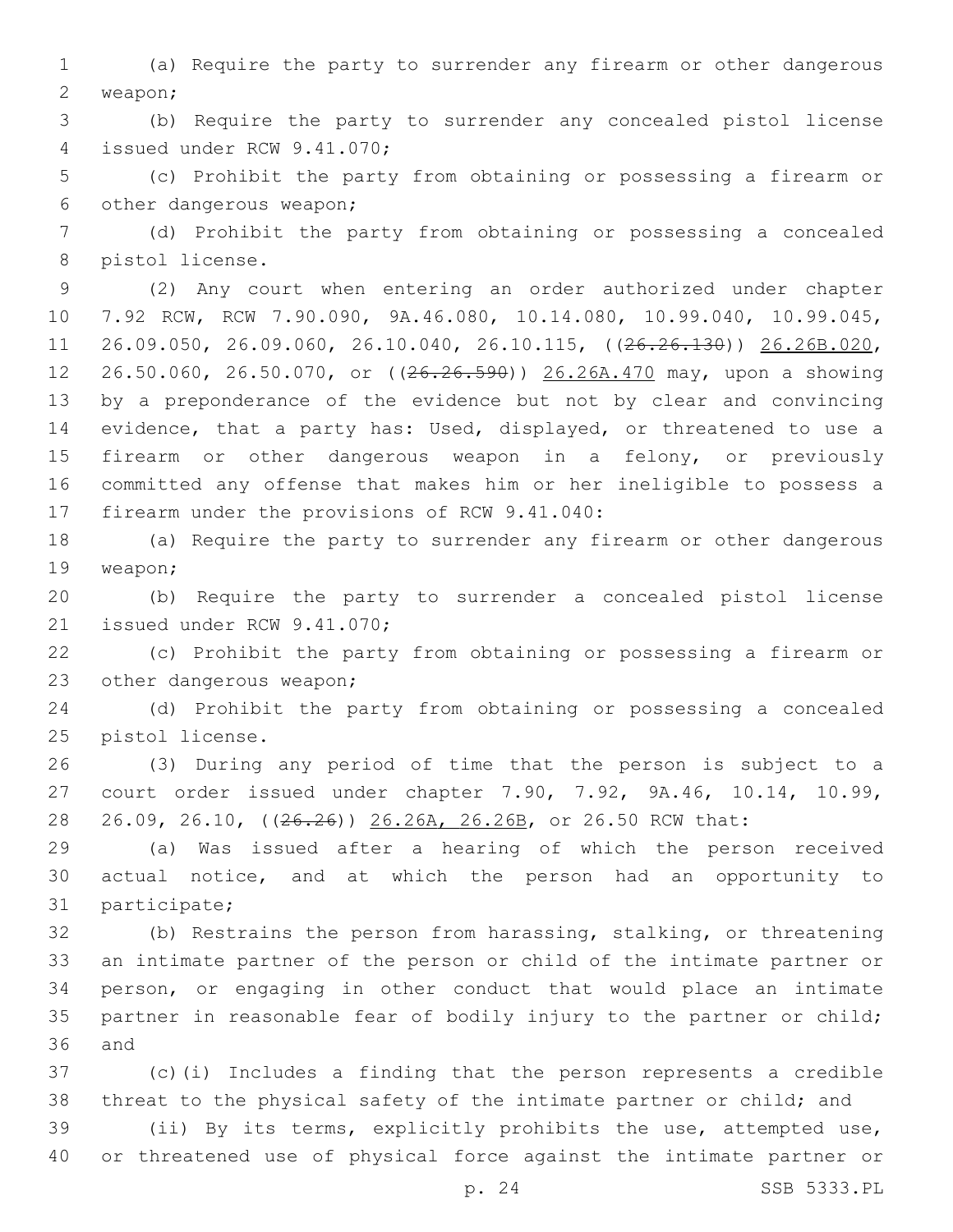child that would reasonably be expected to cause bodily injury, the 2 court shall:

 (A) Require the party to surrender any firearm or other dangerous weapon;4

 (B) Require the party to surrender a concealed pistol license 6 issued under RCW 9.41.070;

 (C) Prohibit the party from obtaining or possessing a firearm or 8 other dangerous weapon; and

 (D) Prohibit the party from obtaining or possessing a concealed 10 pistol license.

 (4) The court may order temporary surrender of a firearm or other dangerous weapon without notice to the other party if it finds, on the basis of the moving affidavit or other evidence, that irreparable injury could result if an order is not issued until the time for 15 response has elapsed.

 (5) In addition to the provisions of subsections (1), (2), and (4) of this section, the court may enter an order requiring a party to comply with the provisions in subsection (1) of this section if it finds that the possession of a firearm or other dangerous weapon by any party presents a serious and imminent threat to public health or safety, or to the health or safety of any individual.

 (6) The requirements of subsections (1), (2), and (5) of this section may be for a period of time less than the duration of the 24 order.

 (7) The court may require the party to surrender any firearm or other dangerous weapon in his or her immediate possession or control or subject to his or her immediate possession or control to the sheriff of the county having jurisdiction of the proceeding, the chief of police of the municipality having jurisdiction, or to the restrained or enjoined party's counsel or to any person designated by 31 the court.

 **Sec. 5007.** RCW 9.94A.030 and 2018 c 166 s 3 are each amended to 33 read as follows:

 Unless the context clearly requires otherwise, the definitions in 35 this section apply throughout this chapter.

 (1) "Board" means the indeterminate sentence review board created 37 under chapter 9.95 RCW.

 (2) "Collect," or any derivative thereof, "collect and remit," or 39 "collect and deliver," when used with reference to the department,

p. 25 SSB 5333.PL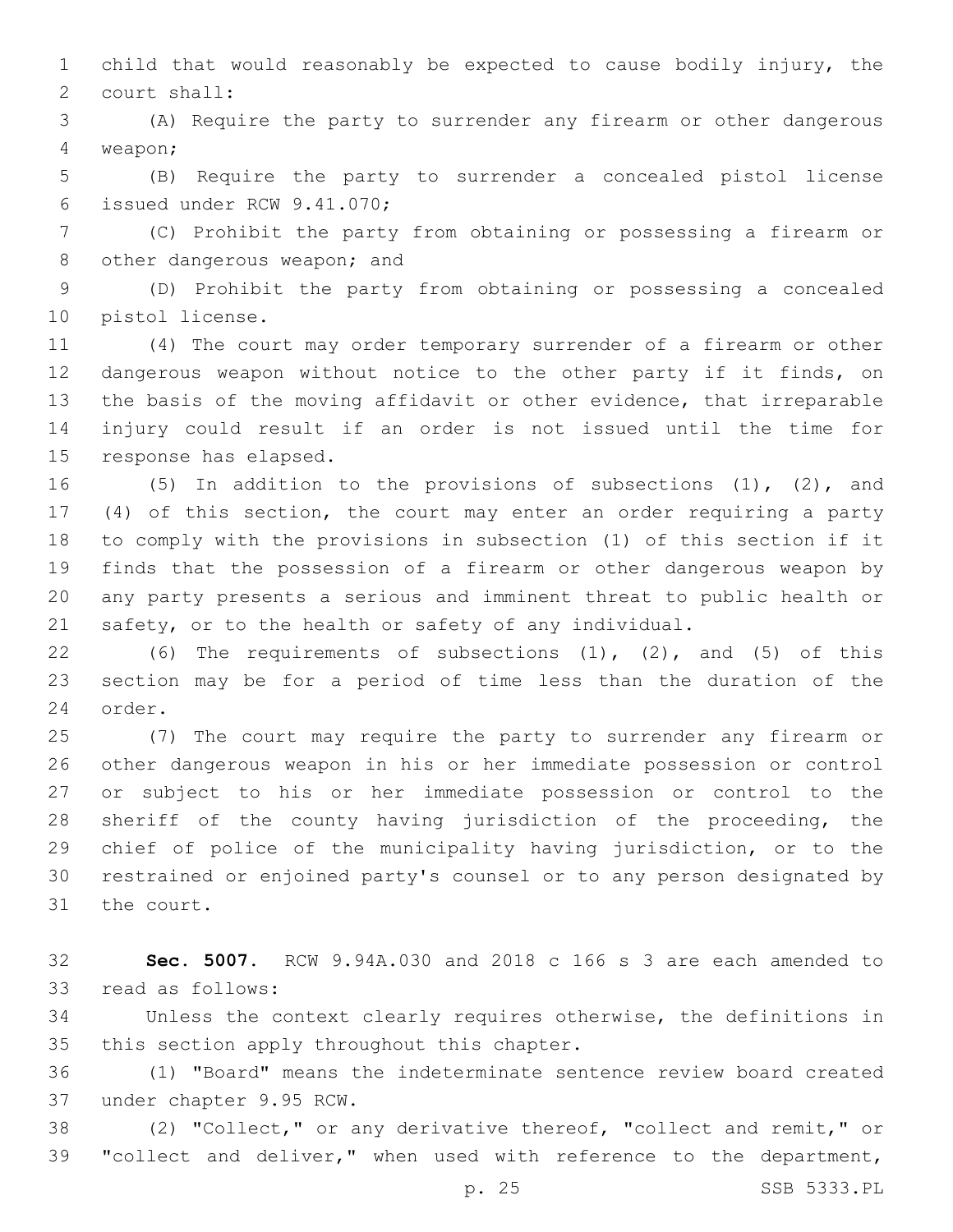means that the department, either directly or through a collection agreement authorized by RCW 9.94A.760, is responsible for monitoring and enforcing the offender's sentence with regard to the legal financial obligation, receiving payment thereof from the offender, and, consistent with current law, delivering daily the entire payment to the superior court clerk without depositing it in a departmental 7 account.

(3) "Commission" means the sentencing guidelines commission.

 (4) "Community corrections officer" means an employee of the department who is responsible for carrying out specific duties in supervision of sentenced offenders and monitoring of sentence 12 conditions.

 (5) "Community custody" means that portion of an offender's sentence of confinement in lieu of earned release time or imposed as part of a sentence under this chapter and served in the community subject to controls placed on the offender's movement and activities 17 by the department.

 (6) "Community protection zone" means the area within eight hundred eighty feet of the facilities and grounds of a public or 20 private school.

 (7) "Community restitution" means compulsory service, without compensation, performed for the benefit of the community by the 23 offender.

(8) "Confinement" means total or partial confinement.

 (9) "Conviction" means an adjudication of guilt pursuant to Title 10 or 13 RCW and includes a verdict of guilty, a finding of guilty, 27 and acceptance of a plea of quilty.

 (10) "Crime-related prohibition" means an order of a court prohibiting conduct that directly relates to the circumstances of the crime for which the offender has been convicted, and shall not be construed to mean orders directing an offender affirmatively to participate in rehabilitative programs or to otherwise perform affirmative conduct. However, affirmative acts necessary to monitor compliance with the order of a court may be required by the 35 department.

 (11) "Criminal history" means the list of a defendant's prior convictions and juvenile adjudications, whether in this state, in federal court, or elsewhere, and any issued certificates of restoration of opportunity pursuant to RCW 9.97.020.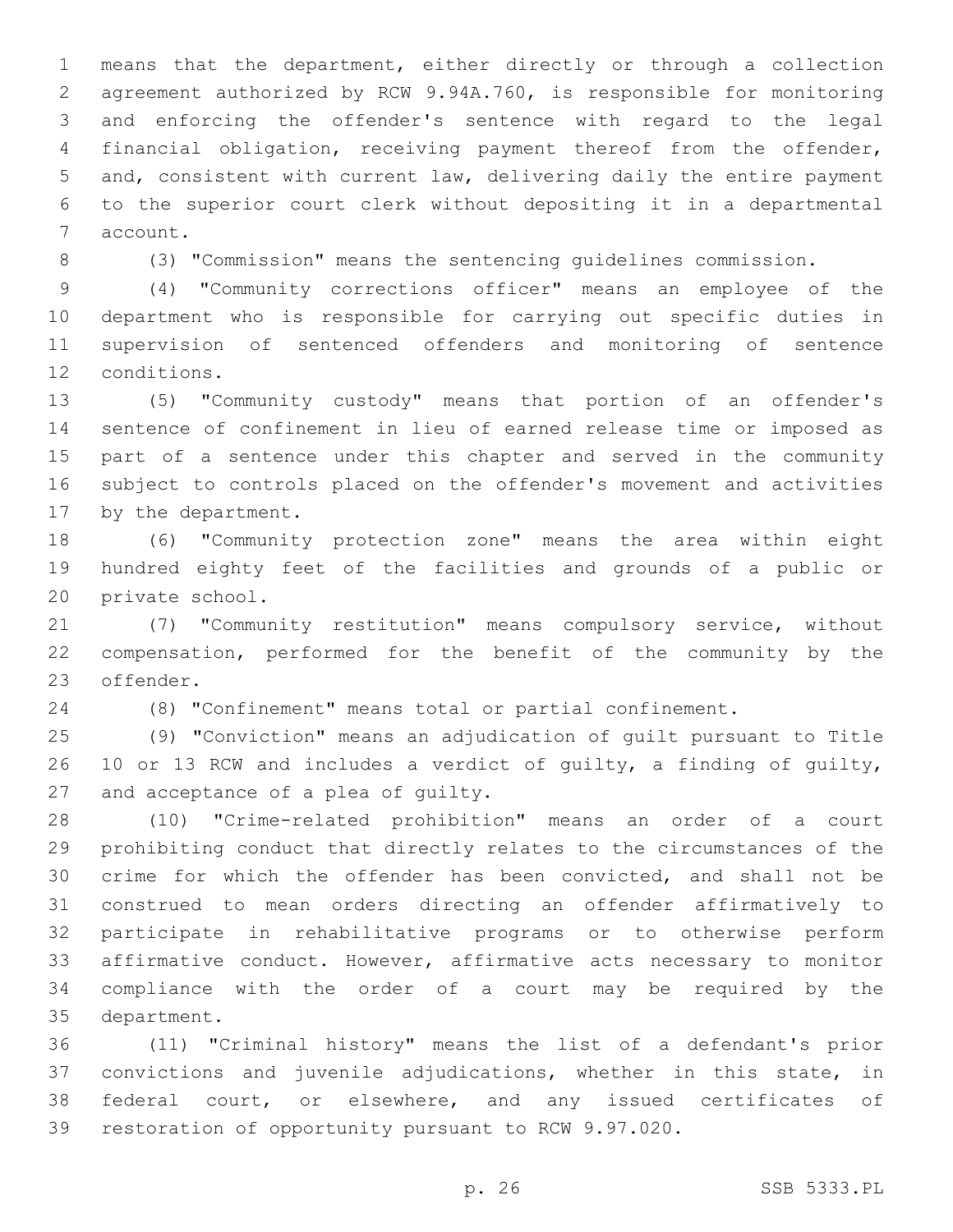(a) The history shall include, where known, for each conviction (i) whether the defendant has been placed on probation and the length and terms thereof; and (ii) whether the defendant has been 4 incarcerated and the length of incarceration.

 (b) A conviction may be removed from a defendant's criminal history only if it is vacated pursuant to RCW 9.96.060, 9.94A.640, 9.95.240, or a similar out-of-state statute, or if the conviction has 8 been vacated pursuant to a governor's pardon.

 (c) The determination of a defendant's criminal history is distinct from the determination of an offender score. A prior conviction that was not included in an offender score calculated pursuant to a former version of the sentencing reform act remains 13 part of the defendant's criminal history.

 (12) "Criminal street gang" means any ongoing organization, 15 association, or group of three or more persons, whether formal or informal, having a common name or common identifying sign or symbol, having as one of its primary activities the commission of criminal acts, and whose members or associates individually or collectively engage in or have engaged in a pattern of criminal street gang activity. This definition does not apply to employees engaged in concerted activities for their mutual aid and protection, or to the activities of labor and bona fide nonprofit organizations or their 23 members or agents.

 (13) "Criminal street gang associate or member" means any person who actively participates in any criminal street gang and who intentionally promotes, furthers, or assists in any criminal act by 27 the criminal street gang.

 (14) "Criminal street gang-related offense" means any felony or misdemeanor offense, whether in this state or elsewhere, that is committed for the benefit of, at the direction of, or in association with any criminal street gang, or is committed with the intent to promote, further, or assist in any criminal conduct by the gang, or is committed for one or more of the following reasons:

(a) To gain admission, prestige, or promotion within the gang;

 (b) To increase or maintain the gang's size, membership, prestige, dominance, or control in any geographical area;

 (c) To exact revenge or retribution for the gang or any member of 38 the gang;

 (d) To obstruct justice, or intimidate or eliminate any witness against the gang or any member of the gang;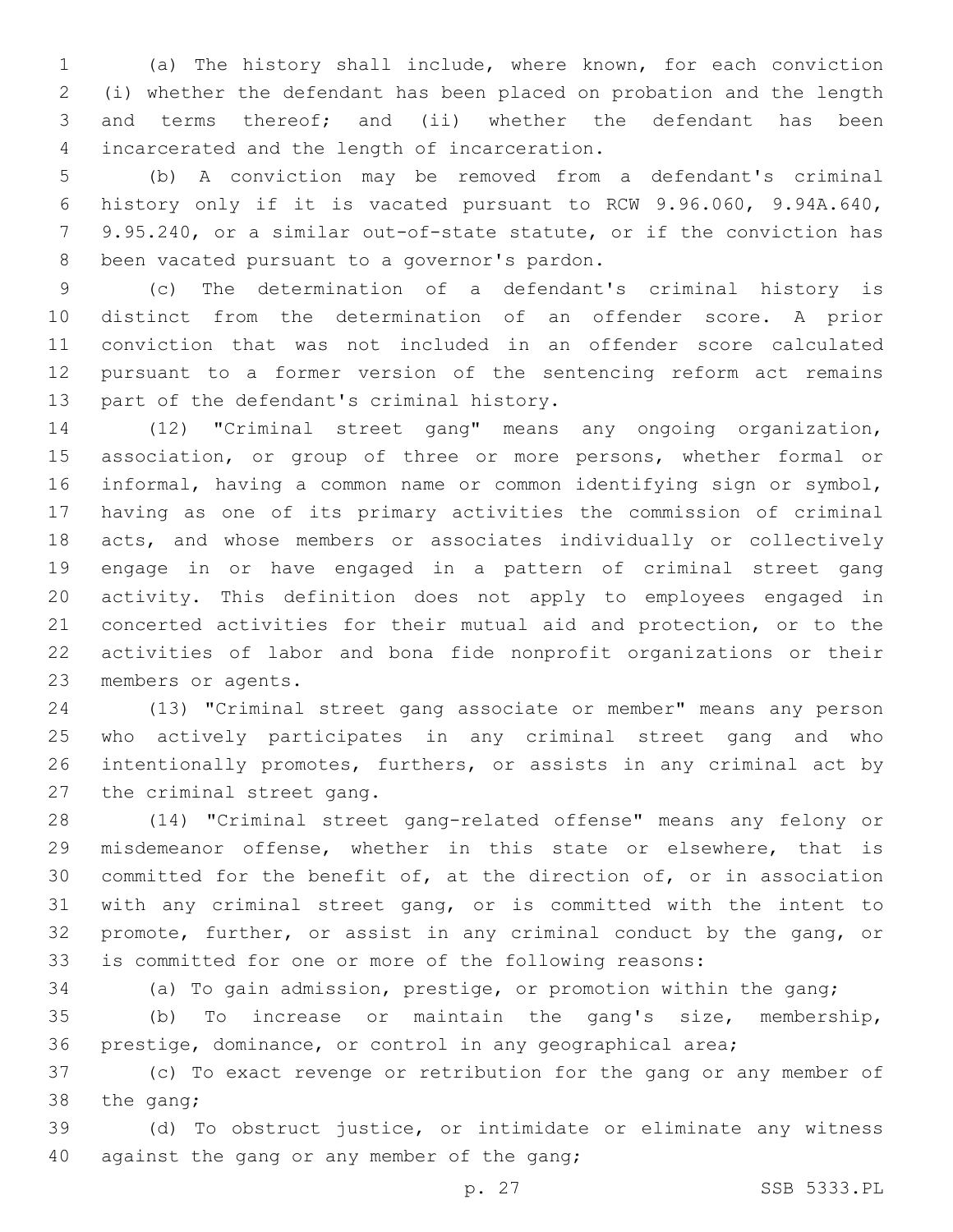(e) To directly or indirectly cause any benefit, aggrandizement, gain, profit, or other advantage for the gang, its reputation, 3 influence, or membership; or

 (f) To provide the gang with any advantage in, or any control or dominance over any criminal market sector, including, but not limited to, manufacturing, delivering, or selling any controlled substance (chapter 69.50 RCW); arson (chapter 9A.48 RCW); trafficking in stolen property (chapter 9A.82 RCW); promoting prostitution (chapter 9A.88 RCW); human trafficking (RCW 9A.40.100); promoting commercial sexual abuse of a minor (RCW 9.68A.101); or promoting pornography (chapter 11 9.68 RCW).

 (15) "Day fine" means a fine imposed by the sentencing court that equals the difference between the offender's net daily income and the reasonable obligations that the offender has for the support of the 15 offender and any dependents.

 (16) "Day reporting" means a program of enhanced supervision designed to monitor the offender's daily activities and compliance with sentence conditions, and in which the offender is required to report daily to a specific location designated by the department or 20 the sentencing court.

(17) "Department" means the department of corrections.

 (18) "Determinate sentence" means a sentence that states with exactitude the number of actual years, months, or days of total confinement, of partial confinement, of community custody, the number of actual hours or days of community restitution work, or dollars or terms of a legal financial obligation. The fact that an offender through earned release can reduce the actual period of confinement shall not affect the classification of the sentence as a determinate 29 sentence.

 (19) "Disposable earnings" means that part of the earnings of an offender remaining after the deduction from those earnings of any amount required by law to be withheld. For the purposes of this definition, "earnings" means compensation paid or payable for personal services, whether denominated as wages, salary, commission, bonuses, or otherwise, and, notwithstanding any other provision of law making the payments exempt from garnishment, attachment, or other process to satisfy a court-ordered legal financial obligation, specifically includes periodic payments pursuant to pension or retirement programs, or insurance policies of any type, but does not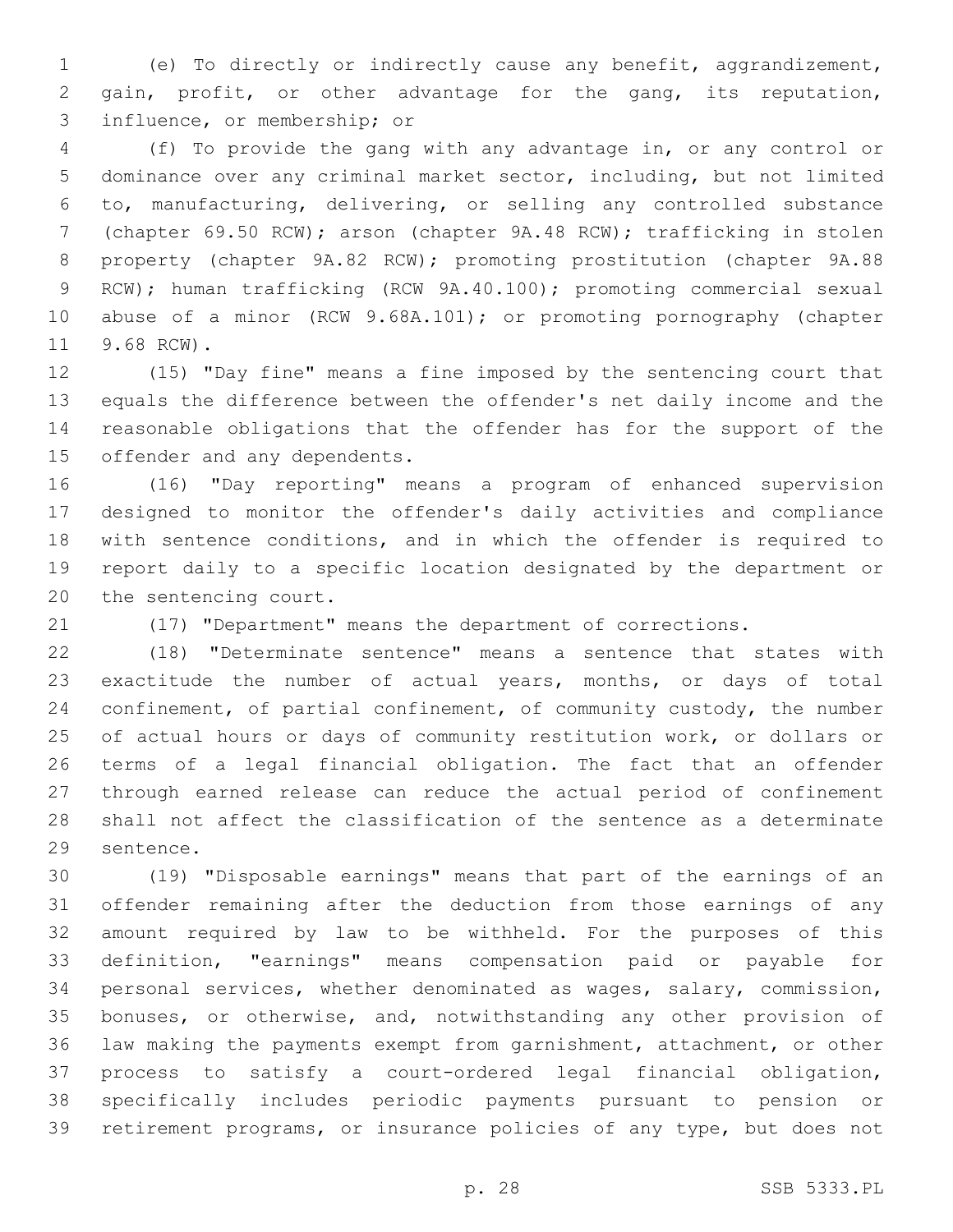include payments made under Title 50 RCW, except as provided in RCW 50.40.020 and 50.40.050, or Title 74 RCW.2

 (20) "Domestic violence" has the same meaning as defined in RCW 10.99.020 and 26.50.010.4

 (21) "Drug offender sentencing alternative" is a sentencing option available to persons convicted of a felony offense other than a violent offense or a sex offense and who are eligible for the 8 option under RCW 9.94A.660.

# 9 (22) "Drug offense" means:

 (a) Any felony violation of chapter 69.50 RCW except possession of a controlled substance (RCW 69.50.4013) or forged prescription for 12 a controlled substance (RCW 69.50.403);

 (b) Any offense defined as a felony under federal law that relates to the possession, manufacture, distribution, or 15 transportation of a controlled substance; or

 (c) Any out-of-state conviction for an offense that under the laws of this state would be a felony classified as a drug offense 18 under (a) of this subsection.

 (23) "Earned release" means earned release from confinement as 20 provided in RCW 9.94A.728.

 (24) "Electronic monitoring" means tracking the location of an individual, whether pretrial or posttrial, through the use of technology that is capable of determining or identifying the monitored individual's presence or absence at a particular location 25 including, but not limited to:

 (a) Radio frequency signaling technology, which detects if the monitored individual is or is not at an approved location and notifies the monitoring agency of the time that the monitored individual either leaves the approved location or tampers with or 30 removes the monitoring device; or

 (b) Active or passive global positioning system technology, which detects the location of the monitored individual and notifies the monitoring agency of the monitored individual's location.

34 (25) "Escape" means:

 (a) Sexually violent predator escape (RCW 9A.76.115), escape in the first degree (RCW 9A.76.110), escape in the second degree (RCW 9A.76.120), willful failure to return from furlough (RCW 72.66.060), willful failure to return from work release (RCW 72.65.070), or willful failure to be available for supervision by the department 40 while in community custody (RCW 72.09.310); or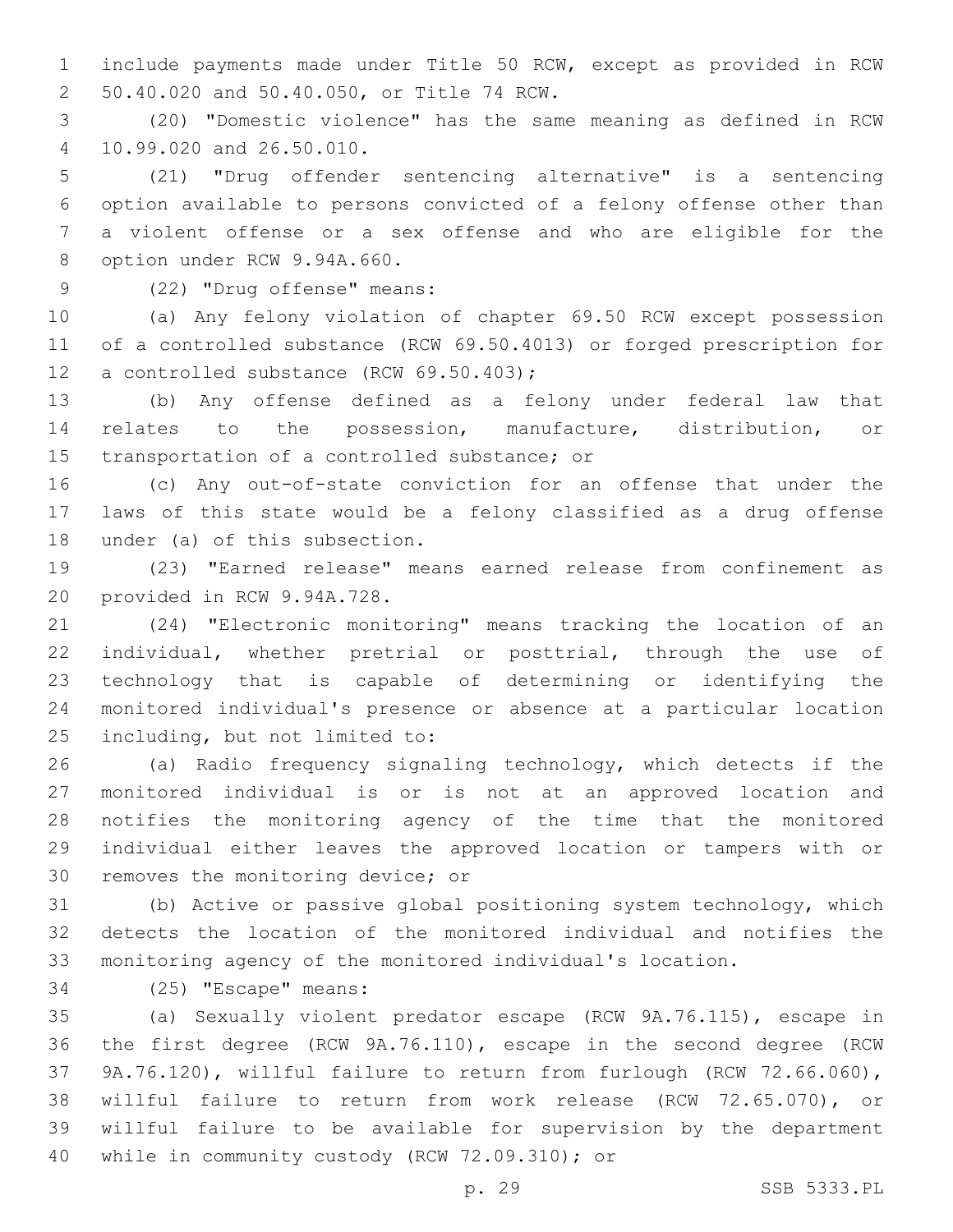(b) Any federal or out-of-state conviction for an offense that under the laws of this state would be a felony classified as an 3 escape under (a) of this subsection.

(26) "Felony traffic offense" means:4

 (a) Vehicular homicide (RCW 46.61.520), vehicular assault (RCW 46.61.522), eluding a police officer (RCW 46.61.024), felony hit-and- run injury-accident (RCW 46.52.020(4)), felony driving while under 8 the influence of intoxicating liquor or any drug (RCW 46.61.502(6)), or felony physical control of a vehicle while under the influence of 10 intoxicating liquor or any drug (RCW 46.61.504(6)); or

 (b) Any federal or out-of-state conviction for an offense that under the laws of this state would be a felony classified as a felony 13 traffic offense under (a) of this subsection.

 (27) "Fine" means a specific sum of money ordered by the sentencing court to be paid by the offender to the court over a 16 specific period of time.

 (28) "First-time offender" means any person who has no prior convictions for a felony and is eligible for the first-time offender 19 waiver under RCW 9.94A.650.

 (29) "Home detention" is a subset of electronic monitoring and means a program of partial confinement available to offenders wherein the offender is confined in a private residence twenty-four hours a day, unless an absence from the residence is approved, authorized, or otherwise permitted in the order by the court or other supervising 25 agency that ordered home detention, and the offender is subject to 26 electronic monitoring.

 (30) "Homelessness" or "homeless" means a condition where an individual lacks a fixed, regular, and adequate nighttime residence and who has a primary nighttime residence that is:

 (a) A supervised, publicly or privately operated shelter designed 31 to provide temporary living accommodations;

 (b) A public or private place not designed for, or ordinarily used as, a regular sleeping accommodation for human beings; or

 (c) A private residence where the individual stays as a transient 35 invitee.

 (31) "Legal financial obligation" means a sum of money that is ordered by a superior court of the state of Washington for legal financial obligations which may include restitution to the victim, statutorily imposed crime victims' compensation fees as assessed pursuant to RCW 7.68.035, court costs, county or interlocal drug

p. 30 SSB 5333.PL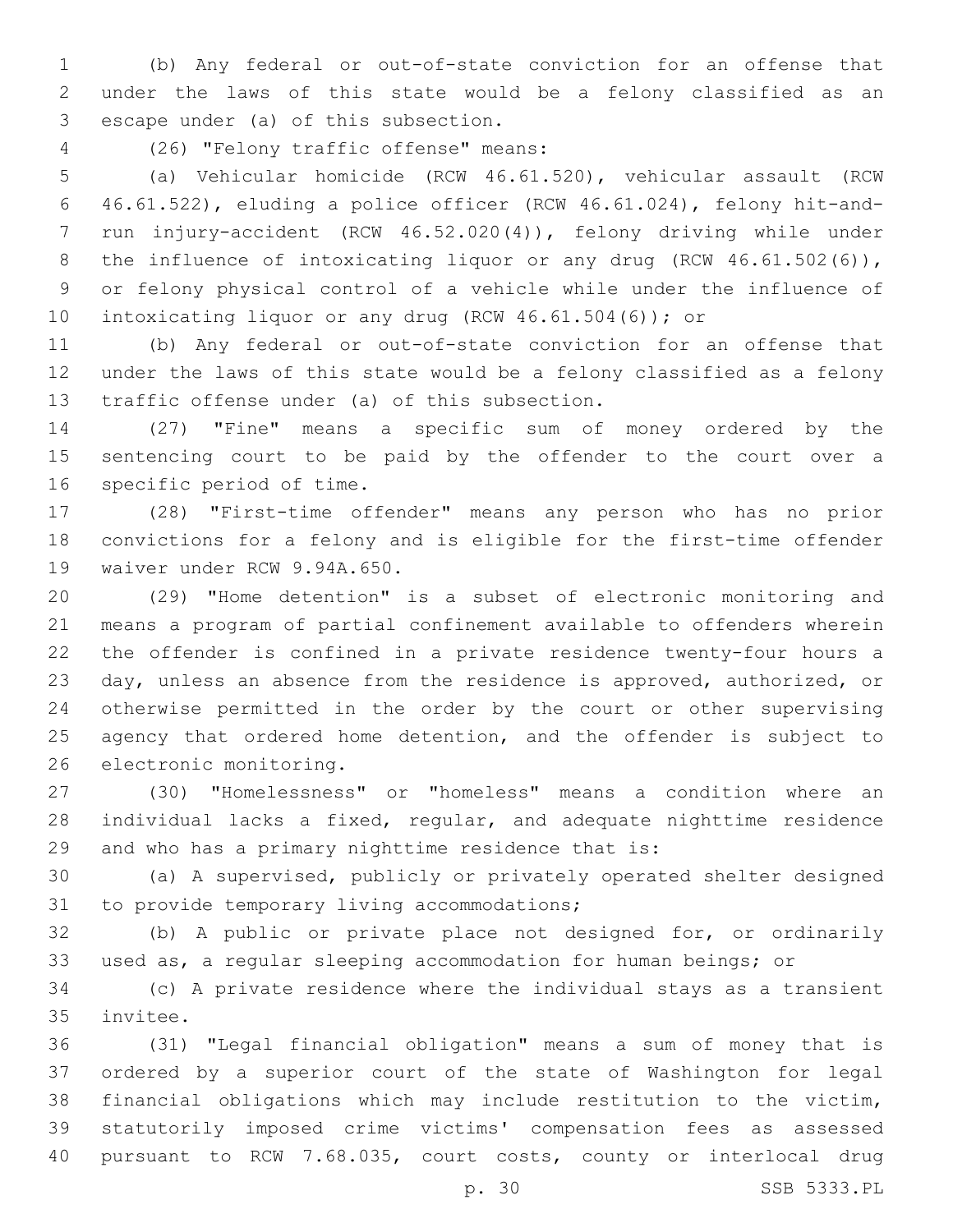funds, court-appointed attorneys' fees, and costs of defense, fines, and any other financial obligation that is assessed to the offender as a result of a felony conviction. Upon conviction for vehicular assault while under the influence of intoxicating liquor or any drug, RCW 46.61.522(1)(b), or vehicular homicide while under the influence of intoxicating liquor or any drug, RCW 46.61.520(1)(a), legal financial obligations may also include payment to a public agency of the expense of an emergency response to the incident resulting in the 9 conviction, subject to RCW 38.52.430.

10 (32) "Minor child" means a biological or adopted child of the 11 offender who is under age eighteen at the time of the offender's 12 current offense.

13 (33) "Most serious offense" means any of the following felonies 14 or a felony attempt to commit any of the following felonies:

15 (a) Any felony defined under any law as a class A felony or 16 criminal solicitation of or criminal conspiracy to commit a class A 17 felony;

- 
- 18 (b) Assault in the second degree;
- 19 (c) Assault of a child in the second degree;
- 20 (d) Child molestation in the second degree;
- 21 (e) Controlled substance homicide;
- 22 (f) Extortion in the first degree;
- 23 (g) Incest when committed against a child under age fourteen;
- 24 (h) Indecent liberties;
- 25 (i) Kidnapping in the second degree;
- 26 (j) Leading organized crime;
- 27 (k) Manslaughter in the first degree;
- 28 (1) Manslaughter in the second degree;
- 29 (m) Promoting prostitution in the first degree;
- 30 (n) Rape in the third degree;
- 31 (o) Robbery in the second degree;
- 32 (p) Sexual exploitation;

 (q) Vehicular assault, when caused by the operation or driving of a vehicle by a person while under the influence of intoxicating liquor or any drug or by the operation or driving of a vehicle in a 36 reckless manner;

 (r) Vehicular homicide, when proximately caused by the driving of any vehicle by any person while under the influence of intoxicating liquor or any drug as defined by RCW 46.61.502, or by the operation 40 of any vehicle in a reckless manner;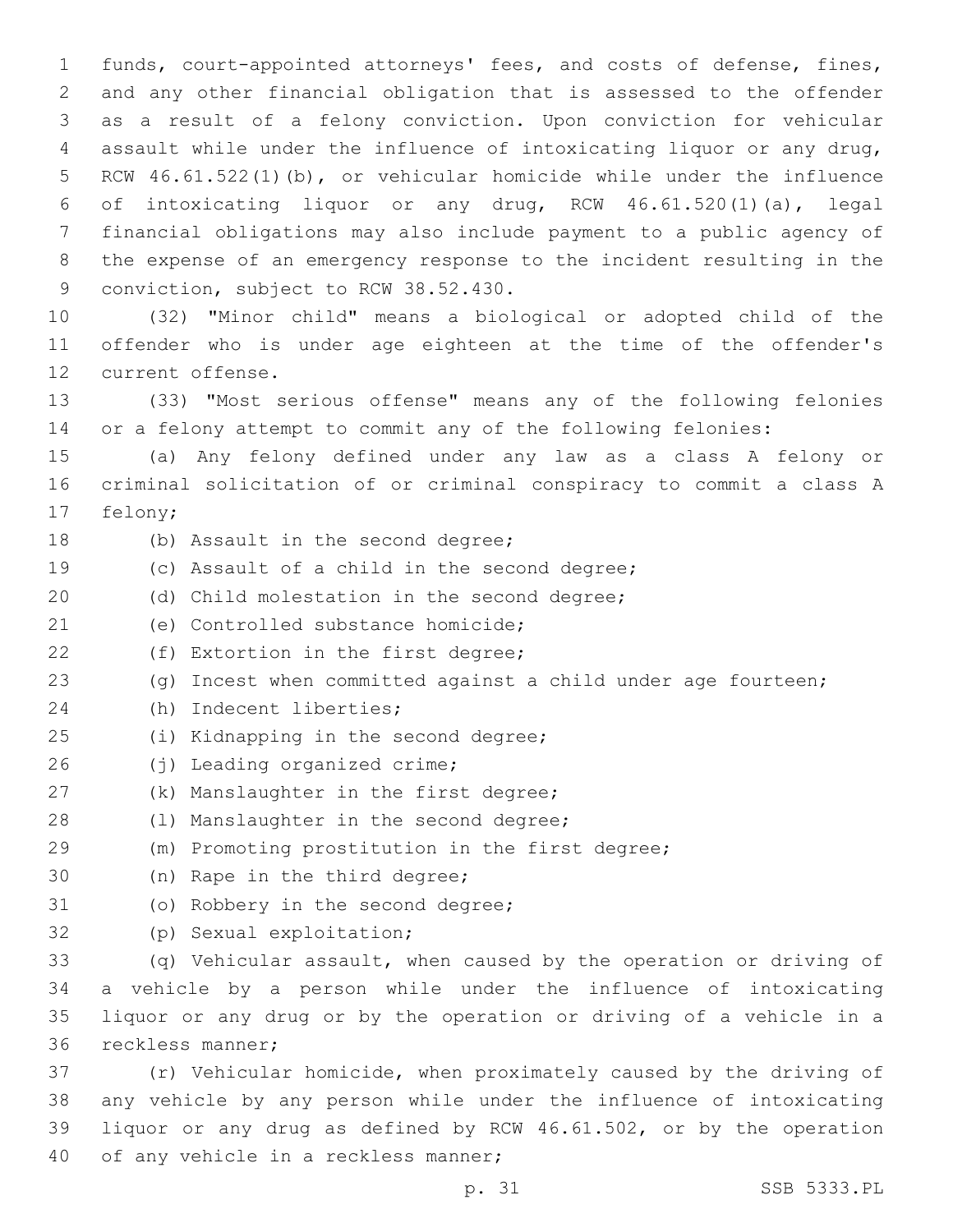(s) Any other class B felony offense with a finding of sexual 2 motivation;

 (t) Any other felony with a deadly weapon verdict under RCW 9.94A.825;4

 (u) Any felony offense in effect at any time prior to December 2, 1993, that is comparable to a most serious offense under this subsection, or any federal or out-of-state conviction for an offense that under the laws of this state would be a felony classified as a 9 most serious offense under this subsection;

 (v)(i) A prior conviction for indecent liberties under RCW 9A.44.100(1) (a), (b), and (c), chapter 260, Laws of 1975 1st ex. sess. as it existed until July 1, 1979, RCW 9A.44.100(1) (a), (b), and (c) as it existed from July 1, 1979, until June 11, 1986, and RCW 9A.44.100(1) (a), (b), and (d) as it existed from June 11, 1986, 15 until July 1, 1988;

 (ii) A prior conviction for indecent liberties under RCW 9A.44.100(1)(c) as it existed from June 11, 1986, until July 1, 1988, if: (A) The crime was committed against a child under the age of fourteen; or (B) the relationship between the victim and perpetrator is included in the definition of indecent liberties under RCW 9A.44.100(1)(c) as it existed from July 1, 1988, through July 27, 1997, or RCW 9A.44.100(1) (d) or (e) as it existed from July 25, 23 1993, through July 27, 1997;

 (w) Any out-of-state conviction for a felony offense with a finding of sexual motivation if the minimum sentence imposed was ten years or more; provided that the out-of-state felony offense must be comparable to a felony offense under this title and Title 9A RCW and the out-of-state definition of sexual motivation must be comparable to the definition of sexual motivation contained in this section.

 (34) "Nonviolent offense" means an offense which is not a violent 31 offense.

 (35) "Offender" means a person who has committed a felony established by state law and is eighteen years of age or older or is less than eighteen years of age but whose case is under superior court jurisdiction under RCW 13.04.030 or has been transferred by the appropriate juvenile court to a criminal court pursuant to RCW 13.40.110. In addition, for the purpose of community custody requirements under this chapter, "offender" also means a misdemeanant or gross misdemeanant probationer ordered by a superior court to probation pursuant to RCW 9.92.060, 9.95.204, or 9.95.210 and

p. 32 SSB 5333.PL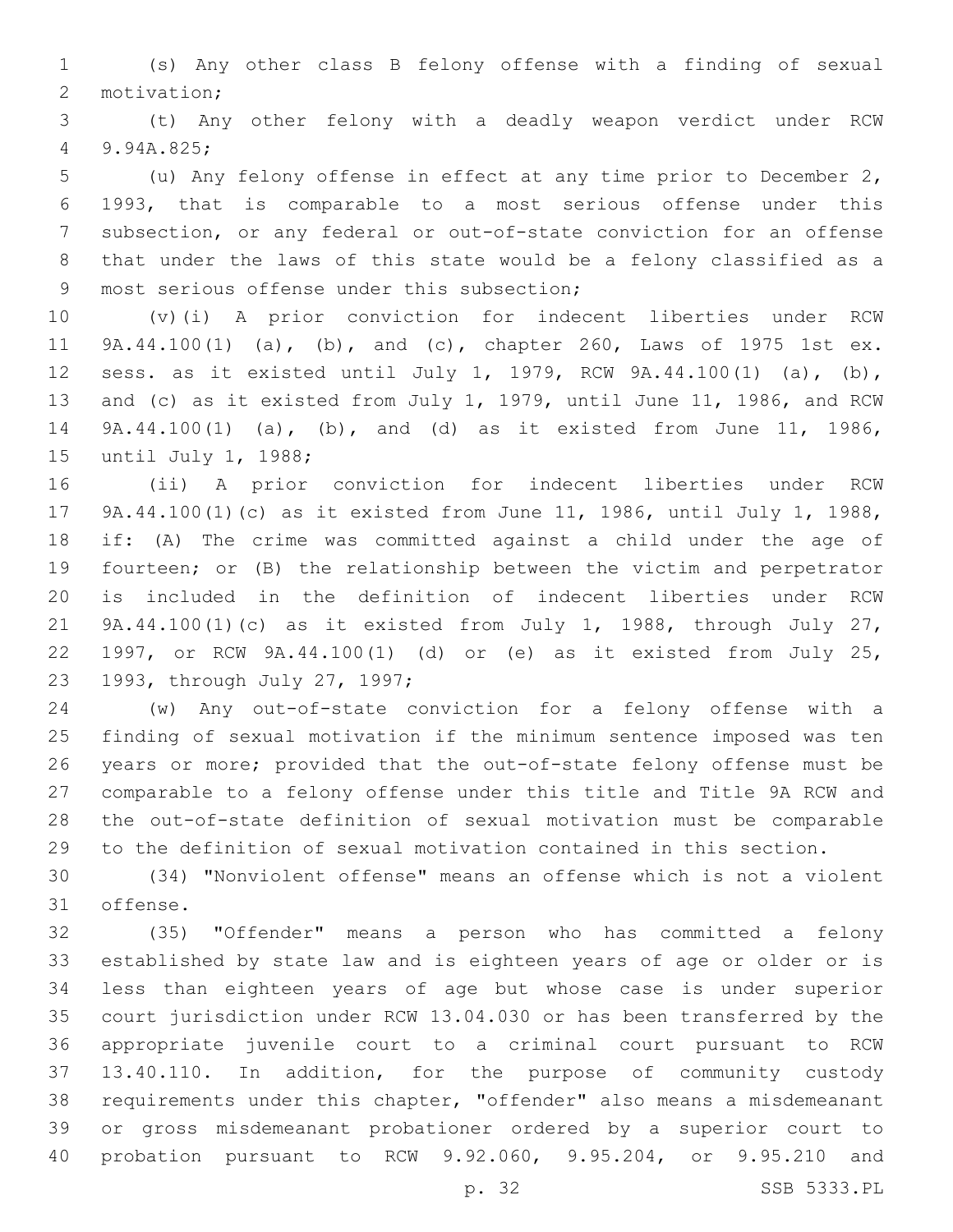supervised by the department pursuant to RCW 9.94A.501 and 9.94A.5011. Throughout this chapter, the terms "offender" and 3 "defendant" are used interchangeably.

 (36) "Partial confinement" means confinement for no more than one year in a facility or institution operated or utilized under contract by the state or any other unit of government, or, if home detention, electronic monitoring, or work crew has been ordered by the court or home detention has been ordered by the department as part of the parenting program or the graduated reentry program, in an approved residence, for a substantial portion of each day with the balance of the day spent in the community. Partial confinement includes work release, home detention, work crew, electronic monitoring, and a combination of work crew, electronic monitoring, and home detention.

(37) "Pattern of criminal street gang activity" means:

 (a) The commission, attempt, conspiracy, or solicitation of, or any prior juvenile adjudication of or adult conviction of, two or more of the following criminal street gang-related offenses:

 (i) Any "serious violent" felony offense as defined in this section, excluding Homicide by Abuse (RCW 9A.32.055) and Assault of a 20 Child 1 (RCW 9A.36.120);

 (ii) Any "violent" offense as defined by this section, excluding 22 Assault of a Child 2 (RCW 9A.36.130);

 (iii) Deliver or Possession with Intent to Deliver a Controlled 24 Substance (chapter 69.50 RCW);

 (iv) Any violation of the firearms and dangerous weapon act 26 (chapter 9.41 RCW);

27  $(v)$  Theft of a Firearm (RCW  $9A.56.300$ );

(vi) Possession of a Stolen Firearm (RCW 9A.56.310);

29 (vii) Malicious Harassment (RCW 9A.36.080);

 (viii) Harassment where a subsequent violation or deadly threat 31 is made (RCW 9A.46.020(2)(b));

(ix) Criminal Gang Intimidation (RCW 9A.46.120);

 (x) Any felony conviction by a person eighteen years of age or older with a special finding of involving a juvenile in a felony 35 offense under RCW 9.94A.833;

36 (xi) Residential Burglary (RCW 9A.52.025);

37 (xii) Burglary 2 (RCW 9A.52.030);

38 (xiii) Malicious Mischief 1 (RCW 9A.48.070);

39 (xiv) Malicious Mischief 2 (RCW 9A.48.080);

(xv) Theft of a Motor Vehicle (RCW 9A.56.065);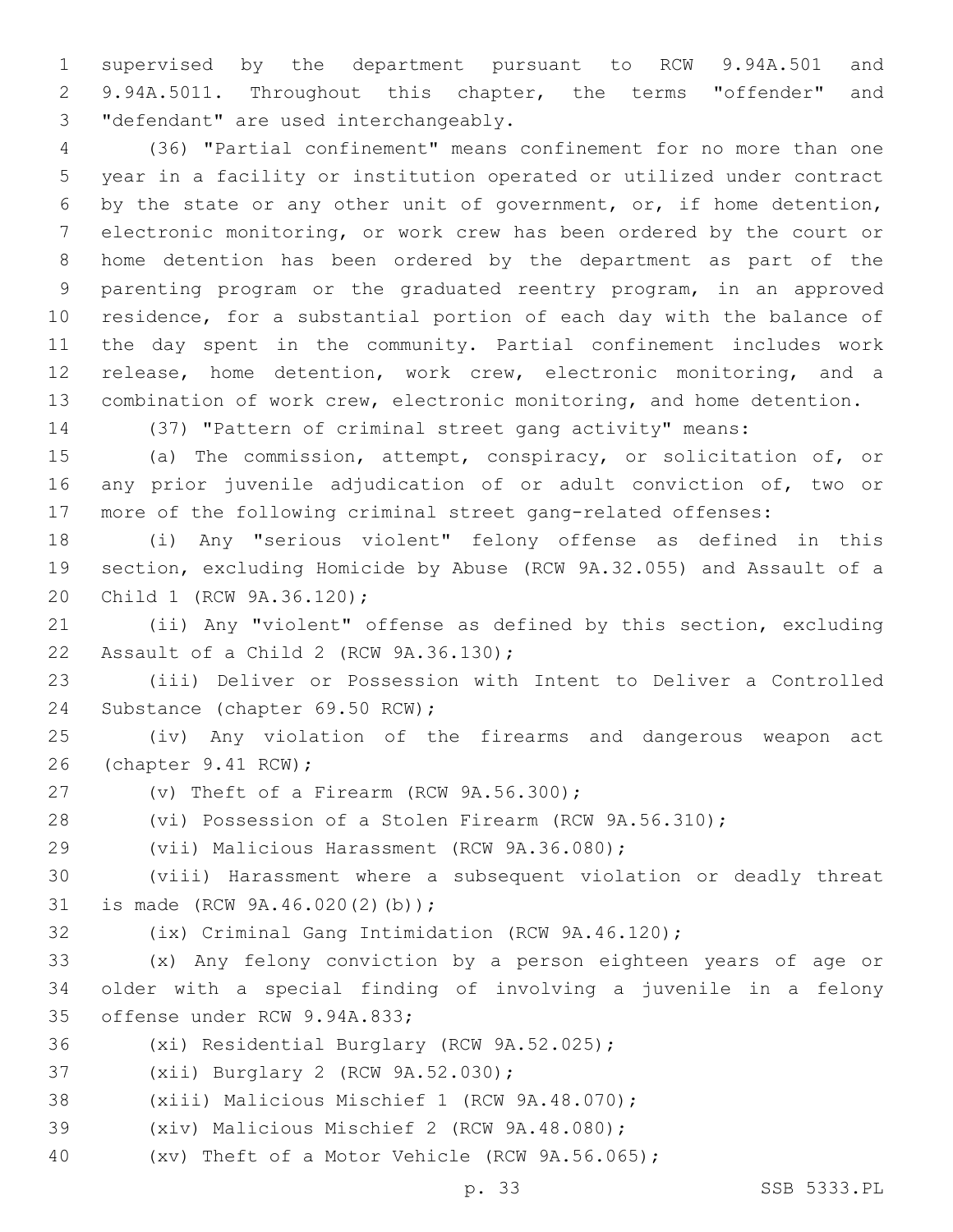- (xvi) Possession of a Stolen Motor Vehicle (RCW 9A.56.068);
- (xvii) Taking a Motor Vehicle Without Permission 1 (RCW 3  $9A.56.070$ ;
- (xviii) Taking a Motor Vehicle Without Permission 2 (RCW 5  $9A.56.075$ ;
- (xix) Extortion 1 (RCW 9A.56.120);6
- 7 (xx) Extortion 2 (RCW 9A.56.130);
- 8 (xxi) Intimidating a Witness (RCW 9A.72.110);

(xxii) Tampering with a Witness (RCW 9A.72.120);

- (xxiii) Reckless Endangerment (RCW 9A.36.050);
- 11 (xxiv) Coercion (RCW 9A.36.070);
- (xxv) Harassment (RCW 9A.46.020); or12
- 13 (xxvi) Malicious Mischief 3 (RCW 9A.48.090);
- (b) That at least one of the offenses listed in (a) of this subsection shall have occurred after July 1, 2008;
- (c) That the most recent committed offense listed in (a) of this subsection occurred within three years of a prior offense listed in 18 (a) of this subsection; and
- (d) Of the offenses that were committed in (a) of this subsection, the offenses occurred on separate occasions or were 21 committed by two or more persons.
- 

(38) "Persistent offender" is an offender who:

 (a)(i) Has been convicted in this state of any felony considered 24 a most serious offense; and

 (ii) Has, before the commission of the offense under (a) of this subsection, been convicted as an offender on at least two separate occasions, whether in this state or elsewhere, of felonies that under the laws of this state would be considered most serious offenses and would be included in the offender score under RCW 9.94A.525; provided that of the two or more previous convictions, at least one conviction must have occurred before the commission of any of the other most serious offenses for which the offender was previously convicted; or

 (b)(i) Has been convicted of: (A) Rape in the first degree, rape of a child in the first degree, child molestation in the first degree, rape in the second degree, rape of a child in the second degree, or indecent liberties by forcible compulsion; (B) any of the following offenses with a finding of sexual motivation: Murder in the first degree, murder in the second degree, homicide by abuse, kidnapping in the first degree, kidnapping in the second degree, assault in the first degree, assault in the second degree, assault of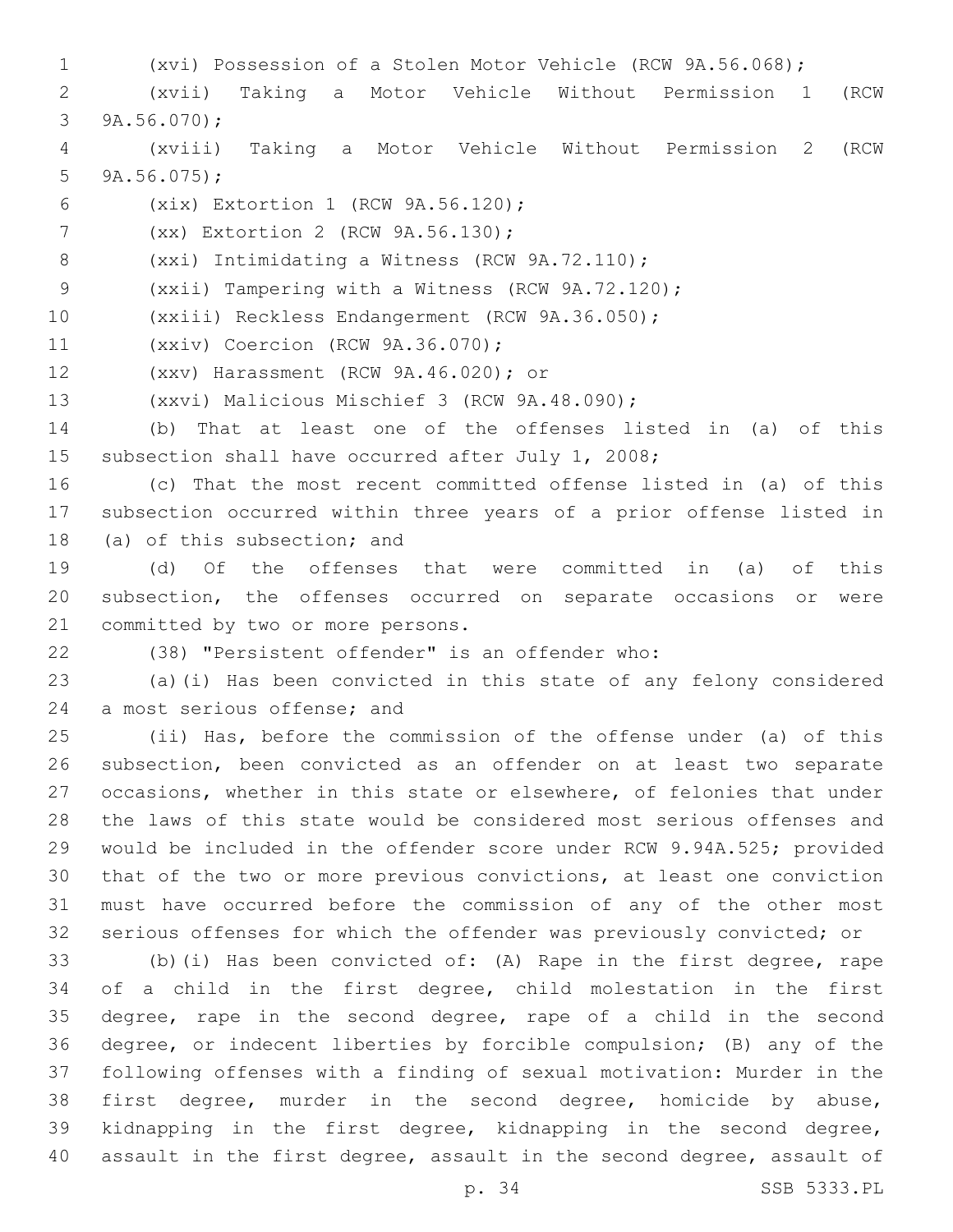a child in the first degree, assault of a child in the second degree, or burglary in the first degree; or (C) an attempt to commit any 3 crime listed in this subsection (38)(b)(i); and

 (ii) Has, before the commission of the offense under (b)(i) of this subsection, been convicted as an offender on at least one occasion, whether in this state or elsewhere, of an offense listed in (b)(i) of this subsection or any federal or out-of-state offense or offense under prior Washington law that is comparable to the offenses listed in (b)(i) of this subsection. A conviction for rape of a child in the first degree constitutes a conviction under (b)(i) of this subsection only when the offender was sixteen years of age or older when the offender committed the offense. A conviction for rape of a child in the second degree constitutes a conviction under (b)(i) of this subsection only when the offender was eighteen years of age or 15 older when the offender committed the offense.

 (39) "Predatory" means: (a) The perpetrator of the crime was a stranger to the victim, as defined in this section; (b) the perpetrator established or promoted a relationship with the victim prior to the offense and the victimization of the victim was a significant reason the perpetrator established or promoted the relationship; or (c) the perpetrator was: (i) A teacher, counselor, volunteer, or other person in authority in any public or private school and the victim was a student of the school under his or her authority or supervision. For purposes of this subsection, "school" does not include home-based instruction as defined in RCW 28A.225.010; (ii) a coach, trainer, volunteer, or other person in authority in any recreational activity and the victim was a participant in the activity under his or her authority or supervision; (iii) a pastor, elder, volunteer, or other person in authority in any church or religious organization, and the victim was a member or participant of the organization under his or her 32 authority; or (iv) a teacher, counselor, volunteer, or other person in authority providing home-based instruction and the victim was a student receiving home-based instruction while under his or her authority or supervision. For purposes of this subsection: (A) "Home- based instruction" has the same meaning as defined in RCW 28A.225.010; and (B) "teacher, counselor, volunteer, or other person in authority" does not include the parent or legal guardian of the 39 victim.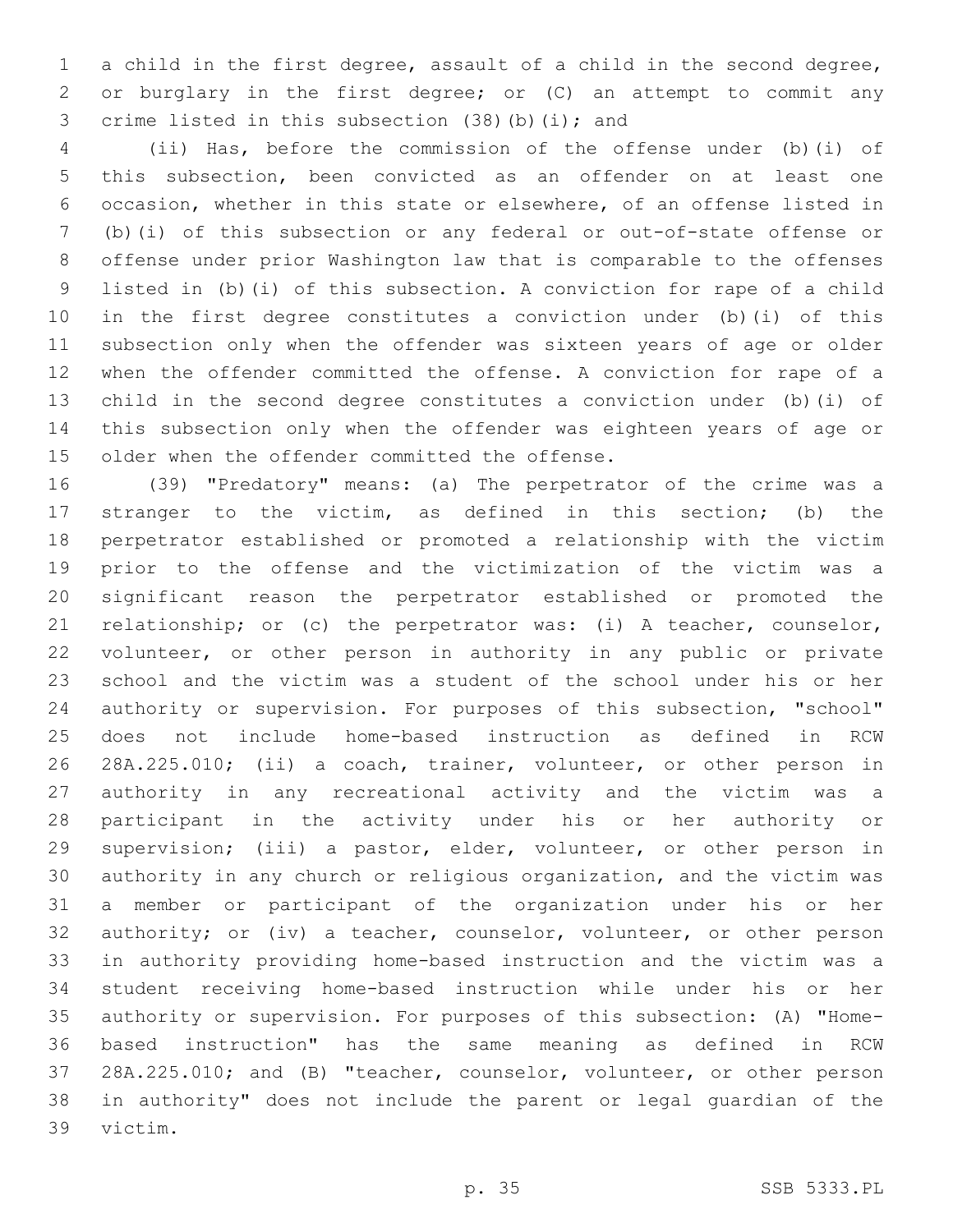(40) "Private school" means a school regulated under chapter 2 28A.195 or 28A.205 RCW.

(41) "Public school" has the same meaning as in RCW 28A.150.010.

(42) "Repetitive domestic violence offense" means any:

 (a)(i) Domestic violence assault that is not a felony offense 6 under RCW 9A.36.041;

 (ii) Domestic violence violation of a no-contact order under 8 chapter 10.99 RCW that is not a felony offense;

 (iii) Domestic violence violation of a protection order under 10 chapter 26.09, 26.10, ((26.26)) 26.26A, 26.26B, or 26.50 RCW that is 11 not a felony offense;

 (iv) Domestic violence harassment offense under RCW 9A.46.020 13 that is not a felony offense; or

 (v) Domestic violence stalking offense under RCW 9A.46.110 that 15 is not a felony offense; or

 (b) Any federal, out-of-state, tribal court, military, county, or municipal conviction for an offense that under the laws of this state would be classified as a repetitive domestic violence offense under 19 (a) of this subsection.

 (43) "Restitution" means a specific sum of money ordered by the sentencing court to be paid by the offender to the court over a specified period of time as payment of damages. The sum may include 23 both public and private costs.

 (44) "Risk assessment" means the application of the risk instrument recommended to the department by the Washington state institute for public policy as having the highest degree of predictive accuracy for assessing an offender's risk of reoffense.

(45) "Serious traffic offense" means:28

 (a) Nonfelony driving while under the influence of intoxicating liquor or any drug (RCW 46.61.502), nonfelony actual physical control while under the influence of intoxicating liquor or any drug (RCW 46.61.504), reckless driving (RCW 46.61.500), or hit-and-run an 33 attended vehicle (RCW 46.52.020(5)); or

 (b) Any federal, out-of-state, county, or municipal conviction for an offense that under the laws of this state would be classified as a serious traffic offense under (a) of this subsection.

 (46) "Serious violent offense" is a subcategory of violent 38 offense and means:

39 (a)(i) Murder in the first degree;

40 (ii) Homicide by abuse;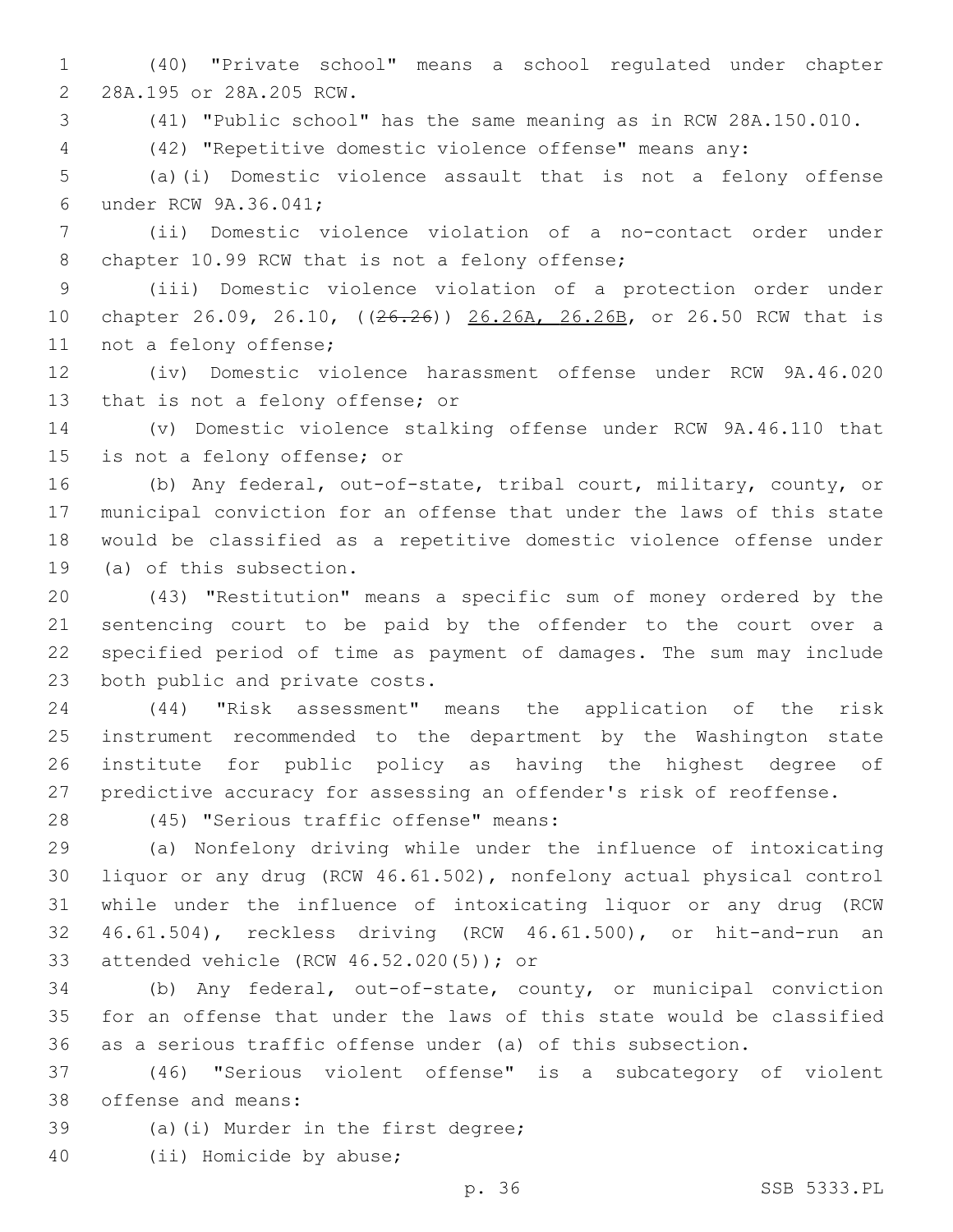1 (iii) Murder in the second degree;

(iv) Manslaughter in the first degree;2

3 (v) Assault in the first degree;

(vi) Kidnapping in the first degree;4

5 (vii) Rape in the first degree;

(viii) Assault of a child in the first degree; or

 (ix) An attempt, criminal solicitation, or criminal conspiracy to 8 commit one of these felonies; or

 (b) Any federal or out-of-state conviction for an offense that under the laws of this state would be a felony classified as a serious violent offense under (a) of this subsection.

12 (47) "Sex offense" means:

 (a)(i) A felony that is a violation of chapter 9A.44 RCW other 14 than RCW 9A.44.132;

15 (ii) A violation of RCW 9A.64.020;

 (iii) A felony that is a violation of chapter 9.68A RCW other 17 than RCW 9.68A.080;

 (iv) A felony that is, under chapter 9A.28 RCW, a criminal attempt, criminal solicitation, or criminal conspiracy to commit such 20 crimes; or

 (v) A felony violation of RCW 9A.44.132(1) (failure to register as a sex offender) if the person has been convicted of violating RCW 9A.44.132(1) (failure to register as a sex offender) or 9A.44.130 prior to June 10, 2010, on at least one prior occasion;

 (b) Any conviction for a felony offense in effect at any time prior to July 1, 1976, that is comparable to a felony classified as a 27 sex offense in (a) of this subsection;

 (c) A felony with a finding of sexual motivation under RCW 29 9.94A.835 or 13.40.135; or

 (d) Any federal or out-of-state conviction for an offense that under the laws of this state would be a felony classified as a sex 32 offense under (a) of this subsection.

 (48) "Sexual motivation" means that one of the purposes for which the defendant committed the crime was for the purpose of his or her 35 sexual gratification.

 (49) "Standard sentence range" means the sentencing court's discretionary range in imposing a nonappealable sentence.

 (50) "Statutory maximum sentence" means the maximum length of time for which an offender may be confined as punishment for a crime as prescribed in chapter 9A.20 RCW, RCW 9.92.010, the statute

p. 37 SSB 5333.PL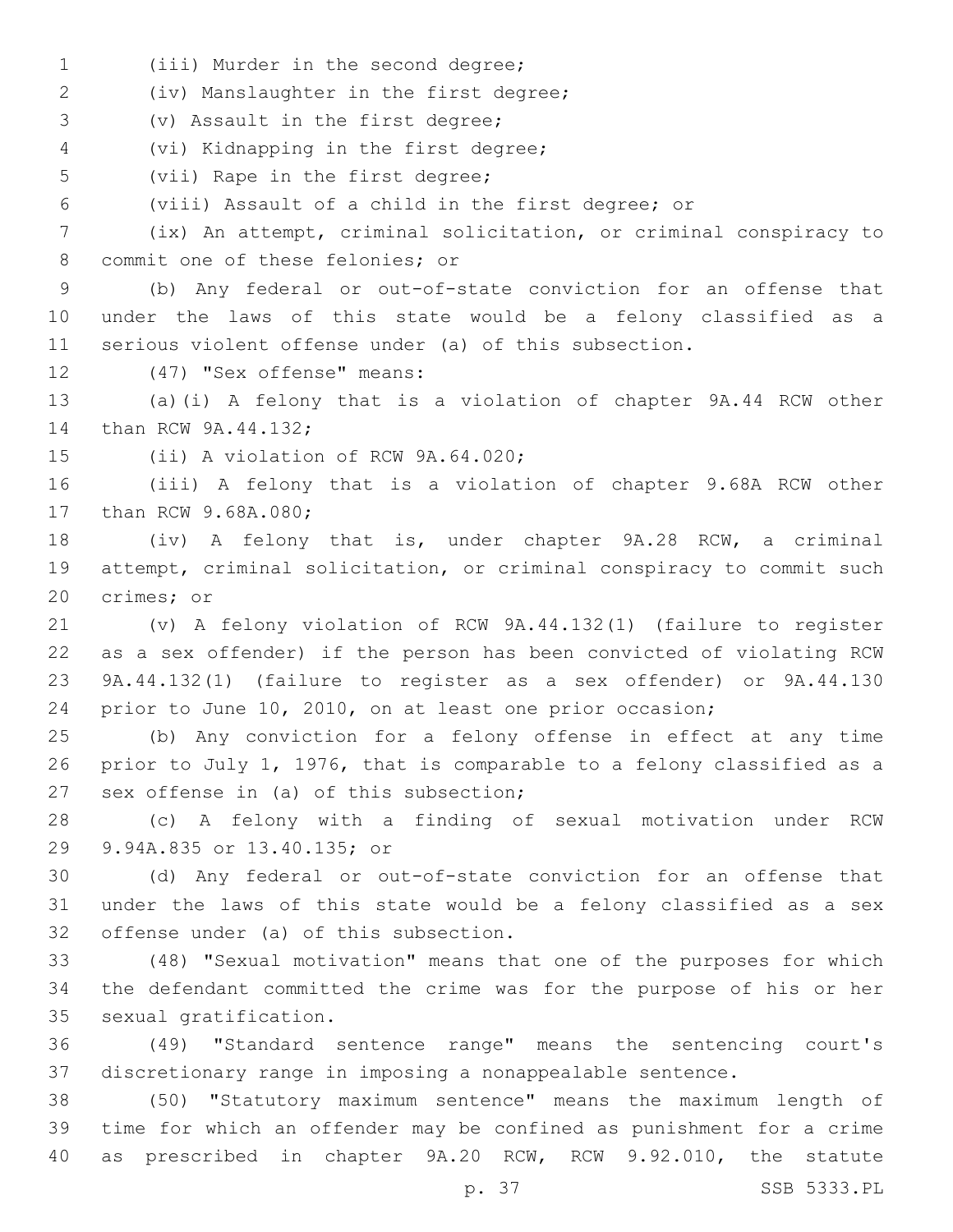1 defining the crime, or other statute defining the maximum penalty for 2 a crime.

3 (51) "Stranger" means that the victim did not know the offender 4 twenty-four hours before the offense.

 (52) "Total confinement" means confinement inside the physical boundaries of a facility or institution operated or utilized under contract by the state or any other unit of government for twenty-four hours a day, or pursuant to RCW 72.64.050 and 72.64.060.

 (53) "Transition training" means written and verbal instructions and assistance provided by the department to the offender during the two weeks prior to the offender's successful completion of the work ethic camp program. The transition training shall include instructions in the offender's requirements and obligations during 14 the offender's period of community custody.

15 (54) "Victim" means any person who has sustained emotional, 16 psychological, physical, or financial injury to person or property as 17 a direct result of the crime charged.

18 (55) "Violent offense" means:

19 (a) Any of the following felonies:

20 (i) Any felony defined under any law as a class A felony or an 21 attempt to commit a class A felony;

22 (ii) Criminal solicitation of or criminal conspiracy to commit a 23 class A felony;

24 (iii) Manslaughter in the first degree;

- 25 (iv) Manslaughter in the second degree;
- 26 (v) Indecent liberties if committed by forcible compulsion;
- 27 (vi) Kidnapping in the second degree;
- 28 (vii) Arson in the second degree;
- 29 (viii) Assault in the second degree;

30 (ix) Assault of a child in the second degree;

- 31 (x) Extortion in the first degree;
- 32 (xi) Robbery in the second degree;
- 33 (xii) Drive-by shooting;

 (xiii) Vehicular assault, when caused by the operation or driving of a vehicle by a person while under the influence of intoxicating liquor or any drug or by the operation or driving of a vehicle in a 37 reckless manner; and

38 (xiv) Vehicular homicide, when proximately caused by the driving 39 of any vehicle by any person while under the influence of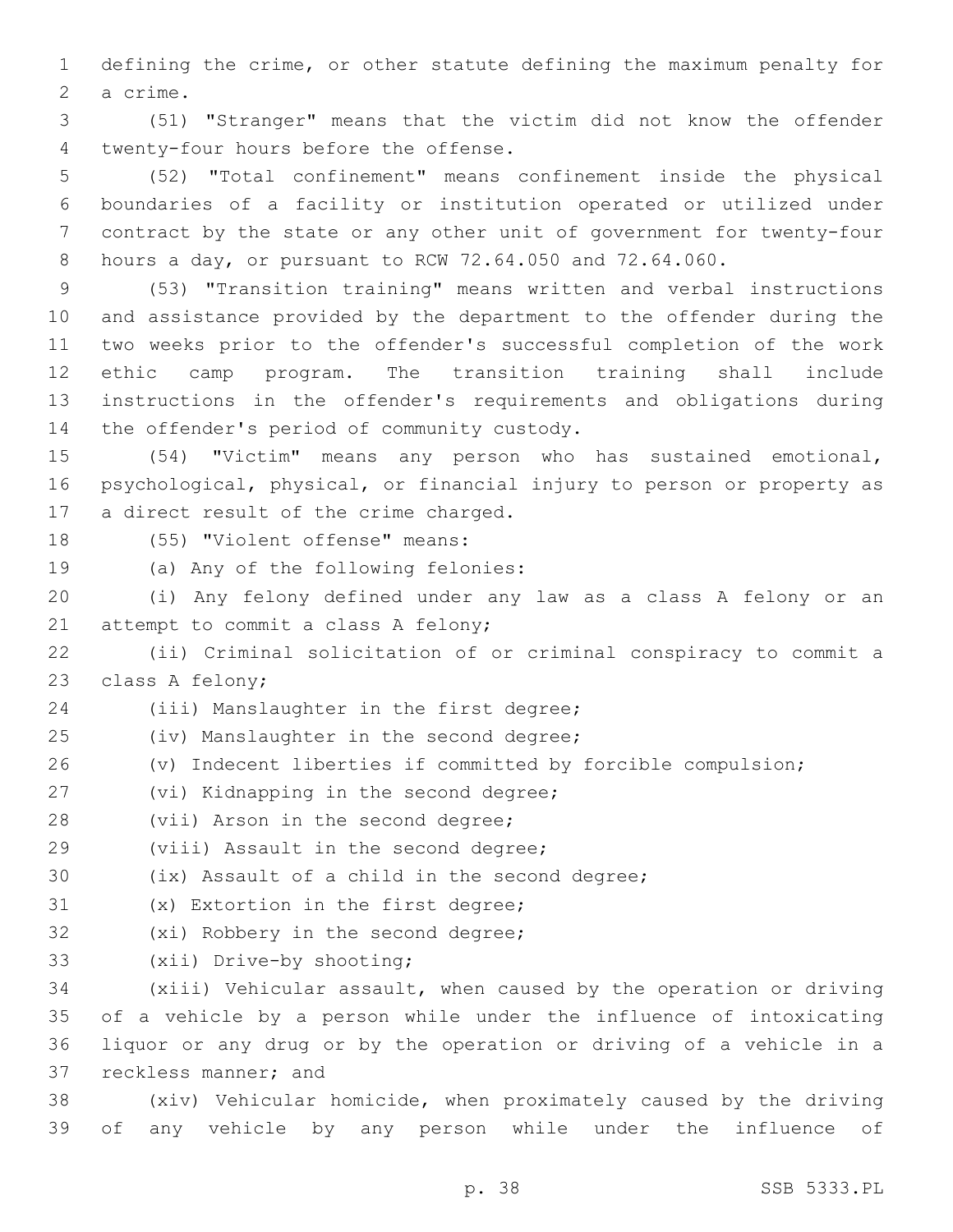intoxicating liquor or any drug as defined by RCW 46.61.502, or by 2 the operation of any vehicle in a reckless manner;

 (b) Any conviction for a felony offense in effect at any time prior to July 1, 1976, that is comparable to a felony classified as a 5 violent offense in (a) of this subsection; and

 (c) Any federal or out-of-state conviction for an offense that under the laws of this state would be a felony classified as a violent offense under (a) or (b) of this subsection.

 (56) "Work crew" means a program of partial confinement consisting of civic improvement tasks for the benefit of the 11 community that complies with RCW 9.94A.725.

 (57) "Work ethic camp" means an alternative incarceration program as provided in RCW 9.94A.690 designed to reduce recidivism and lower the cost of corrections by requiring offenders to complete a comprehensive array of real-world job and vocational experiences, character-building work ethics training, life management skills development, substance abuse rehabilitation, counseling, literacy 18 training, and basic adult education.

 (58) "Work release" means a program of partial confinement available to offenders who are employed or engaged as a student in a 21 regular course of study at school.

 **Sec. 5008.** RCW 9.94A.411 and 2017 c 272 s 2 and 2017 c 266 s 5 are each reenacted and amended to read as follows:

24 (1) Decision not to prosecute.

 STANDARD: A prosecuting attorney may decline to prosecute, even though technically sufficient evidence to prosecute exists, in situations where prosecution would serve no public purpose, would defeat the underlying purpose of the law in question or would result 29 in decreased respect for the law.

- 30 GUIDELINE/COMMENTARY:
- 31 Examples

 The following are examples of reasons not to prosecute which 33 could satisfy the standard.

 (a) Contrary to Legislative Intent - It may be proper to decline to charge where the application of criminal sanctions would be clearly contrary to the intent of the legislature in enacting the 37 particular statute.

 (b) Antiquated Statute - It may be proper to decline to charge where the statute in question is antiquated in that: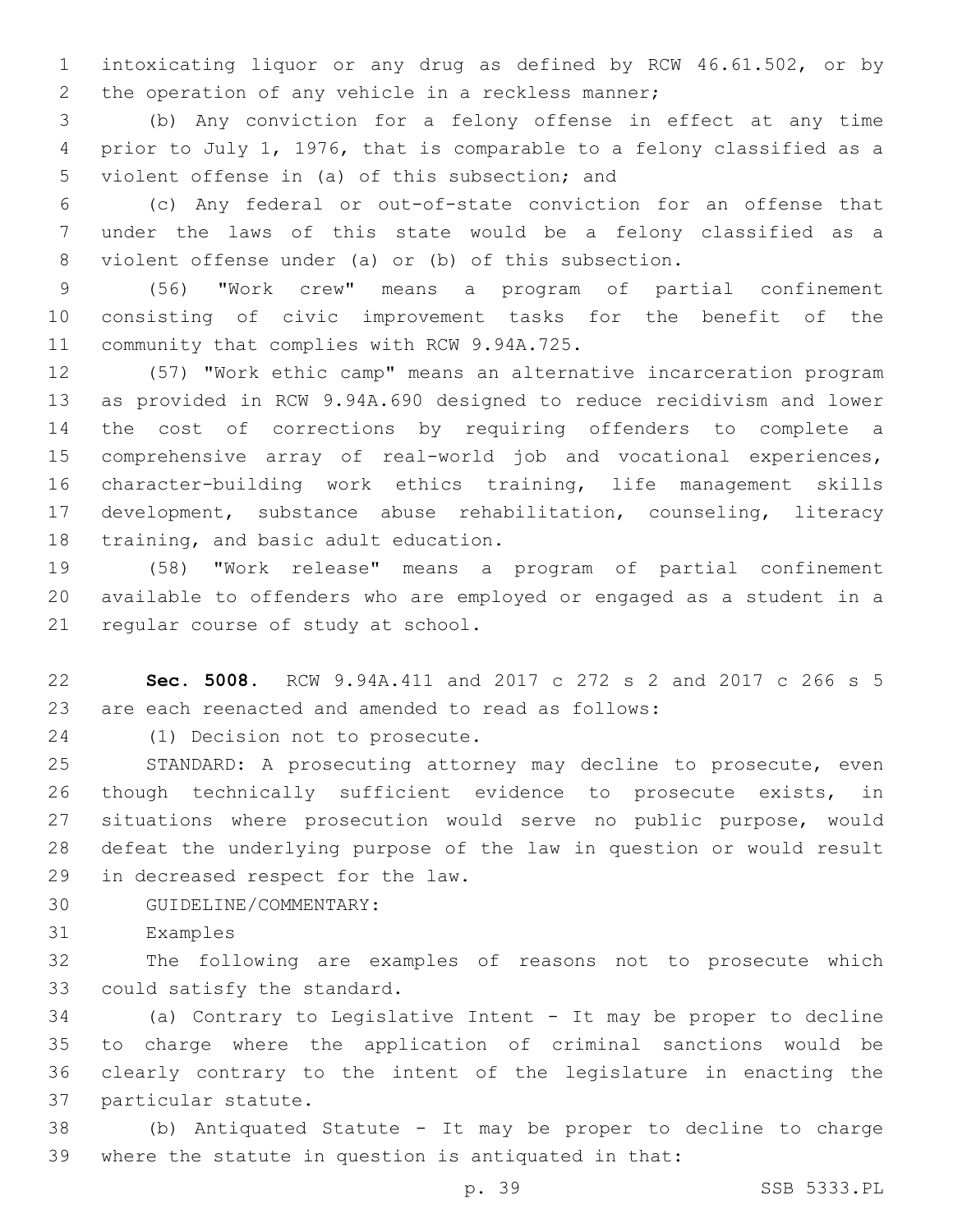- 
- (i) It has not been enforced for many years; and

 (ii) Most members of society act as if it were no longer in 3 existence; and

 (iii) It serves no deterrent or protective purpose in today's 5 society; and

 (iv) The statute has not been recently reconsidered by the legislature.7

 This reason is not to be construed as the basis for declining cases because the law in question is unpopular or because it is 10 difficult to enforce.

 (c) De Minimis Violation - It may be proper to decline to charge where the violation of law is only technical or insubstantial and where no public interest or deterrent purpose would be served by 14 prosecution.

 (d) Confinement on Other Charges - It may be proper to decline to charge because the accused has been sentenced on another charge to a 17 lengthy period of confinement; and

 (i) Conviction of the new offense would not merit any additional 19 direct or collateral punishment;

 (ii) The new offense is either a misdemeanor or a felony which is 21 not particularly aggravated; and

 (iii) Conviction of the new offense would not serve any 23 significant deterrent purpose.

 (e) Pending Conviction on Another Charge - It may be proper to decline to charge because the accused is facing a pending prosecution 26 in the same or another county; and

 (i) Conviction of the new offense would not merit any additional 28 direct or collateral punishment;

(ii) Conviction in the pending prosecution is imminent;

 (iii) The new offense is either a misdemeanor or a felony which 31 is not particularly aggravated; and

 (iv) Conviction of the new offense would not serve any 33 significant deterrent purpose.

 (f) High Disproportionate Cost of Prosecution - It may be proper to decline to charge where the cost of locating or transporting, or the burden on, prosecution witnesses is highly disproportionate to the importance of prosecuting the offense in question. This reason should be limited to minor cases and should not be relied upon in 39 serious cases.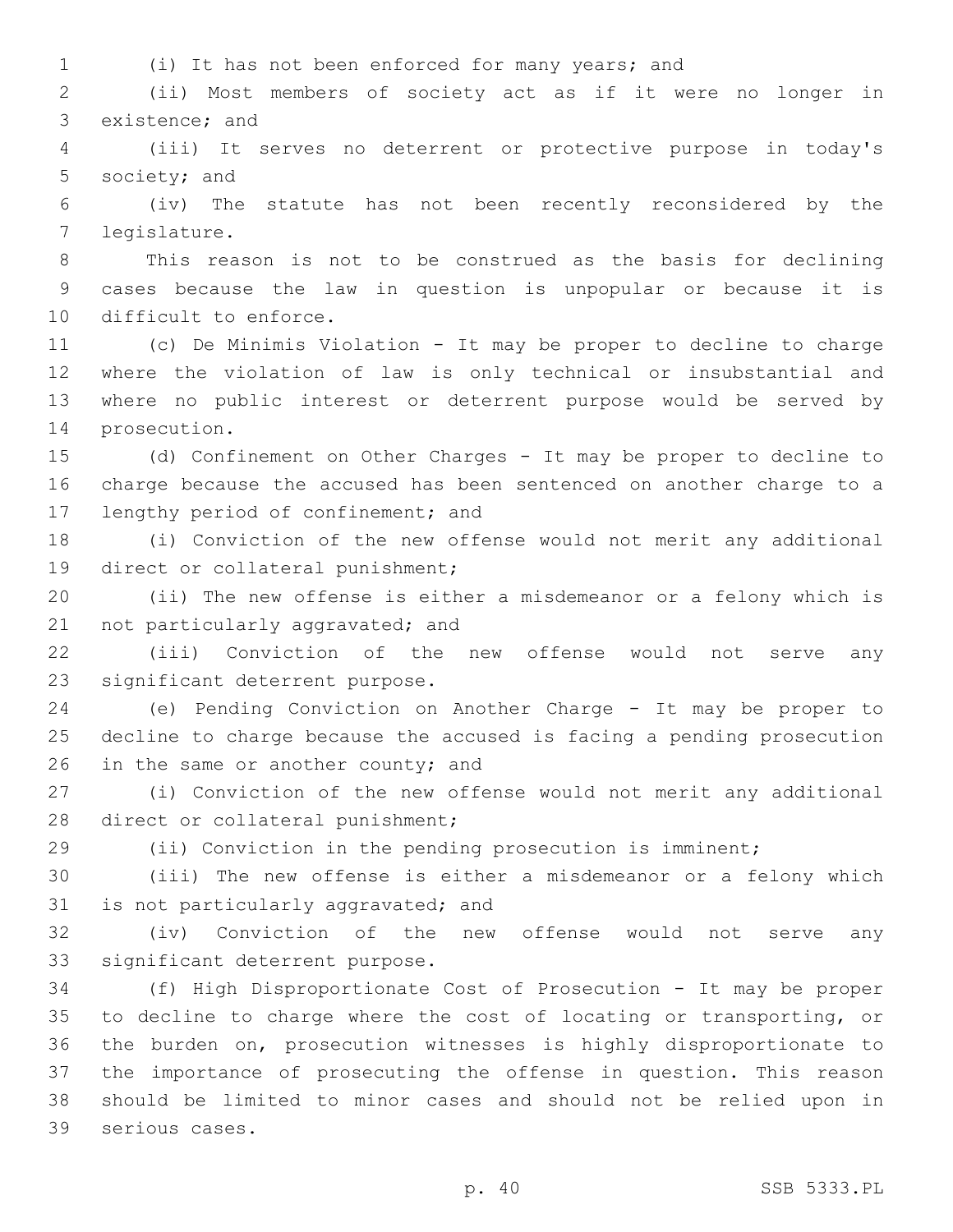(g) Improper Motives of Complainant - It may be proper to decline charges because the motives of the complainant are improper and prosecution would serve no public purpose, would defeat the underlying purpose of the law in question or would result in 5 decreased respect for the law.

 (h) Immunity - It may be proper to decline to charge where immunity is to be given to an accused in order to prosecute another where the accused's information or testimony will reasonably lead to the conviction of others who are responsible for more serious criminal conduct or who represent a greater danger to the public 11 interest.

 (i) Victim Request - It may be proper to decline to charge because the victim requests that no criminal charges be filed and the 14 case involves the following crimes or situations:

 (i) Assault cases where the victim has suffered little or no 16 injury;

 (ii) Crimes against property, not involving violence, where no 18 major loss was suffered;

(iii) Where doing so would not jeopardize the safety of society.

 Care should be taken to insure that the victim's request is freely made and is not the product of threats or pressure by the 22 accused.

 The presence of these factors may also justify the decision to 24 dismiss a prosecution which has been commenced.

25 Notification

 The prosecutor is encouraged to notify the victim, when practical, and the law enforcement personnel, of the decision not to 28 prosecute.

29 (2) Decision to prosecute.

(a) STANDARD:30

 Crimes against persons will be filed if sufficient admissible evidence exists, which, when considered with the most plausible, reasonably foreseeable defense that could be raised under the evidence, would justify conviction by a reasonable and objective fact finder. With regard to offenses prohibited by RCW 9A.44.040, 9A.44.050, 9A.44.073, 9A.44.076, 9A.44.079, 9A.44.083, 9A.44.086, 9A.44.089, and 9A.64.020 the prosecutor should avoid prefiling agreements or diversions intended to place the accused in a program of treatment or counseling, so that treatment, if determined to be beneficial, can be provided pursuant to RCW 9.94A.670.

p. 41 SSB 5333.PL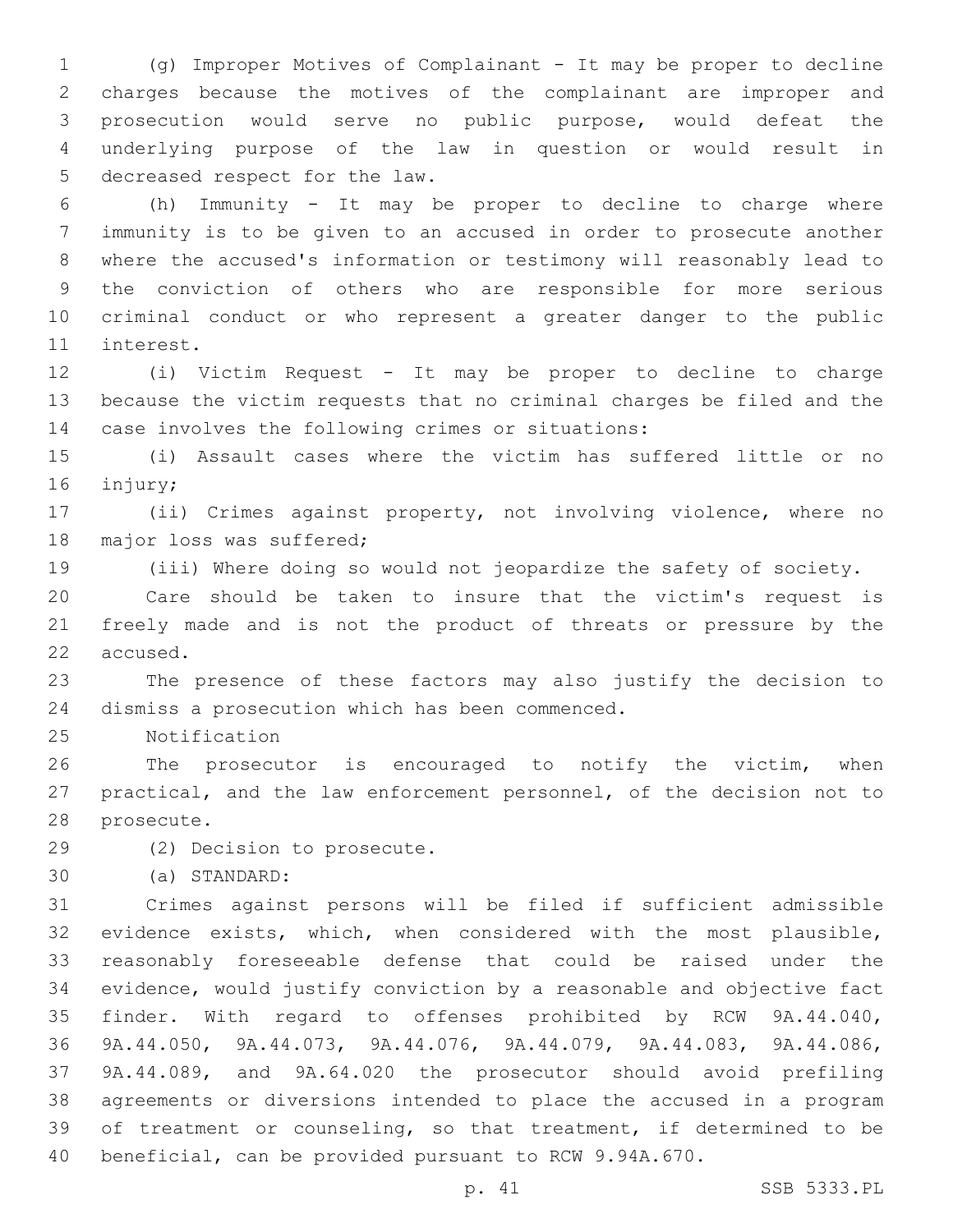1 Crimes against property/other crimes will be filed if the 2 admissible evidence is of such convincing force as to make it 3 probable that a reasonable and objective fact finder would convict 4 after hearing all the admissible evidence and the most plausible 5 defense that could be raised. 6 See table below for the crimes within these categories. 7 CATEGORIZATION OF CRIMES FOR PROSECUTING STANDARDS 8 CRIMES AGAINST PERSONS 9 Aggravated Murder (RCW 10.95.020) 10 1st Degree Murder (RCW 9A.32.030) 11 2nd Degree Murder (RCW 9A.32.050) 12 1st Degree Manslaughter (RCW 9A.32.060) 13 2nd Degree Manslaughter (RCW 9A.32.070) 14 1st Degree Kidnapping (RCW 9A.40.020) 15 2nd Degree Kidnapping (RCW 9A.40.030) 16 1st Degree Assault (RCW 9A.36.011) 17 2nd Degree Assault (RCW 9A.36.021) 18 3rd Degree Assault (RCW 9A.36.031) 19 4th Degree Assault (if a violation of RCW 9A.36.041(3)) 20 1st Degree Assault of a Child (RCW 9A.36.120) 21 2nd Degree Assault of a Child (RCW 9A.36.130) 22 3rd Degree Assault of a Child (RCW 9A.36.140) 23 1st Degree Rape (RCW 9A.44.040) 24 2nd Degree Rape (RCW 9A.44.050) 25 3rd Degree Rape (RCW 9A.44.060) 26 1st Degree Rape of a Child (RCW 9A.44.073) 27 2nd Degree Rape of a Child (RCW 9A.44.076) 28 3rd Degree Rape of a Child (RCW 9A.44.079) 29 1st Degree Robbery (RCW 9A.56.200) 30 2nd Degree Robbery (RCW 9A.56.210) 31 1st Degree Arson (RCW 9A.48.020) 32 1st Degree Burglary (RCW 9A.52.020) 1st Degree Identity Theft (RCW 9.35.020(2)) 34 2nd Degree Identity Theft (RCW 9.35.020(3)) 35 1st Degree Extortion (RCW 9A.56.120) 36 2nd Degree Extortion (RCW 9A.56.130) 37 1st Degree Criminal Mistreatment (RCW 9A.42.020) 38 2nd Degree Criminal Mistreatment (RCW 9A.42.030) 39 1st Degree Theft from a Vulnerable Adult (RCW 9A.56.400(1))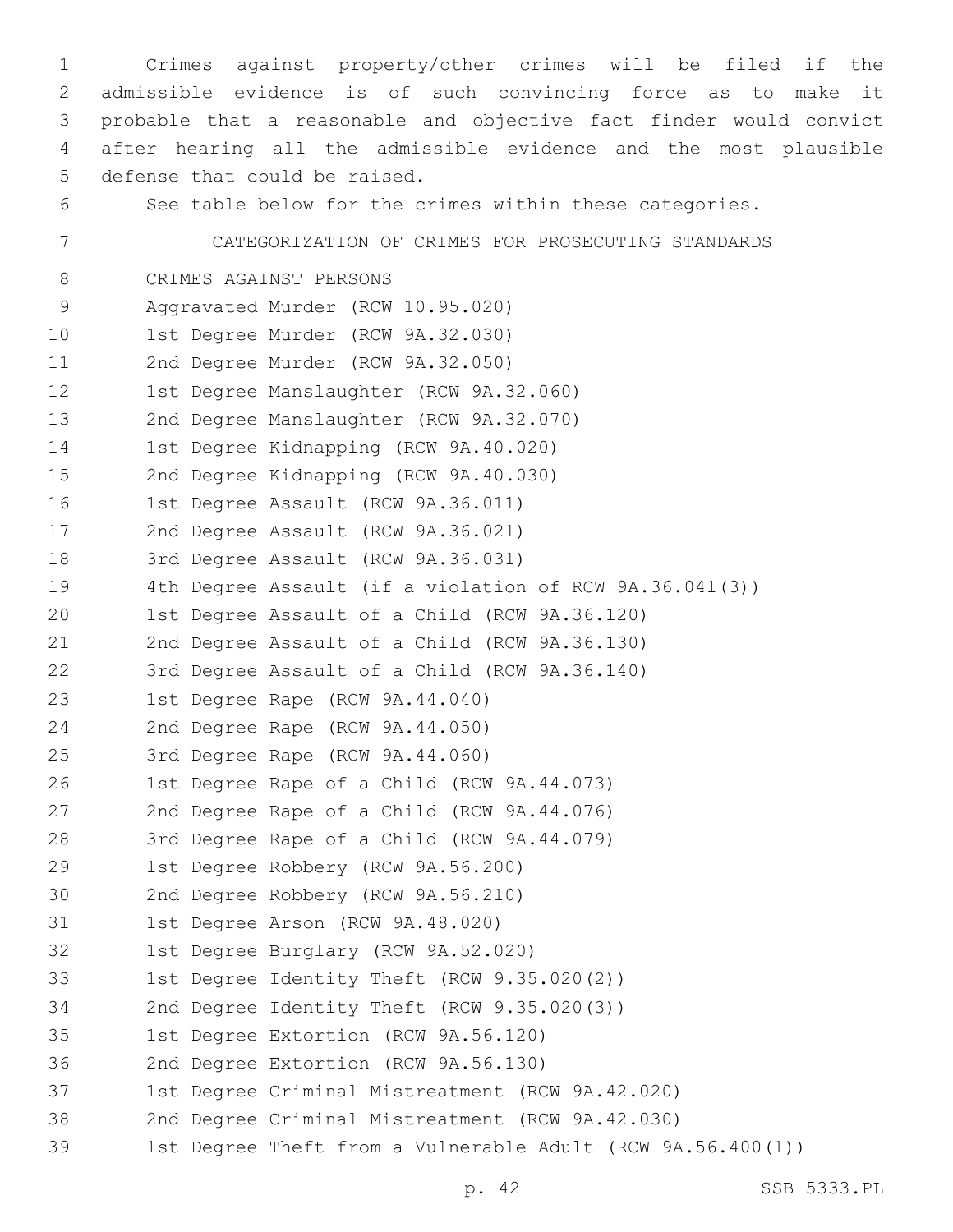1 2nd Degree Theft from a Vulnerable Adult (RCW 9A.56.400(2)) 2 Indecent Liberties (RCW 9A.44.100) 3 Incest (RCW 9A.64.020) Vehicular Homicide (RCW 46.61.520)4 5 Vehicular Assault (RCW 46.61.522) 1st Degree Child Molestation (RCW 9A.44.083)6 7 2nd Degree Child Molestation (RCW 9A.44.086) 8 3rd Degree Child Molestation (RCW 9A.44.089) 9 1st Degree Promoting Prostitution (RCW 9A.88.070) 10 Intimidating a Juror (RCW 9A.72.130) 11 Communication with a Minor (RCW 9.68A.090) 12 Intimidating a Witness (RCW 9A.72.110) 13 Intimidating a Public Servant (RCW 9A.76.180) 14 Bomb Threat (if against person) (RCW 9.61.160) 15 Unlawful Imprisonment (RCW 9A.40.040) 16 Promoting a Suicide Attempt (RCW 9A.36.060) 17 Criminal Mischief (if against person) (RCW 9A.84.010) 18 Stalking (RCW 9A.46.110) 19 Custodial Assault (RCW 9A.36.100) 20 Domestic Violence Court Order Violation (RCW 10.99.040, 21 10.99.050, 26.09.300, 26.10.220, ((26.26.138)) 26.26B.050, 26.50.110, 22 26.52.070, or 74.34.145) 23 Counterfeiting (if a violation of RCW 9.16.035(4)) 24 Felony Driving a Motor Vehicle While Under the Influence of 25 Intoxicating Liquor or Any Drug (RCW 46.61.502(6)) 26 Felony Physical Control of a Motor Vehicle While Under the 27 Influence of Intoxicating Liquor or Any Drug (RCW 46.61.504(6)) 28 CRIMES AGAINST PROPERTY/OTHER CRIMES 29 2nd Degree Arson (RCW 9A.48.030) 30 1st Degree Escape (RCW 9A.76.110) 31 2nd Degree Escape (RCW 9A.76.120) 32 2nd Degree Burglary (RCW 9A.52.030) 33 1st Degree Theft (RCW 9A.56.030) 34 2nd Degree Theft (RCW 9A.56.040) 35 1st Degree Perjury (RCW 9A.72.020) 36 2nd Degree Perjury (RCW 9A.72.030) 37 1st Degree Introducing Contraband (RCW 9A.76.140) 38 2nd Degree Introducing Contraband (RCW 9A.76.150) 39 1st Degree Possession of Stolen Property (RCW 9A.56.150)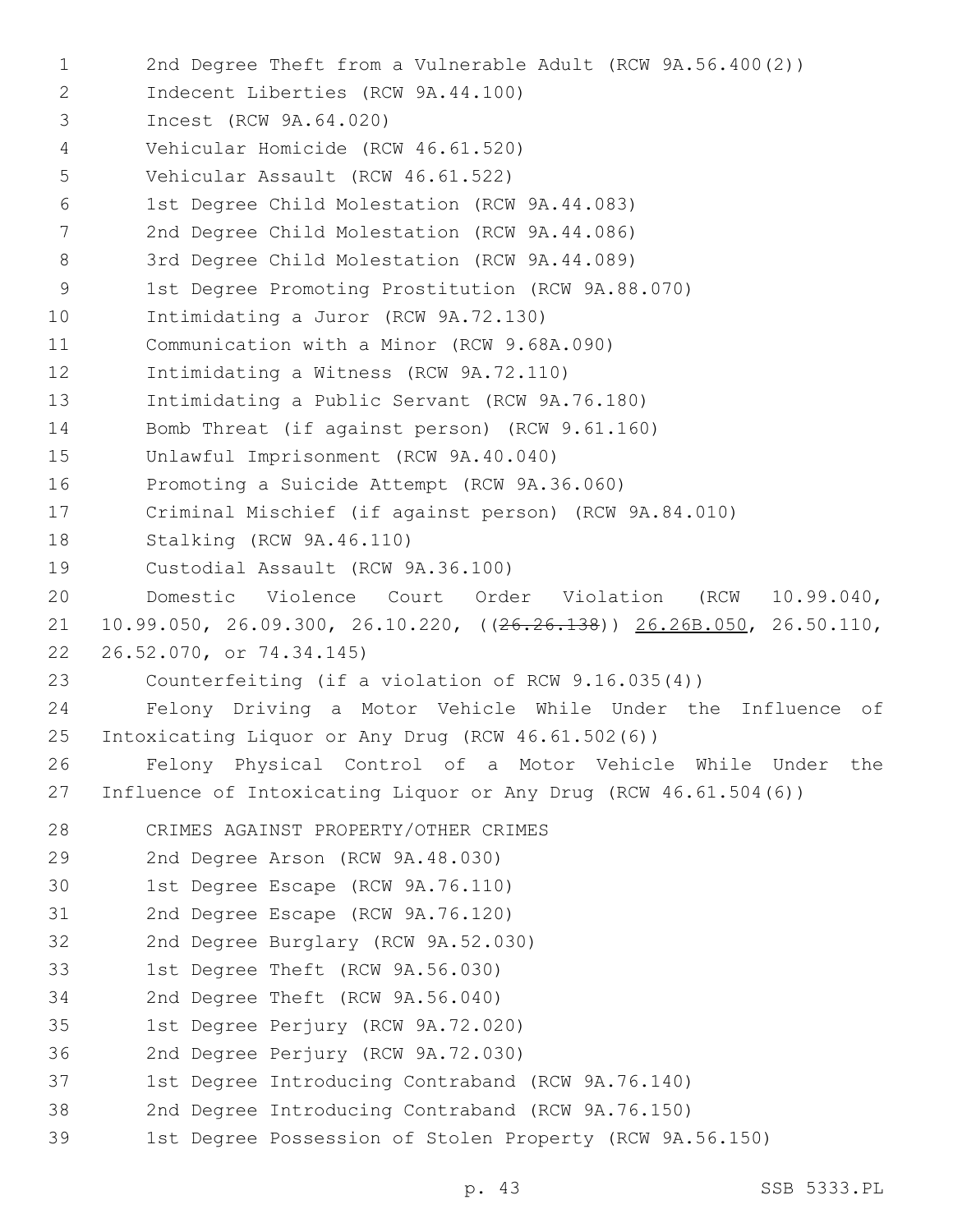1 2nd Degree Possession of Stolen Property (RCW 9A.56.160) 2 Bribery (RCW 9A.68.010) 3 Bribing a Witness (RCW 9A.72.090) 4 Bribe received by a Witness (RCW 9A.72.100) 5 Bomb Threat (if against property) (RCW 9.61.160) 1st Degree Malicious Mischief (RCW 9A.48.070)6 7 2nd Degree Malicious Mischief (RCW 9A.48.080) 8 1st Degree Reckless Burning (RCW 9A.48.040) 9 Taking a Motor Vehicle without Authorization (RCW 9A.56.070 and 10 9A.56.075) 11 Forgery (RCW 9A.60.020) 12 2nd Degree Promoting Prostitution (RCW 9A.88.080) 13 Tampering with a Witness (RCW 9A.72.120) 14 Trading in Public Office (RCW 9A.68.040) 15 Trading in Special Influence (RCW 9A.68.050) 16 Receiving/Granting Unlawful Compensation (RCW 9A.68.030) 17 Bigamy (RCW 9A.64.010) 18 Eluding a Pursuing Police Vehicle (RCW 46.61.024) 19 Willful Failure to Return from Furlough 20 Escape from Community Custody 21 Criminal Mischief (if against property) (RCW 9A.84.010) 22 1st Degree Theft of Livestock (RCW 9A.56.080) 23 2nd Degree Theft of Livestock (RCW 9A.56.083) 24 ALL OTHER UNCLASSIFIED FELONIES 25 Selection of Charges/Degree of Charge 26 (i) The prosecutor should file charges which adequately describe 27 the nature of defendant's conduct. Other offenses may be charged only 28 if they are necessary to ensure that the charges: 29 (A) Will significantly enhance the strength of the state's case 30 at trial; or 31 (B) Will result in restitution to all victims. 32 (ii) The prosecutor should not overcharge to obtain a guilty 33 plea. Overcharging includes: 34 (A) Charging a higher degree; (B) Charging additional counts.35 36 This standard is intended to direct prosecutors to charge those 37 crimes which demonstrate the nature and seriousness of a defendant's 38 criminal conduct, but to decline to charge crimes which are not 39 necessary to such an indication. Crimes which do not merge as a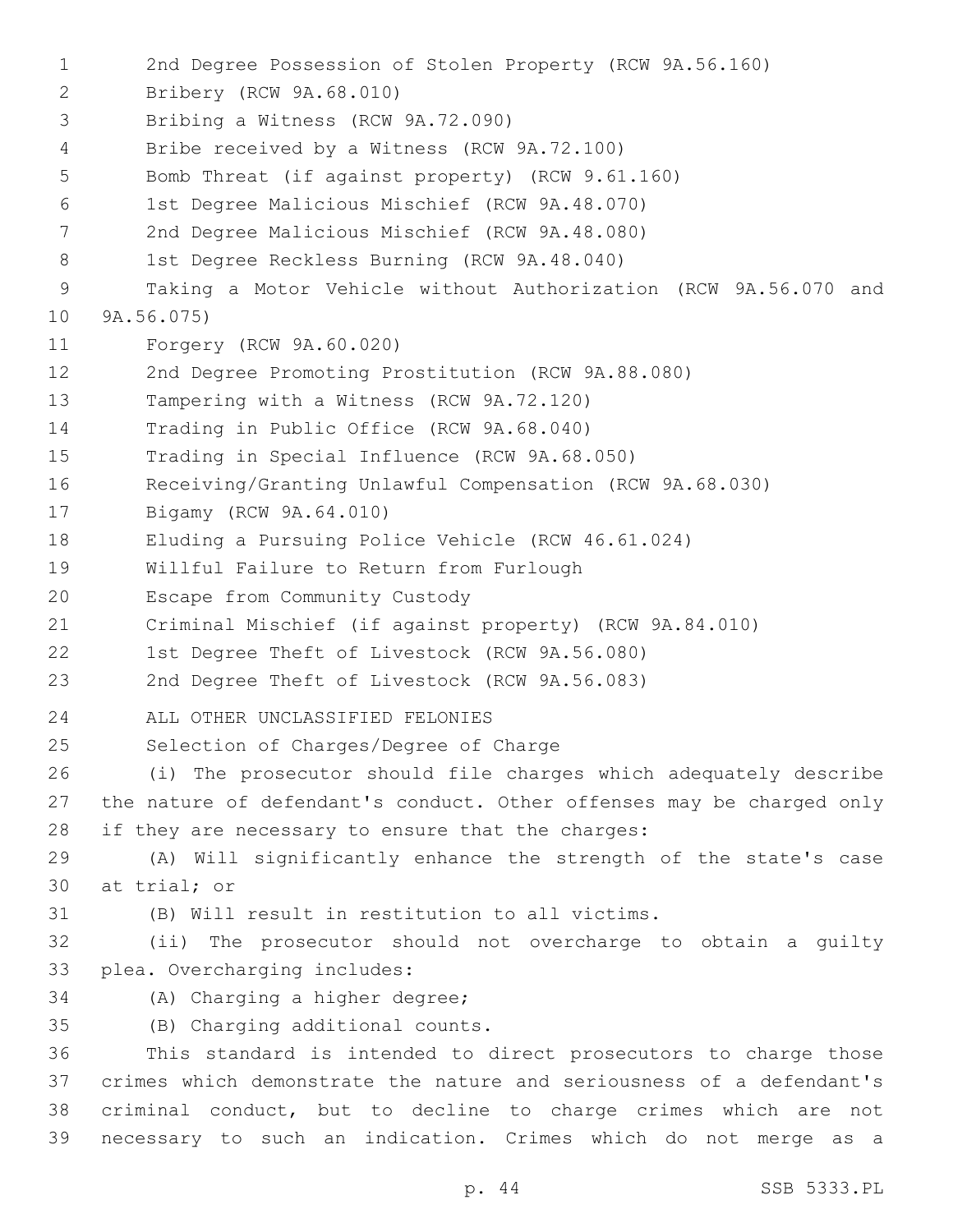matter of law, but which arise from the same course of conduct, do 2 not all have to be charged.

(b) GUIDELINES/COMMENTARY:3

(i) Police Investigation4

 A prosecuting attorney is dependent upon law enforcement agencies to conduct the necessary factual investigation which must precede the decision to prosecute. The prosecuting attorney shall ensure that a thorough factual investigation has been conducted before a decision to prosecute is made. In ordinary circumstances the investigation 10 should include the following:

 (A) The interviewing of all material witnesses, together with the obtaining of written statements whenever possible;

(B) The completion of necessary laboratory tests; and

 (C) The obtaining, in accordance with constitutional requirements, of the suspect's version of the events.

 If the initial investigation is incomplete, a prosecuting attorney should insist upon further investigation before a decision to prosecute is made, and specify what the investigation needs to 19 include.

(ii) Exceptions20

 In certain situations, a prosecuting attorney may authorize filing of a criminal complaint before the investigation is complete 23 if:

(A) Probable cause exists to believe the suspect is guilty; and

 (B) The suspect presents a danger to the community or is likely 26 to flee if not apprehended; or

 (C) The arrest of the suspect is necessary to complete the 28 investigation of the crime.

 In the event that the exception to the standard is applied, the prosecuting attorney shall obtain a commitment from the law enforcement agency involved to complete the investigation in a timely manner. If the subsequent investigation does not produce sufficient evidence to meet the normal charging standard, the complaint should 34 be dismissed.

(iii) Investigation Techniques35

 The prosecutor should be fully advised of the investigatory techniques that were used in the case investigation including:

- 38 (A) Polygraph testing;
- (B) Hypnosis;39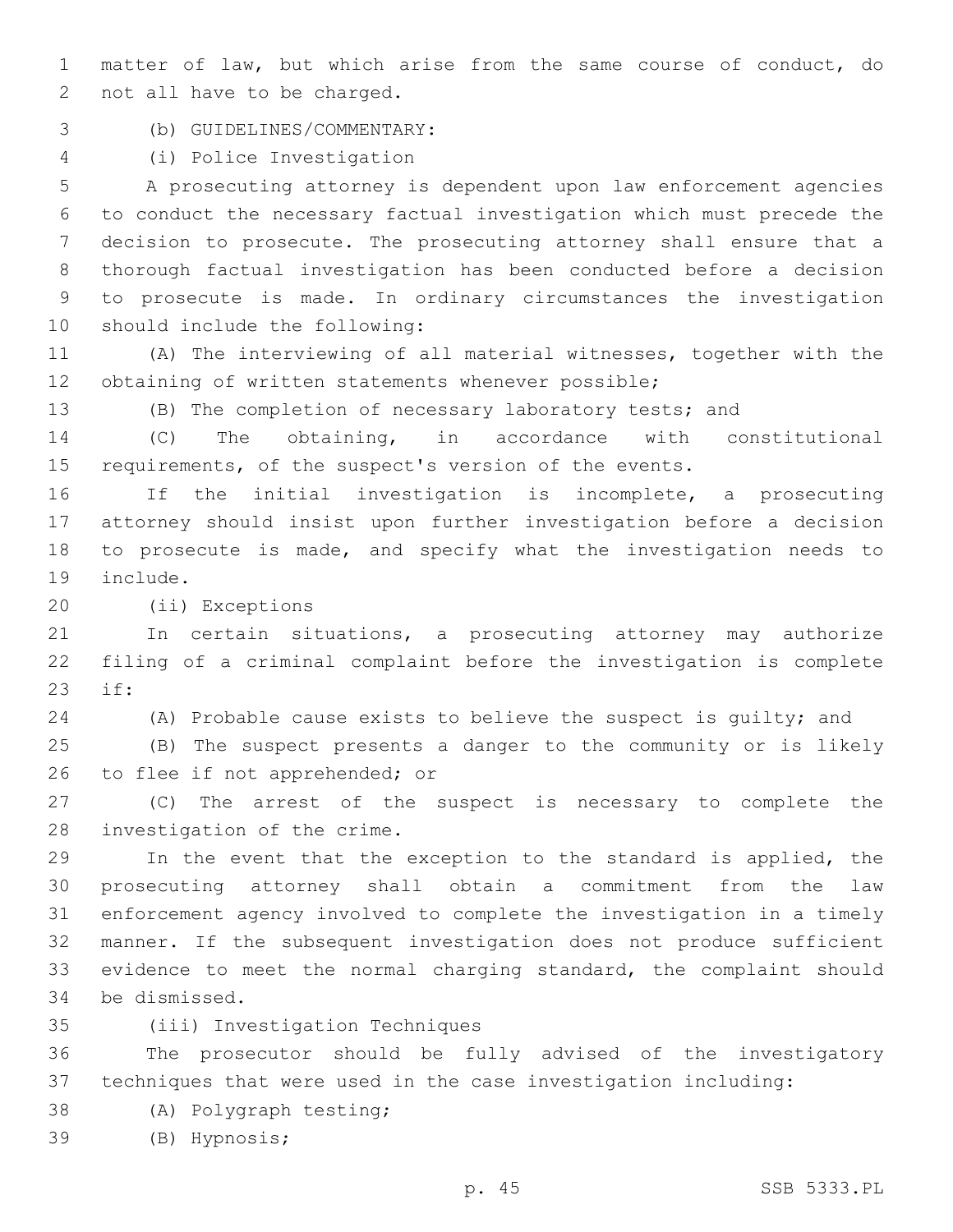1 (C) Electronic surveillance;

(D) Use of informants.2

(iv) Prefiling Discussions with Defendant3

 Discussions with the defendant or his/her representative regarding the selection or disposition of charges may occur prior to the filing of charges, and potential agreements can be reached.

(v) Prefiling Discussions with Victim(s)

 Discussions with the victim(s) or victims' representatives regarding the selection or disposition of charges may occur before the filing of charges. The discussions may be considered by the prosecutor in charging and disposition decisions, and should be considered before reaching any agreement with the defendant regarding 13 these decisions.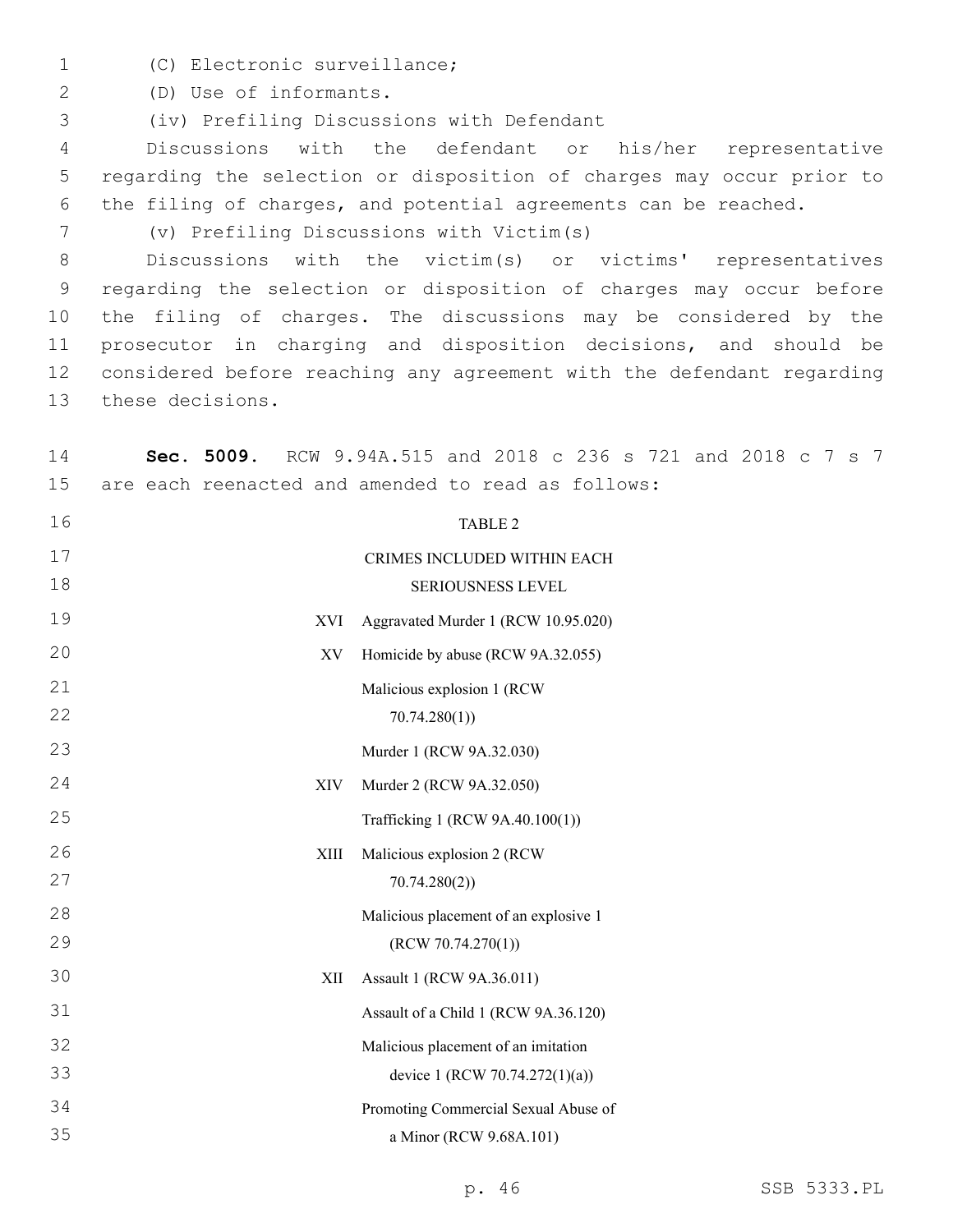| $\mathbf 1$ |    | Rape 1 (RCW 9A.44.040)                              |
|-------------|----|-----------------------------------------------------|
| 2           |    | Rape of a Child 1 (RCW 9A.44.073)                   |
| 3           |    | Trafficking 2 (RCW 9A.40.100(3))                    |
| 4           | XI | Manslaughter 1 (RCW 9A.32.060)                      |
| 5           |    | Rape 2 (RCW 9A.44.050)                              |
| 6           |    | Rape of a Child 2 (RCW 9A.44.076)                   |
| 7           |    | Vehicular Homicide, by being under the              |
| 8           |    | influence of intoxicating liquor or                 |
| 9           |    | any drug (RCW 46.61.520)                            |
| 10          |    | Vehicular Homicide, by the operation of             |
| 11<br>12    |    | any vehicle in a reckless manner<br>(RCW 46.61.520) |
| 13          | X  | Child Molestation 1 (RCW 9A.44.083)                 |
| 14          |    | Criminal Mistreatment 1 (RCW                        |
| 15          |    | 9A.42.020)                                          |
| 16          |    | Indecent Liberties (with forcible                   |
| 17          |    | compulsion) (RCW                                    |
| 18          |    | 9A.44.100(1)(a)                                     |
| 19          |    | Kidnapping 1 (RCW 9A.40.020)                        |
| 20          |    | Leading Organized Crime (RCW                        |
| 21          |    | 9A.82.060(1)(a)                                     |
| 22          |    | Malicious explosion 3 (RCW                          |
| 23          |    | 70.74.280(3)                                        |
| 24<br>25    |    | Sexually Violent Predator Escape (RCW<br>9A.76.115) |
| 26          | IX | Abandonment of Dependent Person 1                   |
| 27          |    | (RCW 9A.42.060)                                     |
| 28          |    | Assault of a Child 2 (RCW 9A.36.130)                |
| 29          |    | Explosive devices prohibited (RCW                   |
| 30          |    | 70.74.180)                                          |
| 31          |    | Hit and Run-Death (RCW                              |
| 32          |    | 46.52.020(4)(a)                                     |
| 33          |    | Homicide by Watercraft, by being under              |
| 34<br>35    |    | the influence of intoxicating liquor                |
|             |    | or any drug (RCW 79A.60.050)                        |

p. 47 SSB 5333.PL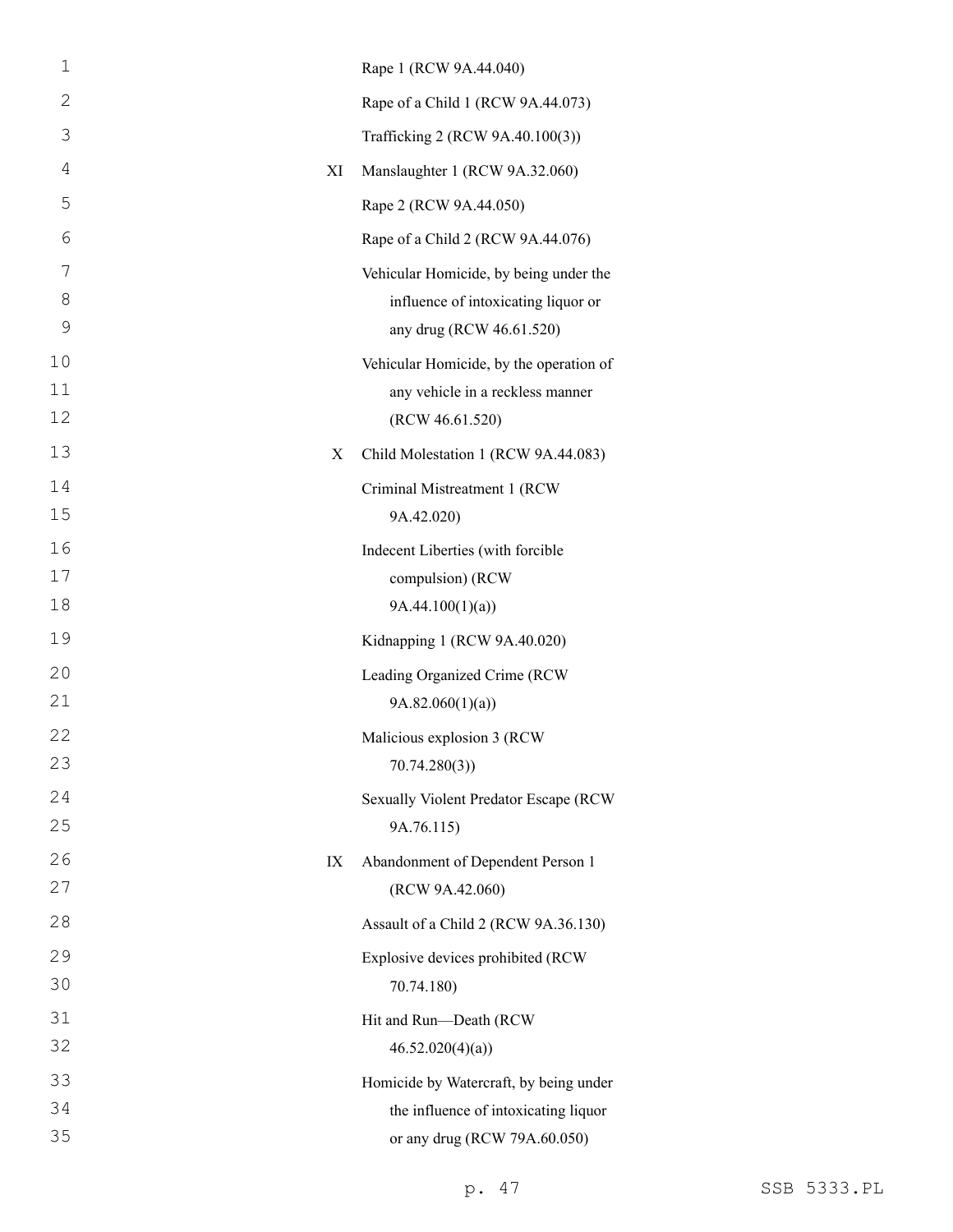| 1            |      | Inciting Criminal Profiteering (RCW)   |
|--------------|------|----------------------------------------|
| $\mathbf{2}$ |      | 9A.82.060(1)(b)                        |
| 3            |      | Malicious placement of an explosive 2  |
| 4            |      | (RCW 70.74.270(2))                     |
| 5            |      | Robbery 1 (RCW 9A.56.200)              |
| 6            |      | Sexual Exploitation (RCW 9.68A.040)    |
| 7            | VIII | Arson 1 (RCW 9A.48.020)                |
| 8            |      | Commercial Sexual Abuse of a Minor     |
| 9            |      | (RCW 9.68A.100)                        |
| 10           |      | Homicide by Watercraft, by the         |
| 11           |      | operation of any vessel in a reckless  |
| 12           |      | manner (RCW 79A.60.050)                |
| 13           |      | Manslaughter 2 (RCW 9A.32.070)         |
| 14           |      | Promoting Prostitution 1 (RCW          |
| 15           |      | 9A.88.070)                             |
| 16           |      | Theft of Ammonia (RCW 69.55.010)       |
| 17           | VII  | Air bag diagnostic systems (causing    |
| 18           |      | bodily injury or death) (RCW           |
| 19           |      | 46.37.660(2)(b)                        |
| 20           |      | Air bag replacement requirements       |
| 21           |      | (causing bodily injury or death)       |
| 22           |      | (RCW 46.37.660(1)(b))                  |
| 23           |      | Burglary 1 (RCW 9A.52.020)             |
| 24           |      | Child Molestation 2 (RCW 9A.44.086)    |
| 25           |      | Civil Disorder Training (RCW           |
| 26           |      | 9A.48.120)                             |
| 27           |      | Dealing in depictions of minor engaged |
| 28           |      | in sexually explicit conduct 1         |
| 29           |      | (RCW 9.68A.050(1))                     |
| 30           |      | Drive-by Shooting (RCW 9A.36.045)      |
| 31           |      | Homicide by Watercraft, by disregard   |
| 32           |      | for the safety of others (RCW          |
| 33           |      | 79A.60.050)                            |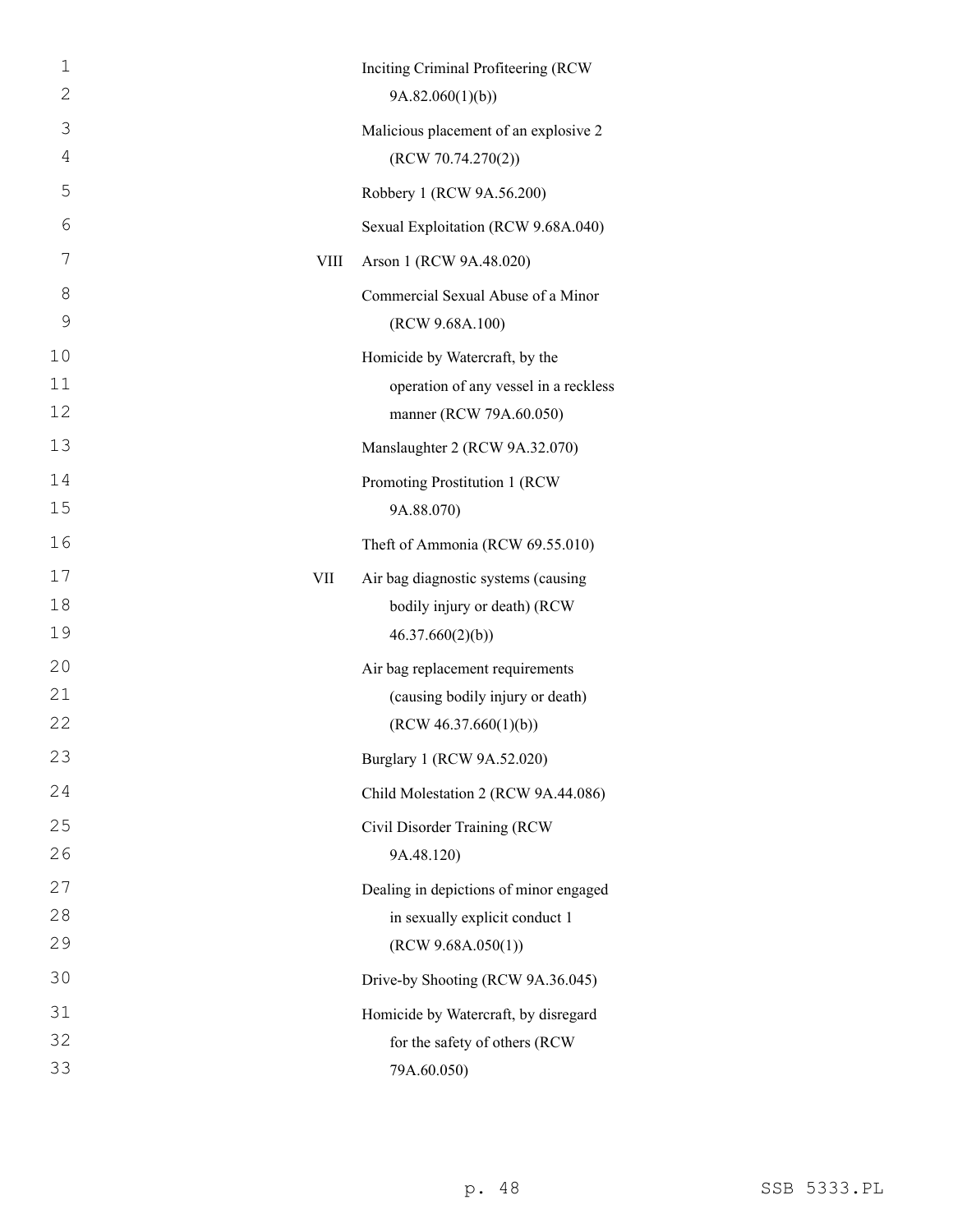| $\mathbf 1$<br>$\overline{2}$ |    | Indecent Liberties (without forcible<br>compulsion) (RCW 9A.44.100(1) |
|-------------------------------|----|-----------------------------------------------------------------------|
| 3                             |    | $(b)$ and $(c)$ )                                                     |
| 4                             |    | Introducing Contraband 1 (RCW                                         |
| 5                             |    | 9A.76.140)                                                            |
| 6                             |    | Malicious placement of an explosive 3                                 |
| 7                             |    | (RCW 70.74.270(3))                                                    |
| 8                             |    | Manufacture or import counterfeit,                                    |
| $\mathcal{G}$                 |    | nonfunctional, damaged, or                                            |
| 10                            |    | previously deployed air bag                                           |
| 11                            |    | (causing bodily injury or death)                                      |
| 12                            |    | (RCW 46.37.650(1)(b))                                                 |
| 13                            |    | Negligently Causing Death By Use of a                                 |
| 14                            |    | <b>Signal Preemption Device (RCW</b>                                  |
| 15                            |    | 46.37.675)                                                            |
| 16                            |    | Sell, install, or reinstall counterfeit,                              |
| 17                            |    | nonfunctional, damaged, or                                            |
| 18                            |    | previously deployed airbag (RCW                                       |
| 19                            |    | 46.37.650(2)(b)                                                       |
| 20                            |    | Sending, bringing into state depictions                               |
| 21                            |    | of minor engaged in sexually                                          |
| 22                            |    | explicit conduct 1 (RCW                                               |
| 23                            |    | 9.68A.060(1)                                                          |
| 24                            |    | Unlawful Possession of a Firearm in the                               |
| 25                            |    | first degree (RCW $9.41.040(1)$ )                                     |
| 26                            |    | Use of a Machine Gun or Bump-fire                                     |
| 27                            |    | Stock in Commission of a Felony                                       |
| 28                            |    | (RCW 9.41.225)                                                        |
| 29                            |    | Vehicular Homicide, by disregard for                                  |
| 30                            |    | the safety of others (RCW                                             |
| 31                            |    | 46.61.520)                                                            |
| 32                            | VI | Bail Jumping with Murder 1 (RCW                                       |
| 33                            |    | 9A.76.170(3)(a)                                                       |
| 34                            |    | Bribery (RCW 9A.68.010)                                               |
| 35                            |    | Incest 1 (RCW $9A.64.020(1)$ )                                        |
| 36                            |    | Intimidating a Judge (RCW 9A.72.160)                                  |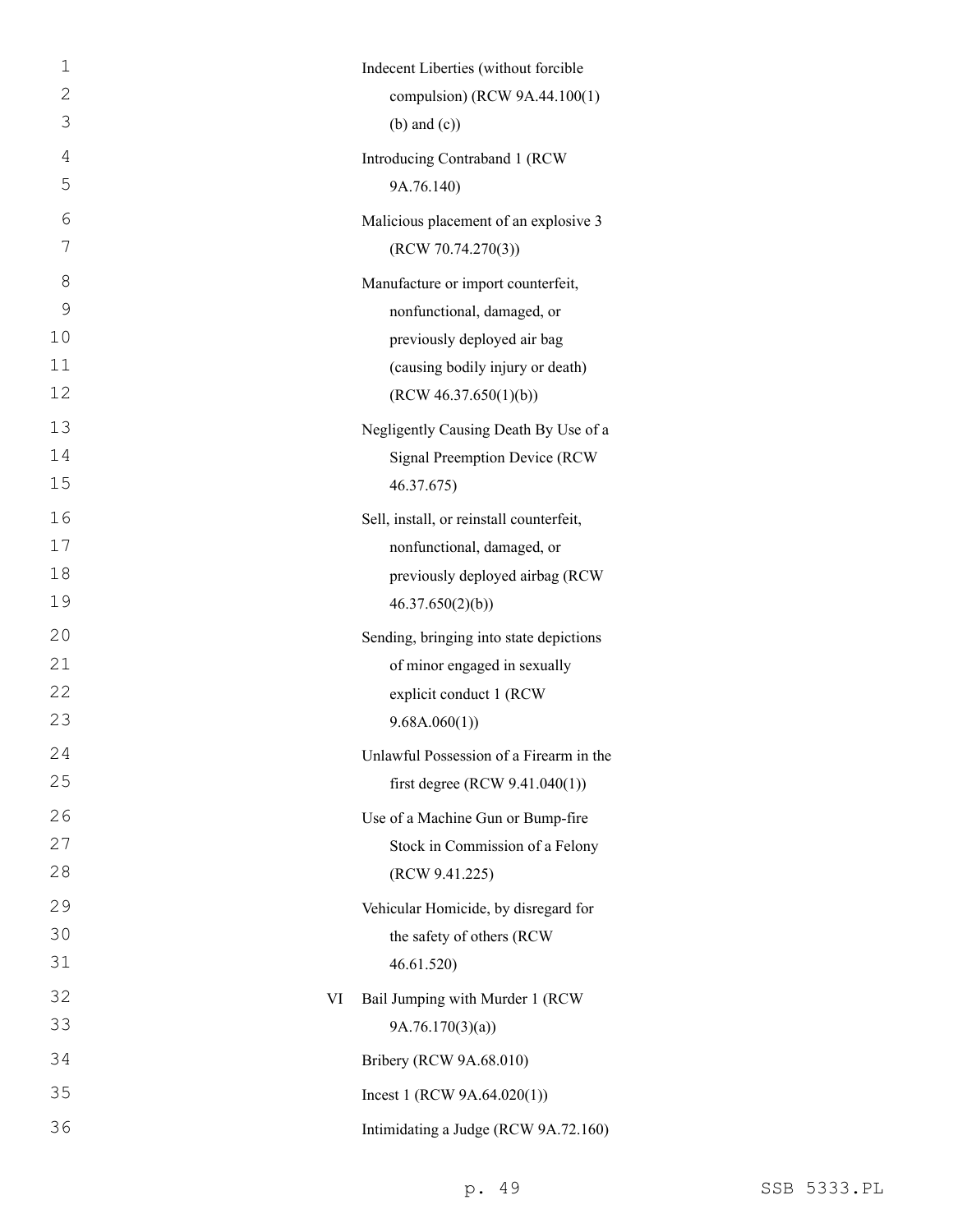| 2<br>9A.72.110, 9A.72.130)<br>3<br>Malicious placement of an imitation<br>4<br>device 2 (RCW 70.74.272(1)(b))<br>5<br>Possession of Depictions of a Minor<br>6<br>Engaged in Sexually Explicit<br>7<br>Conduct 1 (RCW 9.68A.070(1))<br>8<br>Rape of a Child 3 (RCW 9A.44.079)<br>9<br>Theft of a Firearm (RCW 9A.56.300)<br>10<br>11<br>9A.56.400(1)<br>12<br>Unlawful Storage of Ammonia (RCW<br>13<br>69.55.020)<br>14<br>Abandonment of Dependent Person 2<br>V<br>15<br>(RCW 9A.42.070)<br>16<br>Advancing money or property for<br>17<br>extortionate extension of credit<br>18<br>(RCW 9A.82.030)<br>19<br>Air bag diagnostic systems (RCW<br>20<br>46.37.660(2)(c)<br>21<br>Air bag replacement requirements<br>22<br>(RCW 46.37.660(1)(c))<br>23<br>Bail Jumping with class A Felony<br>24<br>(RCW 9A.76.170(3)(b))<br>25<br>Child Molestation 3 (RCW 9A.44.089)<br>26<br>Criminal Mistreatment 2 (RCW<br>27<br>9A.42.030)<br>28<br>Custodial Sexual Misconduct 1 (RCW<br>29<br>9A.44.160)<br>30<br>Dealing in Depictions of Minor<br>31<br>Engaged in Sexually Explicit<br>32<br>Conduct 2 (RCW 9.68A.050(2)) | 1 | Intimidating a Juror/Witness (RCW    |
|------------------------------------------------------------------------------------------------------------------------------------------------------------------------------------------------------------------------------------------------------------------------------------------------------------------------------------------------------------------------------------------------------------------------------------------------------------------------------------------------------------------------------------------------------------------------------------------------------------------------------------------------------------------------------------------------------------------------------------------------------------------------------------------------------------------------------------------------------------------------------------------------------------------------------------------------------------------------------------------------------------------------------------------------------------------------------------------------------------------------|---|--------------------------------------|
|                                                                                                                                                                                                                                                                                                                                                                                                                                                                                                                                                                                                                                                                                                                                                                                                                                                                                                                                                                                                                                                                                                                        |   |                                      |
|                                                                                                                                                                                                                                                                                                                                                                                                                                                                                                                                                                                                                                                                                                                                                                                                                                                                                                                                                                                                                                                                                                                        |   |                                      |
|                                                                                                                                                                                                                                                                                                                                                                                                                                                                                                                                                                                                                                                                                                                                                                                                                                                                                                                                                                                                                                                                                                                        |   |                                      |
|                                                                                                                                                                                                                                                                                                                                                                                                                                                                                                                                                                                                                                                                                                                                                                                                                                                                                                                                                                                                                                                                                                                        |   |                                      |
|                                                                                                                                                                                                                                                                                                                                                                                                                                                                                                                                                                                                                                                                                                                                                                                                                                                                                                                                                                                                                                                                                                                        |   |                                      |
|                                                                                                                                                                                                                                                                                                                                                                                                                                                                                                                                                                                                                                                                                                                                                                                                                                                                                                                                                                                                                                                                                                                        |   |                                      |
|                                                                                                                                                                                                                                                                                                                                                                                                                                                                                                                                                                                                                                                                                                                                                                                                                                                                                                                                                                                                                                                                                                                        |   |                                      |
|                                                                                                                                                                                                                                                                                                                                                                                                                                                                                                                                                                                                                                                                                                                                                                                                                                                                                                                                                                                                                                                                                                                        |   |                                      |
|                                                                                                                                                                                                                                                                                                                                                                                                                                                                                                                                                                                                                                                                                                                                                                                                                                                                                                                                                                                                                                                                                                                        |   | Theft from a Vulnerable Adult 1 (RCW |
|                                                                                                                                                                                                                                                                                                                                                                                                                                                                                                                                                                                                                                                                                                                                                                                                                                                                                                                                                                                                                                                                                                                        |   |                                      |
|                                                                                                                                                                                                                                                                                                                                                                                                                                                                                                                                                                                                                                                                                                                                                                                                                                                                                                                                                                                                                                                                                                                        |   |                                      |
|                                                                                                                                                                                                                                                                                                                                                                                                                                                                                                                                                                                                                                                                                                                                                                                                                                                                                                                                                                                                                                                                                                                        |   |                                      |
|                                                                                                                                                                                                                                                                                                                                                                                                                                                                                                                                                                                                                                                                                                                                                                                                                                                                                                                                                                                                                                                                                                                        |   |                                      |
|                                                                                                                                                                                                                                                                                                                                                                                                                                                                                                                                                                                                                                                                                                                                                                                                                                                                                                                                                                                                                                                                                                                        |   |                                      |
|                                                                                                                                                                                                                                                                                                                                                                                                                                                                                                                                                                                                                                                                                                                                                                                                                                                                                                                                                                                                                                                                                                                        |   |                                      |
|                                                                                                                                                                                                                                                                                                                                                                                                                                                                                                                                                                                                                                                                                                                                                                                                                                                                                                                                                                                                                                                                                                                        |   |                                      |
|                                                                                                                                                                                                                                                                                                                                                                                                                                                                                                                                                                                                                                                                                                                                                                                                                                                                                                                                                                                                                                                                                                                        |   |                                      |
|                                                                                                                                                                                                                                                                                                                                                                                                                                                                                                                                                                                                                                                                                                                                                                                                                                                                                                                                                                                                                                                                                                                        |   |                                      |
|                                                                                                                                                                                                                                                                                                                                                                                                                                                                                                                                                                                                                                                                                                                                                                                                                                                                                                                                                                                                                                                                                                                        |   |                                      |
|                                                                                                                                                                                                                                                                                                                                                                                                                                                                                                                                                                                                                                                                                                                                                                                                                                                                                                                                                                                                                                                                                                                        |   |                                      |
|                                                                                                                                                                                                                                                                                                                                                                                                                                                                                                                                                                                                                                                                                                                                                                                                                                                                                                                                                                                                                                                                                                                        |   |                                      |
|                                                                                                                                                                                                                                                                                                                                                                                                                                                                                                                                                                                                                                                                                                                                                                                                                                                                                                                                                                                                                                                                                                                        |   |                                      |
|                                                                                                                                                                                                                                                                                                                                                                                                                                                                                                                                                                                                                                                                                                                                                                                                                                                                                                                                                                                                                                                                                                                        |   |                                      |
|                                                                                                                                                                                                                                                                                                                                                                                                                                                                                                                                                                                                                                                                                                                                                                                                                                                                                                                                                                                                                                                                                                                        |   |                                      |
|                                                                                                                                                                                                                                                                                                                                                                                                                                                                                                                                                                                                                                                                                                                                                                                                                                                                                                                                                                                                                                                                                                                        |   |                                      |
|                                                                                                                                                                                                                                                                                                                                                                                                                                                                                                                                                                                                                                                                                                                                                                                                                                                                                                                                                                                                                                                                                                                        |   |                                      |
|                                                                                                                                                                                                                                                                                                                                                                                                                                                                                                                                                                                                                                                                                                                                                                                                                                                                                                                                                                                                                                                                                                                        |   |                                      |
|                                                                                                                                                                                                                                                                                                                                                                                                                                                                                                                                                                                                                                                                                                                                                                                                                                                                                                                                                                                                                                                                                                                        |   |                                      |
|                                                                                                                                                                                                                                                                                                                                                                                                                                                                                                                                                                                                                                                                                                                                                                                                                                                                                                                                                                                                                                                                                                                        |   |                                      |
|                                                                                                                                                                                                                                                                                                                                                                                                                                                                                                                                                                                                                                                                                                                                                                                                                                                                                                                                                                                                                                                                                                                        |   |                                      |
|                                                                                                                                                                                                                                                                                                                                                                                                                                                                                                                                                                                                                                                                                                                                                                                                                                                                                                                                                                                                                                                                                                                        |   |                                      |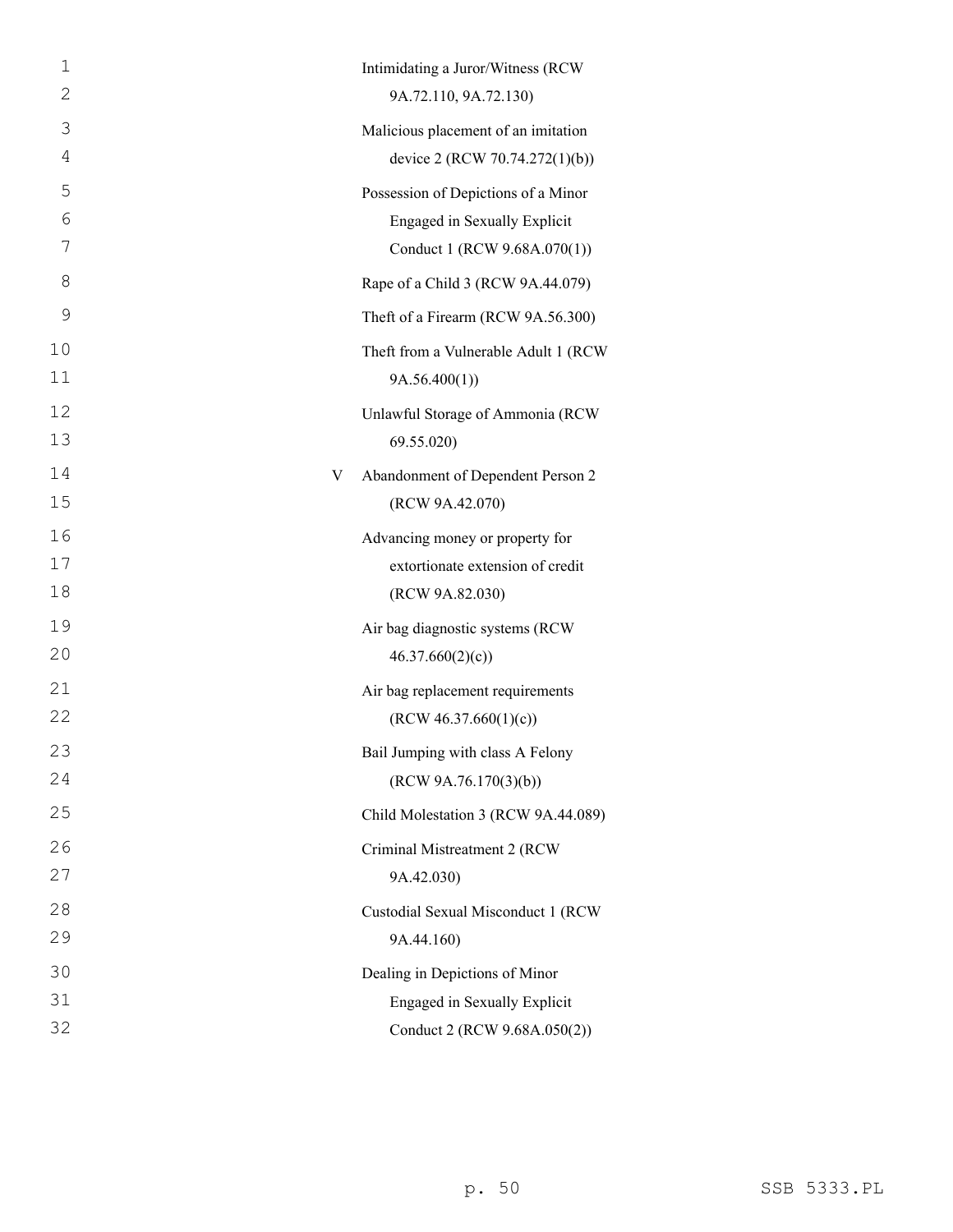| $\mathbf 1$    | Domestic Violence Court Order            |
|----------------|------------------------------------------|
| 2              | Violation (RCW 10.99.040,                |
| 3              | 10.99.050, 26.09.300, 26.10.220,         |
| $\overline{4}$ | $((26.26.138))$ $26.26B.050$ ,           |
| 5              | 26.50.110, 26.52.070, or 74.34.145)      |
| 6              | Extortion 1 (RCW 9A.56.120)              |
| 7              | Extortionate Extension of Credit (RCW    |
| 8              | 9A.82.020)                               |
| 9              | <b>Extortionate Means to Collect</b>     |
| 10             | Extensions of Credit (RCW                |
| 11             | 9A.82.040)                               |
| 12             | Incest 2 (RCW $9A.64.020(2)$ )           |
| 13             | Kidnapping 2 (RCW 9A.40.030)             |
| 14             | Manufacture or import counterfeit,       |
| 15             | nonfunctional, damaged, or               |
| 16             | previously deployed air bag (RCW         |
| 17             | 46.37.650(1)(c)                          |
| 18             | Perjury 1 (RCW 9A.72.020)                |
| 19             | Persistent prison misbehavior (RCW       |
| 20             | 9.94.070)                                |
| 21             | Possession of a Stolen Firearm (RCW      |
| 22             | 9A.56.310)                               |
| 23             | Rape 3 (RCW 9A.44.060)                   |
| 24             | Rendering Criminal Assistance 1 (RCW     |
| 25             | 9A.76.070)                               |
| 26             | Sell, install, or reinstall counterfeit, |
| 27             | nonfunctional, damaged, or               |
| 28             | previously deployed airbag (RCW          |
| 29             | 46.37.650(2)(c)                          |
| 30             | Sending, Bringing into State Depictions  |
| 31             | of Minor Engaged in Sexually             |
| 32             | <b>Explicit Conduct 2 (RCW</b>           |
| 33             | 9.68A.060(2))                            |
| 34             | Sexual Misconduct with a Minor 1         |
| 35             | (RCW 9A.44.093)                          |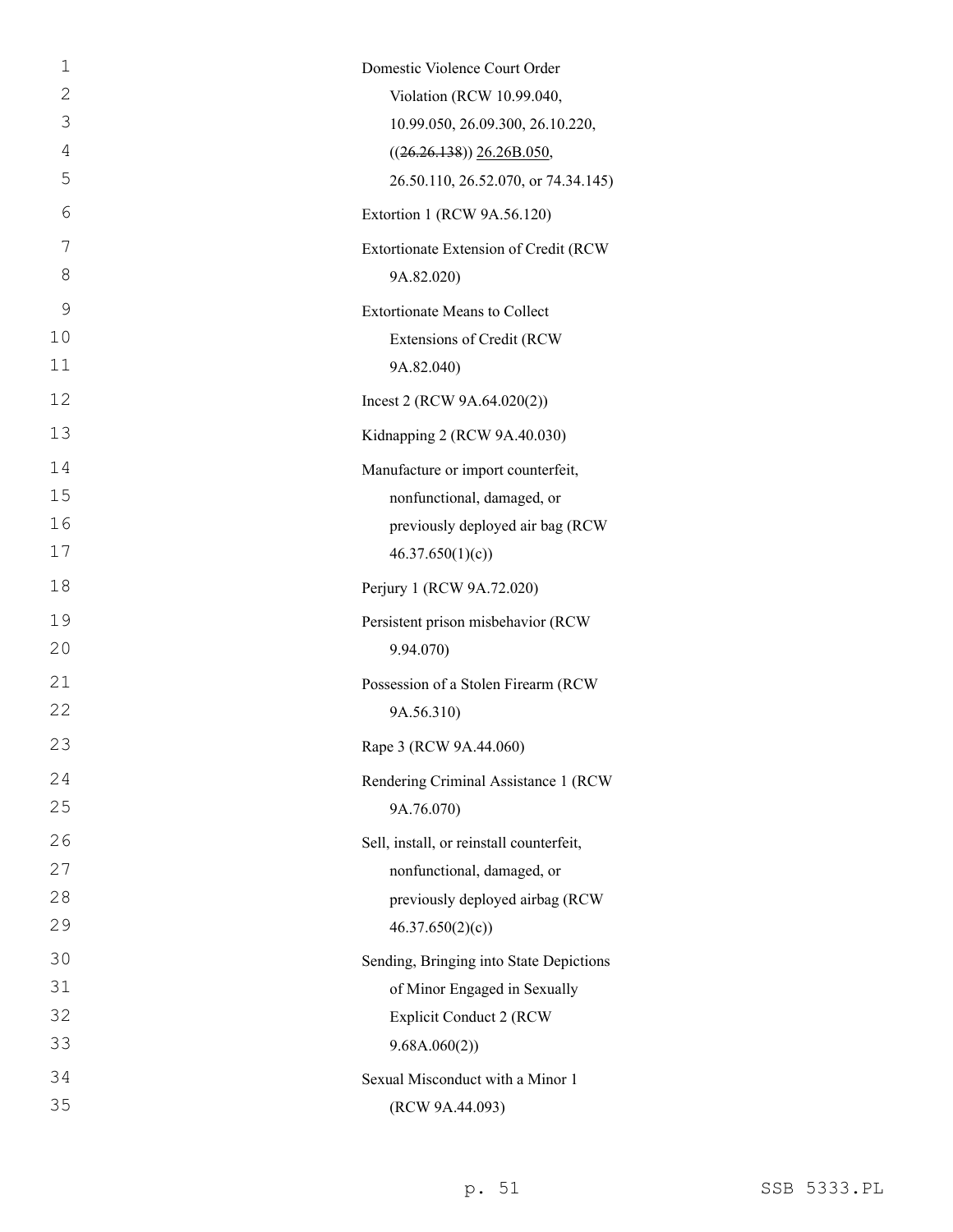| $\mathbf 1$   |    | Sexually Violating Human Remains      |
|---------------|----|---------------------------------------|
| 2             |    | (RCW 9A.44.105)                       |
| 3             |    | <b>Stalking (RCW 9A.46.110)</b>       |
| 4             |    | Taking Motor Vehicle Without          |
| 5             |    | Permission 1 (RCW 9A.56.070)          |
| 6             | IV | Arson 2 (RCW 9A.48.030)               |
| 7             |    | Assault 2 (RCW 9A.36.021)             |
| 8             |    | Assault 3 (of a Peace Officer with a  |
| $\mathcal{G}$ |    | Projectile Stun Gun) (RCW             |
| 10            |    | 9A.36.031(1)(h)                       |
| 11            |    | Assault 4 (third domestic violence    |
| 12            |    | offense) (RCW 9A.36.041(3))           |
| 13            |    | Assault by Watercraft (RCW            |
| 14            |    | 79A.60.060)                           |
| 15            |    | Bribing a Witness/Bribe Received by   |
| 16            |    | Witness (RCW 9A.72.090,               |
| 17            |    | 9A.72.100)                            |
| 18            |    | Cheating 1 (RCW 9.46.1961)            |
| 19            |    | Commercial Bribery (RCW 9A.68.060)    |
| 20            |    | Counterfeiting (RCW 9.16.035(4))      |
| 21            |    | Driving While Under the Influence     |
| 22            |    | (RCW 46.61.502(6))                    |
| 23            |    | Endangerment with a Controlled        |
| 24            |    | Substance (RCW 9A.42.100)             |
| 25            |    | Escape 1 (RCW 9A.76.110)              |
| 26            |    | Hit and Run-Injury (RCW               |
| 27            |    | 46.52.020(4)(b)                       |
| 28            |    | Hit and Run with Vessel-Injury        |
| 29            |    | Accident (RCW 79A.60.200(3))          |
| 30            |    | Identity Theft 1 (RCW 9.35.020(2))    |
| 31            |    | Indecent Exposure to Person Under Age |
| 32            |    | Fourteen (subsequent sex offense)     |
| 33            |    | (RCW 9A.88.010)                       |
| 34            |    | Influencing Outcome of Sporting Event |
| 35            |    | (RCW 9A.82.070)                       |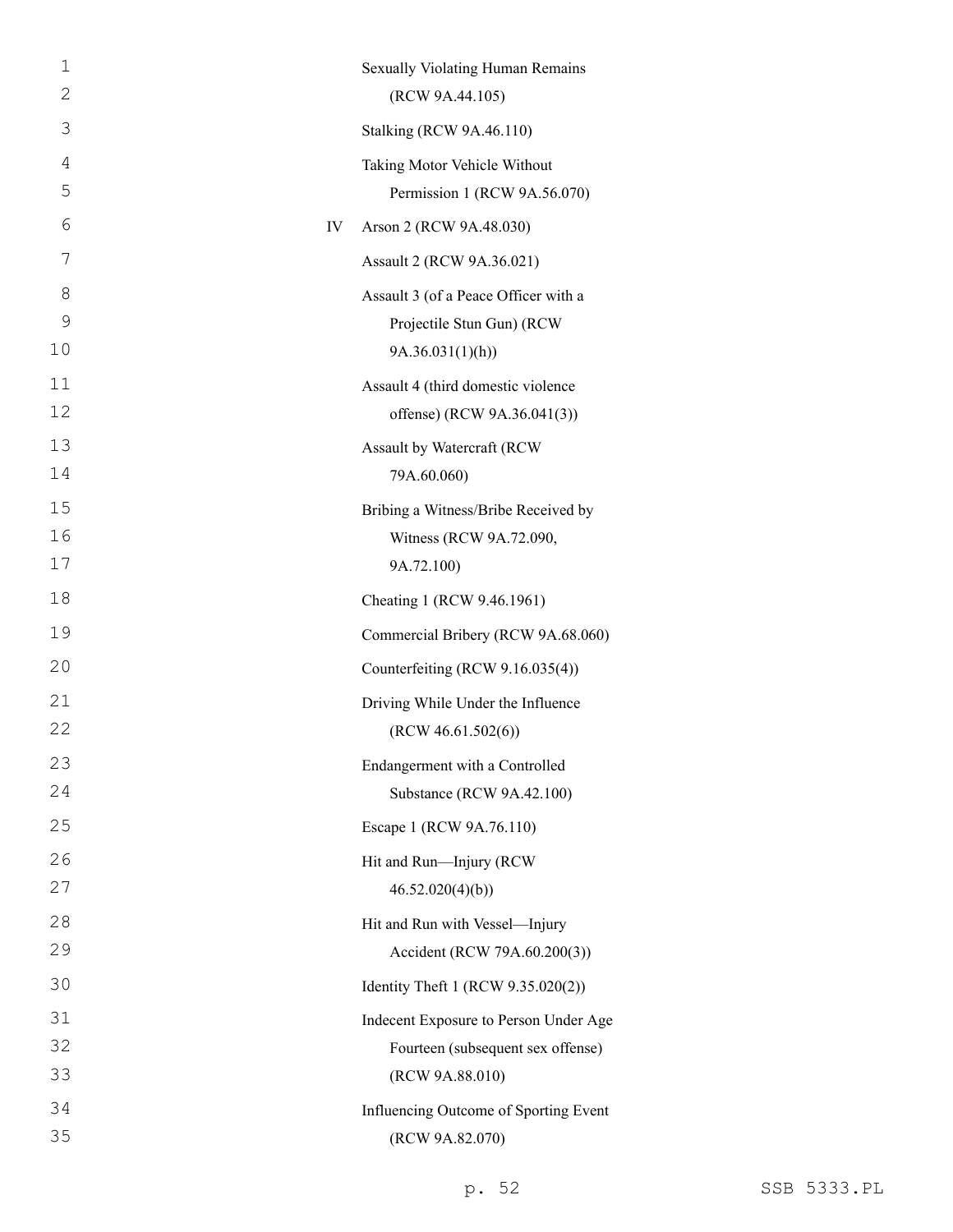| $\mathbf 1$  | Malicious Harassment (RCW               |
|--------------|-----------------------------------------|
| $\mathbf{2}$ | 9A.36.080)                              |
| 3            | Physical Control of a Vehicle While     |
| 4            | Under the Influence (RCW)               |
| 5            | 46.61.504(6)                            |
| 6            | Possession of Depictions of a Minor     |
| 7            | Engaged in Sexually Explicit            |
| 8            | Conduct 2 (RCW 9.68A.070(2))            |
| 9            | Residential Burglary (RCW 9A.52.025)    |
| 10           | Robbery 2 (RCW 9A.56.210)               |
| 11           | Theft of Livestock 1 (RCW 9A.56.080)    |
| 12           | Threats to Bomb (RCW 9.61.160)          |
| 13           | Trafficking in Stolen Property 1 (RCW)  |
| 14           | 9A.82.050)                              |
| 15           | Unlawful factoring of a credit card or  |
| 16           | payment card transaction (RCW           |
| 17           | 9A.56.290(4)(b)                         |
| 18           | Unlawful transaction of health coverage |
| 19           | as a health care service contractor     |
| 20           | (RCW 48.44.016(3))                      |
| 21           | Unlawful transaction of health coverage |
| 22           | as a health maintenance                 |
| 23           | organization (RCW 48.46.033(3))         |
| 24           | Unlawful transaction of insurance       |
| 25           | business (RCW 48.15.023(3))             |
| 26           | Unlicensed practice as an insurance     |
| 27           | professional (RCW 48.17.063(2))         |
| 28           | Use of Proceeds of Criminal             |
| 29           | Profiteering (RCW 9A.82.080 (1)         |
| 30           | and $(2)$ )                             |
| 31           | Vehicle Prowling 2 (third or subsequent |
| 32           | offense) (RCW 9A.52.100(3))             |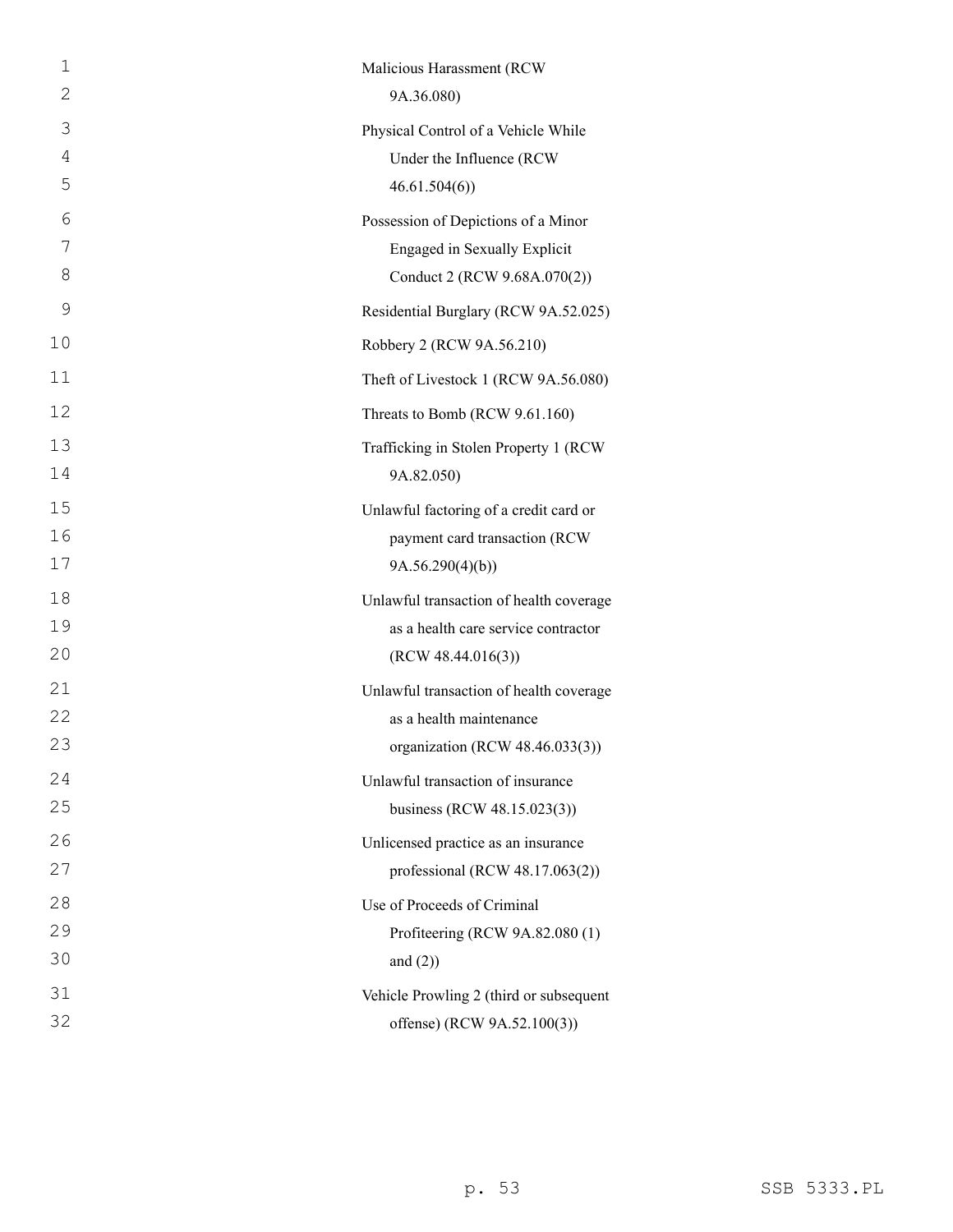| $\mathbf{1}$ |   | Vehicular Assault, by being under the   |
|--------------|---|-----------------------------------------|
| $\mathbf{2}$ |   | influence of intoxicating liquor or     |
| 3            |   | any drug, or by the operation or        |
| 4            |   | driving of a vehicle in a reckless      |
| 5            |   | manner (RCW 46.61.522)                  |
| 6            |   | Viewing of Depictions of a Minor        |
| 7            |   | Engaged in Sexually Explicit            |
| 8            |   | Conduct 1 (RCW 9.68A.075(1))            |
| 9            |   | Willful Failure to Return from Furlough |
| 10           |   | (RCW 72.66.060)                         |
| 11           | Ш | Animal Cruelty 1 (Sexual Conduct or     |
| 12           |   | Contact) (RCW 16.52.205(3))             |
| 13           |   | Assault 3 (Except Assault 3 of a Peace  |
| 14           |   | Officer With a Projectile Stun Gun)     |
| 15           |   | (RCW 9A.36.031 except subsection        |
| 16           |   | (1)(h))                                 |
| 17           |   | Assault of a Child 3 (RCW 9A.36.140)    |
| 18           |   | Bail Jumping with class B or C Felony   |
| 19           |   | (RCW 9A.76.170(3)(c))                   |
| 20           |   | Burglary 2 (RCW 9A.52.030)              |
| 21           |   | Communication with a Minor for          |
| 22           |   | <b>Immoral Purposes (RCW</b>            |
| 23           |   | 9.68A.090)                              |
| 24           |   | Criminal Gang Intimidation (RCW         |
| 25           |   | 9A.46.120)                              |
| 26           |   | Custodial Assault (RCW 9A.36.100)       |
| 27           |   | Cyberstalking (subsequent conviction or |
| 28           |   | threat of death) (RCW $9.61.260(3)$ )   |
| 29           |   | Escape 2 (RCW 9A.76.120)                |
| 30           |   | Extortion 2 (RCW 9A.56.130)             |
| 31           |   | Harassment (RCW 9A.46.020)              |
| 32           |   | Intimidating a Public Servant (RCW      |
| 33           |   | 9A.76.180)                              |
| 34           |   | Introducing Contraband 2 (RCW           |
| 35           |   | 9A.76.150)                              |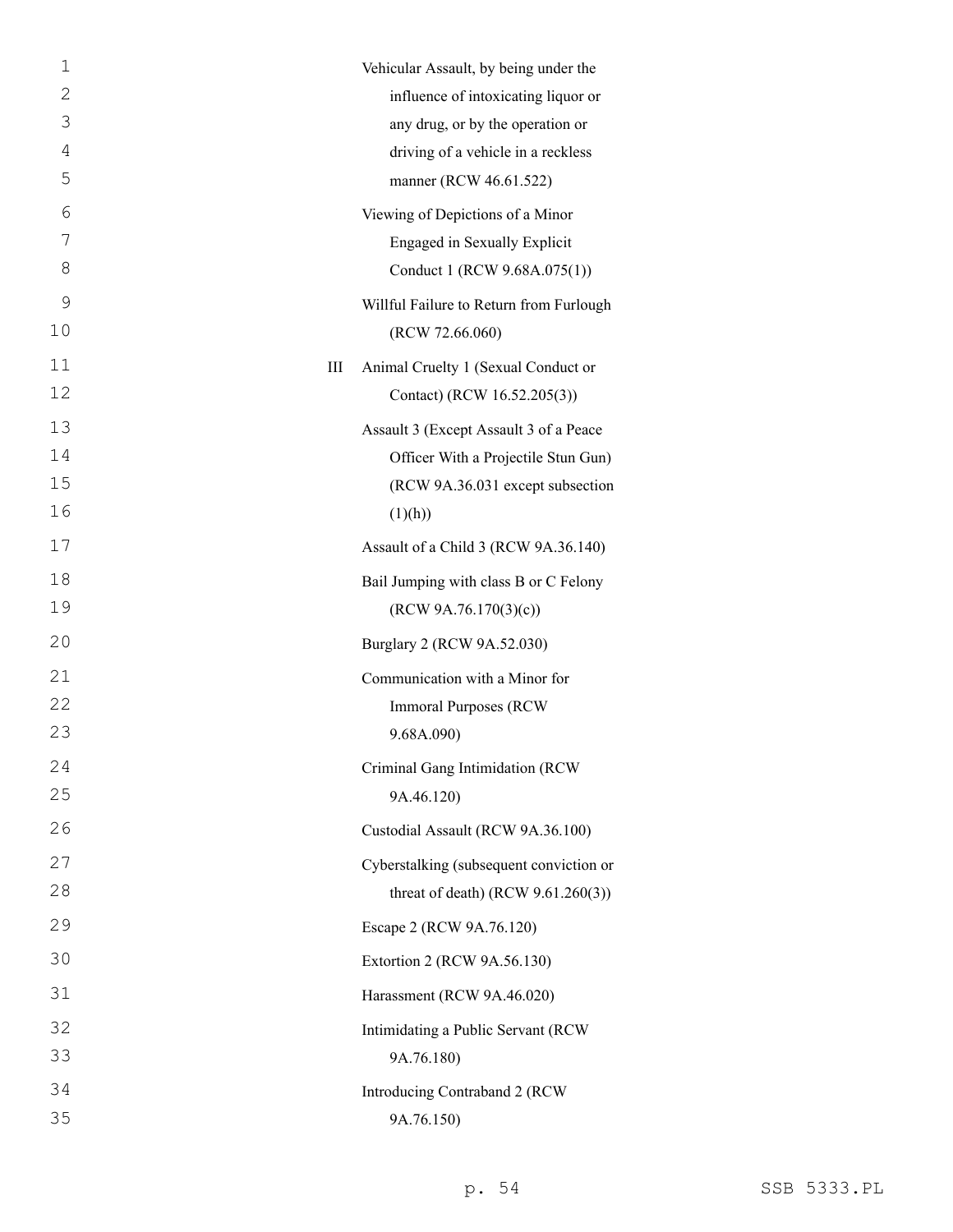| $\mathbf 1$<br>$\mathbf{2}$ | Malicious Injury to Railroad Property   |
|-----------------------------|-----------------------------------------|
|                             | (RCW 81.60.070)                         |
| 3                           | Mortgage Fraud (RCW 19.144.080)         |
| $\overline{4}$              | Negligently Causing Substantial Bodily  |
| 5                           | Harm By Use of a Signal                 |
| 6<br>7                      | Preemption Device (RCW                  |
|                             | 46.37.674)                              |
| 8<br>9                      | Organized Retail Theft 1 (RCW           |
|                             | 9A.56.350(2))                           |
| 10                          | Perjury 2 (RCW 9A.72.030)               |
| 11                          | Possession of Incendiary Device (RCW    |
| 12                          | 9.40.120                                |
| 13                          | Possession of Machine Gun, Bump-fire    |
| 14                          | Stock, or Short-Barreled Shotgun or     |
| 15                          | Rifle (RCW 9.41.190)                    |
| 16                          | Promoting Prostitution 2 (RCW           |
| 17                          | 9A.88.080)                              |
| 18                          | Retail Theft with Special Circumstances |
| 19                          | 1 (RCW 9A.56.360(2))                    |
| 20                          | Securities Act violation (RCW           |
| 21                          | 21.20.400)                              |
| 22                          | Tampering with a Witness (RCW           |
| 23                          | 9A.72.120)                              |
| 24                          | Telephone Harassment (subsequent        |
| 25                          | conviction or threat of death) (RCW     |
| 26                          | 9.61.230(2)                             |
| 27                          | Theft of Livestock 2 (RCW 9A.56.083)    |
| 28                          | Theft with the Intent to Resell 1 (RCW  |
| 29                          | 9A.56.340(2))                           |
| 30                          | Trafficking in Stolen Property 2 (RCW   |
| 31                          | 9A.82.055)                              |
| 32                          | Unlawful Hunting of Big Game 1 (RCW     |
| 33                          | 77.15.410(3)(b)                         |
| 34                          | Unlawful Imprisonment (RCW              |
| 35                          | 9A.40.040)                              |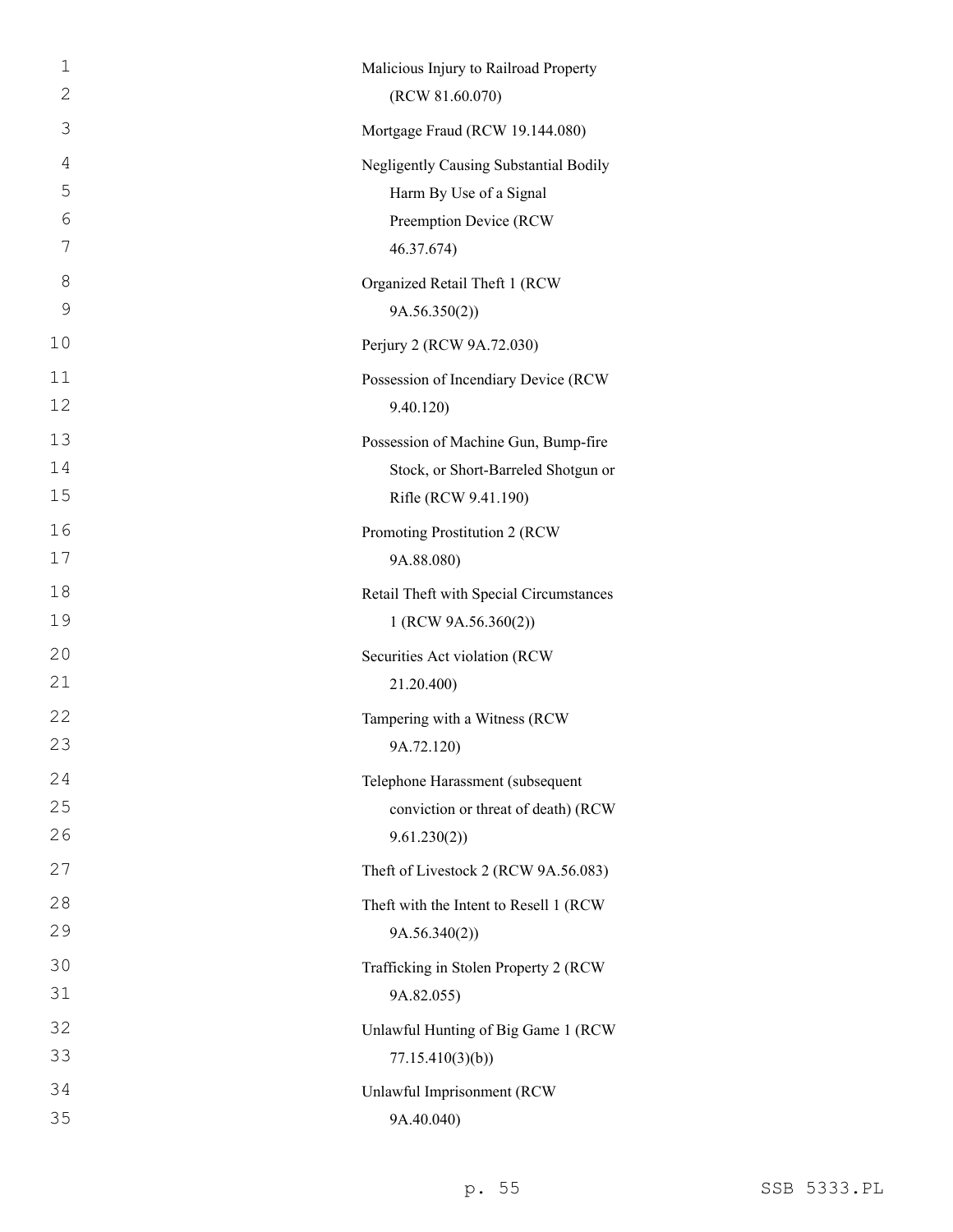| 1  | Unlawful Misbranding of ((Food)) Fish     |  |
|----|-------------------------------------------|--|
| 2  | or Shellfish 1 (RCW 77.140.060(3))        |  |
| 3  | Unlawful possession of firearm in the     |  |
| 4  | second degree (RCW 9.41.040(2))           |  |
| 5  | Unlawful Taking of Endangered Fish or     |  |
| 6  | Wildlife 1 (RCW 77.15.120(3)(b))          |  |
| 7  | Unlawful Trafficking in Fish, Shellfish,  |  |
| 8  | or Wildlife 1 (RCW                        |  |
| 9  | 77.15.260(3)(b)                           |  |
| 10 | Unlawful Use of a Nondesignated           |  |
| 11 | Vessel (RCW 77.15.530(4))                 |  |
| 12 | Vehicular Assault, by the operation or    |  |
| 13 | driving of a vehicle with disregard       |  |
| 14 | for the safety of others (RCW             |  |
| 15 | 46.61.522)                                |  |
| 16 | Willful Failure to Return from Work       |  |
| 17 | Release (RCW 72.65.070)                   |  |
| 18 | Commercial Fishing Without a License<br>П |  |
| 19 | 1 (RCW 77.15.500(3)(b))                   |  |
| 20 | Computer Trespass 1 (RCW 9A.90.040)       |  |
| 21 | Counterfeiting (RCW 9.16.035(3))          |  |
| 22 | Electronic Data Service Interference      |  |
| 23 | (RCW 9A.90.060)                           |  |
| 24 | Electronic Data Tampering 1 (RCW          |  |
| 25 | 9A.90.080)                                |  |
| 26 | Electronic Data Theft (RCW 9A.90.100)     |  |
| 27 | Engaging in Fish Dealing Activity         |  |
| 28 | Unlicensed 1 (RCW 77.15.620(3))           |  |
| 29 | <b>Escape from Community Custody</b>      |  |
| 30 | (RCW 72.09.310)                           |  |
| 31 | Failure to Register as a Sex Offender     |  |
| 32 | (second or subsequent offense)            |  |
| 33 | (RCW 9A.44.130 prior to June 10,          |  |
| 34 | 2010, and RCW 9A.44.132)                  |  |
| 35 | Health Care False Claims (RCW             |  |
| 36 | 48.80.030)                                |  |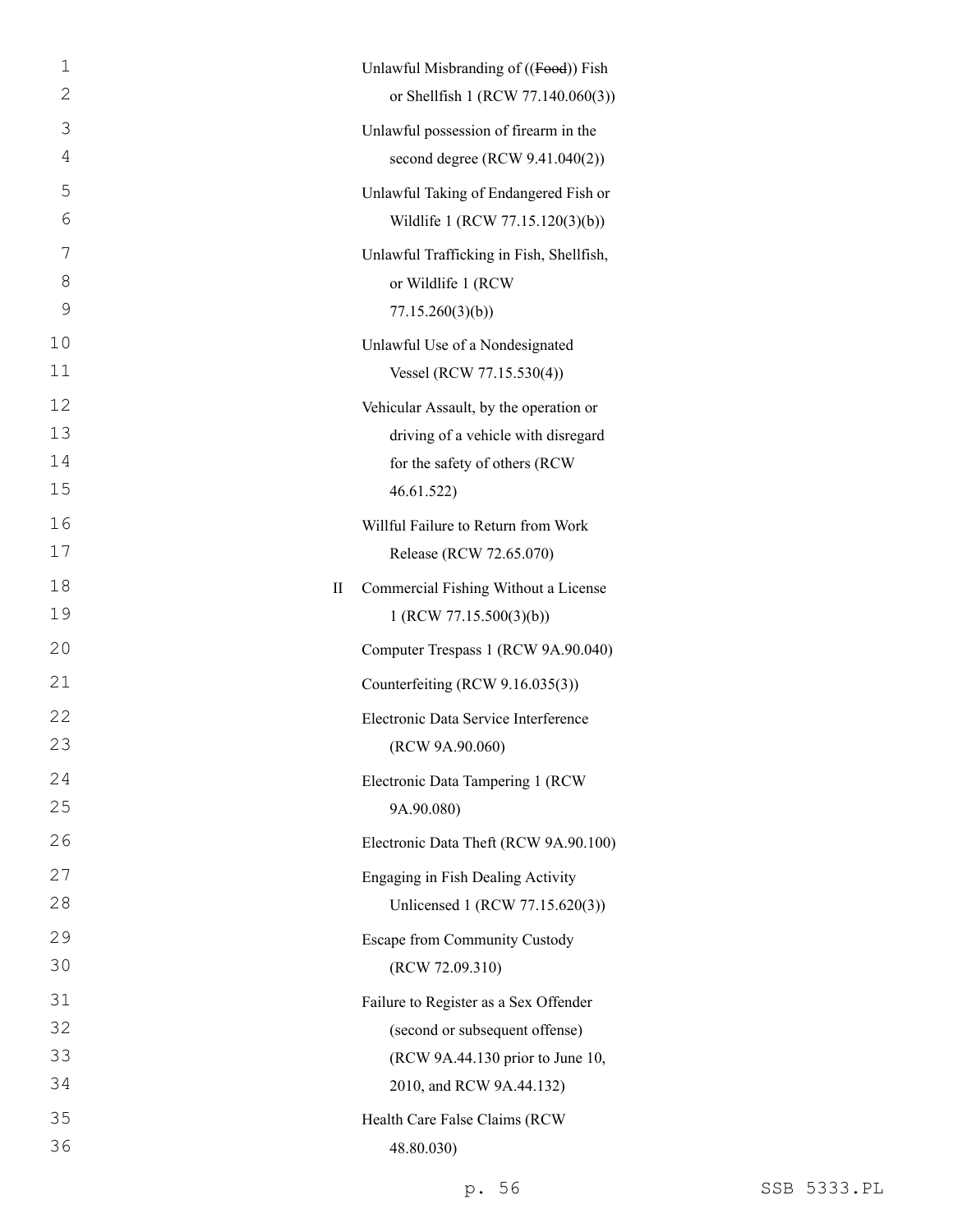| $\mathbf{1}$ | Identity Theft 2 (RCW 9.35.020(3))      |
|--------------|-----------------------------------------|
| 2            | Improperly Obtaining Financial          |
| 3            | Information (RCW 9.35.010)              |
| 4            | Malicious Mischief 1 (RCW 9A.48.070)    |
| 5            | Organized Retail Theft 2 (RCW           |
| 6            | 9A.56.350(3)                            |
| 7            | Possession of Stolen Property 1 (RCW    |
| 8            | 9A.56.150)                              |
| $\mathsf 9$  | Possession of a Stolen Vehicle (RCW     |
| 10           | 9A.56.068)                              |
| 11           | Retail Theft with Special Circumstances |
| 12           | 2 (RCW 9A.56.360(3))                    |
| 13           | Scrap Processing, Recycling, or         |
| 14           | Supplying Without a License             |
| 15           | (second or subsequent offense)          |
| 16           | (RCW 19.290.100)                        |
| 17           | Theft 1 (RCW 9A.56.030)                 |
| 18           | Theft of a Motor Vehicle (RCW           |
|              |                                         |
| 19           | 9A.56.065)                              |
| 20           | Theft of Rental, Leased, Lease-         |
| 21           | purchased, or Loaned Property           |
| 22           | (valued at five thousand dollars or     |
| 23           | more) (RCW 9A.56.096(5)(a))             |
| 24           | Theft with the Intent to Resell 2 (RCW) |
| 25           | 9A.56.340(3)                            |
| 26           | Trafficking in Insurance Claims (RCW    |
| 27           | 48.30A.015)                             |
| 28           | Unlawful factoring of a credit card or  |
| 29           | payment card transaction (RCW           |
| 30           | 9A.56.290(4)(a)                         |
| 31           | Unlawful Participation of Non-Indians   |
| 32           | in Indian Fishery (RCW                  |
| 33           | 77.15.570(2)                            |
| 34           | Unlawful Practice of Law (RCW           |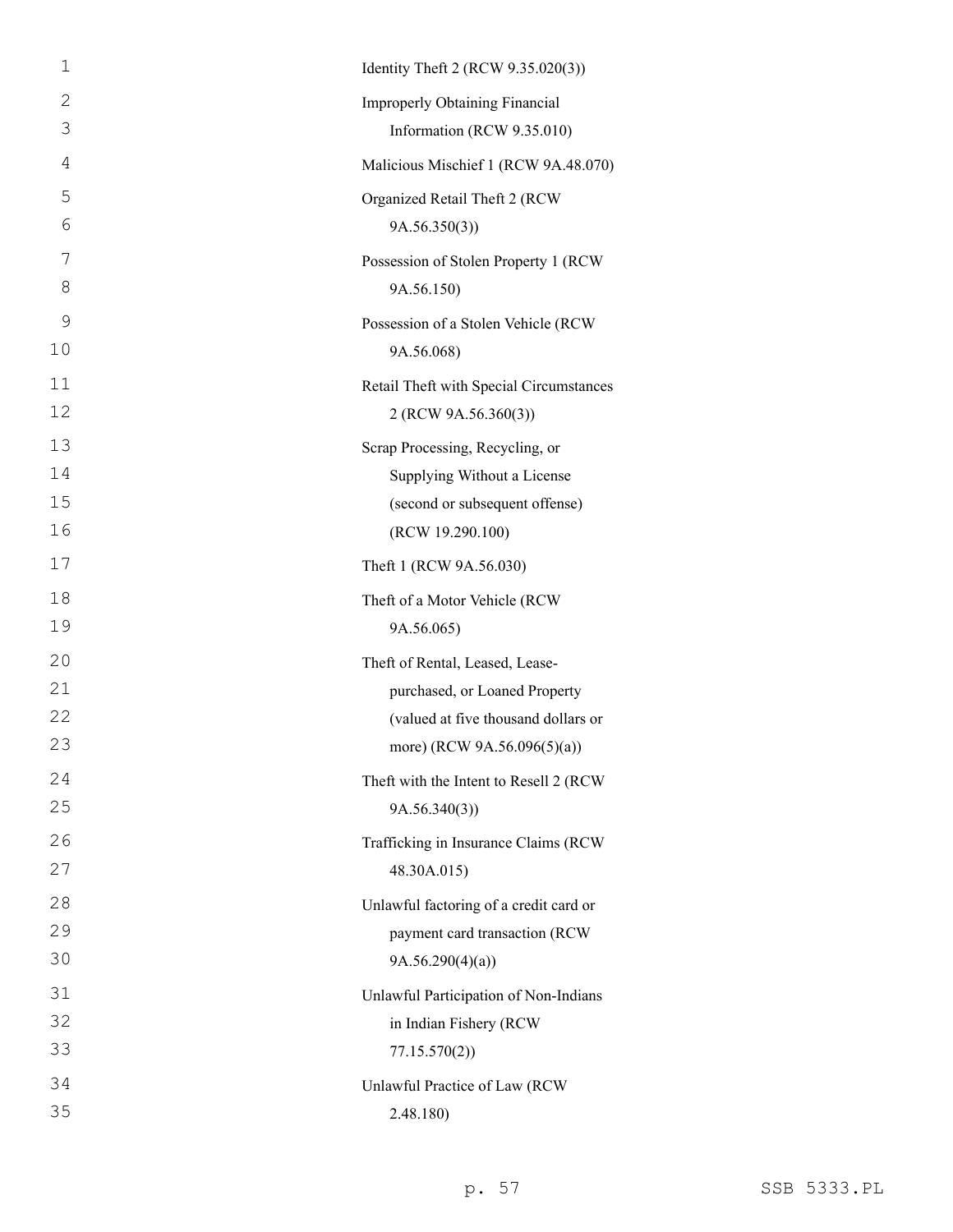| 1            | Unlawful Purchase or Use of a License    |
|--------------|------------------------------------------|
| $\mathbf{2}$ | (RCW 77.15.650(3)(b))                    |
| 3            | Unlawful Trafficking in Fish, Shellfish, |
| 4            | or Wildlife 2 (RCW                       |
| 5            | 77.15.260(3)(a)                          |
| 6            | Unlicensed Practice of a Profession or   |
| 7            | Business (RCW 18.130.190(7))             |
| 8            | Voyeurism 1 (RCW 9A.44.115)              |
| 9<br>I       | Attempting to Elude a Pursuing Police    |
| 10           | Vehicle (RCW 46.61.024)                  |
| 11           | False Verification for Welfare (RCW      |
| 12           | 74.08.055)                               |
| 13           | Forgery (RCW 9A.60.020)                  |
| 14           | Fraudulent Creation or Revocation of a   |
| 15           | Mental Health Advance Directive          |
| 16           | (RCW 9A.60.060)                          |
| 17           | Malicious Mischief 2 (RCW 9A.48.080)     |
| 18           | Mineral Trespass (RCW 78.44.330)         |
| 19           | Possession of Stolen Property 2 (RCW     |
| 20           | 9A.56.160)                               |
| 21           | Reckless Burning 1 (RCW 9A.48.040)       |
| 22           | Spotlighting Big Game 1 (RCW             |
| 23           | 77.15.450(3)(b)                          |
| 24           | Suspension of Department Privileges 1    |
| 25           | (RCW 77.15.670(3)(b))                    |
| 26           | Taking Motor Vehicle Without             |
| 27           | Permission 2 (RCW 9A.56.075)             |
| 28           | Theft 2 (RCW 9A.56.040)                  |
| 29           | Theft from a Vulnerable Adult 2 (RCW     |
| 30           | 9A.56.400(2)                             |
| 31           | Theft of Rental, Leased, Lease-          |
| 32           | purchased, or Loaned Property            |
| 33           | (valued at seven hundred fifty           |
| 34           | dollars or more but less than five       |
| 35           | thousand dollars) (RCW                   |
| 36           | 9A.56.096(5)(b)                          |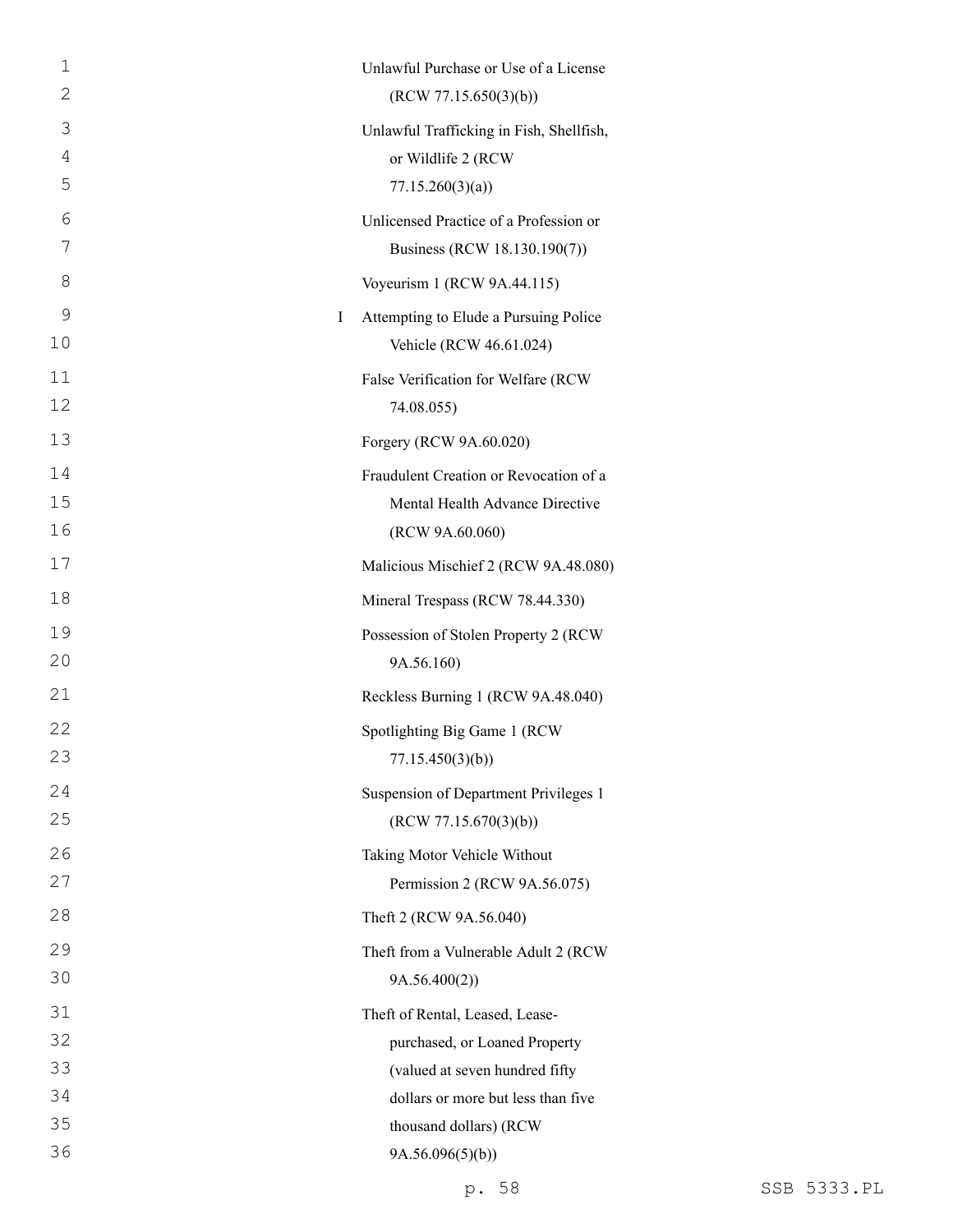| 1  | Transaction of insurance business     |
|----|---------------------------------------|
| 2  | beyond the scope of licensure         |
| 3  | (RCW 48.17.063)                       |
| 4  | Unlawful Fish and Shellfish Catch     |
| 5  | Accounting (RCW 77.15.630(3)(b))      |
| 6  | Unlawful Issuance of Checks or Drafts |
| 7  | (RCW 9A.56.060)                       |
| 8  | Unlawful Possession of Fictitious     |
| 9  | Identification (RCW 9A.56.320)        |
| 10 | Unlawful Possession of Instruments of |
| 11 | Financial Fraud (RCW 9A.56.320)       |
| 12 | Unlawful Possession of Payment        |
| 13 | Instruments (RCW 9A.56.320)           |
| 14 | Unlawful Possession of a Personal     |
| 15 | Identification Device (RCW            |
| 16 | 9A.56.320)                            |
| 17 | Unlawful Production of Payment        |
| 18 | Instruments (RCW 9A.56.320)           |
| 19 | Unlawful Releasing, Planting,         |
| 20 | Possessing, or Placing Deleterious    |
| 21 | Exotic Wildlife (RCW                  |
| 22 | 77.15.250(2)(b)                       |
| 23 | Unlawful Trafficking in Food Stamps   |
| 24 | (RCW 9.91.142)                        |
| 25 | Unlawful Use of Food Stamps (RCW      |
| 26 | 9.91.144)                             |
| 27 | Unlawful Use of Net to Take Fish 1    |
| 28 | (RCW 77.15.580(3)(b))                 |
| 29 | Unlawful Use of Prohibited Aquatic    |
| 30 | Animal Species (RCW                   |
| 31 | 77.15.253(3)                          |
| 32 | Vehicle Prowl 1 (RCW 9A.52.095)       |
| 33 | Violating Commercial Fishing Area or  |
| 34 | Time 1 (RCW 77.15.550(3)(b))          |
|    |                                       |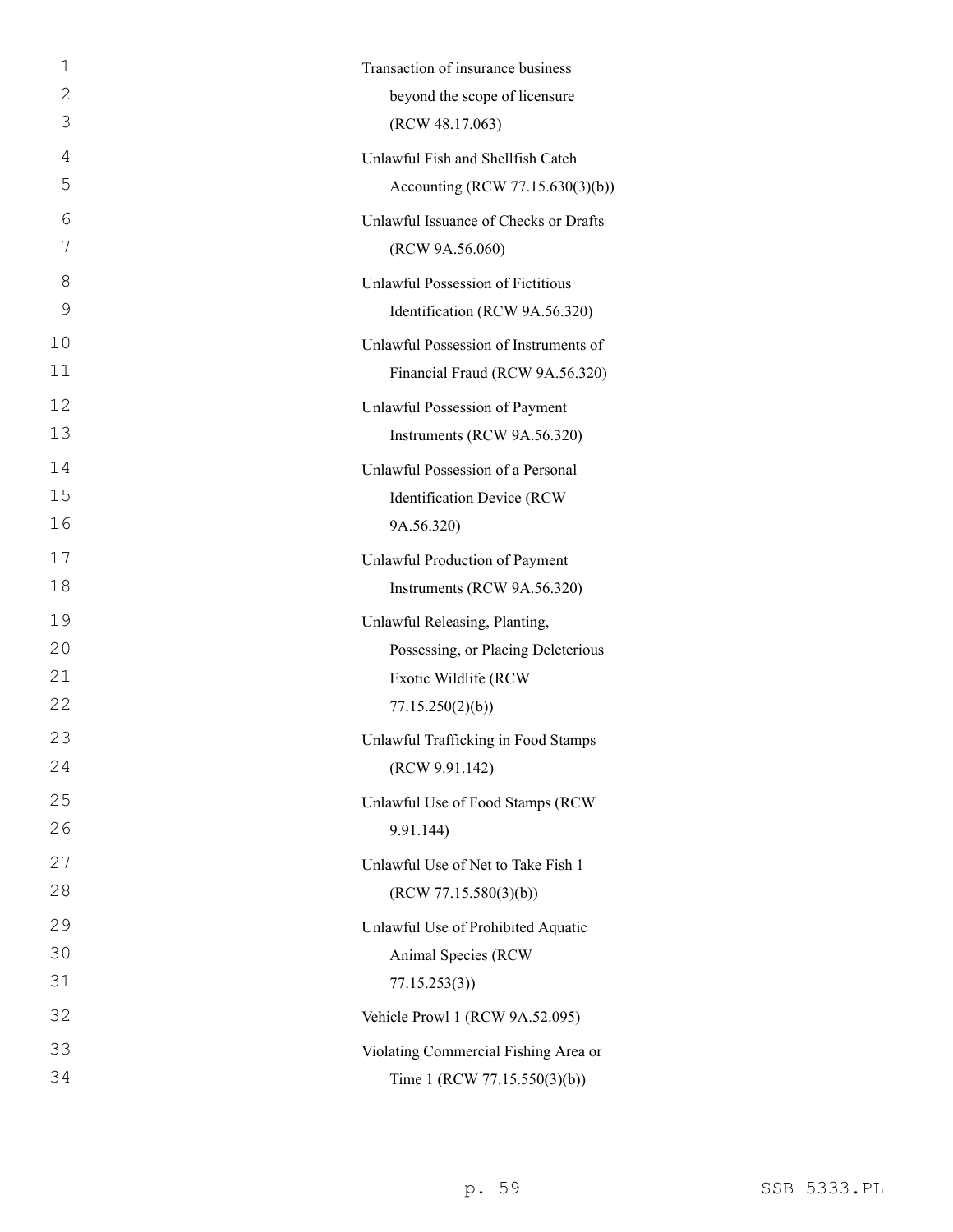**Sec. 5010.** RCW 9.96.060 and 2017 c 336 s 2, 2017 c 272 s 9, and 2017 c 128 s 1 are each reenacted and amended to read as follows:

 (1) Every person convicted of a misdemeanor or gross misdemeanor offense who has completed all of the terms of the sentence for the misdemeanor or gross misdemeanor offense may apply to the sentencing court for a vacation of the applicant's record of conviction for the offense. If the court finds the applicant meets the tests prescribed in subsection (2) of this section, the court may in its discretion vacate the record of conviction by: (a)(i) Permitting the applicant to withdraw the applicant's plea of guilty and to enter a plea of not guilty; or (ii) if the applicant has been convicted after a plea of 12 not quilty, the court setting aside the verdict of quilty; and (b) the court dismissing the information, indictment, complaint, or citation against the applicant and vacating the judgment and 15 sentence.

 (2) An applicant may not have the record of conviction for a misdemeanor or gross misdemeanor offense vacated if any one of the 18 following is present:

 (a) There are any criminal charges against the applicant pending 20 in any court of this state or another state, or in any federal court;

 (b) The offense was a violent offense as defined in RCW 9.94A.030 22 or an attempt to commit a violent offense;

 (c) The offense was a violation of RCW 46.61.502 (driving while under the influence), 46.61.504 (actual physical control while under the influence), 9.91.020 (operating a railroad, etc. while intoxicated), or the offense is considered a "prior offense" under RCW 46.61.5055 and the applicant has had a subsequent alcohol or drug violation within ten years of the date of arrest for the prior offense or less than ten years has elapsed since the date of the 30 arrest for the prior offense;

 (d) The offense was any misdemeanor or gross misdemeanor violation, including attempt, of chapter 9.68 RCW (obscenity and pornography), chapter 9.68A RCW (sexual exploitation of children), or 34 chapter 9A.44 RCW (sex offenses);

 (e) The applicant was convicted of a misdemeanor or gross misdemeanor offense as defined in RCW 10.99.020, or the court determines after a review of the court file that the offense was committed by one family member or household member against another, or the court, after considering the damage to person or property that resulted in the conviction, any prior convictions for crimes defined

p. 60 SSB 5333.PL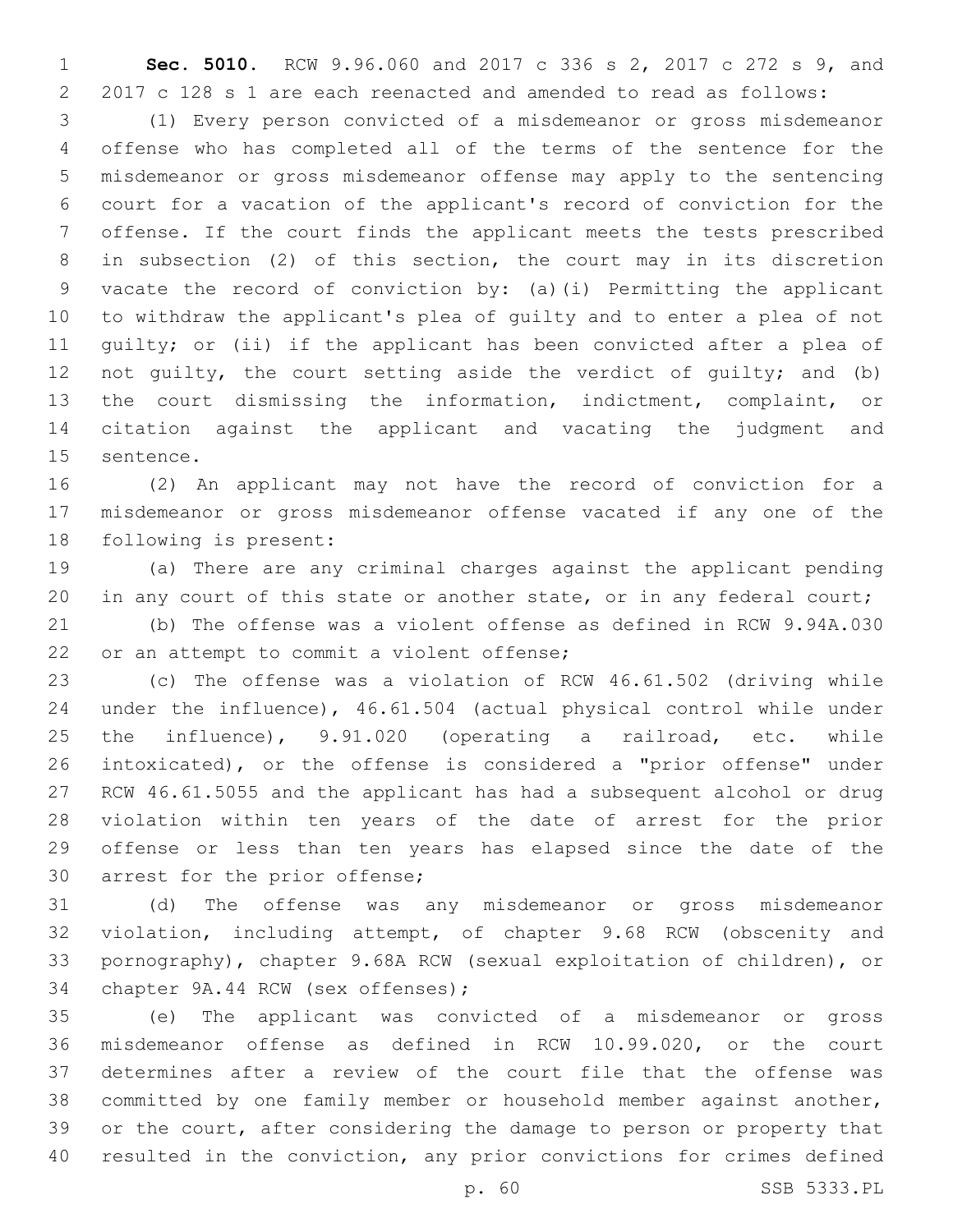in RCW 10.99.020, or for comparable offenses in another state or in federal court, and the totality of the records under review by the court regarding the conviction being considered for vacation, determines that the offense involved domestic violence, and any one 5 of the following factors exist:

 (i) The applicant has not provided written notification of the vacation petition to the prosecuting attorney's office that prosecuted the offense for which vacation is sought, or has not 9 provided that notification to the court;

 (ii) The applicant has previously had a conviction for domestic violence. For purposes of this subsection, however, if the current application is for more than one conviction that arose out of a single incident, none of those convictions counts as a previous 14 conviction;

 (iii) The applicant has signed an affidavit under penalty of perjury affirming that the applicant has not previously had a conviction for a domestic violence offense, and a criminal history check reveals that the applicant has had such a conviction; or

 (iv) Less than five years have elapsed since the person completed the terms of the original conditions of the sentence, including any financial obligations and successful completion of any treatment 22 ordered as a condition of sentencing;

 (f) For any offense other than those described in (e) of this subsection, less than three years have passed since the person 25 completed the terms of the sentence, including any financial 26 obligations;

27 (g) The offender has been convicted of a new crime in this state, another state, or federal court since the date of conviction;

 (h) The applicant has ever had the record of another conviction 30 vacated; or

 (i) The applicant is currently restrained, or has been restrained within five years prior to the vacation application, by a domestic violence protection order, a no-contact order, an antiharassment order, or a civil restraining order which restrains one party from 35 contacting the other party.

 (3) Subject to RCW 9.96.070, every person convicted of prostitution under RCW 9A.88.030 who committed the offense as a result of being a victim of trafficking, RCW 9A.40.100, promoting prostitution in the first degree, RCW 9A.88.070, promoting commercial sexual abuse of a minor, RCW 9.68A.101, or trafficking in persons

p. 61 SSB 5333.PL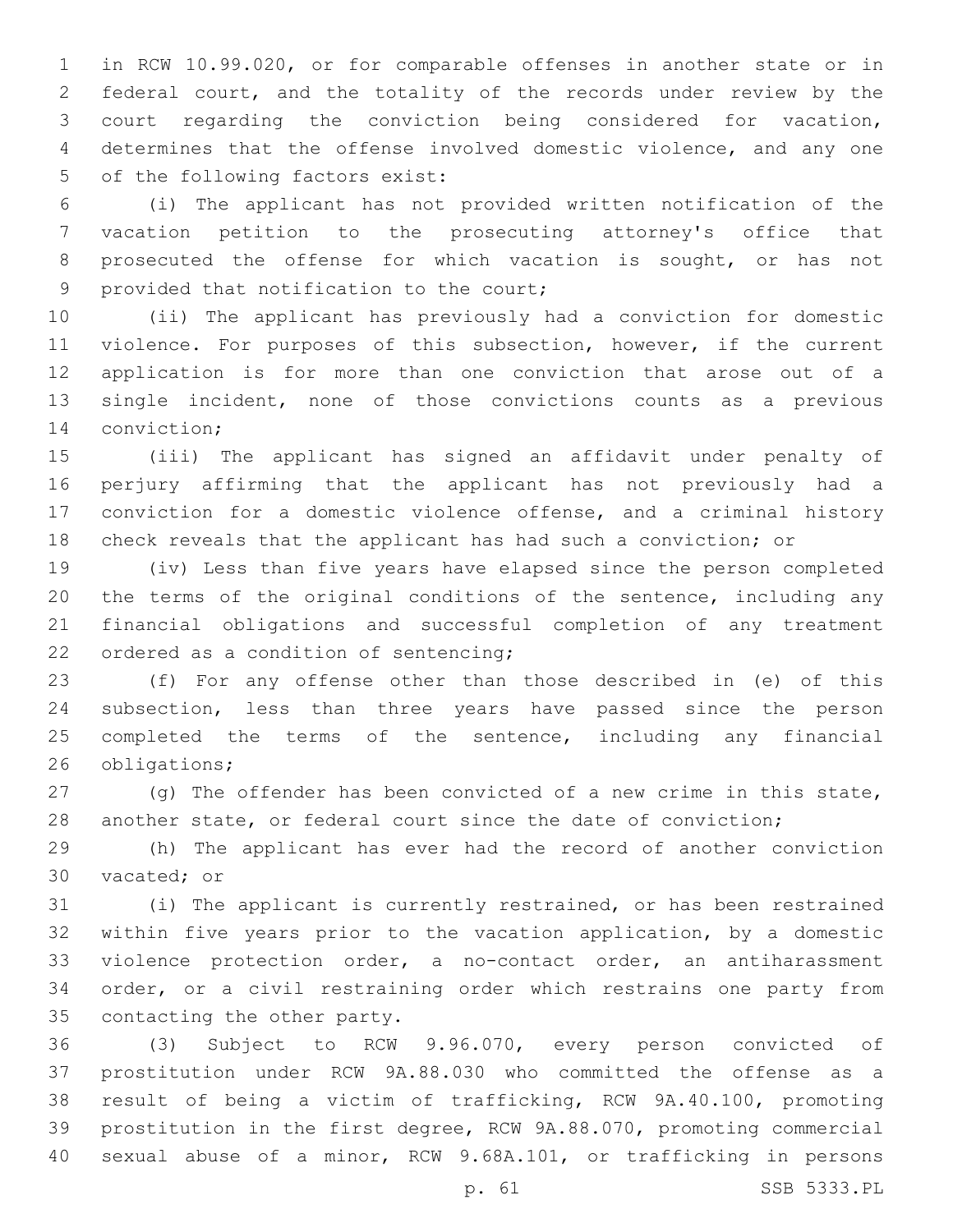under the trafficking victims protection act of 2000, 22 U.S.C. Sec. 7101 et seq. may apply to the sentencing court for vacation of the applicant's record of conviction for the prostitution offense. An applicant may not have the record of conviction for prostitution 5 vacated if any one of the following is present:

 (a) There are any criminal charges against the applicant pending in any court of this state or another state, or in any federal court, 8 for any crime other than prostitution; or

 (b) The offender has been convicted of another crime, except prostitution, in this state, another state, or federal court since the date of conviction. The limitation in this subsection (3)(b) does not apply to convictions where the offender proves by a preponderance of the evidence that he or she committed the crime as a result of being a victim of trafficking, RCW 9A.40.100, promoting prostitution in the first degree, RCW 9A.88.070, promoting commercial sexual abuse of a minor, RCW 9.68A.101, or trafficking in persons under the trafficking victims protection act of 2000, 22 U.S.C. Sec. 7101 et seq., according to the requirements provided in RCW 9.96.070 for each 19 respective conviction.

 (4) Every person convicted prior to January 1, 1975, of violating any statute or rule regarding the regulation of fishing activities, including, but not limited to, RCW 75.08.260, 75.12.060, 75.12.070, 75.12.160, 77.16.020, 77.16.030, 77.16.040, 77.16.060, and 77.16.240 who claimed to be exercising a treaty Indian fishing right, may apply to the sentencing court for vacation of the applicant's record of the misdemeanor, gross misdemeanor, or felony conviction for the offense. 27 If the person is deceased, a member of the person's family or an official representative of the tribe of which the person was a member may apply to the court on behalf of the deceased person. Notwithstanding the requirements of RCW 9.94A.640, the court shall 31 vacate the record of conviction if:

 (a) The applicant is a member of a tribe that may exercise treaty Indian fishing rights at the location where the offense occurred; and

 (b) The state has been enjoined from taking enforcement action of the statute or rule to the extent that it interferes with a treaty Indian fishing right as determined under *United States v. Washington*, 384 F. Supp. 312 (W.D. Wash. 1974), or *Sohappy v. Smith*, 302 F. Supp. 899 (D. Oregon 1969), and any posttrial orders of those courts, or any other state supreme court or federal court decision.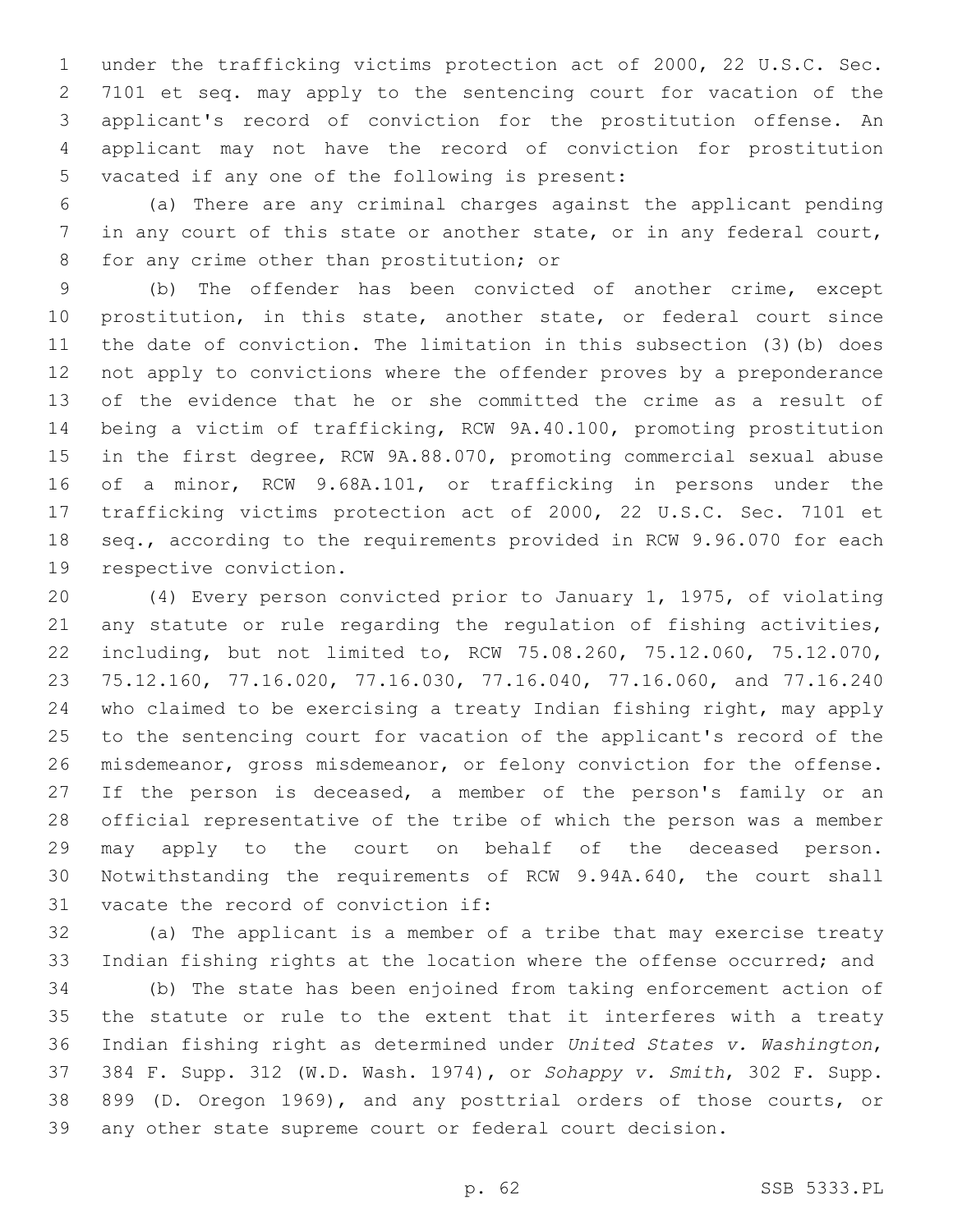(5)(a) Once the court vacates a record of conviction under this section, the person shall be released from all penalties and disabilities resulting from the offense and the fact that the person has been convicted of the offense shall not be included in the person's criminal history for purposes of determining a sentence in any subsequent conviction. For all purposes, including responding to questions on employment or housing applications, a person whose conviction has been vacated under this section may state that he or she has never been convicted of that crime. Except as provided in (b) 10 of this subsection, nothing in this section affects or prevents the use of an offender's prior conviction in a later criminal 12 prosecution.

 (b) When a court vacates a record of domestic violence as defined in RCW 10.99.020 under this section, the state may not use the vacated conviction in a later criminal prosecution unless the conviction was for: (i) Violating the provisions of a restraining order, no-contact order, or protection order restraining or enjoining the person or restraining the person from going on to the grounds of or entering a residence, workplace, school, or day care, or prohibiting the person from knowingly coming within, or knowingly remaining within, a specified distance of a location (RCW 10.99.040, 10.99.050, 26.09.300, 26.10.220, ((26.26.138)) 26.26B.050, 26.44.063, 26.44.150, 26.50.060, 26.50.070, 26.50.130, 26.52.070, or 74.34.145); or (ii) stalking (RCW 9A.46.110). A vacated conviction under this section is not considered a conviction of such an offense for the 26 purposes of 27 C.F.R. 478.11.

 (6) All costs incurred by the court and probation services shall be paid by the person making the motion to vacate the record unless a determination is made pursuant to chapter 10.101 RCW that the person making the motion is indigent, at the time the motion is brought.

 (7) The clerk of the court in which the vacation order is entered shall immediately transmit the order vacating the conviction to the Washington state patrol identification section and to the local police agency, if any, which holds criminal history information for the person who is the subject of the conviction. The Washington state patrol and any such local police agency shall immediately update their records to reflect the vacation of the conviction, and shall transmit the order vacating the conviction to the federal bureau of investigation. A conviction that has been vacated under this section may not be disseminated or disclosed by the state patrol or local law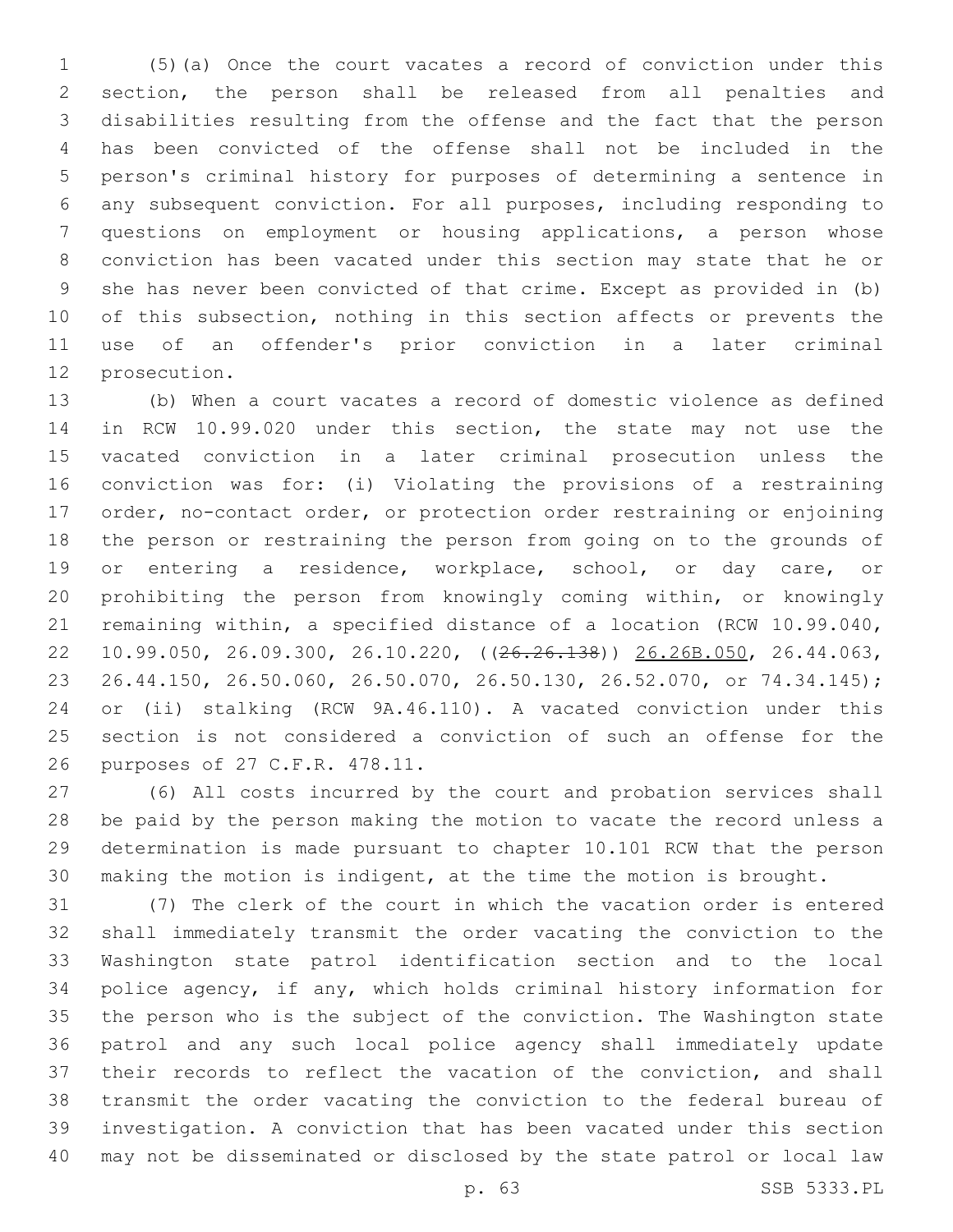enforcement agency to any person, except other criminal justice 2 enforcement agencies.

 **Sec. 5011.** RCW 10.14.080 and 2011 c 307 s 3 are each amended to 4 read as follows:

 (1) Upon filing a petition for a civil antiharassment protection order under this chapter, the petitioner may obtain an ex parte temporary antiharassment protection order. An ex parte temporary antiharassment protection order may be granted with or without notice upon the filing of an affidavit which, to the satisfaction of the court, shows reasonable proof of unlawful harassment of the petitioner by the respondent and that great or irreparable harm will result to the petitioner if the temporary antiharassment protection 13 order is not granted.

 (2) An ex parte temporary antiharassment protection order shall be effective for a fixed period not to exceed fourteen days or twenty-four days if the court has permitted service by publication under RCW 10.14.085. The ex parte order may be reissued. A full hearing, as provided in this chapter, shall be set for not later than fourteen days from the issuance of the temporary order or not later than twenty-four days if service by publication is permitted. Except as provided in RCW 10.14.070 and 10.14.085, the respondent shall be personally served with a copy of the ex parte order along with a copy of the petition and notice of the date set for the hearing. The ex parte order and notice of hearing shall include at a minimum the date and time of the hearing set by the court to determine if the temporary order should be made effective for one year or more, and notice that if the respondent should fail to appear or otherwise not respond, an order for protection will be issued against the respondent pursuant to the provisions of this chapter, for a minimum of one year from the date of the hearing. The notice shall also include a brief statement of the provisions of the ex parte order and notify the respondent that a copy of the ex parte order and notice of hearing has been filed with the clerk of the court.

 (3) At the hearing, if the court finds by a preponderance of the evidence that unlawful harassment exists, a civil antiharassment protection order shall issue prohibiting such unlawful harassment.

 (4) An order issued under this chapter shall be effective for not more than one year unless the court finds that the respondent is likely to resume unlawful harassment of the petitioner when the order

p. 64 SSB 5333.PL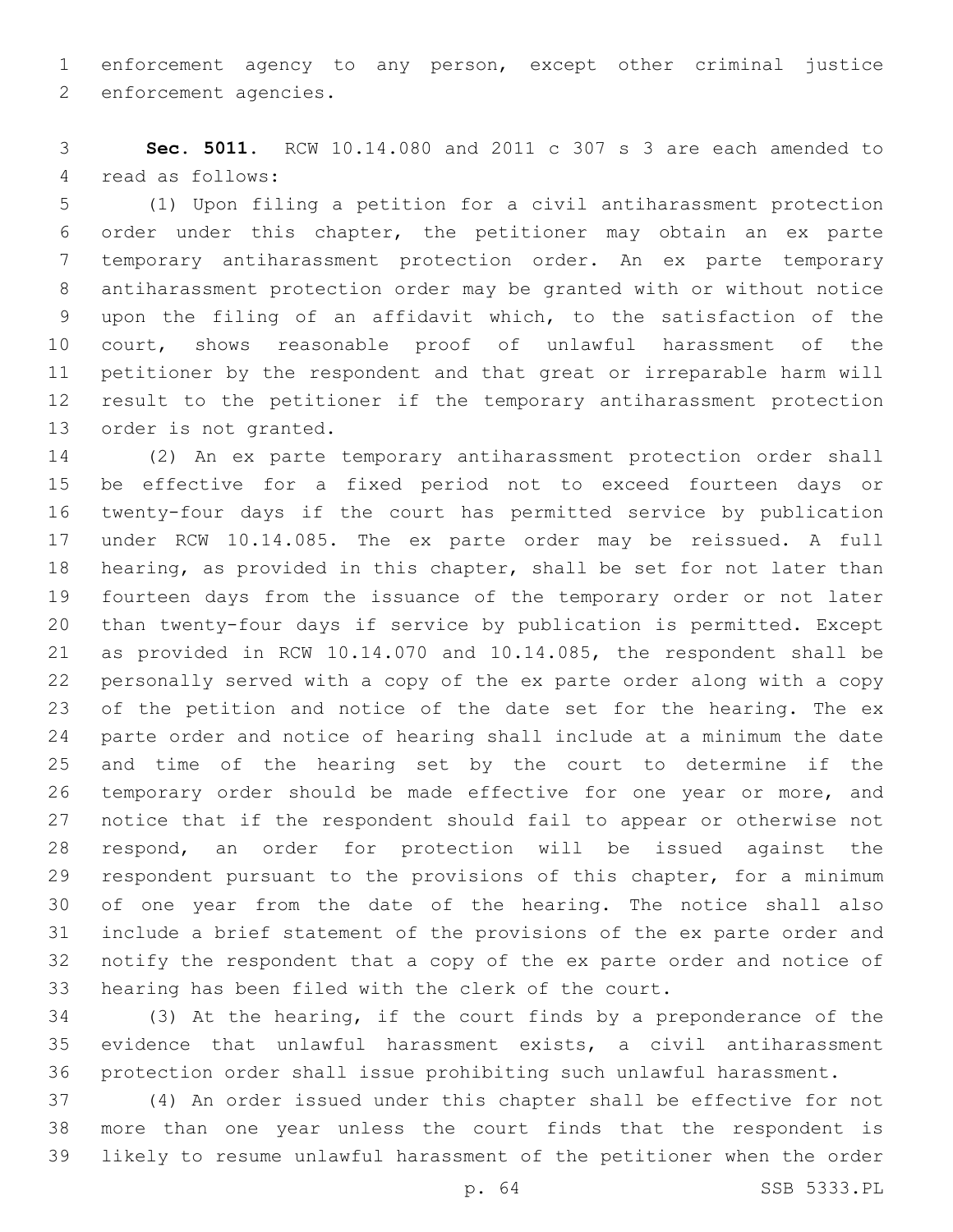expires. If so, the court may enter an order for a fixed time exceeding one year or may enter a permanent antiharassment protection order. The court shall not enter an order that is effective for more than one year if the order restrains the respondent from contacting the respondent's minor children. This limitation is not applicable to civil antiharassment protection orders issued under chapter 26.09, 7 26.10, ((or 26.26)) 26.26A, or 26.26B RCW. If the petitioner seeks relief for a period longer than one year on behalf of the respondent's minor children, the court shall advise the petitioner that the petitioner may apply for renewal of the order as provided in this chapter or if appropriate may seek relief pursuant to chapter 12 26.09 or 26.10 RCW.

 (5) At any time within the three months before the expiration of 14 the order, the petitioner may apply for a renewal of the order by filing a petition for renewal. The petition for renewal shall state the reasons why the petitioner seeks to renew the protection order. Upon receipt of the petition for renewal, the court shall order a hearing which shall be not later than fourteen days from the date of the order. Except as provided in RCW 10.14.085, personal service shall be made upon the respondent not less than five days before the hearing. If timely service cannot be made the court shall set a new hearing date and shall either require additional attempts at obtaining personal service or permit service by publication as provided by RCW 10.14.085. If the court permits service by publication, the court shall set the new hearing date not later than twenty-four days from the date of the order. If the order expires because timely service cannot be made the court shall grant an ex parte order of protection as provided in this section. The court shall grant the petition for renewal unless the respondent proves by a preponderance of the evidence that the respondent will not resume harassment of the petitioner when the order expires. The court may renew the protection order for another fixed time period or may enter a permanent order as provided in subsection (4) of this section.

 (6) The court, in granting an ex parte temporary antiharassment protection order or a civil antiharassment protection order, shall have broad discretion to grant such relief as the court deems proper, 37 including an order:

 (a) Restraining the respondent from making any attempts to 39 contact the petitioner;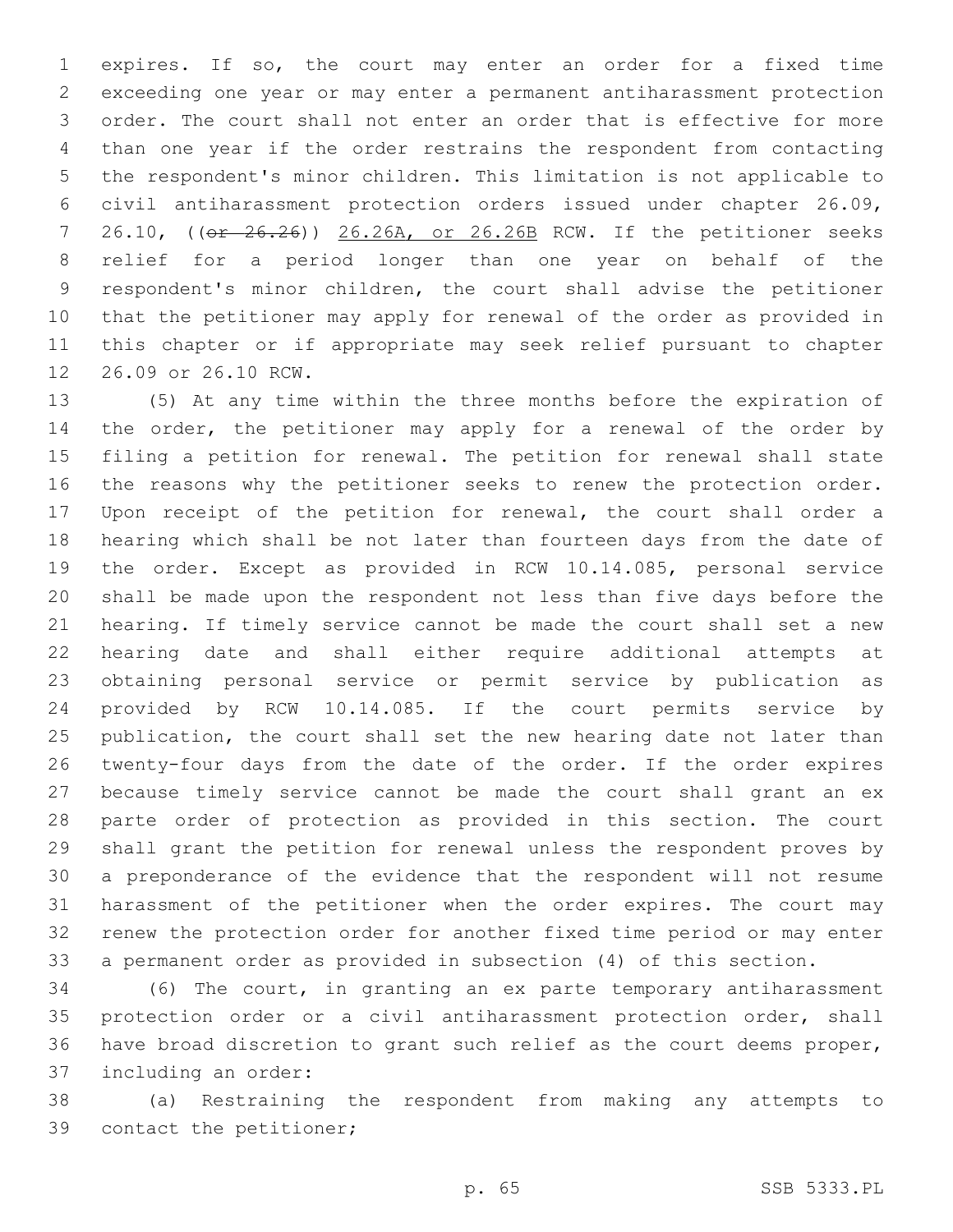(b) Restraining the respondent from making any attempts to keep 2 the petitioner under surveillance;

 (c) Requiring the respondent to stay a stated distance from the 4 petitioner's residence and workplace; and

(d) Considering the provisions of RCW 9.41.800.

 (7) The court in granting an ex parte temporary antiharassment 7 protection order or a civil antiharassment protection order( $(\tau)$ ) shall not prohibit the respondent from exercising constitutionally protected free speech. Nothing in this section prohibits the petitioner from utilizing other civil or criminal remedies to restrain conduct or communications not otherwise constitutionally 12 protected.

 (8) The court in granting an ex parte temporary antiharassment 14 protection order or a civil antiharassment protection order( $(\tau)$ ) shall not prohibit the respondent from the use or enjoyment of real property to which the respondent has a cognizable claim unless that order is issued under chapter 26.09 RCW or under a separate action commenced with a summons and complaint to determine title or 19 possession of real property.

 (9) The court in granting an ex parte temporary antiharassment 21 protection order or a civil antiharassment protection order( $(\tau)$ ) shall not limit the respondent's right to care, control, or custody of the respondent's minor child, unless that order is issued under chapter 13.32A, 26.09, 26.10, ((or 26.26)) 26.26A, or 26.26B RCW.

 (10) A petitioner may not obtain an ex parte temporary antiharassment protection order against a respondent if the petitioner has previously obtained two such ex parte orders against the same respondent but has failed to obtain the issuance of a civil antiharassment protection order unless good cause for such failure 30 can be shown.

 (11) The court order shall specify the date an order issued pursuant to subsections (4) and (5) of this section expires if any. The court order shall also state whether the court issued the protection order following personal service or service by publication and whether the court has approved service by publication of an order 36 issued under this section.

 **Sec. 5012.** RCW 10.14.200 and 1999 c 397 s 4 are each amended to 38 read as follows: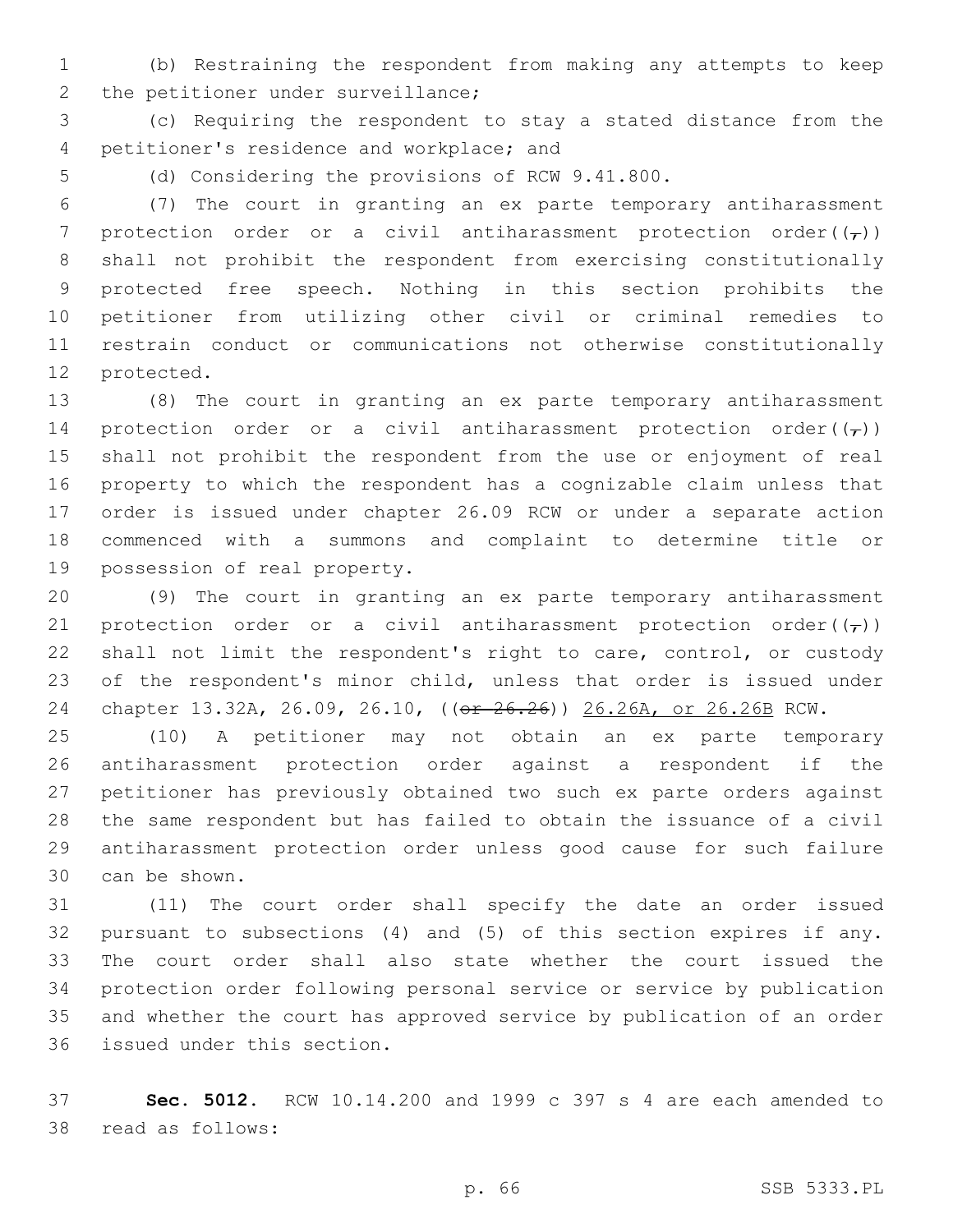Any order available under this chapter may be issued in actions under chapter 13.32A, 26.09, 26.10, ((or 26.26)) 26.26A, or 26.26B RCW. An order available under this chapter that is issued under those chapters shall be fully enforceable and shall be enforced pursuant to 5 the provisions of this chapter.

 **Sec. 5013.** RCW 10.31.100 and 2017 c 336 s 3 and 2017 c 223 s 1 7 are each reenacted and amended to read as follows:

 A police officer having probable cause to believe that a person has committed or is committing a felony shall have the authority to arrest the person without a warrant. A police officer may arrest a person without a warrant for committing a misdemeanor or gross misdemeanor only when the offense is committed in the presence of an officer, except as provided in subsections (1) through (11) of this 14 section.

 (1) Any police officer having probable cause to believe that a person has committed or is committing a misdemeanor or gross misdemeanor, involving physical harm or threats of harm to any person or property or the unlawful taking of property or involving the use or possession of cannabis, or involving the acquisition, possession, or consumption of alcohol by a person under the age of twenty-one years under RCW 66.44.270, or involving criminal trespass under RCW 9A.52.070 or 9A.52.080, shall have the authority to arrest the 23 person.

 (2) A police officer shall arrest and take into custody, pending release on bail, personal recognizance, or court order, a person without a warrant when the officer has probable cause to believe 27 that:

 (a) An order has been issued of which the person has knowledge under RCW 26.44.063, or chapter 7.92, 7.90, 9A.46, 10.99, 26.09, 26.10, ((26.26)) 26.26A, 26.26B, 26.50, or 74.34 RCW restraining the person and the person has violated the terms of the order restraining the person from acts or threats of violence, or restraining the person from going onto the grounds of or entering a residence, workplace, school, or day care, or prohibiting the person from knowingly coming within, or knowingly remaining within, a specified distance of a location or, in the case of an order issued under RCW 26.44.063, imposing any other restrictions or conditions upon the 38 person; or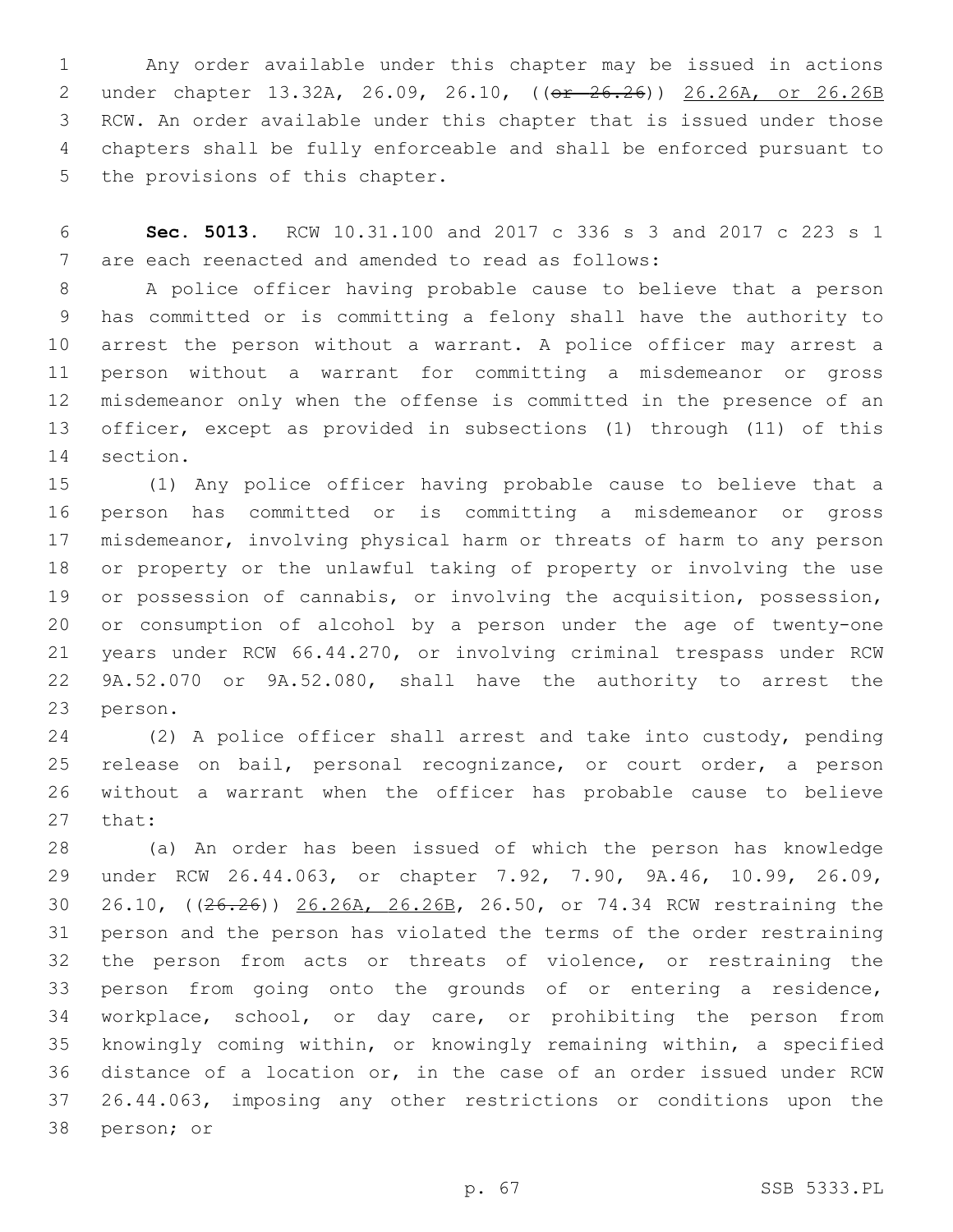(b) A foreign protection order, as defined in RCW 26.52.010, has been issued of which the person under restraint has knowledge and the person under restraint has violated a provision of the foreign protection order prohibiting the person under restraint from contacting or communicating with another person, or excluding the person under restraint from a residence, workplace, school, or day care, or prohibiting the person from knowingly coming within, or knowingly remaining within, a specified distance of a location, or a violation of any provision for which the foreign protection order specifically indicates that a violation will be a crime; or

 (c) The person is eighteen years or older and within the preceding four hours has assaulted a family or household member as defined in RCW 10.99.020 and the officer believes: (i) A felonious assault has occurred; (ii) an assault has occurred which has resulted 15 in bodily injury to the victim, whether the injury is observable by the responding officer or not; or (iii) that any physical action has occurred which was intended to cause another person reasonably to fear imminent serious bodily injury or death. Bodily injury means physical pain, illness, or an impairment of physical condition. When the officer has probable cause to believe that family or household 21 members have assaulted each other, the officer is not required to arrest both persons. The officer shall arrest the person whom the officer believes to be the primary physical aggressor. In making this determination, the officer shall make every reasonable effort to consider: (A) The intent to protect victims of domestic violence under RCW 10.99.010; (B) the comparative extent of injuries inflicted 27 or serious threats creating fear of physical injury; and (C) the history of domestic violence of each person involved, including whether the conduct was part of an ongoing pattern of abuse.

 (3) Any police officer having probable cause to believe that a person has committed or is committing a violation of any of the following traffic laws shall have the authority to arrest the person:

 (a) RCW 46.52.010, relating to duty on striking an unattended car 34 or other property;

 (b) RCW 46.52.020, relating to duty in case of injury to or death 36 of a person or damage to an attended vehicle;

 (c) RCW 46.61.500 or 46.61.530, relating to reckless driving or 38 racing of vehicles;

 (d) RCW 46.61.502 or 46.61.504, relating to persons under the 40 influence of intoxicating liquor or drugs;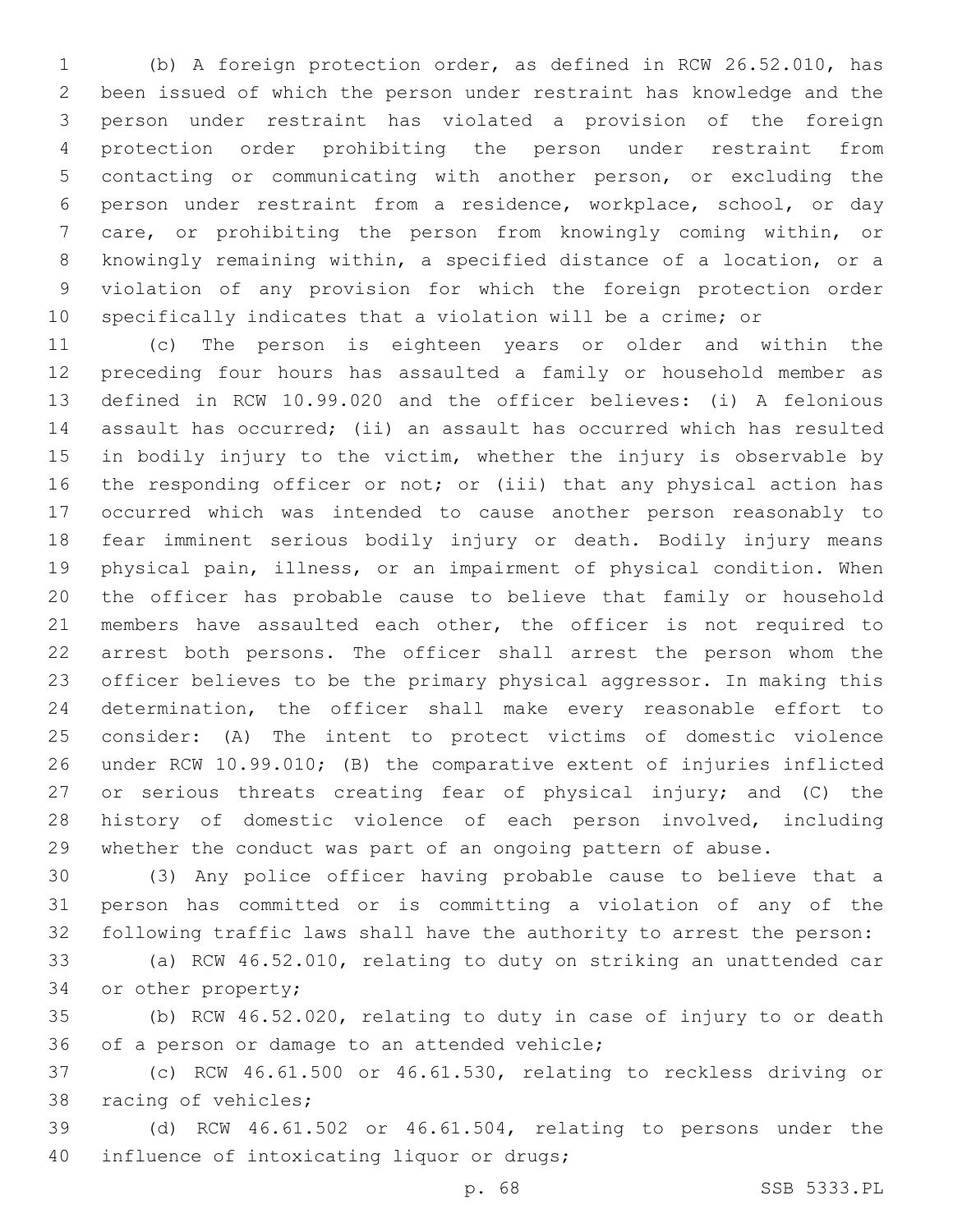(e) RCW 46.61.503 or 46.25.110, relating to persons having 2 alcohol or THC in their system;

 (f) RCW 46.20.342, relating to driving a motor vehicle while 4 operator's license is suspended or revoked;

 (g) RCW 46.61.5249, relating to operating a motor vehicle in a negligent manner.6

 (4) A law enforcement officer investigating at the scene of a motor vehicle accident may arrest the driver of a motor vehicle involved in the accident if the officer has probable cause to believe that the driver has committed in connection with the accident a 11 violation of any traffic law or regulation.

 (5)(a) A law enforcement officer investigating at the scene of a motor vessel accident may arrest the operator of a motor vessel involved in the accident if the officer has probable cause to believe that the operator has committed, in connection with the accident, a 16 criminal violation of chapter 79A.60 RCW.

 (b) A law enforcement officer investigating at the scene of a motor vessel accident may issue a citation for an infraction to the operator of a motor vessel involved in the accident if the officer has probable cause to believe that the operator has committed, in connection with the accident, a violation of any boating safety law 22 of chapter 79A.60 RCW.

 (6) Any police officer having probable cause to believe that a person has committed or is committing a violation of RCW 79A.60.040 25 shall have the authority to arrest the person.

 (7) An officer may act upon the request of a law enforcement officer in whose presence a traffic infraction was committed, to stop, detain, arrest, or issue a notice of traffic infraction to the driver who is believed to have committed the infraction. The request by the witnessing officer shall give an officer the authority to take appropriate action under the laws of the state of Washington.

 (8) Any police officer having probable cause to believe that a person has committed or is committing any act of indecent exposure, as defined in RCW 9A.88.010, may arrest the person.

 (9) A police officer may arrest and take into custody, pending release on bail, personal recognizance, or court order, a person without a warrant when the officer has probable cause to believe that an order has been issued of which the person has knowledge under chapter 10.14 RCW and the person has violated the terms of that 40 order.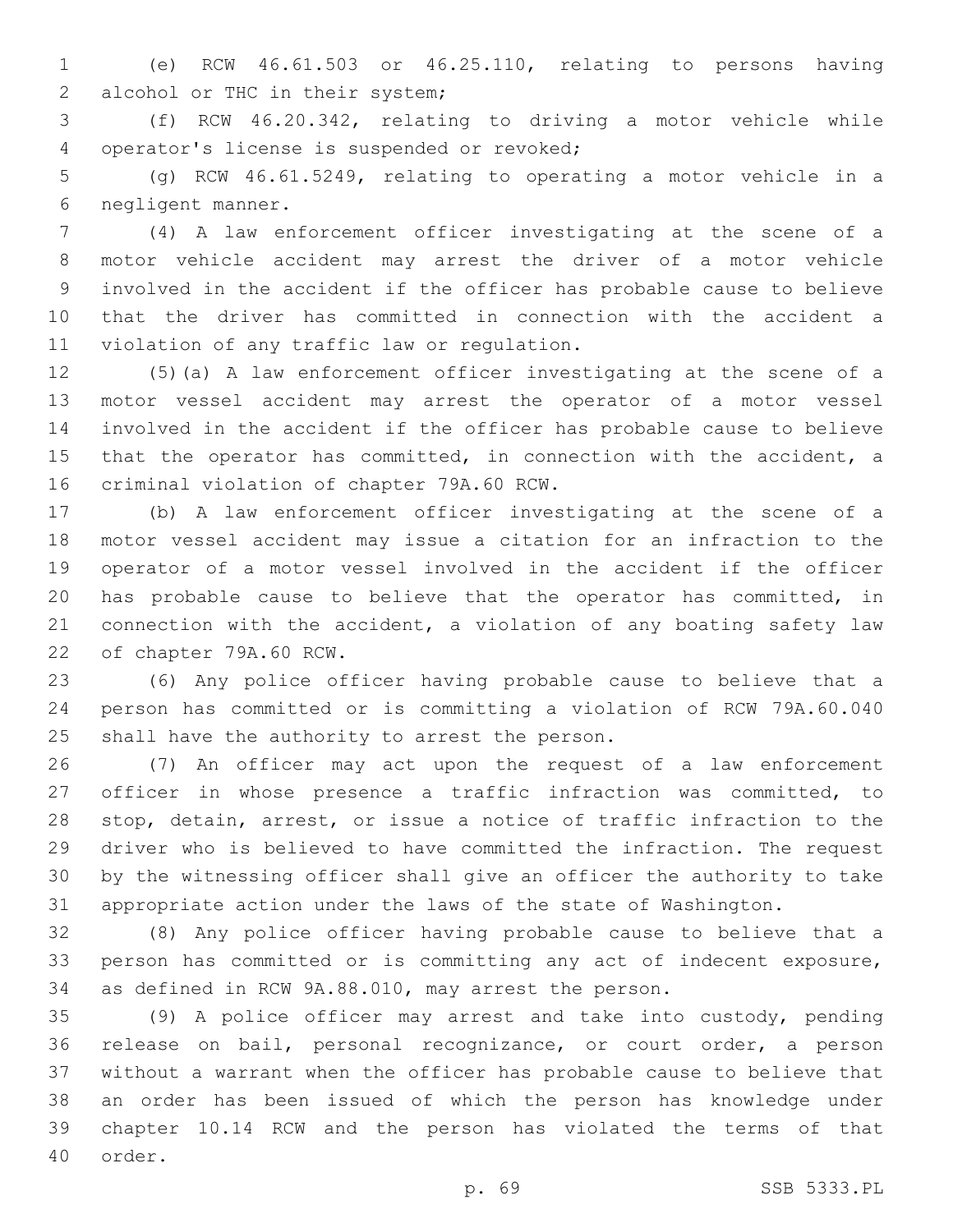(10) Any police officer having probable cause to believe that a person has, within twenty-four hours of the alleged violation, committed a violation of RCW 9A.50.020 may arrest such person.

 (11) A police officer having probable cause to believe that a person illegally possesses or illegally has possessed a firearm or other dangerous weapon on private or public elementary or secondary school premises shall have the authority to arrest the person.

 For purposes of this subsection, the term "firearm" has the meaning defined in RCW 9.41.010 and the term "dangerous weapon" has the meaning defined in RCW 9.41.250 and 9.41.280(1) (c) through (e).

 (12) A law enforcement officer having probable cause to believe 12 that a person has committed a violation under RCW  $77.15.160$  ( $(44)$ )) (5) may issue a citation for an infraction to the person in 14 connection with the violation.

 (13) A law enforcement officer having probable cause to believe that a person has committed a criminal violation under RCW 77.15.809 or 77.15.811 may arrest the person in connection with the violation.

 (14) Except as specifically provided in subsections (2), (3), (4), and (7) of this section, nothing in this section extends or otherwise affects the powers of arrest prescribed in Title 46 RCW.

 (15) No police officer may be held criminally or civilly liable for making an arrest pursuant to subsection (2) or (9) of this section if the police officer acts in good faith and without malice.

 (16)(a) Except as provided in (b) of this subsection, a police officer shall arrest and keep in custody, until release by a judicial 26 officer on bail, personal recognizance, or court order, a person without a warrant when the officer has probable cause to believe that the person has violated RCW 46.61.502 or 46.61.504 or an equivalent local ordinance and the police officer: (i) Has knowledge that the person has a prior offense as defined in RCW 46.61.5055 within ten years; or (ii) has knowledge, based on a review of the information available to the officer at the time of arrest, that the person is charged with or is awaiting arraignment for an offense that would qualify as a prior offense as defined in RCW 46.61.5055 if it were a conviction.35

 (b) A police officer is not required to keep in custody a person under (a) of this subsection if the person requires immediate medical 38 attention and is admitted to a hospital.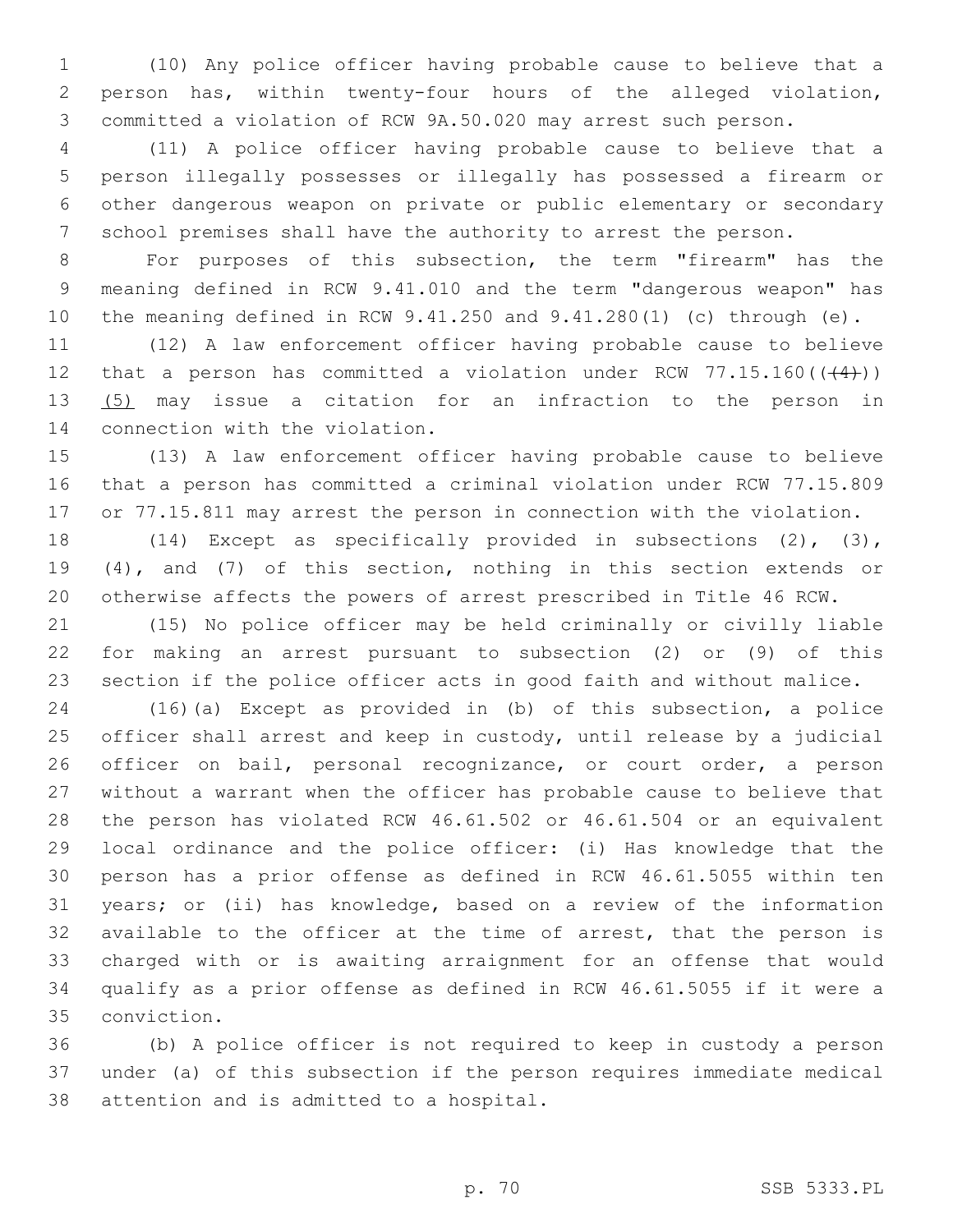**Sec. 5014.** RCW 10.99.020 and 2004 c 18 s 2 are each amended to 2 read as follows:

 Unless the context clearly requires otherwise, the definitions in 4 this section apply throughout this chapter.

 (1) "Agency" means a general authority Washington law enforcement agency as defined in RCW 10.93.020.6

 (2) "Association" means the Washington association of sheriffs 8 and police chiefs.

 (3) "Family or household members" means spouses, former spouses, persons who have a child in common regardless of whether they have been married or have lived together at any time, adult persons related by blood or marriage, adult persons who are presently residing together or who have resided together in the past, persons sixteen years of age or older who are presently residing together or who have resided together in the past and who have or have had a dating relationship, persons sixteen years of age or older with whom a person sixteen years of age or older has or has had a dating relationship, and persons who have a biological or legal parent-child relationship, including stepparents and stepchildren and grandparents 20 and grandchildren.

 (4) "Dating relationship" has the same meaning as in RCW 26.50.010.

 (5) "Domestic violence" includes but is not limited to any of the following crimes when committed by one family or household member 25 against another:

 (a) Assault in the first degree (RCW 9A.36.011); (b) Assault in the second degree (RCW 9A.36.021); (c) Assault in the third degree (RCW 9A.36.031); (d) Assault in the fourth degree (RCW 9A.36.041); 30 (e) Drive-by shooting (RCW 9A.36.045); 31 (f) Reckless endangerment (RCW 9A.36.050); 32 (g) Coercion (RCW 9A.36.070); (h) Burglary in the first degree (RCW 9A.52.020); (i) Burglary in the second degree (RCW 9A.52.030); (j) Criminal trespass in the first degree (RCW 9A.52.070); (k) Criminal trespass in the second degree (RCW 9A.52.080); (l) Malicious mischief in the first degree (RCW 9A.48.070); (m) Malicious mischief in the second degree (RCW 9A.48.080); (n) Malicious mischief in the third degree (RCW 9A.48.090); (o) Kidnapping in the first degree (RCW 9A.40.020);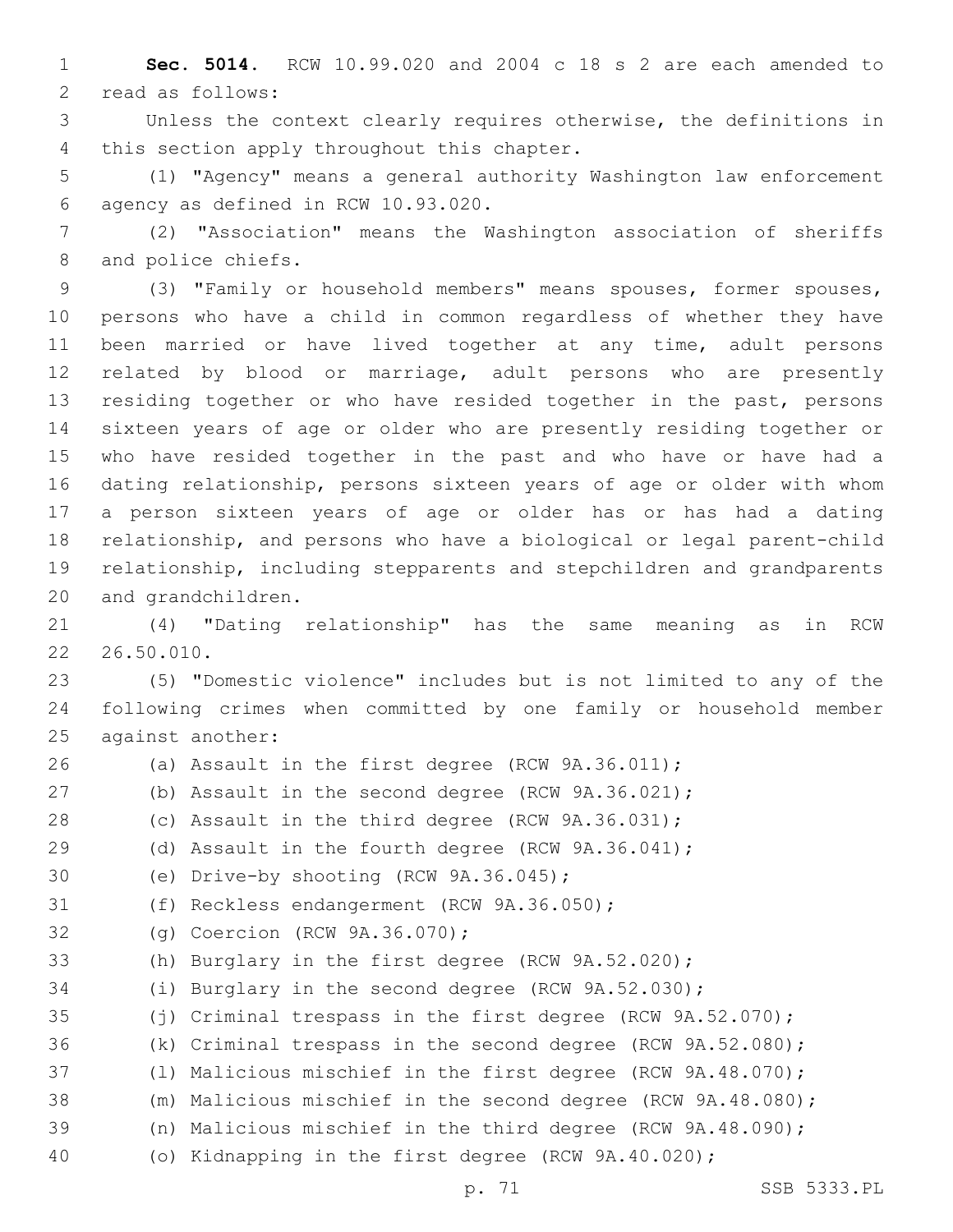(p) Kidnapping in the second degree (RCW 9A.40.030);

(q) Unlawful imprisonment (RCW 9A.40.040);2

 (r) Violation of the provisions of a restraining order, no- contact order, or protection order restraining or enjoining the person or restraining the person from going onto the grounds of or entering a residence, workplace, school, or day care, or prohibiting the person from knowingly coming within, or knowingly remaining within, a specified distance of a location (RCW 10.99.040, 10.99.050, 26.09.300, 26.10.220, ((26.26.138)) 26.26B.050, 26.44.063, 26.44.150, 26.50.060, 26.50.070, 26.50.130, 26.52.070, or 74.34.145);

11 (s) Rape in the first degree (RCW 9A.44.040);

(t) Rape in the second degree (RCW 9A.44.050);

13 (u) Residential burglary (RCW 9A.52.025);

14 (v) Stalking (RCW 9A.46.110); and

 (w) Interference with the reporting of domestic violence (RCW 16 9A.36.150).

 (6) "Employee" means any person currently employed with an 18 agency.

 (7) "Sworn employee" means a general authority Washington peace officer as defined in RCW 10.93.020, any person appointed under RCW 35.21.333, and any person appointed or elected to carry out the 22 duties of the sheriff under chapter 36.28 RCW.

 (8) "Victim" means a family or household member who has been 24 subjected to domestic violence.

 **Sec. 5015.** RCW 13.04.030 and 2018 c 162 s 2 are each amended to 26 read as follows:

 (1) Except as provided in this section, the juvenile courts in this state shall have exclusive original jurisdiction over all 29 proceedings:

 (a) Under the interstate compact on placement of children as 31 provided in chapter 26.34 RCW;

 (b) Relating to children alleged or found to be dependent as provided in chapter 26.44 RCW and in RCW 13.34.030 through 13.34.161;

 (c) Relating to the termination of a parent and child relationship as provided in RCW 13.34.180 through 13.34.210;

 (d) To approve or disapprove out-of-home placement as provided in 37 RCW 13.32A.170;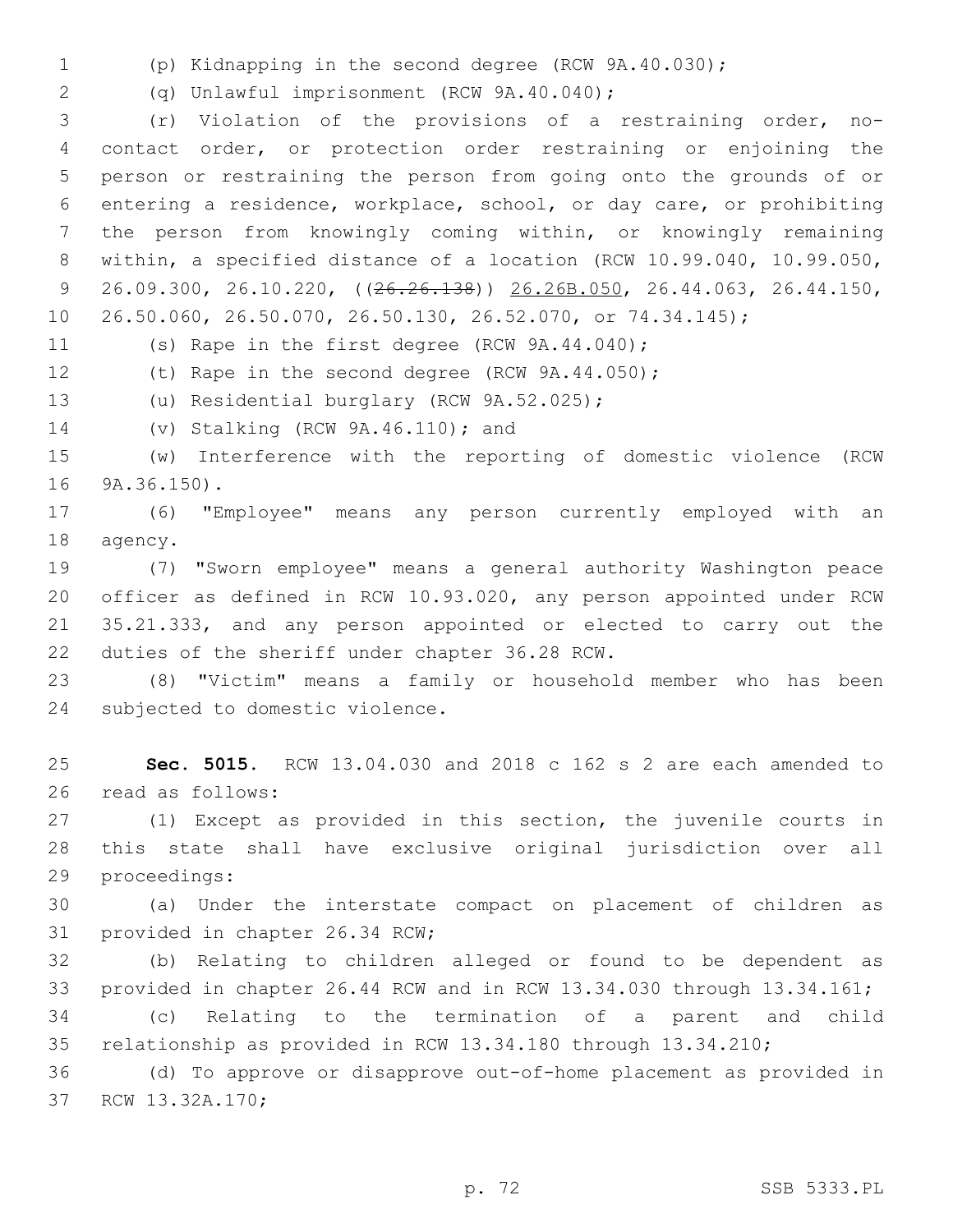(e) Relating to juveniles alleged or found to have committed offenses, traffic or civil infractions, or violations as provided in 8 RCW 13.40.020 through 13.40.230, unless:

 (i) The juvenile court transfers jurisdiction of a particular juvenile to adult criminal court pursuant to RCW 13.40.110;

 (ii) The statute of limitations applicable to adult prosecution for the offense, traffic or civil infraction, or violation has 8 expired;

 (iii) The alleged offense or infraction is a traffic, fish, boating, or game offense, or traffic or civil infraction committed by a juvenile sixteen years of age or older and would, if committed by an adult, be tried or heard in a court of limited jurisdiction, in which instance the appropriate court of limited jurisdiction shall have jurisdiction over the alleged offense or infraction, and no guardian ad litem is required in any such proceeding due to the juvenile's age. If such an alleged offense or infraction and an alleged offense or infraction subject to juvenile court jurisdiction arise out of the same event or incident, the juvenile court may have jurisdiction of both matters. The jurisdiction under this subsection does not constitute "transfer" or a "decline" for purposes of RCW 13.40.110 (1) or (2) or (e)(i) of this subsection. Courts of limited jurisdiction which confine juveniles for an alleged offense or infraction may place juveniles in juvenile detention facilities under an agreement with the officials responsible for the administration of 25 the juvenile detention facility in RCW 13.04.035 and 13.20.060;

 (iv) The alleged offense is a traffic or civil infraction, a violation of compulsory school attendance provisions under chapter 28A.225 RCW, or a misdemeanor, and a court of limited jurisdiction has assumed concurrent jurisdiction over those offenses as provided 30 in RCW 13.04.0301; or

 (v) The juvenile is sixteen or seventeen years old on the date the alleged offense is committed and the alleged offense is:

(A) A serious violent offense as defined in RCW 9.94A.030;

 (B) A violent offense as defined in RCW 9.94A.030 and the juvenile has a criminal history consisting of: One or more prior serious violent offenses; two or more prior violent offenses; or three or more of any combination of the following offenses: Any class A felony, any class B felony, vehicular assault, or manslaughter in the second degree, all of which must have been committed after the juvenile's thirteenth birthday and prosecuted separately; or

p. 73 SSB 5333.PL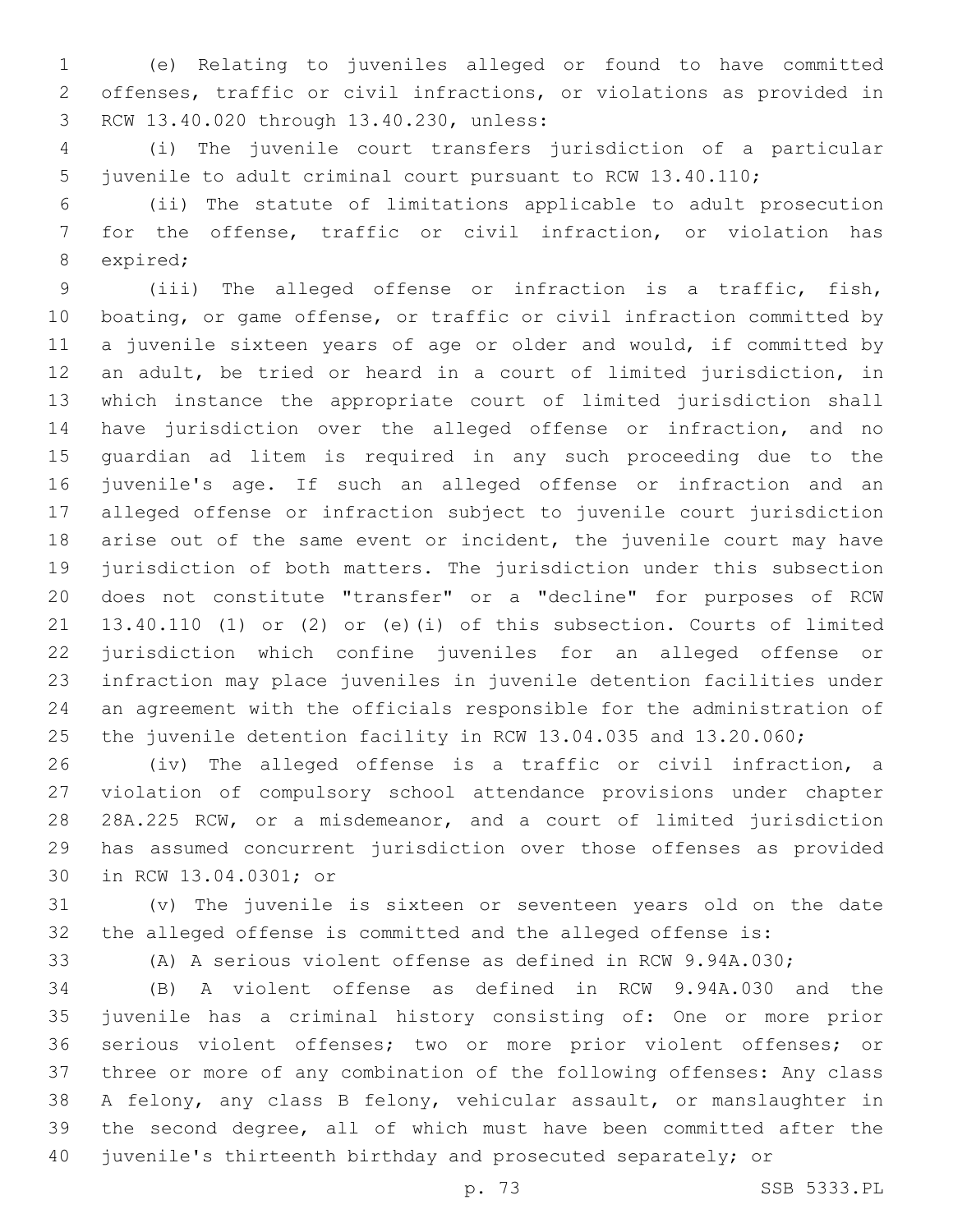1 (C) Rape of a child in the first degree.

 (I) In such a case the adult criminal court shall have exclusive original jurisdiction, except as provided in (e)(v)(C)(II) and (III) 4 of this subsection.

 (II) The juvenile court shall have exclusive jurisdiction over the disposition of any remaining charges in any case in which the juvenile is found not guilty in the adult criminal court of the charge or charges for which he or she was transferred, or is convicted in the adult criminal court of a lesser included offense that is not also an offense listed in (e)(v) of this subsection. The juvenile court shall maintain residual juvenile court jurisdiction up to age twenty-five if the juvenile has turned eighteen years of age during the adult criminal court proceedings but only for the purpose of returning a case to juvenile court for disposition pursuant to RCW 13.40.300(3)(d). However, once the case is returned to juvenile court, the court may hold a decline hearing pursuant to RCW 13.40.110 to determine whether to retain the case in juvenile court for the purpose of disposition or return the case to adult criminal court for 19 sentencing.

 (III) The prosecutor and respondent may agree to juvenile court jurisdiction and waive application of exclusive adult criminal jurisdiction in (e)(v)(A) through (C) of this subsection and remove the proceeding back to juvenile court with the court's approval.

 If the juvenile challenges the state's determination of the 25 juvenile's criminal history under (e)(v) of this subsection, the state may establish the offender's criminal history by a preponderance of the evidence. If the criminal history consists of 28 adjudications entered upon a plea of quilty, the state shall not bear 29 a burden of establishing the knowing and voluntariness of the plea;

 (f) Under the interstate compact on juveniles as provided in 31 chapter 13.24 RCW;

 (g) Relating to termination of a diversion agreement under RCW 13.40.080, including a proceeding in which the divertee has attained 34 eighteen years of age;

 (h) Relating to court validation of a voluntary consent to an out-of-home placement under chapter 13.34 RCW, by the parent or Indian custodian of an Indian child, except if the parent or Indian custodian and child are residents of or domiciled within the boundaries of a federally recognized Indian reservation over which 40 the tribe exercises exclusive jurisdiction;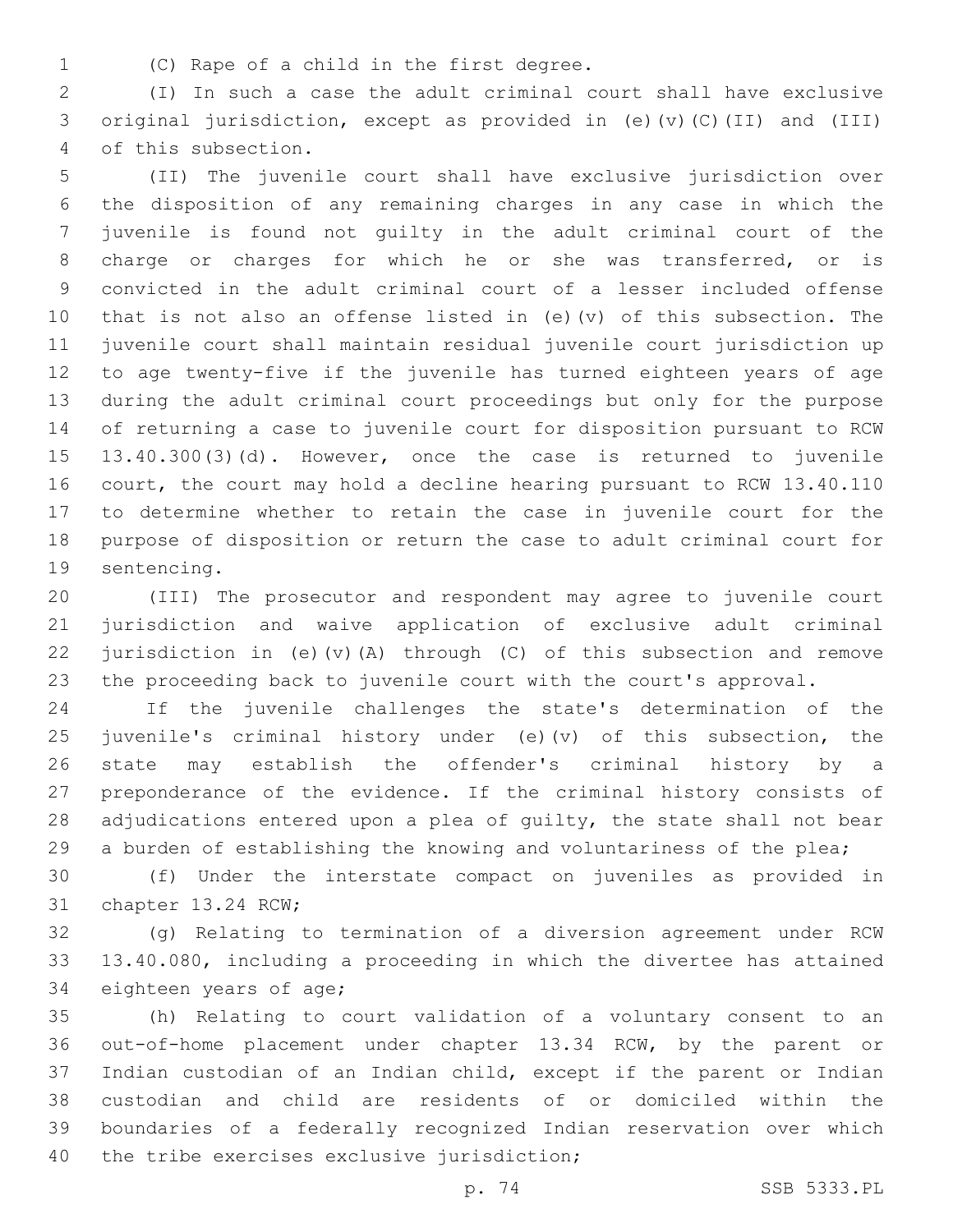(i) Relating to petitions to compel disclosure of information filed by the department of social and health services pursuant to RCW 3 74.13.042; and

 (j) Relating to judicial determinations and permanency planning hearings involving developmentally disabled children who have been placed in out-of-home care pursuant to a voluntary placement agreement between the child's parent, guardian, or legal custodian and the department of social and health services and the department 9 of children, youth, and families.

 (2) The family court shall have concurrent original jurisdiction with the juvenile court over all proceedings under this section if the superior court judges of a county authorize concurrent 13 jurisdiction as provided in RCW 26.12.010.

 (3) The juvenile court shall have concurrent original jurisdiction with the family court over child custody proceedings under chapter 26.10 RCW and parenting plans or residential schedules 17 under chapter((s)) 26.09 ((and 26.26)), 26.26A, or 26.26B RCW as 18 provided for in RCW 13.34.155.

 (4) A juvenile subject to adult superior court jurisdiction under subsection (1)(e)(i) through (v) of this section, who is detained pending trial, may be detained in a detention facility as defined in 22 RCW 13.40.020 pending sentencing or a dismissal.

 **Sec. 5016.** RCW 13.34.030 and 2018 c 284 s 3 and 2018 c 58 s 54 are each reenacted and amended to read as follows:

 The definitions in this section apply throughout this chapter 26 unless the context clearly requires otherwise.

 (1) "Abandoned" means when the child's parent, guardian, or other custodian has expressed, either by statement or conduct, an intent to forego, for an extended period, parental rights or responsibilities despite an ability to exercise such rights and responsibilities. If the court finds that the petitioner has exercised due diligence in attempting to locate the parent, no contact between the child and the child's parent, guardian, or other custodian for a period of three months creates a rebuttable presumption of abandonment, even if there 35 is no expressed intent to abandon.

(2) "Child," "juvenile," and "youth" mean:36

(a) Any individual under the age of eighteen years; or

 (b) Any individual age eighteen to twenty-one years who is eligible to receive and who elects to receive the extended foster

p. 75 SSB 5333.PL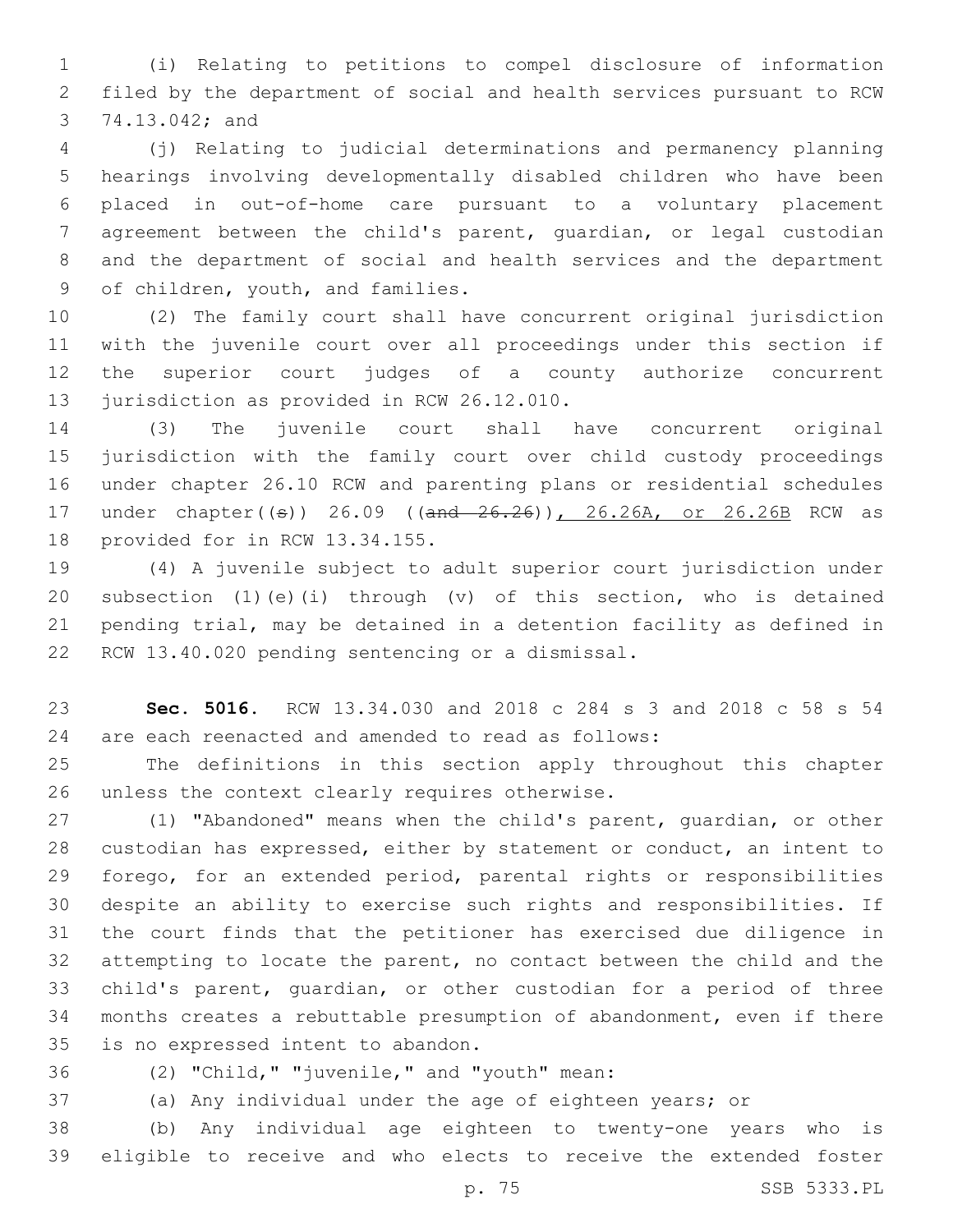care services authorized under RCW 74.13.031. A youth who remains dependent and who receives extended foster care services under RCW 74.13.031 shall not be considered a "child" under any other statute 4 or for any other purpose.

 (3) "Current placement episode" means the period of time that begins with the most recent date that the child was removed from the home of the parent, guardian, or legal custodian for purposes of placement in out-of-home care and continues until: (a) The child returns home; (b) an adoption decree, a permanent custody order, or guardianship order is entered; or (c) the dependency is dismissed, 11 whichever occurs first.

 (4) "Department" means the department of children, youth, and 13 families.

 (5) "Dependency guardian" means the person, nonprofit corporation, or Indian tribe appointed by the court pursuant to this chapter for the limited purpose of assisting the court in the 17 supervision of the dependency.

18 (6) "Dependent child" means any child who:

19 (a) Has been abandoned;

 (b) Is abused or neglected as defined in chapter 26.44 RCW by a 21 person legally responsible for the care of the child;

 (c) Has no parent, guardian, or custodian capable of adequately caring for the child, such that the child is in circumstances which constitute a danger of substantial damage to the child's 25 psychological or physical development; or

 (d) Is receiving extended foster care services, as authorized by 27 RCW 74.13.031.

 (7) "Developmental disability" means a disability attributable to intellectual disability, cerebral palsy, epilepsy, autism, or another neurological or other condition of an individual found by the secretary of the department of social and health services to be closely related to an intellectual disability or to require treatment similar to that required for individuals with intellectual disabilities, which disability originates before the individual attains age eighteen, which has continued or can be expected to continue indefinitely, and which constitutes a substantial limitation 37 to the individual.

 (8) "Educational liaison" means a person who has been appointed by the court to fulfill responsibilities outlined in RCW 13.34.046.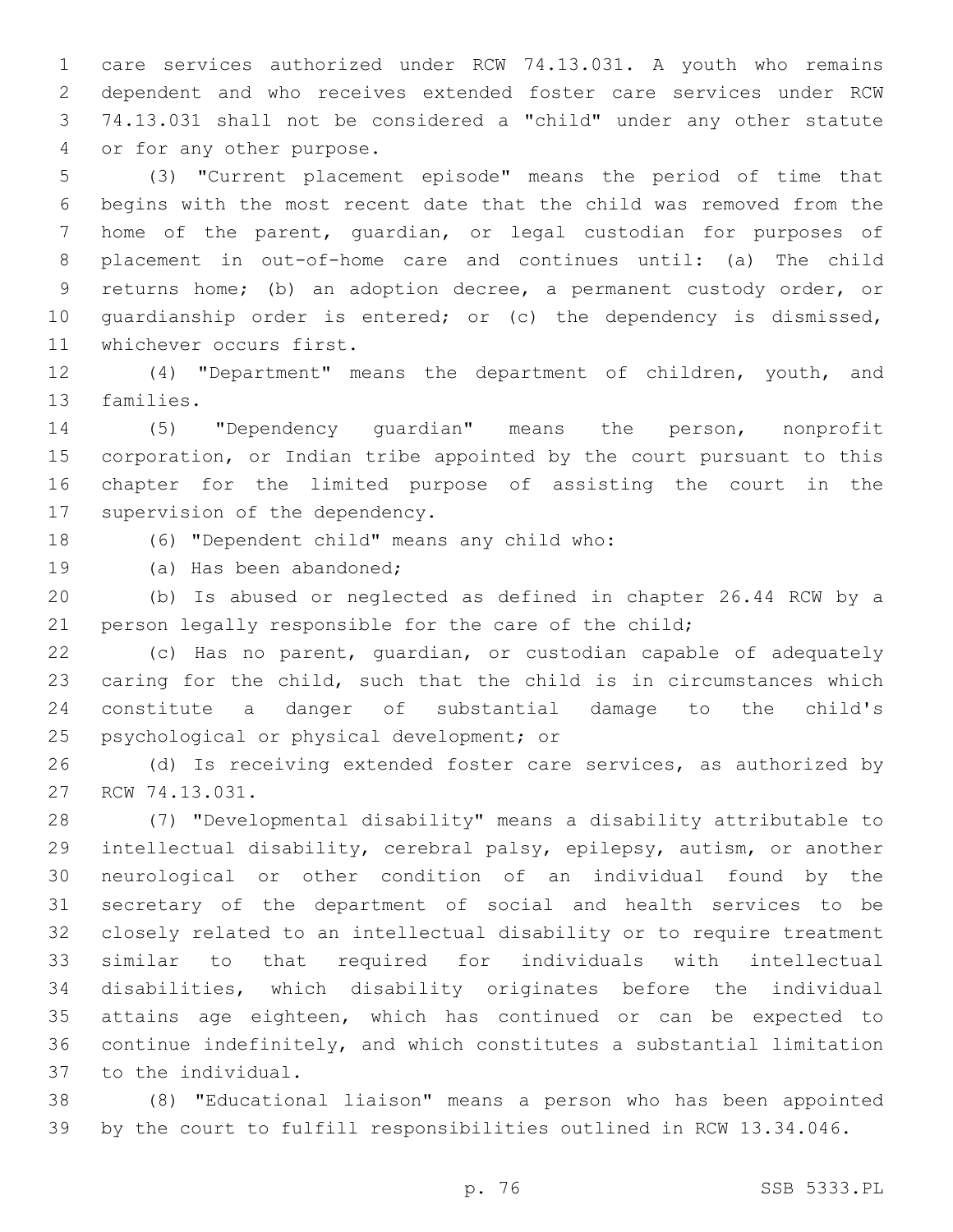(9) "Extended foster care services" means residential and other support services the department is authorized to provide under RCW 74.13.031. These services may include placement in licensed, relative, or otherwise approved care, or supervised independent living settings; assistance in meeting basic needs; independent living services; medical assistance; and counseling or treatment.

 (10) "Guardian" means the person or agency that: (a) Has been appointed as the guardian of a child in a legal proceeding, including a guardian appointed pursuant to chapter 13.36 RCW; and (b) has the legal right to custody of the child pursuant to such appointment. The term "guardian" does not include a "dependency guardian" appointed 12 pursuant to a proceeding under this chapter.

 (11) "Guardian ad litem" means a person, appointed by the court to represent the best interests of a child in a proceeding under this chapter, or in any matter which may be consolidated with a proceeding under this chapter. A "court-appointed special advocate" appointed by the court to be the guardian ad litem for the child, or to perform substantially the same duties and functions as a guardian ad litem, shall be deemed to be guardian ad litem for all purposes and uses of 20 this chapter.

 (12) "Guardian ad litem program" means a court-authorized volunteer program, which is or may be established by the superior court of the county in which such proceeding is filed, to manage all aspects of volunteer guardian ad litem representation for children alleged or found to be dependent. Such management shall include but is not limited to: Recruitment, screening, training, supervision, 27 assignment, and discharge of volunteers.

 (13) "Housing assistance" means appropriate referrals by the department or other agencies to federal, state, local, or private agencies or organizations, assistance with forms, applications, or financial subsidies or other monetary assistance for housing. For purposes of this chapter, "housing assistance" is not a remedial service or time-limited family reunification service as described in 34 RCW 13.34.025(2).

 (14) "Indigent" means a person who, at any stage of a court 36 proceeding, is:

 (a) Receiving one of the following types of public assistance: Temporary assistance for needy families, aged, blind, or disabled assistance benefits, medical care services under RCW 74.09.035, pregnant women assistance benefits, poverty-related veterans'

p. 77 SSB 5333.PL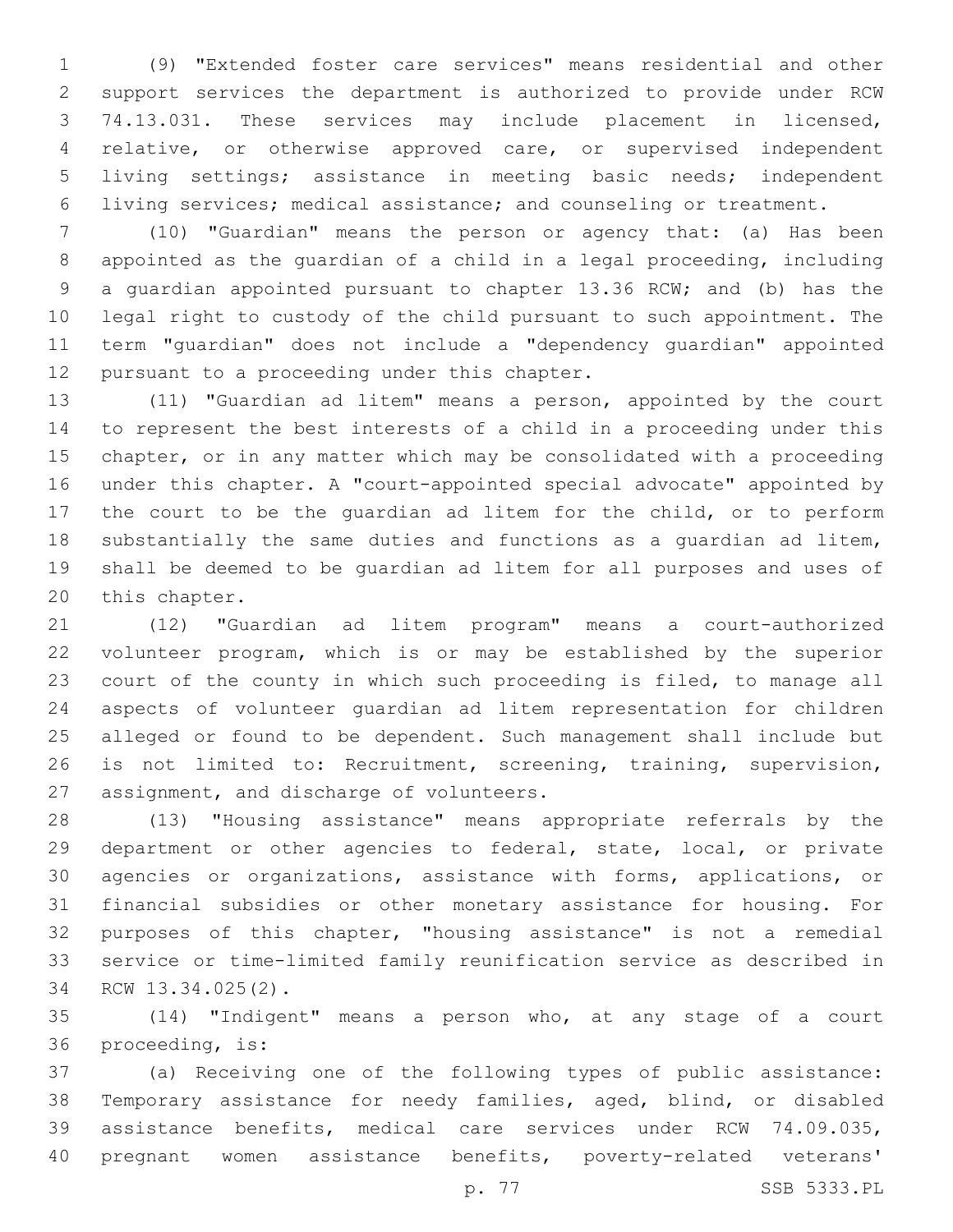benefits, food stamps or food stamp benefits transferred electronically, refugee resettlement benefits, medicaid, or 3 supplemental security income; or

 (b) Involuntarily committed to a public mental health facility; or5

 (c) Receiving an annual income, after taxes, of one hundred twenty-five percent or less of the federally established poverty 8 level; or

 (d) Unable to pay the anticipated cost of counsel for the matter before the court because his or her available funds are insufficient 11 to pay any amount for the retention of counsel.

 (15) "Nonminor dependent" means any individual age eighteen to twenty-one years who is participating in extended foster care 14 services authorized under RCW 74.13.031.

 (16) "Out-of-home care" means placement in a foster family home or group care facility licensed pursuant to chapter 74.15 RCW or placement in a home, other than that of the child's parent, guardian, or legal custodian, not required to be licensed pursuant to chapter 19 74.15 RCW.

 (17) "Parent" means the biological or adoptive parents of a child, or an individual who has established a parent-child 22 relationship under RCW ((26.26.101)) 26.26A.100, unless the legal rights of that person have been terminated by a judicial proceeding pursuant to this chapter, chapter 26.33 RCW, or the equivalent laws of another state or a federally recognized Indian tribe.

 (18) "Preventive services" means preservation services, as defined in chapter 74.14C RCW, and other reasonably available services, including housing assistance, capable of preventing the need for out-of-home placement while protecting the child.

 (19) "Shelter care" means temporary physical care in a facility licensed pursuant to RCW 74.15.030 or in a home not required to be 32 licensed pursuant to RCW 74.15.030.

 (20) "Sibling" means a child's birth brother, birth sister, adoptive brother, adoptive sister, half-brother, or half-sister, or as defined by the law or custom of the Indian child's tribe for an 36 Indian child as defined in RCW 13.38.040.

 (21) "Social study" means a written evaluation of matters relevant to the disposition of the case and shall contain the 39 following information: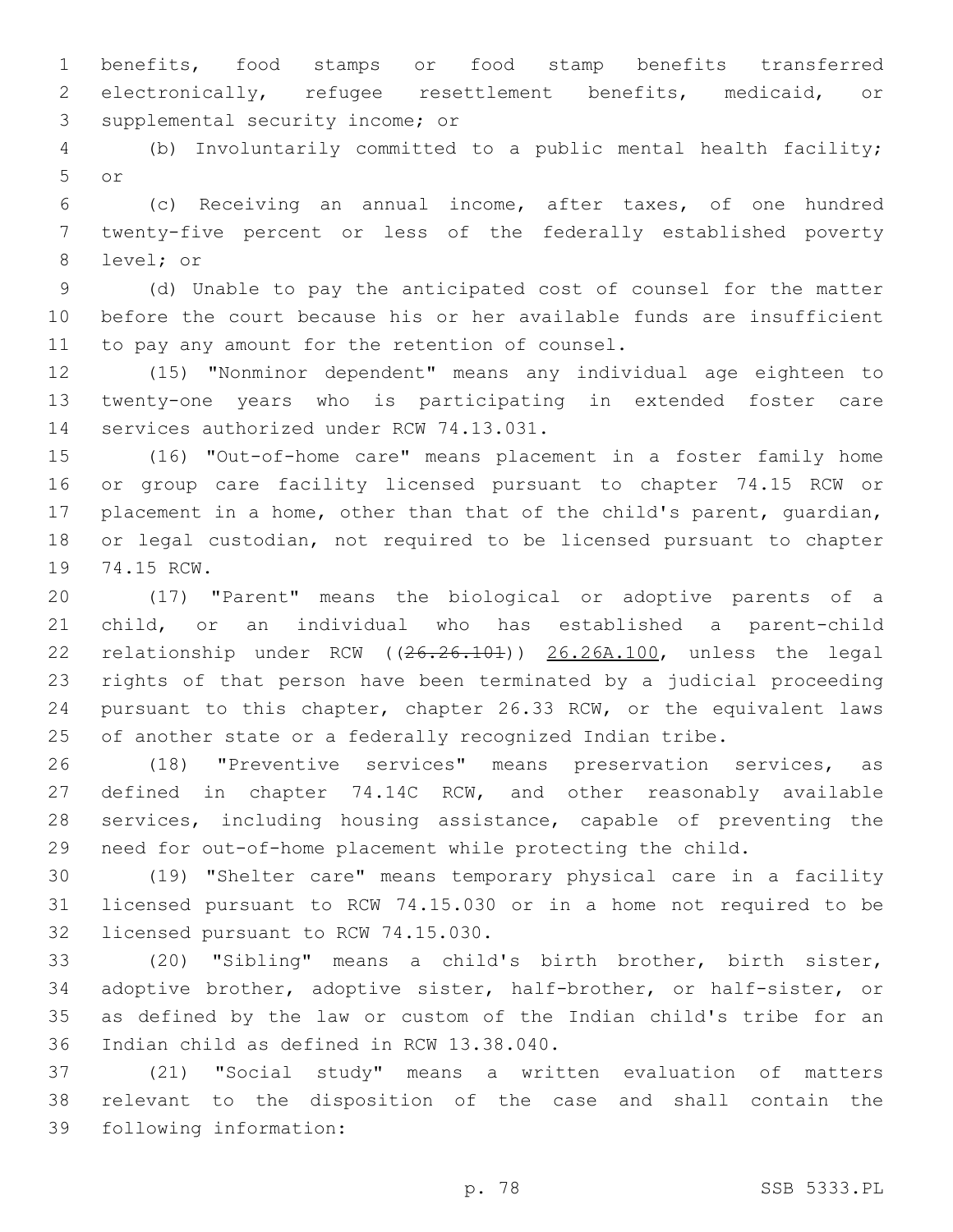(a) A statement of the specific harm or harms to the child that 2 intervention is designed to alleviate;

 (b) A description of the specific services and activities, for both the parents and child, that are needed in order to prevent serious harm to the child; the reasons why such services and activities are likely to be useful; the availability of any proposed services; and the agency's overall plan for ensuring that the services will be delivered. The description shall identify the 9 services chosen and approved by the parent;

 (c) If removal is recommended, a full description of the reasons why the child cannot be protected adequately in the home, including a description of any previous efforts to work with the parents and the child in the home; the in-home treatment programs that have been considered and rejected; the preventive services, including housing assistance, that have been offered or provided and have failed to prevent the need for out-of-home placement, unless the health, safety, and welfare of the child cannot be protected adequately in 18 the home; and the parents' attitude toward placement of the child;

 (d) A statement of the likely harms the child will suffer as a 20 result of removal;

 (e) A description of the steps that will be taken to minimize the harm to the child that may result if separation occurs including an assessment of the child's relationship and emotional bond with any siblings, and the agency's plan to provide ongoing contact between 25 the child and the child's siblings if appropriate; and

 (f) Behavior that will be expected before determination that supervision of the family or placement is no longer necessary.

 (22) "Supervised independent living" includes, but is not limited to, apartment living, room and board arrangements, college or university dormitories, and shared roommate settings. Supervised independent living settings must be approved by the department or the 32 court.

 (23) "Voluntary placement agreement" means, for the purposes of extended foster care services, a written voluntary agreement between a nonminor dependent who agrees to submit to the care and authority of the department for the purposes of participating in the extended 37 foster care program.

 **Sec. 5017.** RCW 13.34.155 and 2018 c 284 s 16 are each amended to 39 read as follows: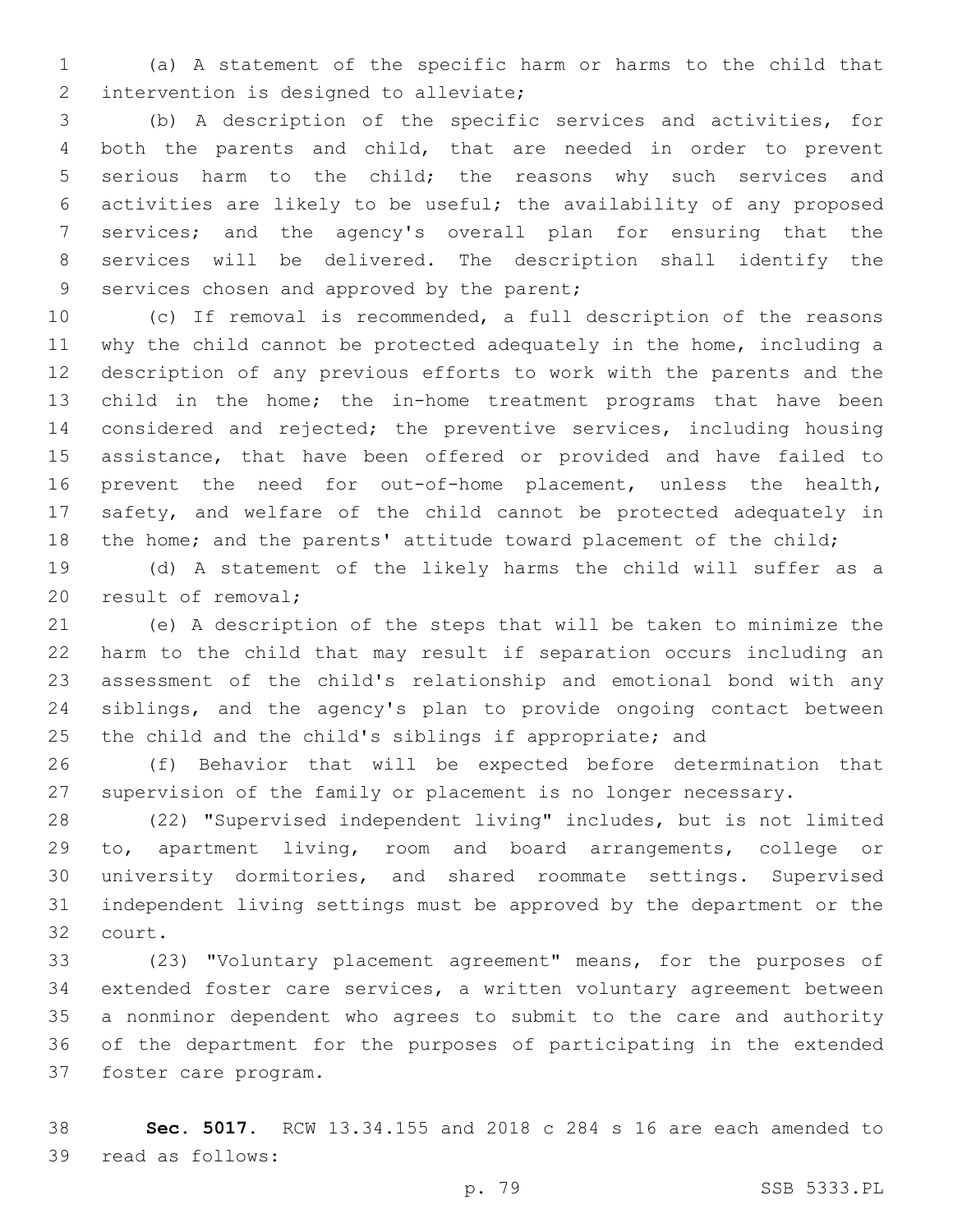(1) The court hearing the dependency petition may hear and determine issues related to chapter 26.10 RCW in a dependency proceeding as necessary to facilitate a permanency plan for the child or children as part of the dependency disposition order or a dependency review order or as otherwise necessary to implement a permanency plan of care for a child. The parents, guardians, or legal custodian of the child must agree, subject to court approval, to establish a permanent custody order. This agreed order may have the concurrence of the other parties to the dependency, the guardian ad litem of the child, and the child if age twelve or older, and must also be in the best interests of the child. If the petitioner for a custody order under chapter 26.10 RCW is not a party to the dependency proceeding, he or she must agree on the record or by the filing of a declaration to the entry of a custody order. Once an 15 order is entered under chapter 26.10 RCW, and the dependency petition dismissed, the department shall not continue to supervise the 17 placement.

 (2)(a) The court hearing the dependency petition may establish or 19 modify a parenting plan under chapter 26.09 ((or 26.26)), 26.26A, or 26.26B RCW as part of a disposition order or at a review hearing when doing so will implement a permanent plan of care for the child and 22 result in dismissal of the dependency.

 (b) The dependency court shall adhere to procedural requirements under chapter 26.09 RCW and must make a written finding that the parenting plan established or modified by the dependency court under 26 this section is in the child's best interests.

 (c) Unless the whereabouts of one of the parents is unknown to 28 either the department or the court, the parents must agree, subject to court approval, to establish the parenting plan or modify an 30 existing parenting plan.

 (d) Whenever the court is asked to establish or modify a parenting plan, the child's residential schedule, the allocation of decision-making authority, and dispute resolution under this section, 34 the dependency court may:

 (i) Appoint a guardian ad litem to represent the interests of the child when the court believes the appointment is necessary to protect 37 the best interests of the child; and

 (ii) Appoint an attorney to represent the interests of the child with respect to provisions for the parenting plan.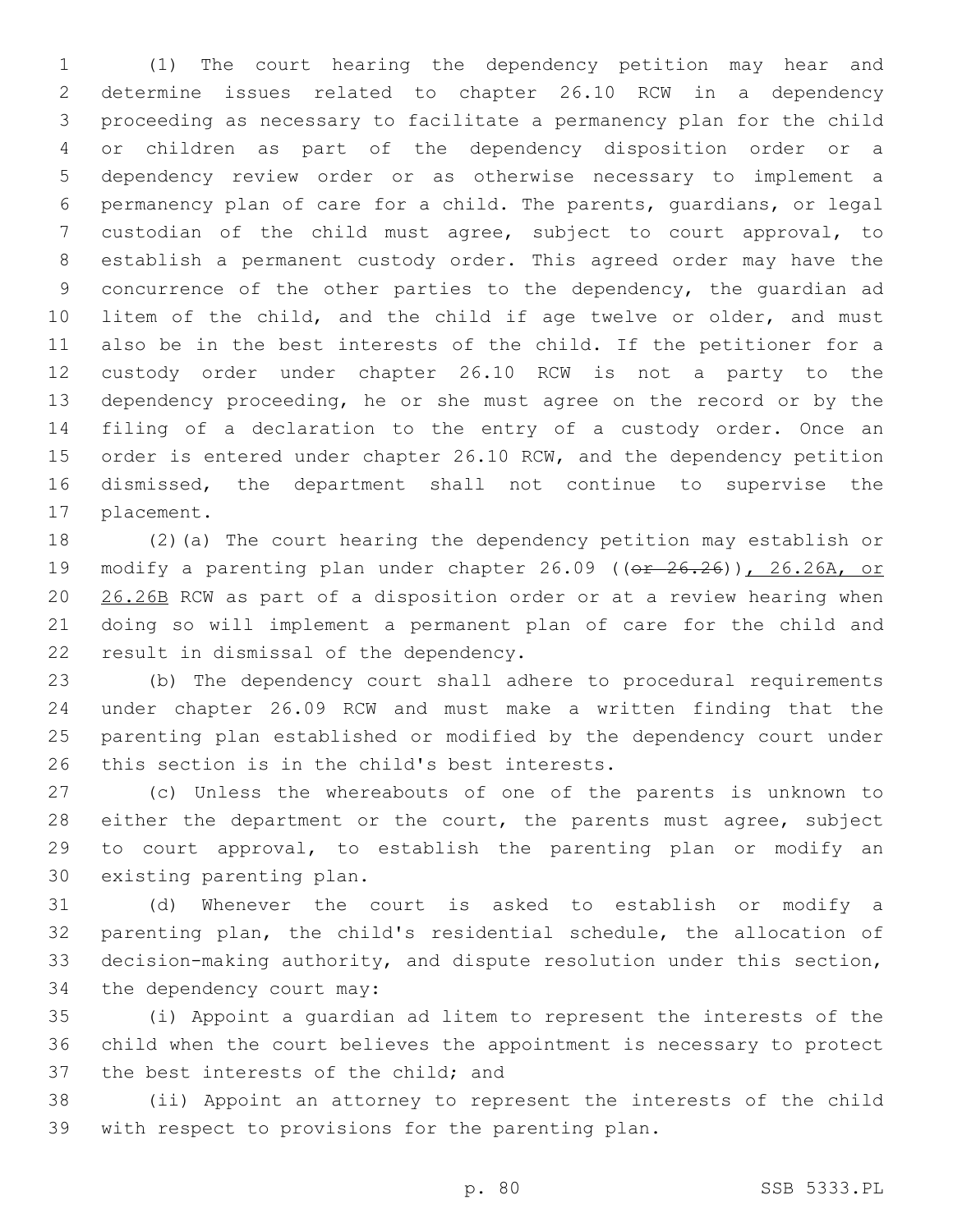(e) The dependency court must make a written finding that the parenting plan established or modified by the dependency court under 3 this section is in the child's best interests.

 (f) The dependency court may interview the child in chambers to ascertain the child's wishes as to the child's residential schedule in a proceeding for the entry or modification of a parenting plan under this section. The court may permit counsel to be present at the interview. The court shall cause a record of the interview to be made and to become part of the court record of the dependency case and the 10 case under chapter((s)) 26.09 ((or 26.26)), 26.26A, or 26.26B RCW.

 (g) In the absence of agreement by a parent, guardian, or legal custodian of the child to allow the juvenile court to hear and determine issues related to the establishment or modification of a 14 parenting plan under chapter((s)) 26.09 ((er 26.26)), 26.26A, or 15 26.26B RCW, a party may move the court to transfer such issues to the family law department of the superior court for further resolution. The court may only grant the motion upon entry of a written finding 18 that it is in the best interests of the child.

 (h) In any parenting plan agreed to by the parents and entered or modified in juvenile court under this section, all issues pertaining to child support and the division of marital property shall be referred to or retained by the family law department of the superior 23 court.

 (3) Any court order determining issues under chapter 26.10 RCW is subject to modification upon the same showing and standards as a 26 court order determining Title 26 RCW issues.

 (4) Any order entered in the dependency court establishing or 28 modifying a permanent legal custody order ((or)), parenting plan, or 29 residential schedule under chapter( $(\pm)$ ) 26.09, 26.10, ( $(\text{and } 26.26)$ )  $26.26A$ , or  $26.26B$  RCW shall also be filed in the chapter(( $\theta$ )) 26.09, 31 26.10, ((and  $26.26$ )) 26.26A, or 26.26B RCW action by the moving or prevailing party. If the petitioning or moving party has been found indigent and appointed counsel at public expense in the dependency proceeding, no filing fees shall be imposed by the clerk. Once filed, any order, parenting plan, or residential schedule establishing or modifying permanent legal custody of a child shall survive dismissal 37 of the dependency proceeding.

 **Sec. 5018.** RCW 13.38.040 and 2017 3rd sp.s. c 6 s 311 are each 39 amended to read as follows: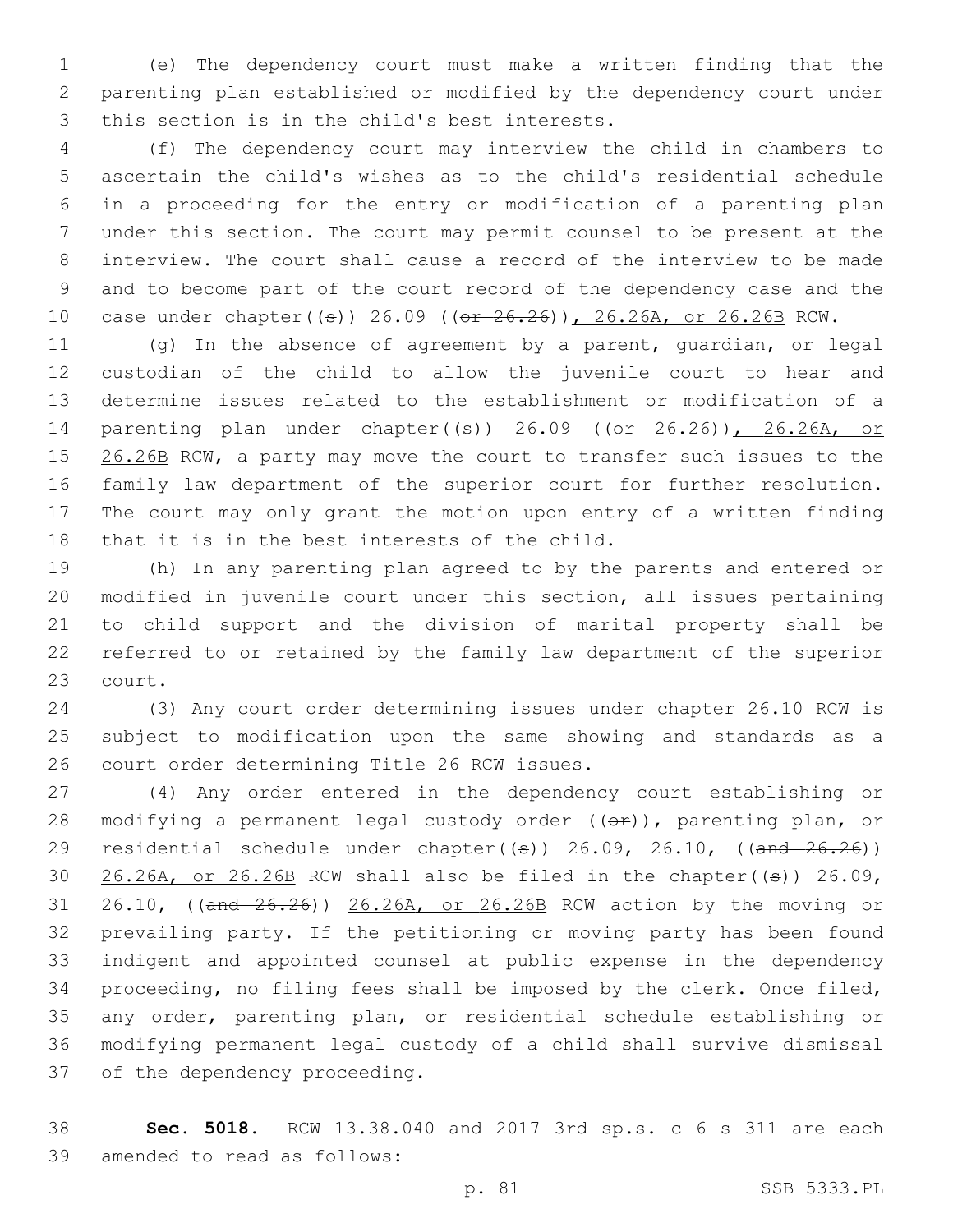The definitions in this section apply throughout this chapter 2 unless the context clearly requires otherwise.

(1) "Active efforts" means the following:3

 (a) In any foster care placement or termination of parental rights proceeding of an Indian child under chapter 13.34 RCW and this chapter where the department or a supervising agency as defined in RCW 74.13.020 has a statutory or contractual duty to provide services 8 to, or procure services for, the parent or parents or Indian custodian, or is providing services to a parent or parents or Indian custodian pursuant to a disposition order entered pursuant to RCW 13.34.130, the department or supervising agency shall make timely and diligent efforts to provide or procure such services, including engaging the parent or parents or Indian custodian in reasonably available and culturally appropriate preventive, remedial, or rehabilitative services. This shall include those services offered by tribes and Indian organizations whenever possible. At a minimum 17 "active efforts" shall include:

 (i) In any dependency proceeding under chapter 13.34 RCW seeking out-of-home placement of an Indian child in which the department or supervising agency provided voluntary services to the parent, parents, or Indian custodian prior to filing the dependency petition, a showing to the court that the department or supervising agency social workers actively worked with the parent, parents, or Indian custodian to engage them in remedial services and rehabilitation programs to prevent the breakup of the family beyond simply providing 26 referrals to such services.

 (ii) In any dependency proceeding under chapter 13.34 RCW, in which the petitioner is seeking the continued out-of-home placement of an Indian child, the department or supervising agency must show to the court that it has actively worked with the parent, parents, or Indian custodian in accordance with existing court orders and the individual service plan to engage them in remedial services and rehabilitative programs to prevent the breakup of the family beyond 34 simply providing referrals to such services.

 (iii) In any termination of parental rights proceeding regarding an Indian child under chapter 13.34 RCW in which the department or supervising agency provided services to the parent, parents, or Indian custodian, a showing to the court that the department or supervising agency social workers actively worked with the parent, parents, or Indian custodian to engage them in remedial services and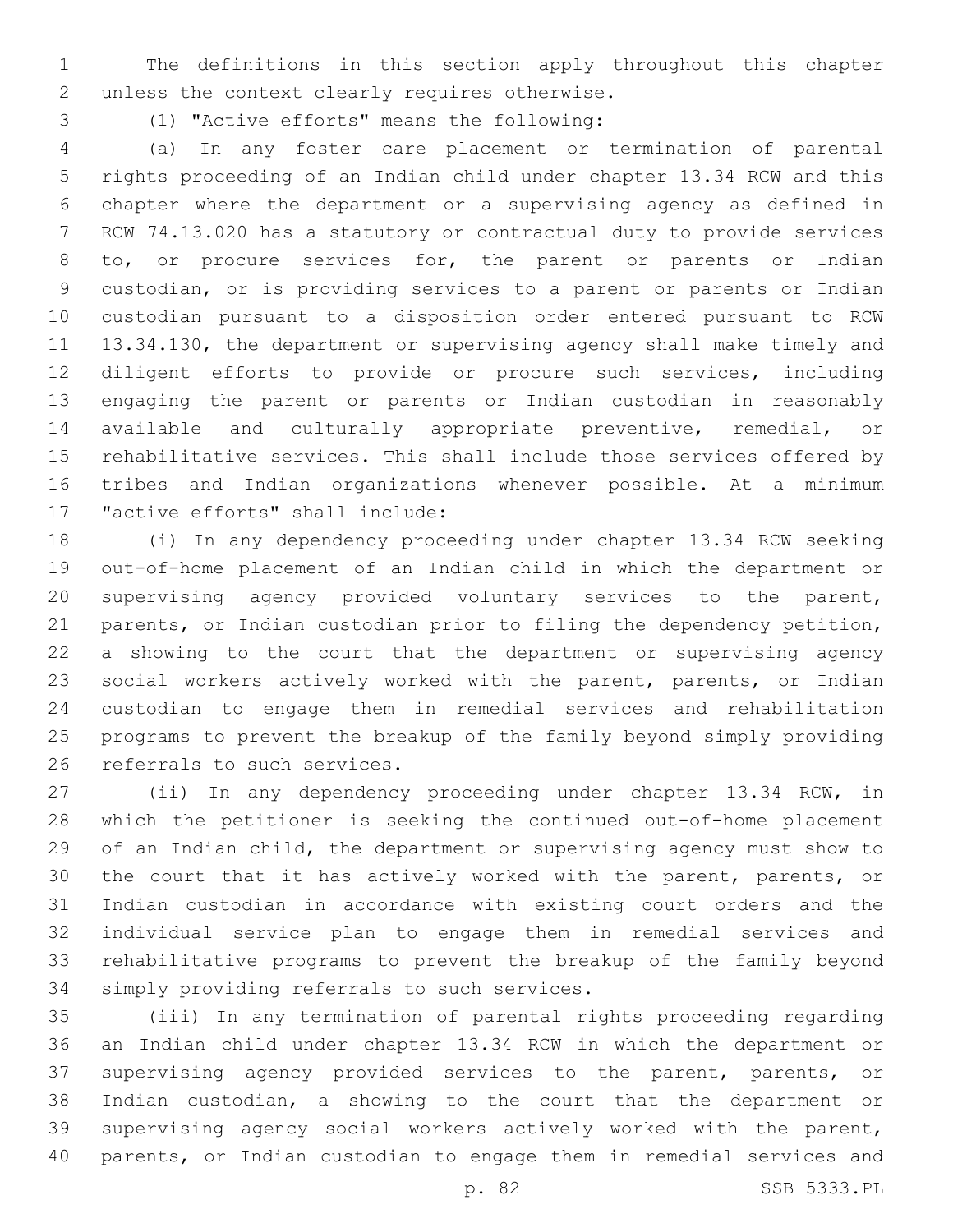rehabilitation programs ordered by the court or identified in the department or supervising agency's individual service and safety plan beyond simply providing referrals to such services.

 (b) In any foster care placement or termination of parental rights proceeding in which the petitioner does not otherwise have a statutory or contractual duty to directly provide services to, or procure services for, the parent or Indian custodian, "active efforts" means a documented, concerted, and good faith effort to facilitate the parent's or Indian custodian's receipt of and engagement in services capable of meeting the criteria set out in (a) 11 of this subsection.

 (2) "Best interests of the Indian child" means the use of practices in accordance with the federal Indian child welfare act, this chapter, and other applicable law, that are designed to accomplish the following: (a) Protect the safety, well-being, development, and stability of the Indian child; (b) prevent the unnecessary out-of-home placement of the Indian child; (c) acknowledge the right of Indian tribes to maintain their existence and integrity which will promote the stability and security of their children and families; (d) recognize the value to the Indian child of establishing, developing, or maintaining a political, cultural, social, and spiritual relationship with the Indian child's tribe and tribal community; and (e) in a proceeding under this chapter where out-of-home placement is necessary, to prioritize placement of the Indian child in accordance with the placement preferences of this 26 chapter.

(3) "Child custody proceeding" includes:27

 (a) "Foster care placement" which means any action removing an Indian child from his or her parent or Indian custodian for temporary placement in a foster home, institution, or with a relative, guardian, conservator, or suitable other person where the parent or Indian custodian cannot have the child returned upon demand, but 33 where parental rights have not been terminated;

 (b) "Termination of parental rights" which means any action resulting in the termination of the parent-child relationship;

 (c) "Preadoptive placement" which means the temporary placement of an Indian child in a foster home or institution after the termination of parental rights but before or in lieu of adoptive 39 placement; and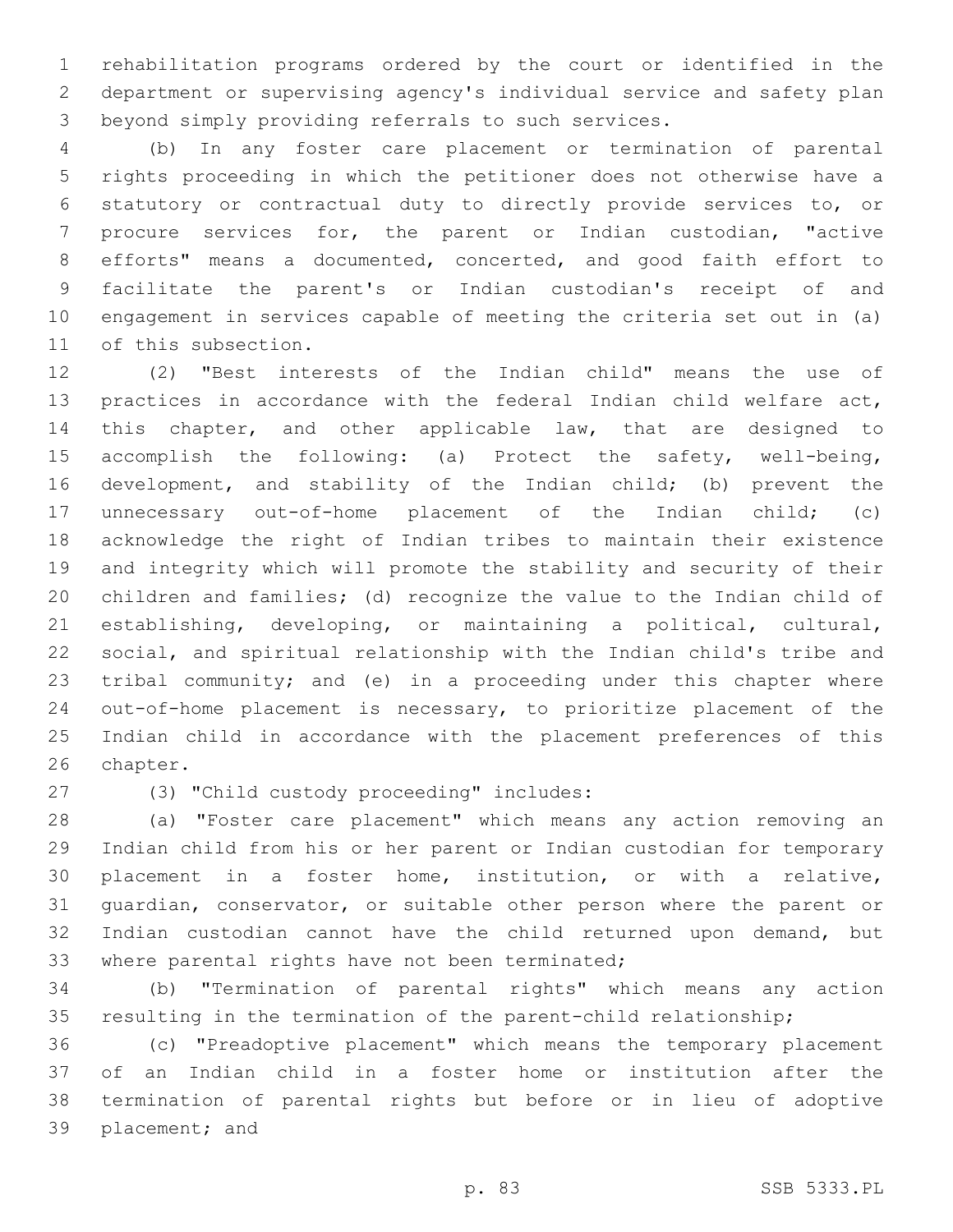(d) "Adoptive placement" which means the permanent placement of an Indian child for adoption, including any action resulting in a 3 final decree of adoption.

 These terms shall not include a placement based upon an act which, if committed by an adult, would be deemed a crime or upon an award, in a dissolution proceeding of custody to one of the parents.

 (4) "Court of competent jurisdiction" means a federal court, or a state court that entered an order in a child custody proceeding involving an Indian child, as long as the state court had proper subject matter jurisdiction in accordance with this chapter and the laws of that state, or a tribal court that had or has exclusive or concurrent jurisdiction pursuant to 25 U.S.C. Sec. 1911.

 (5) "Department" means the department of children, youth, and families and any of its divisions. "Department" also includes supervising agencies as defined in RCW 74.13.020 with which the department entered into a contract to provide services, care, placement, case management, contract monitoring, or supervision to children subject to a petition filed under chapter 13.34 or 26.33 19 RCW.

 (6) "Indian" means a person who is a member of an Indian tribe, or who is an Alaska native and a member of a regional corporation as 22 defined in 43 U.S.C. Sec. 1606.

 (7) "Indian child" means an unmarried and unemancipated Indian person who is under eighteen years of age and is either: (a) A member of an Indian tribe; or (b) eligible for membership in an Indian tribe and is the biological child of a member of an Indian tribe.

 (8) "Indian child's family" or "extended family member" means an individual, defined by the law or custom of the child's tribe, as a relative of the child. If the child's tribe does not identify such individuals by law or custom, the term means an adult who is the Indian child's grandparent, aunt, uncle, brother, sister, brother-in-law, sister-in-law, niece, nephew, first or second cousin, or stepparent, even following termination of the marriage.

 (9) "Indian child's tribe" means a tribe in which an Indian child 35 is a member or eligible for membership.

 (10) "Indian custodian" means an Indian person who under tribal law, tribal custom, or state law has legal or temporary physical custody of an Indian child, or to whom the parent has transferred temporary care, physical custody, and control of an Indian child.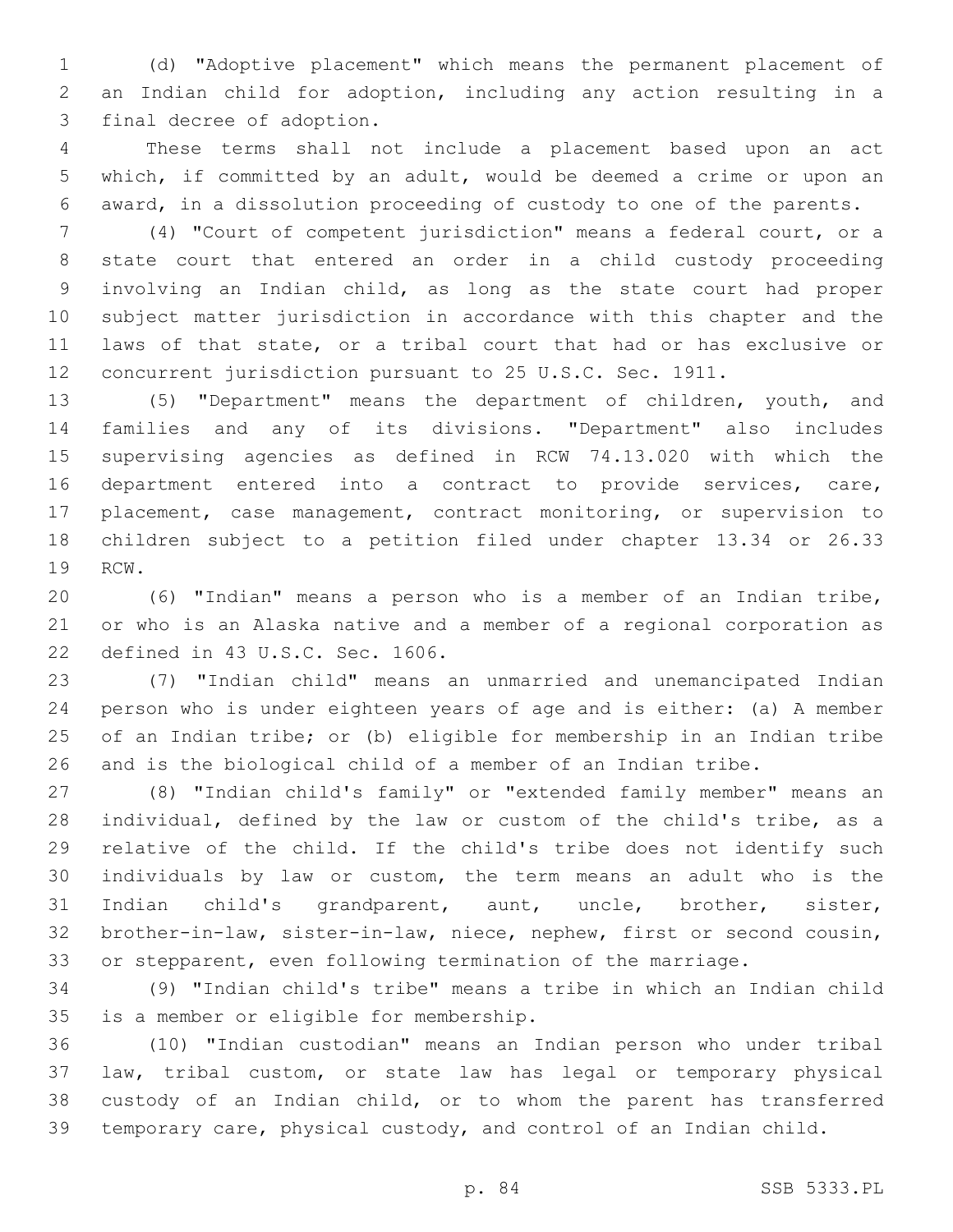(11) "Indian tribe" or "tribe" means any Indian tribe, band, nation, or other organized group or community of Indians recognized as eligible for the services provided to Indians by the secretary of the interior because of their status as Indians, including any Alaska native village as defined in 43 U.S.C. Sec. 1602(c).

 (12) "Member" and "membership" means a determination by an Indian tribe that a person is a member or eligible for membership in that 8 Indian tribe.

 (13) "Parent" means a biological parent or parents of an Indian child or a person who has lawfully adopted an Indian child, including adoptions made under tribal law or custom. "Parent" does not include 12 ((an unwed father)) a person whose ((paternity)) parentage has not 13 been acknowledged or established under chapter ((26.26)) 26.26A RCW 14 or the applicable laws of other states.

 (14) "Secretary of the interior" means the secretary of the 16 United States department of the interior.

 (15) "Tribal court" means a court or body vested by an Indian tribe with jurisdiction over child custody proceedings, including but not limited to a federal court of Indian offenses, a court established and operated under the code or custom of an Indian tribe, or an administrative body of an Indian tribe vested with authority 22 over child custody proceedings.

 (16) "Tribal customary adoption" means adoption or other process through the tribal custom, traditions, or laws of an Indian child's tribe by which the Indian child is permanently placed with a nonparent and through which the nonparent is vested with the rights, privileges, and obligations of a legal parent. Termination of the parent-child relationship between the Indian child and the biological parent is not required to effect or recognize a tribal customary 30 adoption.

 **Sec. 5019.** RCW 26.09.030 and 2008 c 6 s 1006 are each amended to 32 read as follows:

 When a party who (1) is a resident of this state, or (2) is a member of the armed forces and is stationed in this state, or (3) is married or in a domestic partnership to a party who is a resident of this state or who is a member of the armed forces and is stationed in this state, petitions for a dissolution of marriage or dissolution of domestic partnership, and alleges that the marriage or domestic partnership is irretrievably broken and when ninety days have elapsed

p. 85 SSB 5333.PL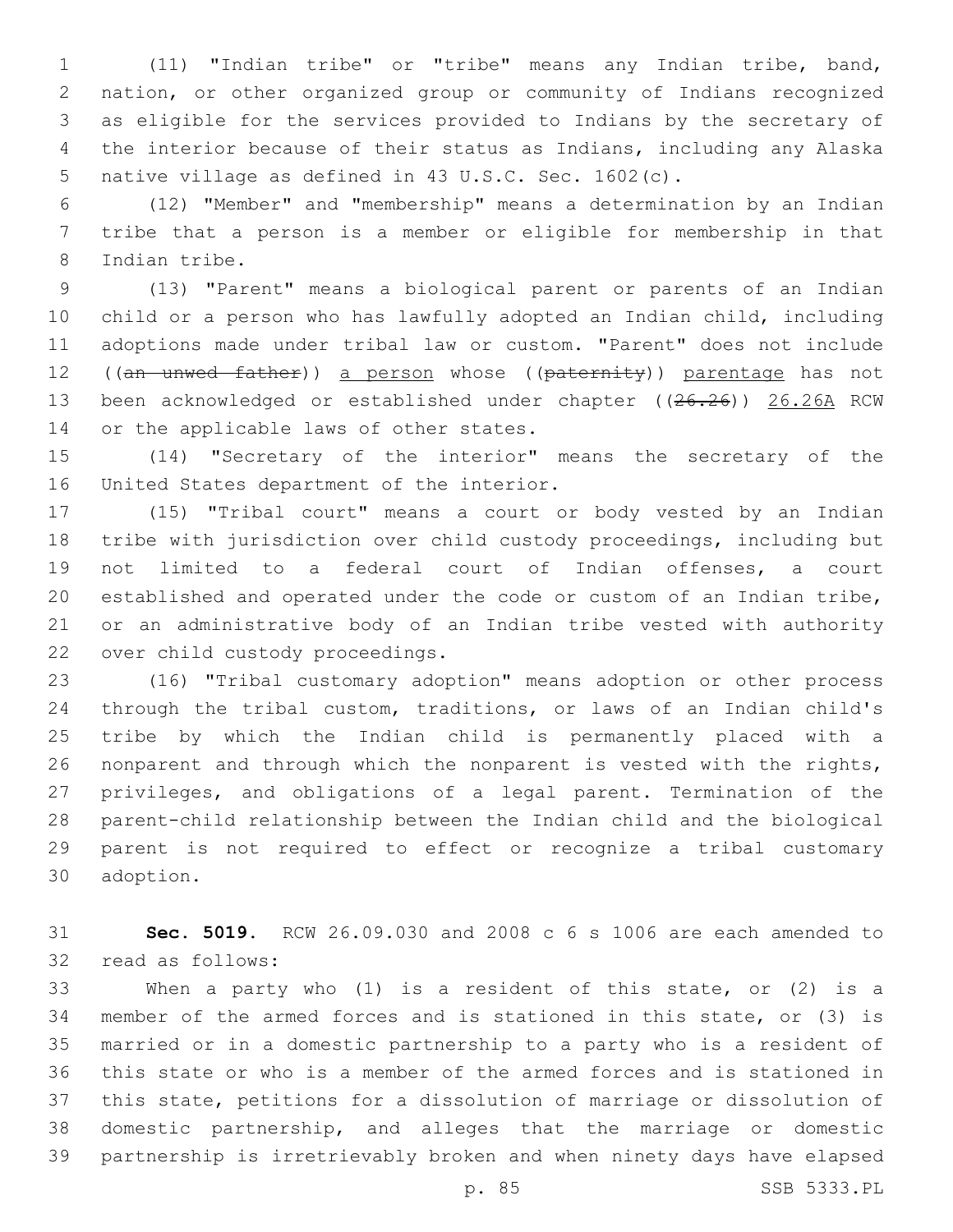since the petition was filed and from the date when service of summons was made upon the respondent or the first publication of summons was made, the court shall proceed as follows:

 (a) If the other party joins in the petition or does not deny that the marriage or domestic partnership is irretrievably broken, 6 the court shall enter a decree of dissolution.

 (b) If the other party alleges that the petitioner was induced to file the petition by fraud, or coercion, the court shall make a finding as to that allegation and, if it so finds shall dismiss the 10 petition.

 (c) If the other party denies that the marriage or domestic partnership is irretrievably broken the court shall consider all relevant factors, including the circumstances that gave rise to the filing of the petition and the prospects for reconciliation and 15 shall:

 (i) Make a finding that the marriage or domestic partnership is irretrievably broken and enter a decree of dissolution of the 18 marriage or domestic partnership; or

 (ii) At the request of either party or on its own motion, transfer the cause to the family court, refer them to another counseling service of their choice, and request a report back from the counseling service within sixty days, or continue the matter for not more than sixty days for hearing. If the cause is returned from the family court or at the adjourned hearing, the court shall:

 (A) Find that the parties have agreed to reconciliation and 26 dismiss the petition; or

 (B) Find that the parties have not been reconciled, and that either party continues to allege that the marriage or domestic partnership is irretrievably broken. When such facts are found, the court shall enter a decree of dissolution of the marriage or domestic 31 partnership.

 (d) If the petitioner requests the court to decree legal separation in lieu of dissolution, the court shall enter the decree in that form unless the other party objects and petitions for a decree of dissolution or declaration of invalidity.

 (e) In considering a petition for dissolution of marriage or domestic partnership, a court shall not use a party's pregnancy as the sole basis for denying or delaying the entry of a decree of dissolution of marriage or domestic partnership. Granting a decree of dissolution of marriage or domestic partnership when a party is

p. 86 SSB 5333.PL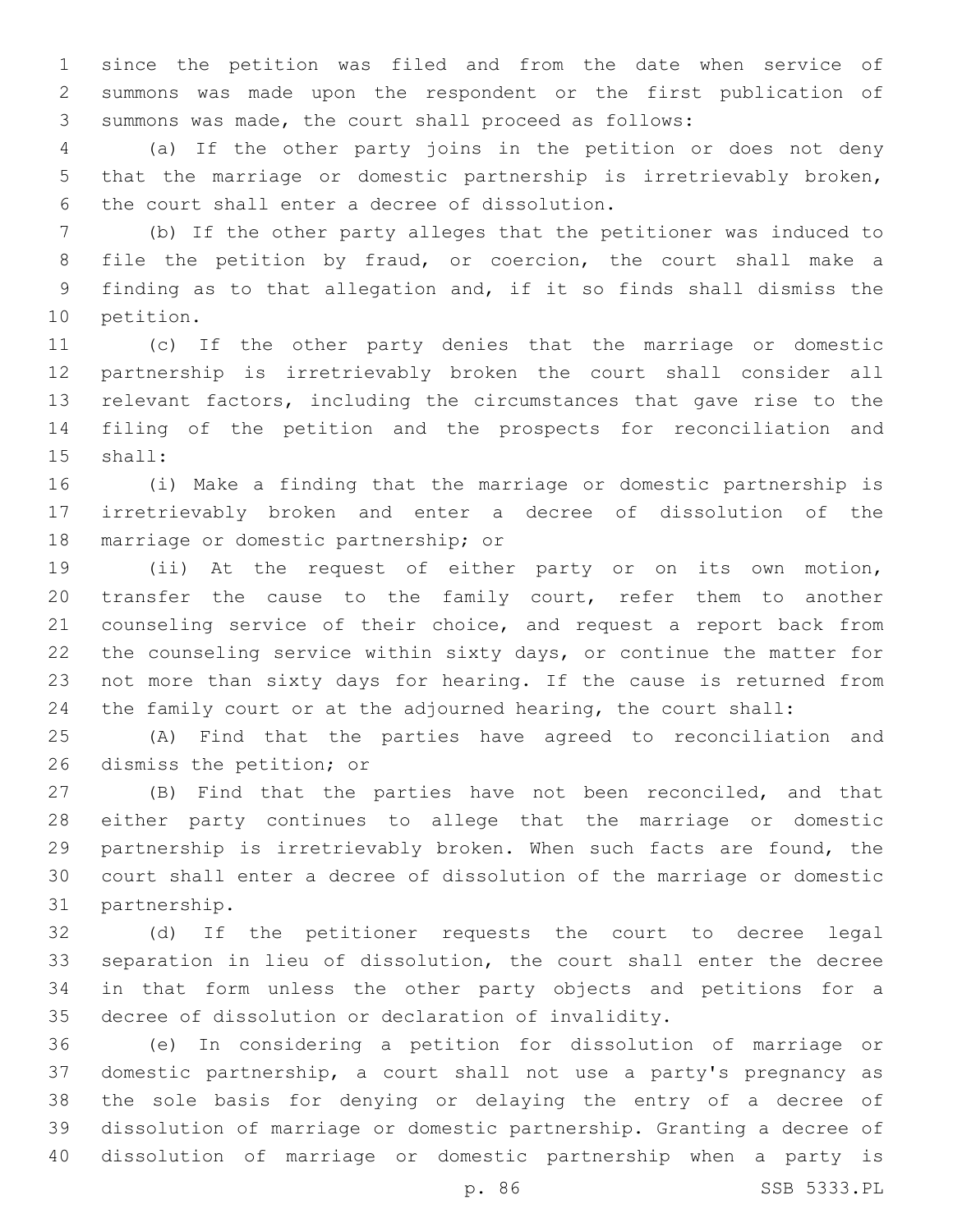1 pregnant does not affect further proceedings under ((the uniform 2 parentage  $act$ , 2 chapter ((26.26)) 26.26A or 26.26B RCW.

 **Sec. 5020.** RCW 26.09.191 and 2017 c 234 s 2 are each amended to 4 read as follows:

 (1) The permanent parenting plan shall not require mutual decision-making or designation of a dispute resolution process other than court action if it is found that a parent has engaged in any of the following conduct: (a) Willful abandonment that continues for an extended period of time or substantial refusal to perform parenting functions; (b) physical, sexual, or a pattern of emotional abuse of a child; or (c) a history of acts of domestic violence as defined in RCW 26.50.010(3) or an assault or sexual assault that causes grievous bodily harm or the fear of such harm or that results in a pregnancy.

 (2)(a) The parent's residential time with the child shall be limited if it is found that the parent has engaged in any of the following conduct: (i) Willful abandonment that continues for an extended period of time or substantial refusal to perform parenting functions; (ii) physical, sexual, or a pattern of emotional abuse of a child; (iii) a history of acts of domestic violence as defined in RCW 26.50.010(3) or an assault or sexual assault that causes grievous bodily harm or the fear of such harm or that results in a pregnancy; or (iv) the parent has been convicted as an adult of a sex offense 23 under:

 (A) RCW 9A.44.076 if, because of the difference in age between the offender and the victim, no rebuttable presumption exists under 26 (d) of this subsection;

 (B) RCW 9A.44.079 if, because of the difference in age between the offender and the victim, no rebuttable presumption exists under 29 (d) of this subsection;

 (C) RCW 9A.44.086 if, because of the difference in age between the offender and the victim, no rebuttable presumption exists under 32 (d) of this subsection;

- 33 (D) RCW 9A.44.089;
- 34 (E) RCW 9A.44.093;
- 35 (F) RCW 9A.44.096;

 (G) RCW 9A.64.020 (1) or (2) if, because of the difference in age between the offender and the victim, no rebuttable presumption exists 38 under (d) of this subsection;

39 (H) Chapter 9.68A RCW;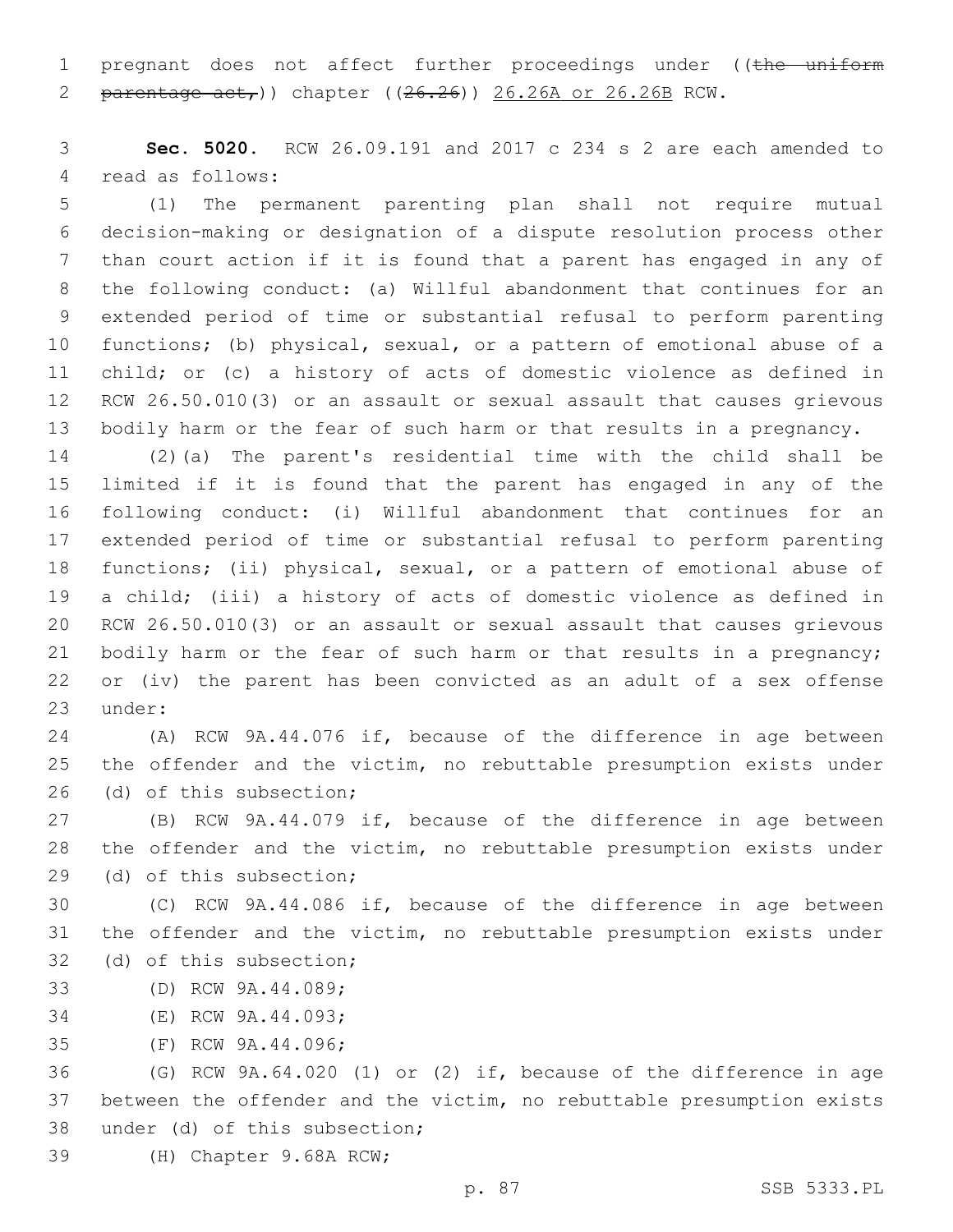1 (I) Any predecessor or antecedent statute for the offenses listed 2 in (a)(iv)(A) through (H) of this subsection;

3 (J) Any statute from any other jurisdiction that describes an 4 offense analogous to the offenses listed in (a)(iv)(A) through (H) of 5 this subsection.

6 This subsection (2)(a) shall not apply when (c) or (d) of this 7 subsection applies.

 (b) The parent's residential time with the child shall be limited if it is found that the parent resides with a person who has engaged in any of the following conduct: (i) Physical, sexual, or a pattern of emotional abuse of a child; (ii) a history of acts of domestic violence as defined in RCW 26.50.010(3) or an assault or sexual assault that causes grievous bodily harm or the fear of such harm or that results in a pregnancy; or (iii) the person has been convicted as an adult or as a juvenile has been adjudicated of a sex offense 16 under:

17 (A) RCW 9A.44.076 if, because of the difference in age between 18 the offender and the victim, no rebuttable presumption exists under 19 (e) of this subsection;

20 (B) RCW 9A.44.079 if, because of the difference in age between 21 the offender and the victim, no rebuttable presumption exists under 22 (e) of this subsection;

23 (C) RCW 9A.44.086 if, because of the difference in age between 24 the offender and the victim, no rebuttable presumption exists under 25 (e) of this subsection;

26 (D) RCW 9A.44.089;

27 (E) RCW 9A.44.093;

28 (F) RCW 9A.44.096;

29 (G) RCW 9A.64.020 (1) or (2) if, because of the difference in age 30 between the offender and the victim, no rebuttable presumption exists 31 under (e) of this subsection;

32 (H) Chapter 9.68A RCW;

33 (I) Any predecessor or antecedent statute for the offenses listed 34 in (b)(iii)(A) through (H) of this subsection;

35 (J) Any statute from any other jurisdiction that describes an 36 offense analogous to the offenses listed in (b)(iii)(A) through (H) 37 of this subsection.

38 This subsection (2)(b) shall not apply when (c) or (e) of this 39 subsection applies.

p. 88 SSB 5333.PL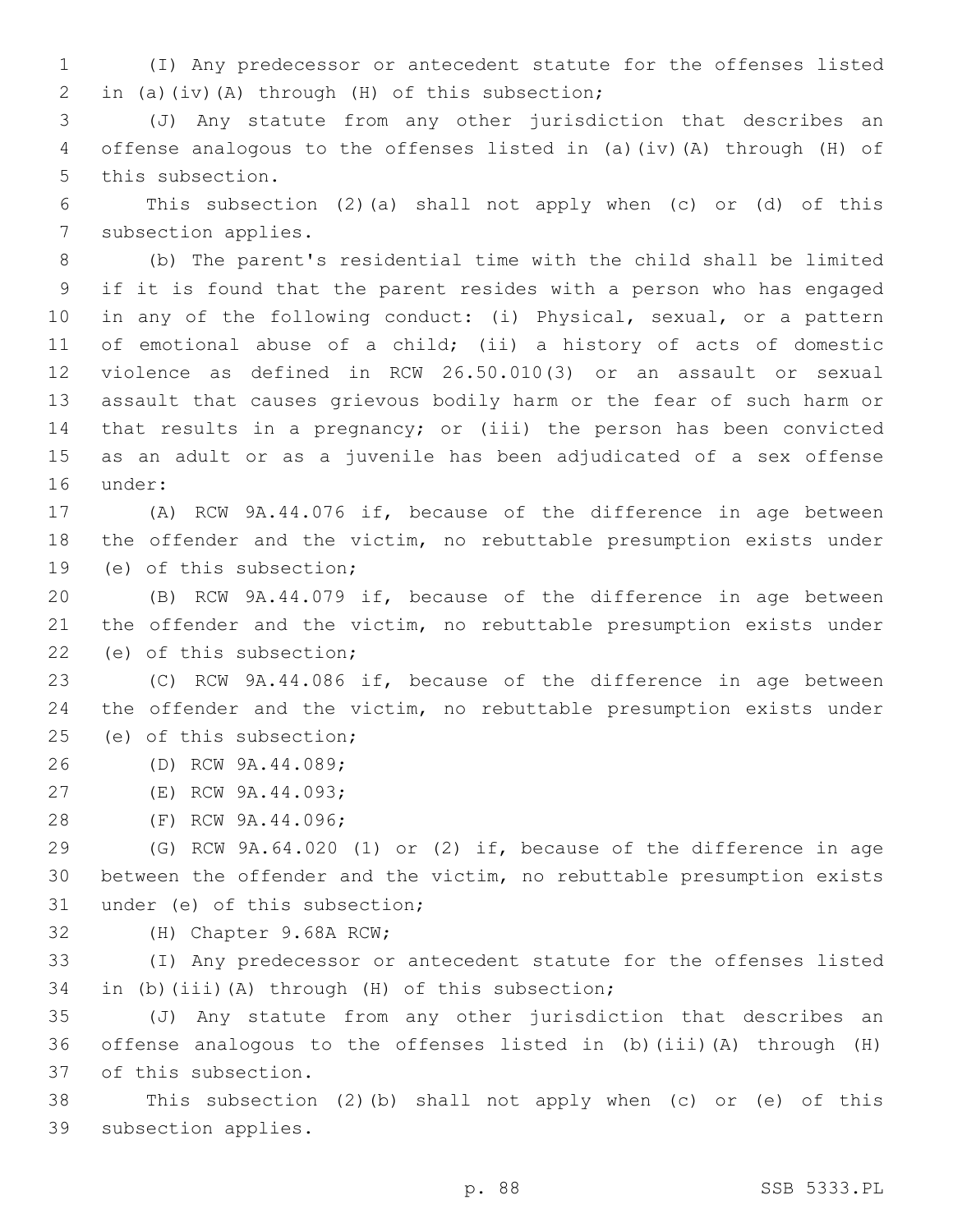(c) If a parent has been found to be a sexual predator under chapter 71.09 RCW or under an analogous statute of any other jurisdiction, the court shall restrain the parent from contact with a child that would otherwise be allowed under this chapter. If a parent resides with an adult or a juvenile who has been found to be a sexual predator under chapter 71.09 RCW or under an analogous statute of any other jurisdiction, the court shall restrain the parent from contact with the parent's child except contact that occurs outside that 9 person's presence.

 (d) There is a rebuttable presumption that a parent who has been convicted as an adult of a sex offense listed in (d)(i) through (ix) of this subsection poses a present danger to a child. Unless the parent rebuts this presumption, the court shall restrain the parent from contact with a child that would otherwise be allowed under this 15 chapter:

 (i) RCW 9A.64.020 (1) or (2), provided that the person convicted was at least five years older than the other person;

18 (ii) RCW 9A.44.073;

 (iii) RCW 9A.44.076, provided that the person convicted was at 20 least eight years older than the victim;

 (iv) RCW 9A.44.079, provided that the person convicted was at 22 least eight years older than the victim;

23 (v) RCW 9A.44.083;

 (vi) RCW 9A.44.086, provided that the person convicted was at 25 least eight years older than the victim;

26 (vii) RCW 9A.44.100;

 (viii) Any predecessor or antecedent statute for the offenses listed in (d)(i) through (vii) of this subsection;

 (ix) Any statute from any other jurisdiction that describes an offense analogous to the offenses listed in (d)(i) through (vii) of 31 this subsection.

 (e) There is a rebuttable presumption that a parent who resides with a person who, as an adult, has been convicted, or as a juvenile has been adjudicated, of the sex offenses listed in (e)(i) through (ix) of this subsection places a child at risk of abuse or harm when that parent exercises residential time in the presence of the convicted or adjudicated person. Unless the parent rebuts the presumption, the court shall restrain the parent from contact with the parent's child except for contact that occurs outside of the 40 convicted or adjudicated person's presence:

p. 89 SSB 5333.PL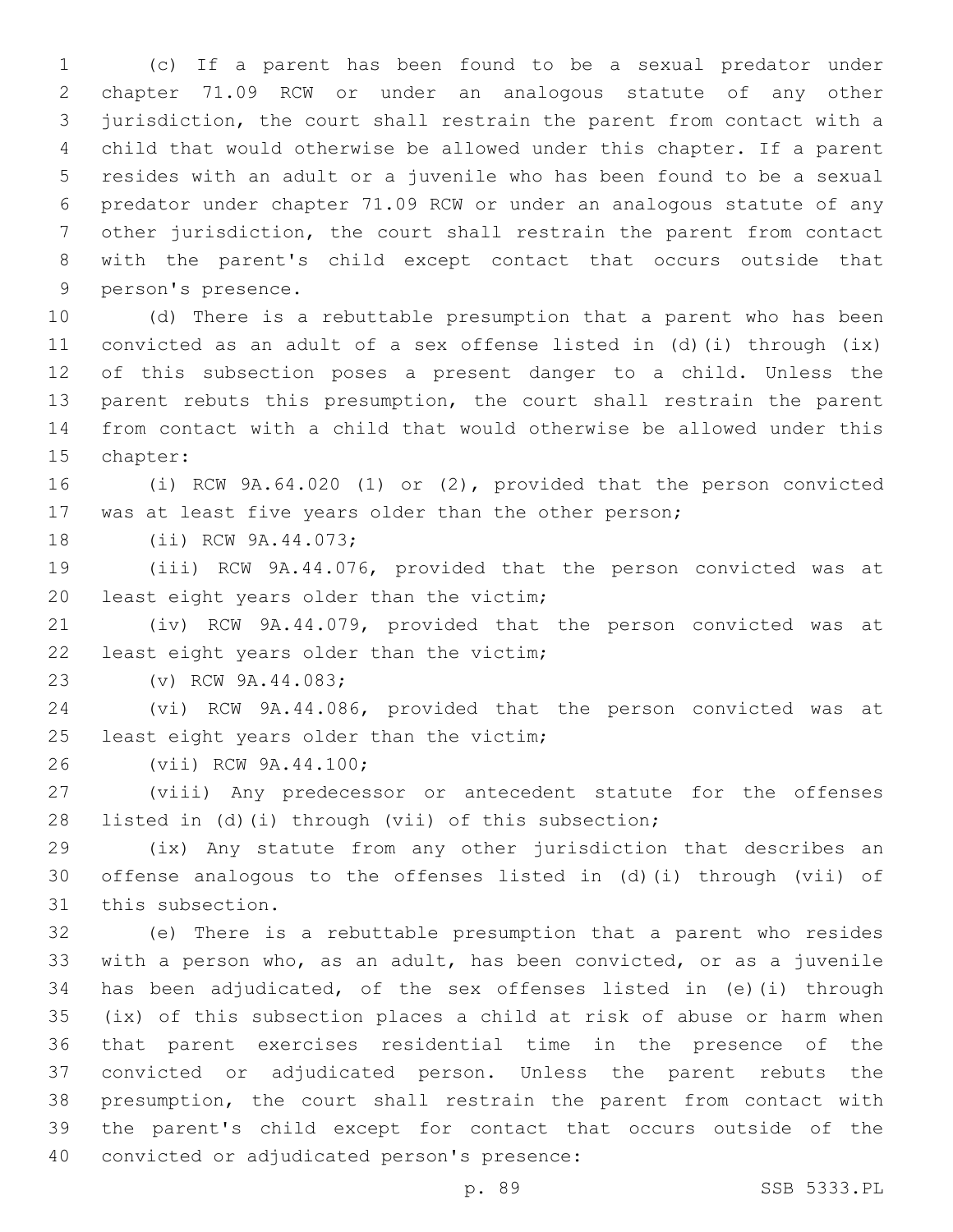(i) RCW 9A.64.020 (1) or (2), provided that the person convicted was at least five years older than the other person;

3 (ii) RCW 9A.44.073;

 (iii) RCW 9A.44.076, provided that the person convicted was at 5 least eight years older than the victim;

 (iv) RCW 9A.44.079, provided that the person convicted was at 7 least eight years older than the victim;

8 (v) RCW 9A.44.083;

 (vi) RCW 9A.44.086, provided that the person convicted was at 10 least eight years older than the victim;

11 (vii) RCW 9A.44.100;

 (viii) Any predecessor or antecedent statute for the offenses listed in (e)(i) through (vii) of this subsection;

 (ix) Any statute from any other jurisdiction that describes an offense analogous to the offenses listed in (e)(i) through (vii) of 16 this subsection.

 (f) The presumption established in (d) of this subsection may be rebutted only after a written finding that the child was not conceived and subsequently born as a result of a sexual assault committed by the parent requesting residential time and that:

 (i) If the child was not the victim of the sex offense committed by the parent requesting residential time, (A) contact between the child and the offending parent is appropriate and poses minimal risk to the child, and (B) the offending parent has successfully engaged in treatment for sex offenders or is engaged in and making progress 26 in such treatment, if any was ordered by a court, and the treatment provider believes such contact is appropriate and poses minimal risk 28 to the child; or

 (ii) If the child was the victim of the sex offense committed by the parent requesting residential time, (A) contact between the child and the offending parent is appropriate and poses minimal risk to the child, (B) if the child is in or has been in therapy for victims of sexual abuse, the child's counselor believes such contact between the child and the offending parent is in the child's best interest, and (C) the offending parent has successfully engaged in treatment for sex offenders or is engaged in and making progress in such treatment, if any was ordered by a court, and the treatment provider believes such contact is appropriate and poses minimal risk to the child.

 (g) The presumption established in (e) of this subsection may be rebutted only after a written finding that the child was not

p. 90 SSB 5333.PL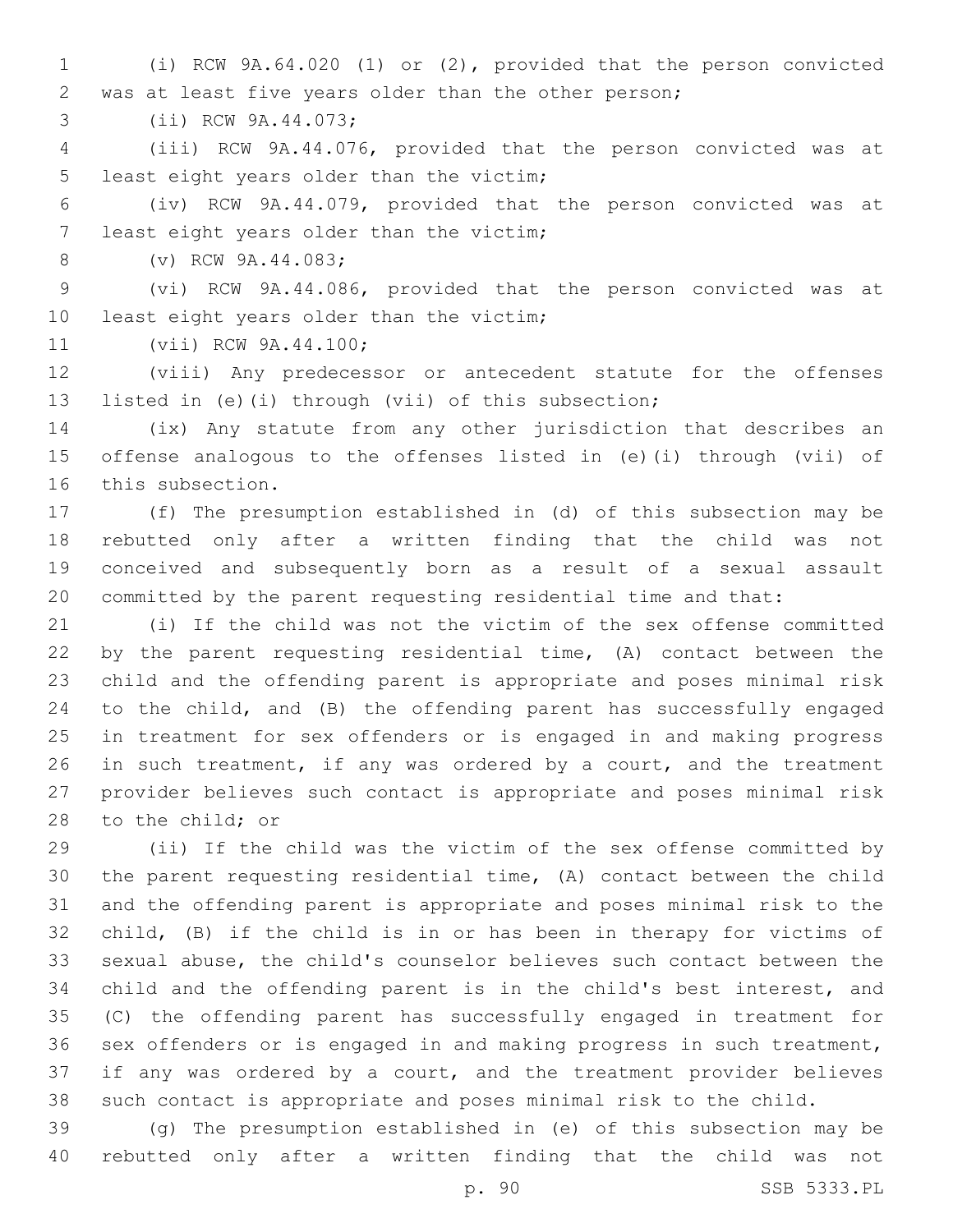conceived and subsequently born as a result of a sexual assault committed by the parent requesting residential time and that:

 (i) If the child was not the victim of the sex offense committed by the person who is residing with the parent requesting residential time, (A) contact between the child and the parent residing with the convicted or adjudicated person is appropriate and that parent is able to protect the child in the presence of the convicted or adjudicated person, and (B) the convicted or adjudicated person has successfully engaged in treatment for sex offenders or is engaged in 10 and making progress in such treatment, if any was ordered by a court, and the treatment provider believes such contact is appropriate and 12 poses minimal risk to the child; or

 (ii) If the child was the victim of the sex offense committed by the person who is residing with the parent requesting residential time, (A) contact between the child and the parent in the presence of the convicted or adjudicated person is appropriate and poses minimal risk to the child, (B) if the child is in or has been in therapy for victims of sexual abuse, the child's counselor believes such contact between the child and the parent residing with the convicted or adjudicated person in the presence of the convicted or adjudicated person is in the child's best interest, and (C) the convicted or adjudicated person has successfully engaged in treatment for sex offenders or is engaged in and making progress in such treatment, if any was ordered by a court, and the treatment provider believes contact between the parent and child in the presence of the convicted or adjudicated person is appropriate and poses minimal risk to the 27 child.

 (h) If the court finds that the parent has met the burden of rebutting the presumption under (f) of this subsection, the court may allow a parent who has been convicted as an adult of a sex offense listed in (d)(i) through (ix) of this subsection to have residential time with the child supervised by a neutral and independent adult and pursuant to an adequate plan for supervision of such residential time. The court shall not approve of a supervisor for contact between the child and the parent unless the court finds, based on the evidence, that the supervisor is willing and capable of protecting the child from harm. The court shall revoke court approval of the supervisor upon finding, based on the evidence, that the supervisor has failed to protect the child or is no longer willing or capable of 40 protecting the child.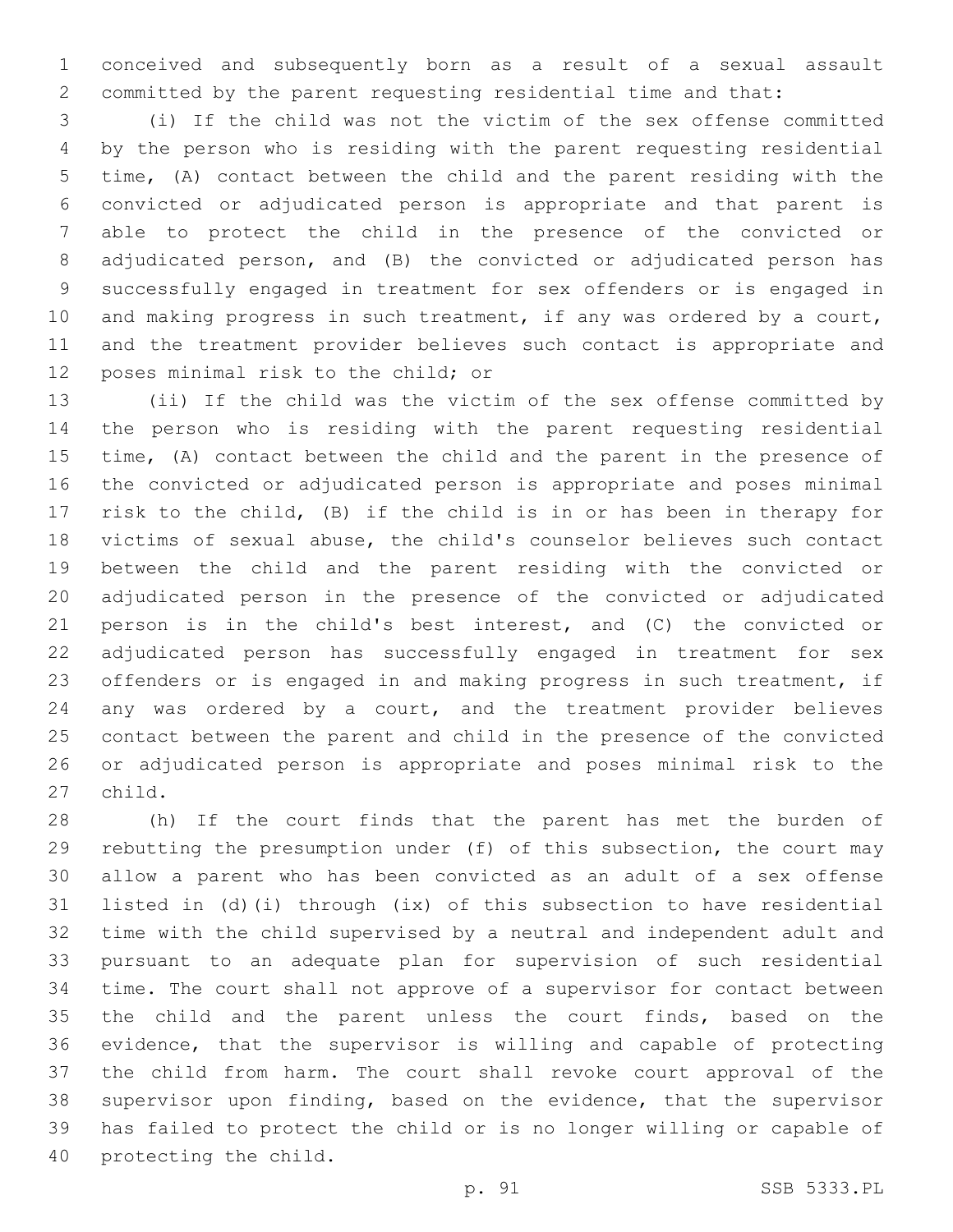(i) If the court finds that the parent has met the burden of rebutting the presumption under (g) of this subsection, the court may allow a parent residing with a person who has been adjudicated as a juvenile of a sex offense listed in (e)(i) through (ix) of this subsection to have residential time with the child in the presence of the person adjudicated as a juvenile, supervised by a neutral and independent adult and pursuant to an adequate plan for supervision of such residential time. The court shall not approve of a supervisor 9 for contact between the child and the parent unless the court finds, based on the evidence, that the supervisor is willing and capable of protecting the child from harm. The court shall revoke court approval 12 of the supervisor upon finding, based on the evidence, that the supervisor has failed to protect the child or is no longer willing or 14 capable of protecting the child.

 (j) If the court finds that the parent has met the burden of rebutting the presumption under (g) of this subsection, the court may allow a parent residing with a person who, as an adult, has been convicted of a sex offense listed in (e)(i) through (ix) of this subsection to have residential time with the child in the presence of the convicted person supervised by a neutral and independent adult and pursuant to an adequate plan for supervision of such residential time. The court shall not approve of a supervisor for contact between the child and the parent unless the court finds, based on the evidence, that the supervisor is willing and capable of protecting the child from harm. The court shall revoke court approval of the supervisor upon finding, based on the evidence, that the supervisor has failed to protect the child or is no longer willing or capable of 28 protecting the child.

 (k) A court shall not order unsupervised contact between the offending parent and a child of the offending parent who was sexually abused by that parent. A court may order unsupervised contact between the offending parent and a child who was not sexually abused by the parent after the presumption under (d) of this subsection has been rebutted and supervised residential time has occurred for at least two years with no further arrests or convictions of sex offenses involving children under chapter 9A.44 RCW, RCW 9A.64.020, or chapter 9.68A RCW and (i) the sex offense of the offending parent was not committed against a child of the offending parent, and (ii) the court finds that unsupervised contact between the child and the offending parent is appropriate and poses minimal risk to the child, after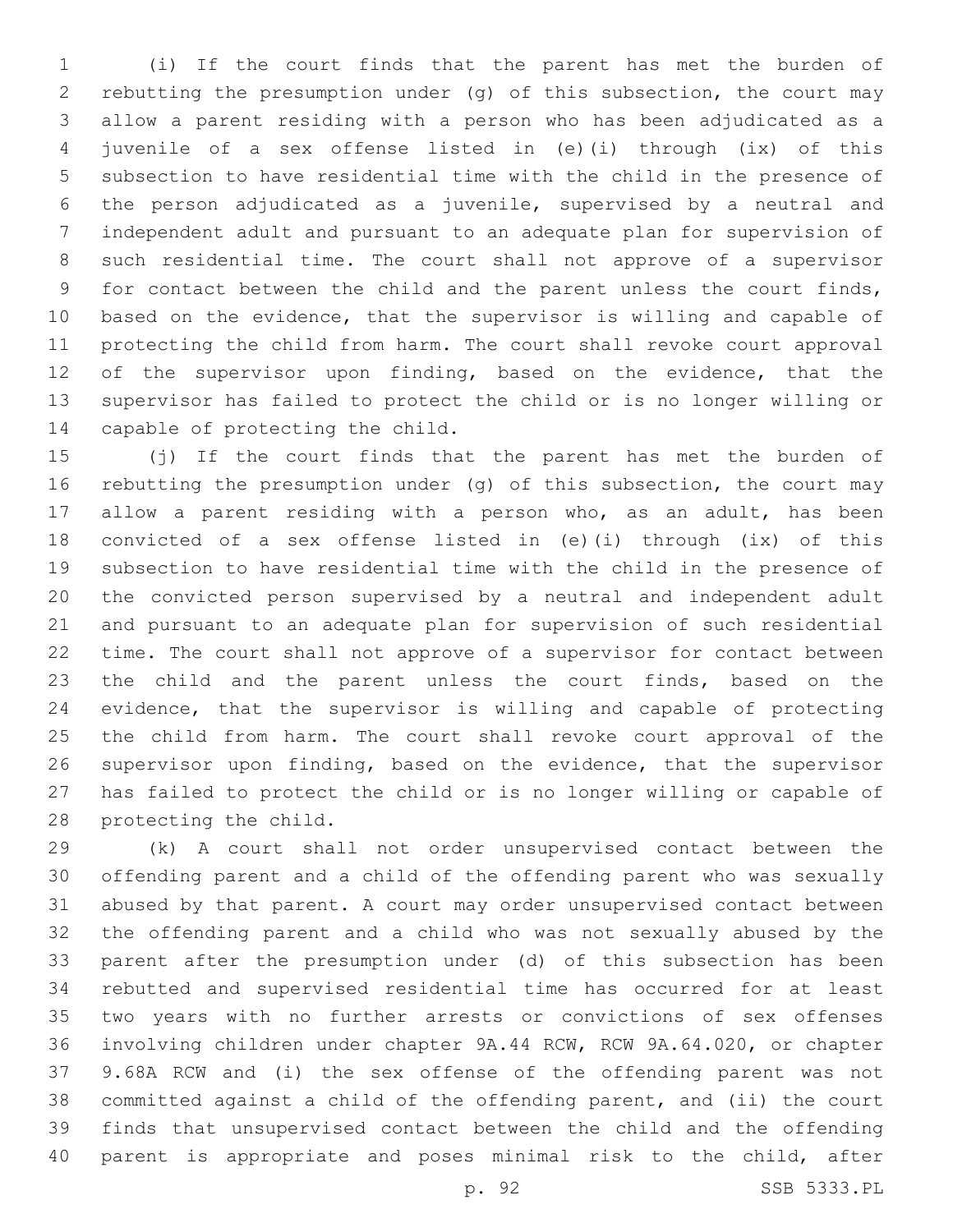consideration of the testimony of a state-certified therapist, mental health counselor, or social worker with expertise in treating child sexual abuse victims who has supervised at least one period of residential time between the parent and the child, and after consideration of evidence of the offending parent's compliance with community supervision requirements, if any. If the offending parent was not ordered by a court to participate in treatment for sex offenders, then the parent shall obtain a psychosexual evaluation conducted by a certified sex offender treatment provider or a certified affiliate sex offender treatment provider indicating that the offender has the lowest likelihood of risk to reoffend before the court grants unsupervised contact between the parent and a child.

 (l) A court may order unsupervised contact between the parent and a child which may occur in the presence of a juvenile adjudicated of a sex offense listed in (e)(i) through (ix) of this subsection who resides with the parent after the presumption under (e) of this subsection has been rebutted and supervised residential time has occurred for at least two years during which time the adjudicated juvenile has had no further arrests, adjudications, or convictions of sex offenses involving children under chapter 9A.44 RCW, RCW 9A.64.020, or chapter 9.68A RCW, and (i) the court finds that unsupervised contact between the child and the parent that may occur in the presence of the adjudicated juvenile is appropriate and poses minimal risk to the child, after consideration of the testimony of a state-certified therapist, mental health counselor, or social worker with expertise in treatment of child sexual abuse victims who has supervised at least one period of residential time between the parent and the child in the presence of the adjudicated juvenile, and after consideration of evidence of the adjudicated juvenile's compliance with community supervision or parole requirements, if any. If the adjudicated juvenile was not ordered by a court to participate in treatment for sex offenders, then the adjudicated juvenile shall obtain a psychosexual evaluation conducted by a certified sex offender treatment provider or a certified affiliate sex offender treatment provider indicating that the adjudicated juvenile has the lowest likelihood of risk to reoffend before the court grants unsupervised contact between the parent and a child which may occur in the presence of the adjudicated juvenile who is residing with the 39 parent.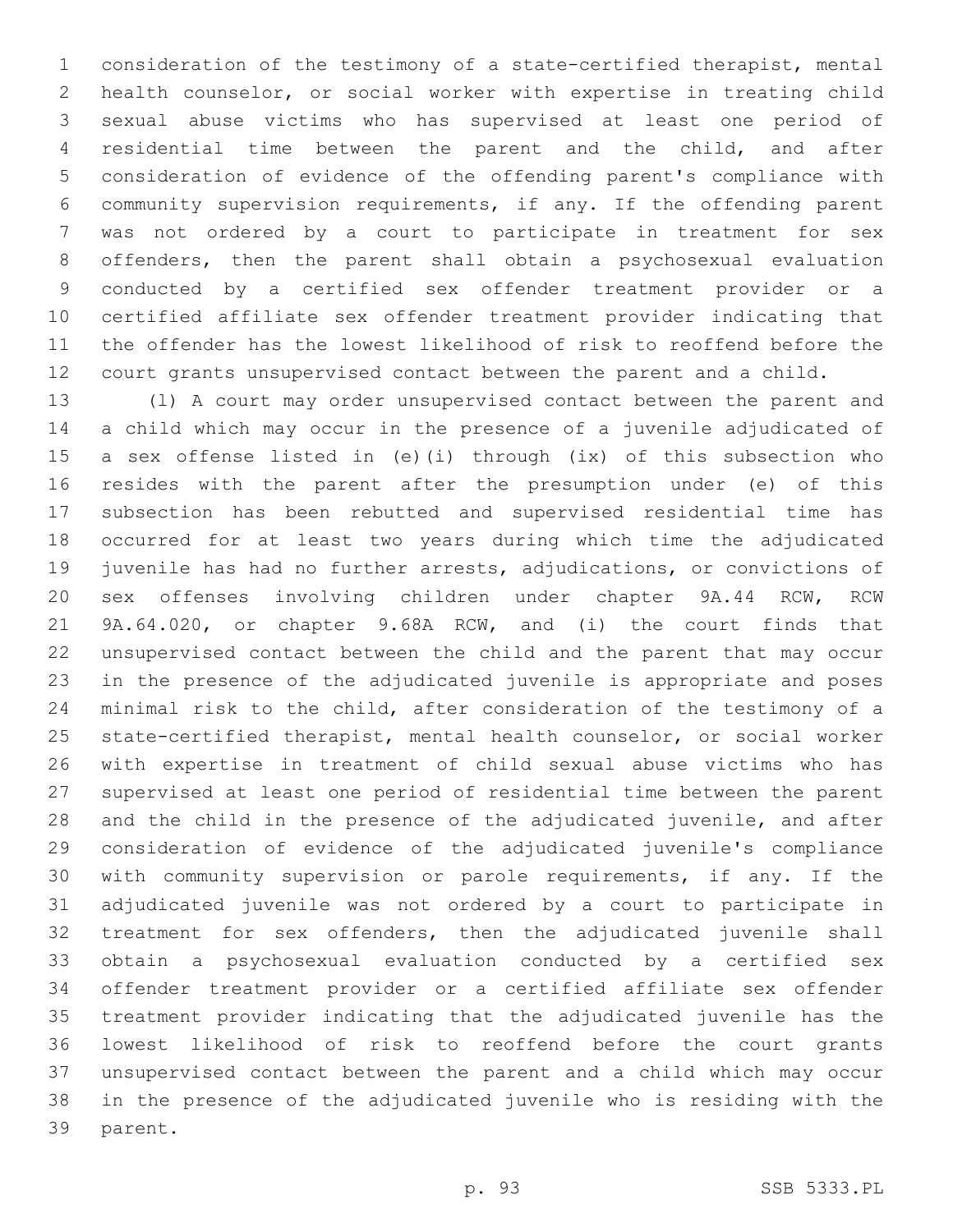(m)(i) The limitations imposed by the court under (a) or (b) of this subsection shall be reasonably calculated to protect the child from the physical, sexual, or emotional abuse or harm that could result if the child has contact with the parent requesting residential time. The limitations shall also be reasonably calculated to provide for the safety of the parent who may be at risk of physical, sexual, or emotional abuse or harm that could result if the parent has contact with the parent requesting residential time. The limitations the court may impose include, but are not limited to: Supervised contact between the child and the parent or completion of relevant counseling or treatment. If the court expressly finds based on the evidence that limitations on the residential time with the child will not adequately protect the child from the harm or abuse that could result if the child has contact with the parent requesting residential time, the court shall restrain the parent requesting 16 residential time from all contact with the child.

 (ii) The court shall not enter an order under (a) of this subsection allowing a parent to have contact with a child if the parent has been found by clear and convincing evidence in a civil action or by a preponderance of the evidence in a dependency action to have sexually abused the child, except upon recommendation by an evaluator or therapist for the child that the child is ready for contact with the parent and will not be harmed by the contact. The court shall not enter an order allowing a parent to have contact with the child in the offender's presence if the parent resides with a person who has been found by clear and convincing evidence in a civil action or by a preponderance of the evidence in a dependency action to have sexually abused a child, unless the court finds that the parent accepts that the person engaged in the harmful conduct and the parent is willing to and capable of protecting the child from harm 31 from the person.

 (iii) The court shall not enter an order under (a) of this subsection allowing a parent to have contact with a child if the parent has been found by clear and convincing evidence pursuant to 35 RCW ((26.26.760)) 26.26A.465 to have committed sexual assault, as defined in RCW ((26.26.760)) 26.26A.465, against the child's parent, and that the child was born within three hundred twenty days of the 38 sexual assault.

 (iv) If the court limits residential time under (a) or (b) of this subsection to require supervised contact between the child and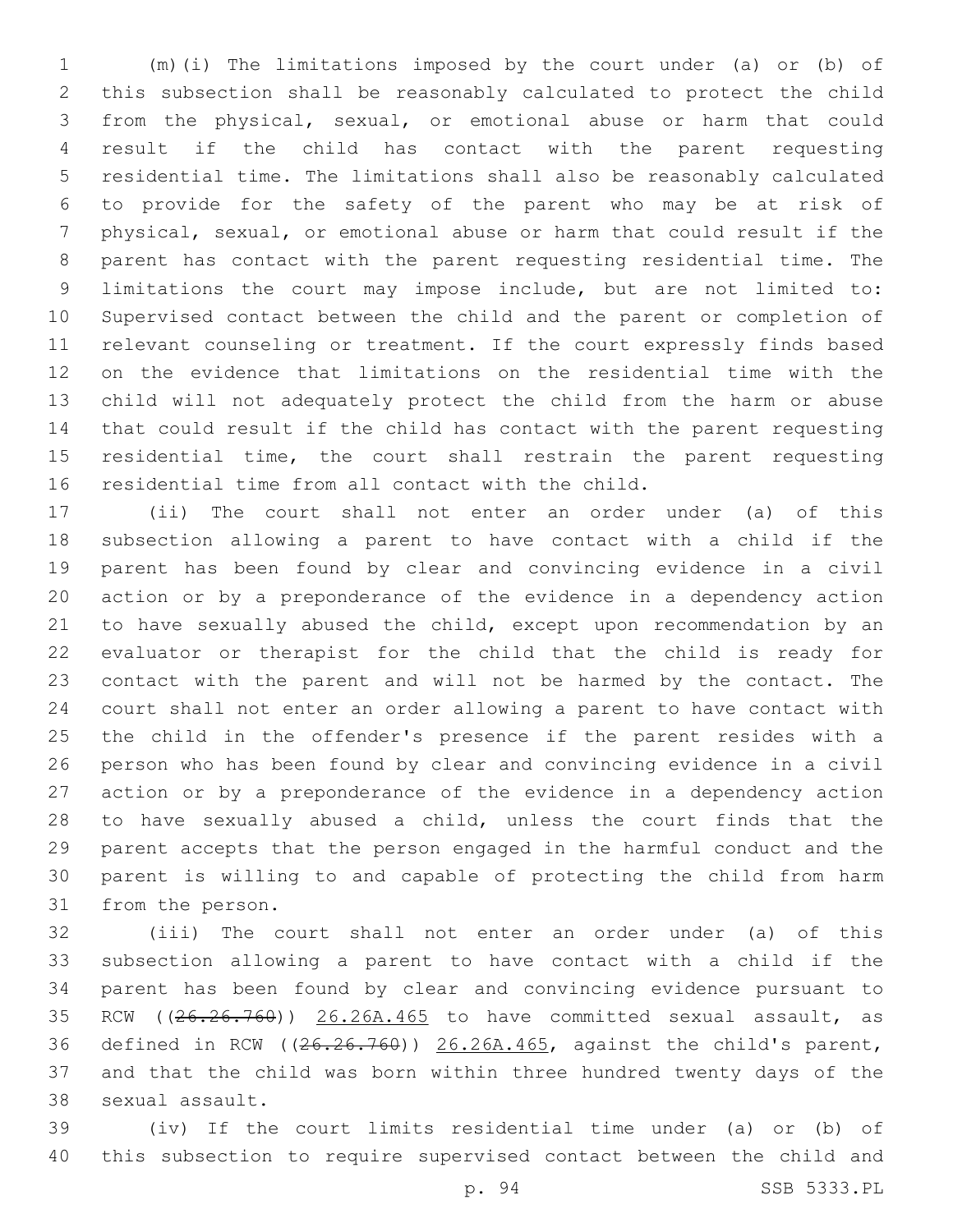the parent, the court shall not approve of a supervisor for contact between a child and a parent who has engaged in physical, sexual, or a pattern of emotional abuse of the child unless the court finds based upon the evidence that the supervisor accepts that the harmful conduct occurred and is willing to and capable of protecting the child from harm. The court shall revoke court approval of the supervisor upon finding, based on the evidence, that the supervisor has failed to protect the child or is no longer willing to or capable 9 of protecting the child.

 (n) If the court expressly finds based on the evidence that contact between the parent and the child will not cause physical, sexual, or emotional abuse or harm to the child and that the probability that the parent's or other person's harmful or abusive conduct will recur is so remote that it would not be in the child's 15 best interests to apply the limitations of  $(a)$ ,  $(b)$ , and  $(m)$  (i) and (iv) of this subsection, or if the court expressly finds that the parent's conduct did not have an impact on the child, then the court 18 need not apply the limitations of (a), (b), and (m)(i) and (iv) of this subsection. The weight given to the existence of a protection order issued under chapter 26.50 RCW as to domestic violence is within the discretion of the court. This subsection shall not apply 22 when (c), (d), (e), (f), (q), (h), (i), (j), (k), (l), and (m)(ii) of 23 this subsection apply.

 (3) A parent's involvement or conduct may have an adverse effect 25 on the child's best interests, and the court may preclude or limit any provisions of the parenting plan, if any of the following factors 27 exist:

 (a) A parent's neglect or substantial nonperformance of parenting 29 functions;

 (b) A long-term emotional or physical impairment which interferes with the parent's performance of parenting functions as defined in 32 RCW 26.09.004;

 (c) A long-term impairment resulting from drug, alcohol, or other substance abuse that interferes with the performance of parenting 35 functions;

 (d) The absence or substantial impairment of emotional ties 37 between the parent and the child;

 (e) The abusive use of conflict by the parent which creates the danger of serious damage to the child's psychological development;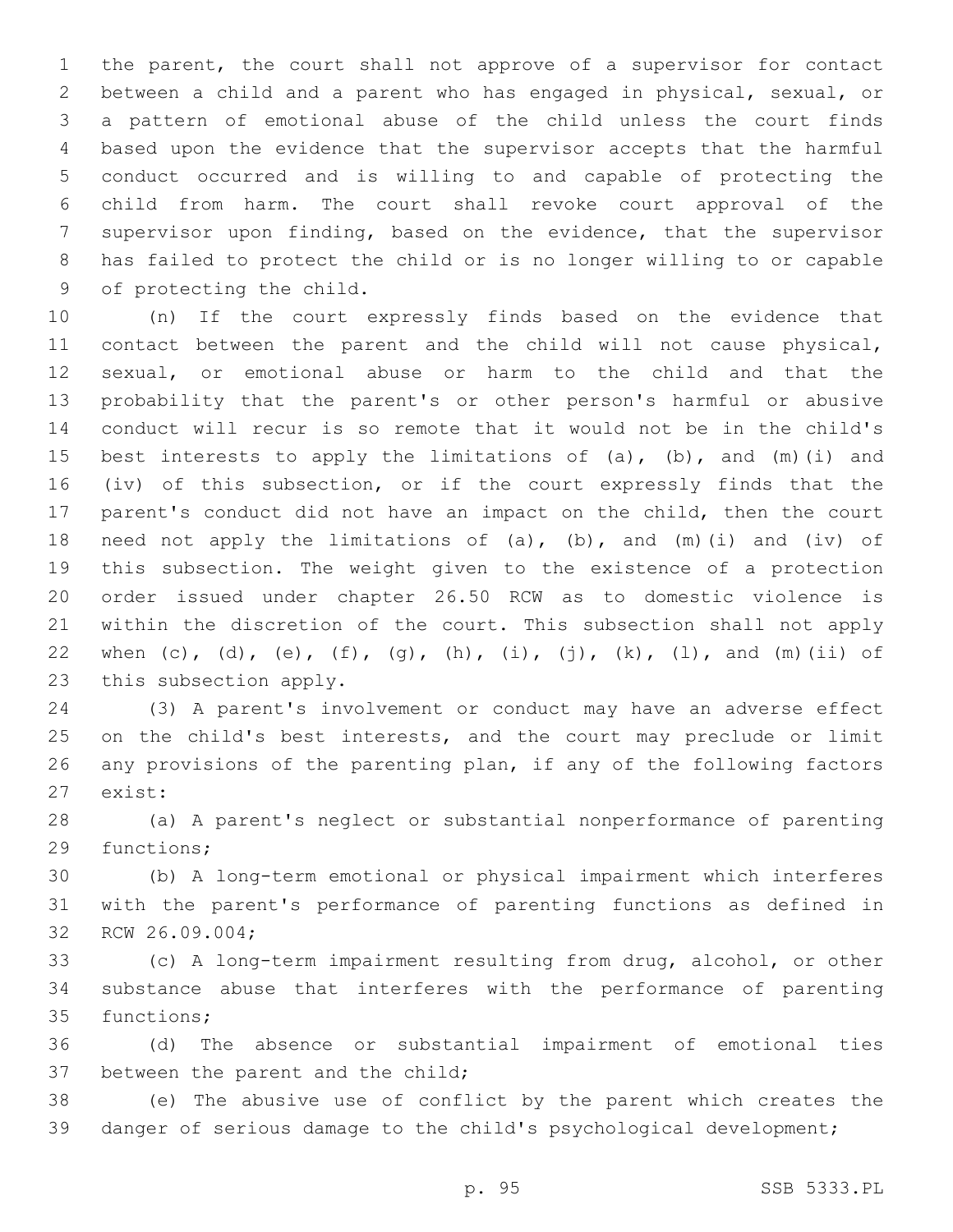(f) A parent has withheld from the other parent access to the child for a protracted period without good cause; or

 (g) Such other factors or conduct as the court expressly finds 4 adverse to the best interests of the child.

 (4) In cases involving allegations of limiting factors under subsection (2)(a)(ii) and (iii) of this section, both parties shall be screened to determine the appropriateness of a comprehensive assessment regarding the impact of the limiting factor on the child 9 and the parties.

 (5) In entering a permanent parenting plan, the court shall not draw any presumptions from the provisions of the temporary parenting 12 plan.

 (6) In determining whether any of the conduct described in this section has occurred, the court shall apply the civil rules of 15 evidence, proof, and procedure.

16 (7) For the purposes of this section:

 (a) "A parent's child" means that parent's natural child, adopted 18 child, or stepchild; and

 (b) "Social worker" means a person with a master's or further advanced degree from a social work educational program accredited and 21 approved as provided in RCW 18.320.010.

 **Sec. 5021.** RCW 26.09.405 and 2008 c 259 s 2 are each amended to 23 read as follows:

 (1) The provisions of RCW 26.09.405 through 26.09.560 and the chapter 21, Laws of 2000 amendments to RCW 26.09.260, 26.10.190, and ((26.26.160)) 26.26B.090 apply to a court order regarding residential 27 time or visitation with a child issued:

28 (a) After June 8, 2000; and

 (b) Before June 8, 2000, if the existing court order does not 30 expressly govern relocation of the child.

 (2) To the extent that a provision of RCW 26.09.405 through 26.09.560 and the chapter 21, Laws of 2000 amendments to RCW 26.09.260, 26.10.190, and ((26.26.160)) 26.26B.090 conflicts with the express terms of a court order existing prior to June 8, 2000, then RCW 26.09.405 through 26.09.560 and the chapter 21, Laws of 2000 amendments to RCW 26.09.260, 26.10.190, and ((26.26.160)) 26.26B.090 do not apply to those terms of that order governing relocation of the 38 child.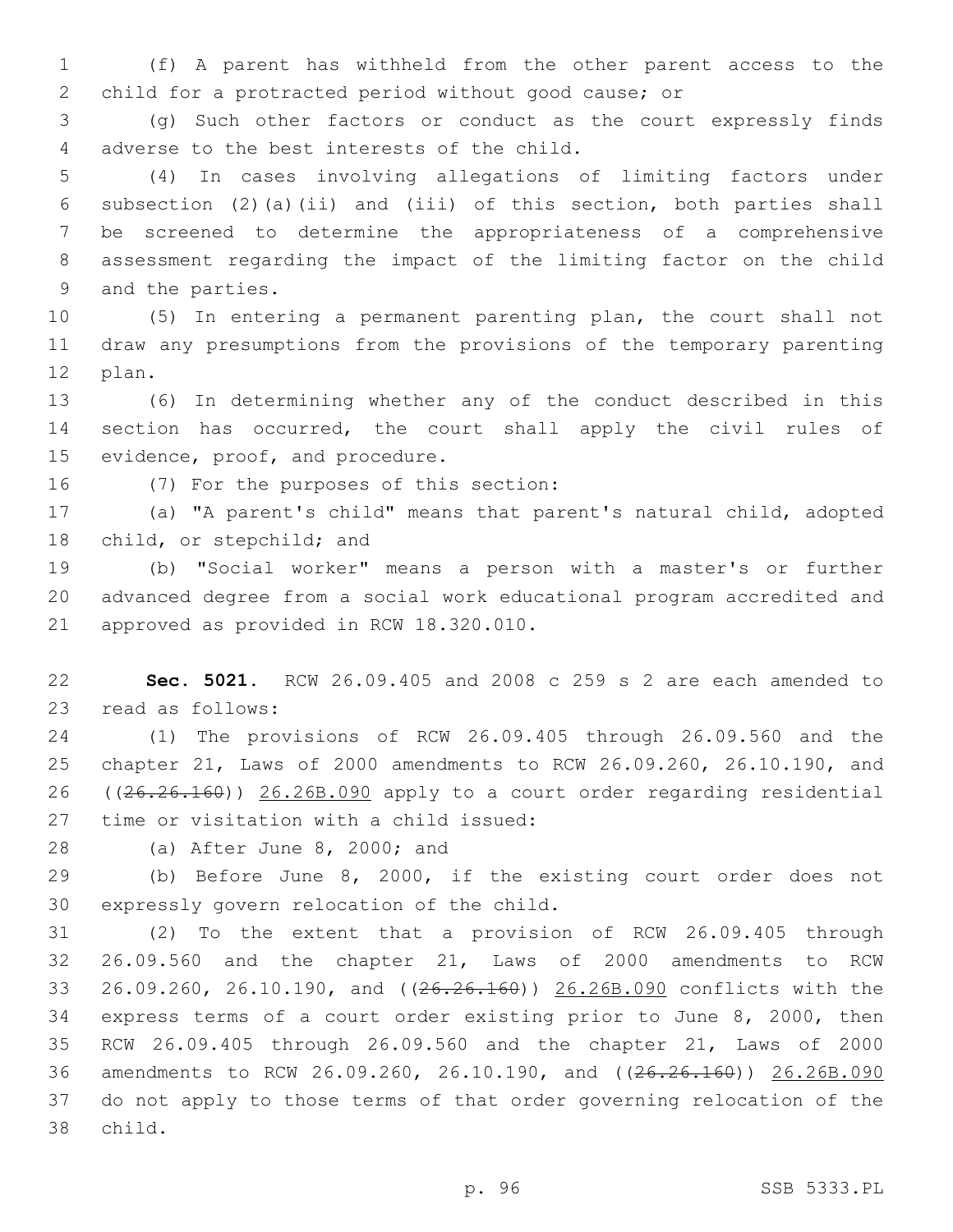(3) The provisions of RCW 26.09.405 through 26.09.560 do not apply to visitation orders entered in dependency proceedings as 3 provided in RCW 13.34.385.

 **Sec. 5022.** RCW 26.09.510 and 2000 c 21 s 13 are each amended to 5 read as follows:

 (1) The court may grant a temporary order restraining relocation of the child, or ordering return of the child if the child's 8 relocation has occurred, if the court finds:

 (a) The required notice of an intended relocation of the child was not provided in a timely manner and the nonrelocating party was 11 substantially prejudiced;

 (b) The relocation of the child has occurred without agreement of the parties, court order, or the notice required by RCW 26.09.405 through 26.09.560 and the chapter 21, Laws of 2000 amendments to RCW 26.09.260, 26.10.190, and ((26.26.160)) 26.26B.090; or

 (c) After examining evidence presented at a hearing for temporary orders in which the parties had adequate opportunity to prepare and be heard, there is a likelihood that on final hearing the court will not approve the intended relocation of the child or no circumstances exist sufficient to warrant a relocation of the child prior to a 21 final determination at trial.

 (2) The court may grant a temporary order authorizing the intended relocation of the child pending final hearing if the court 24 finds:

 (a) The required notice of an intended relocation of the child was provided in a timely manner or that the circumstances otherwise warrant issuance of a temporary order in the absence of compliance with the notice requirements and issues an order for a revised 29 schedule for residential time with the child; and

 (b) After examining the evidence presented at a hearing for temporary orders in which the parties had adequate opportunity to prepare and be heard, there is a likelihood that on final hearing the court will approve the intended relocation of the child.

 **Sec. 5023.** RCW 26.12.802 and 2005 c 282 s 31 are each amended to read as follows:35

 The administrative office of the courts shall conduct a unified 37 family court pilot program.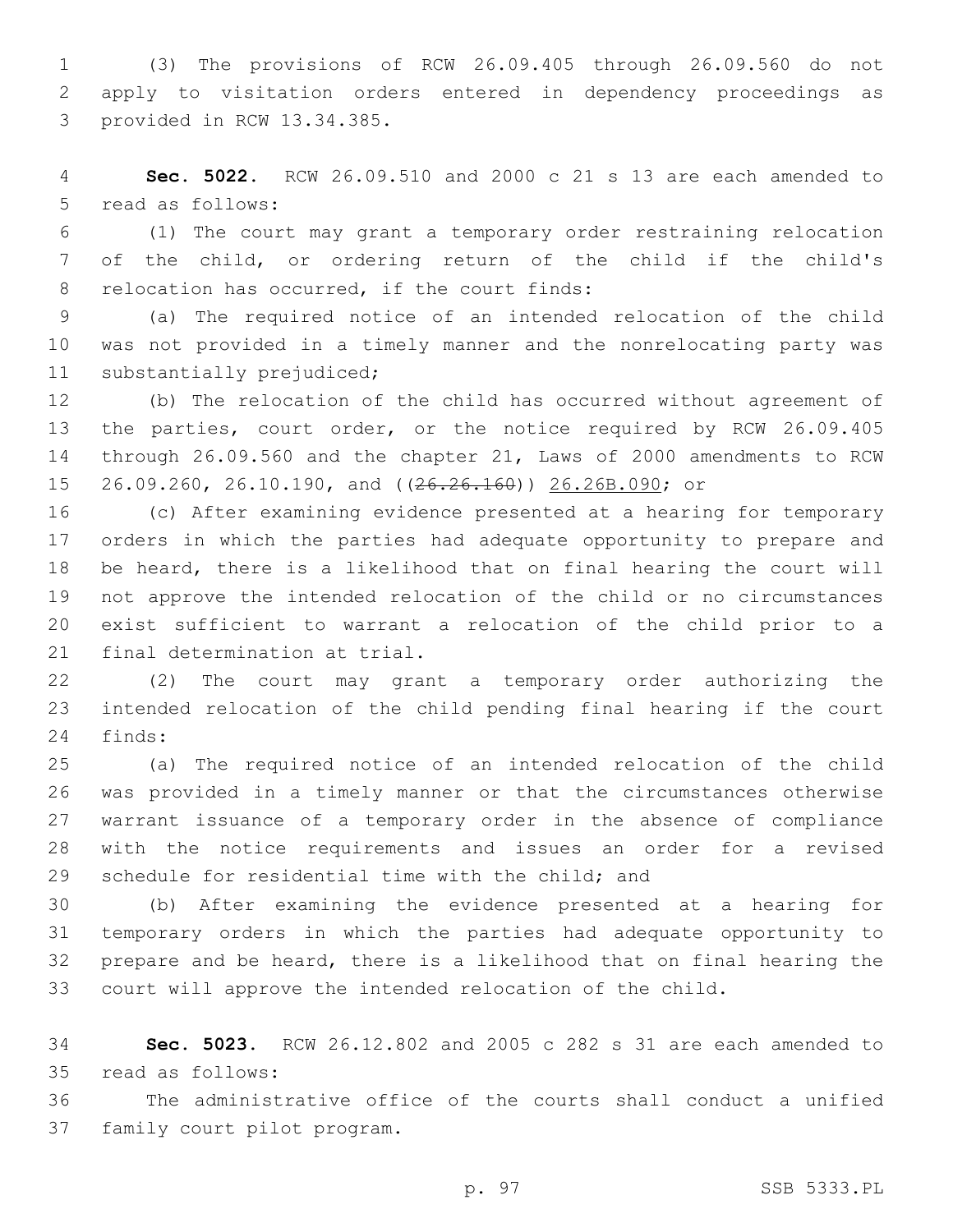(1) Pilot program sites shall be selected through a request for proposal process, and shall be established in no more than three 3 superior court judicial districts.

 (2) To be eligible for consideration as a pilot project site, judicial districts must have a statutorily authorized judicial complement of at least five judges.6

 (3) The administrative office of the courts shall develop criteria for the unified family court pilot program. The pilot 9 program shall include:

 (a) All case types under Title 13 RCW, chapters 26.09, 26.10, 26.12, 26.18, 26.19, 26.20, ((26.26)) 26.26A, 26.26B, 26.50, 26.27, 12 and 28A.225 RCW;

 (b) Unified family court judicial officers, who volunteer for the program, and meet training requirements established by local court 15 rule;

 (c) Case management practices that provide a flexible response to the diverse court-related needs of families involved in multiple areas of the justice system. Case management practices should result in a reduction in process redundancies and an efficient use of time and resources, and create a system enabling multiple case type resolution by one judicial officer or judicial team;

 (d) A court facilitator to provide assistance to parties with 23 matters before the unified family court; and

 (e) An emphasis on providing nonadversarial methods of dispute resolution such as a settlement conference, evaluative mediation by attorney mediators, and facilitative mediation by nonattorney 27 mediators.

 (4) The administrative office of the courts shall publish and disseminate a state-approved listing of definitions of nonadversarial methods of dispute resolution so that court officials, practitioners, and users can choose the most appropriate process for the matter at 32 hand.

 (5) The administrative office of the courts shall provide to the judicial districts selected for the pilot program the computer resources needed by each judicial district to implement the unified 36 family court pilot program.

 (6) The administrative office of the courts shall conduct a study of the pilot program measuring improvements in the judicial system's response to family involvement in the judicial system. The administrator for the courts shall report preliminary findings and

p. 98 SSB 5333.PL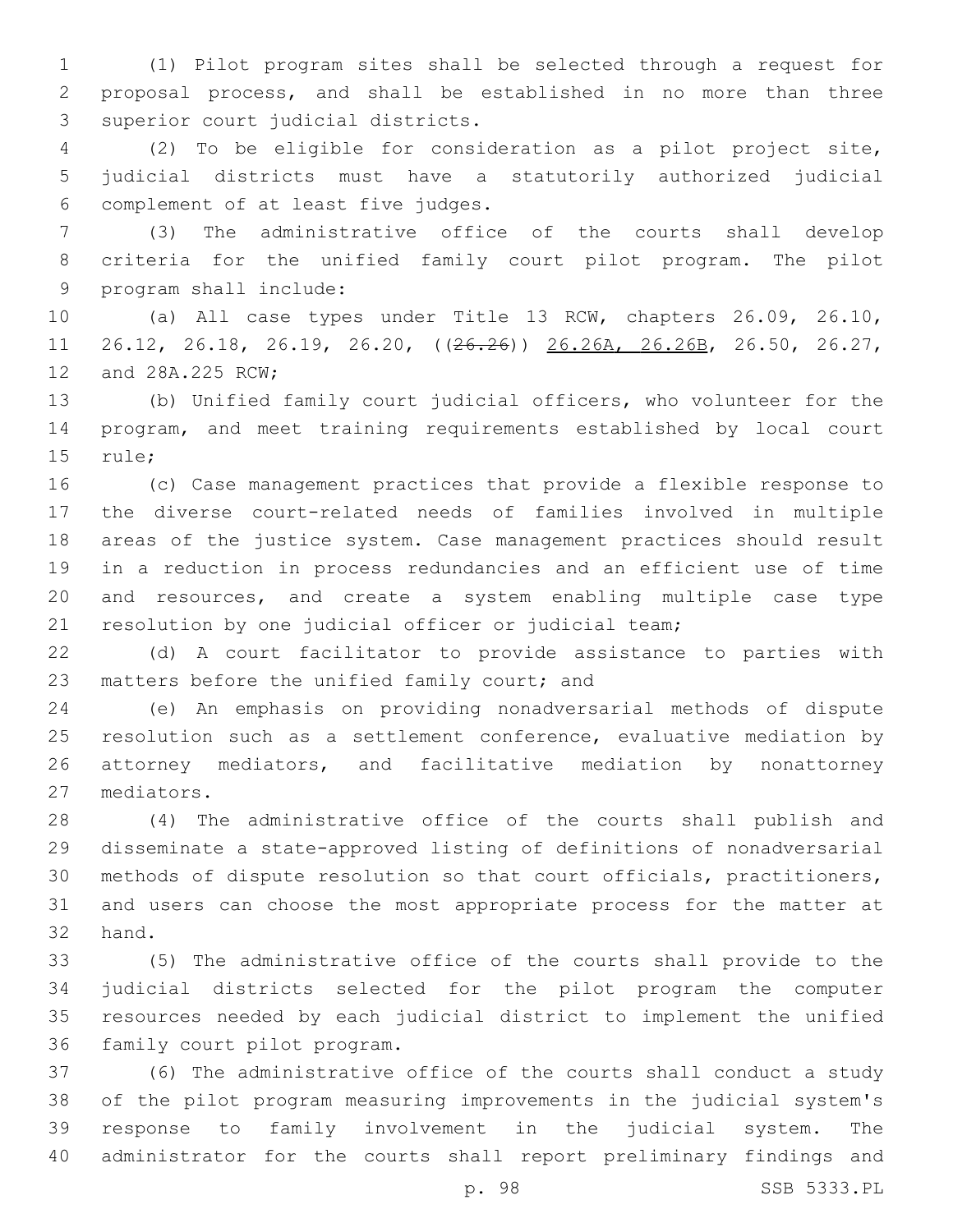final results of the study to the governor, the chief justice of the supreme court, and the legislature on a biennial basis. The initial report is due by July 1, 2000, and the final report is due by 4 December 1, 2004.

 **Sec. 5024.** RCW 26.18.010 and 2008 c 6 s 1026 are each amended to read as follows:6

 The legislature finds that there is an urgent need for vigorous enforcement of child support and maintenance obligations, and that stronger and more efficient statutory remedies need to be established to supplement and complement the remedies provided in chapters 26.09, 26.21A, ((26.26)) 26.26A, 26.26B, 74.20, and 74.20A RCW.

 **Sec. 5025.** RCW 26.18.220 and 2005 c 282 s 34 are each amended to 13 read as follows:

 (1) The administrative office of the courts shall develop not later than July 1, 1991, standard court forms and format rules for mandatory use by litigants in all actions commenced under chapters 17 26.09, 26.10, ((and 26.26)) 26.26A, and 26.26B RCW effective January 1, 1992. The administrator for the courts shall develop mandatory forms for financial affidavits for integration into the worksheets. The forms shall be developed and approved not later than September 1, 1992. The parties shall use the mandatory form for financial affidavits for actions commenced on or after September 1, 1992. The administrative office of the courts has continuing responsibility to develop and revise mandatory forms and format rules as appropriate.

 (2) A party may delete unnecessary portions of the forms according to the rules established by the administrative office of the courts. A party may supplement the mandatory forms with 28 additional material.

 (3) A party's failure to use the mandatory forms or follow the format rules shall not be a reason to dismiss a case, refuse a filing, or strike a pleading. However, the court may require the party to submit a corrected pleading and may impose terms payable to the opposing party or payable to the court, or both.

 (4) The administrative office of the courts shall distribute a master copy of the forms to all county court clerks. The administrative office of the courts and county clerks shall distribute the mandatory forms to the public upon request and may charge for the cost of production and distribution of the forms.

p. 99 SSB 5333.PL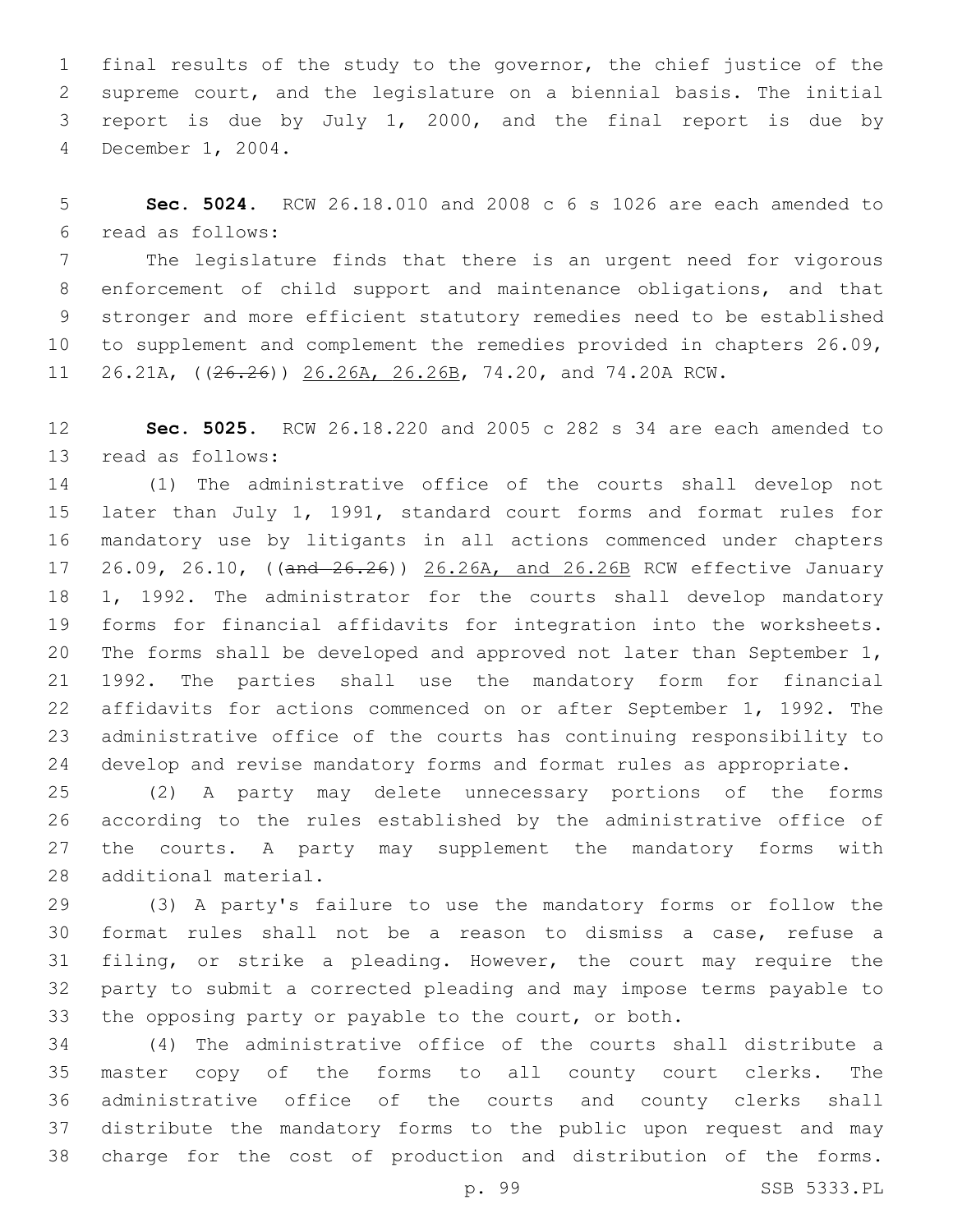Private vendors may distribute the mandatory forms. Distribution may 2 be in printed or electronic form.

 **Sec. 5026.** RCW 26.23.050 and 2018 c 150 s 104 are each amended 4 to read as follows:

 (1) If the division of child support is providing support enforcement services under RCW 26.23.045, or if a party is applying for support enforcement services by signing the application form on the bottom of the support order, the superior court shall include in all court orders that establish or modify a support obligation:

 (a) A provision that orders and directs the responsible parent to make all support payments to the Washington state support registry;

 (b) A statement that withholding action may be taken against wages, earnings, assets, or benefits, and liens enforced against real and personal property under the child support statutes of this or any other state, without further notice to the responsible parent at any 16 time after entry of the court order, unless:

 (i) One of the parties demonstrates, and the court finds, that there is good cause not to require immediate income withholding and that withholding should be delayed until a payment is past due; or

 (ii) The parties reach a written agreement that is approved by 21 the court that provides for an alternate arrangement;

 (c) A statement that the receiving parent might be required to submit an accounting of how the support, including any cash medical support, is being spent to benefit the child;

 (d) A statement that any parent required to provide health care coverage for the child or children covered by the order must notify the division of child support and the other parent when the coverage 28 terminates; and

 (e) A statement that the responsible parent's privileges to obtain and maintain a license, as defined in RCW 74.20A.320, may not be renewed, or may be suspended if the parent is not in compliance with a support order as provided in RCW 74.20A.320.

 As used in this subsection and subsection (3) of this section, "good cause not to require immediate income withholding" means a written determination of why implementing immediate wage withholding would not be in the child's best interests and, in modification cases, proof of timely payment of previously ordered support.

 (2) In all other cases not under subsection (1) of this section, the court may order the responsible parent to make payments directly

p. 100 SSB 5333.PL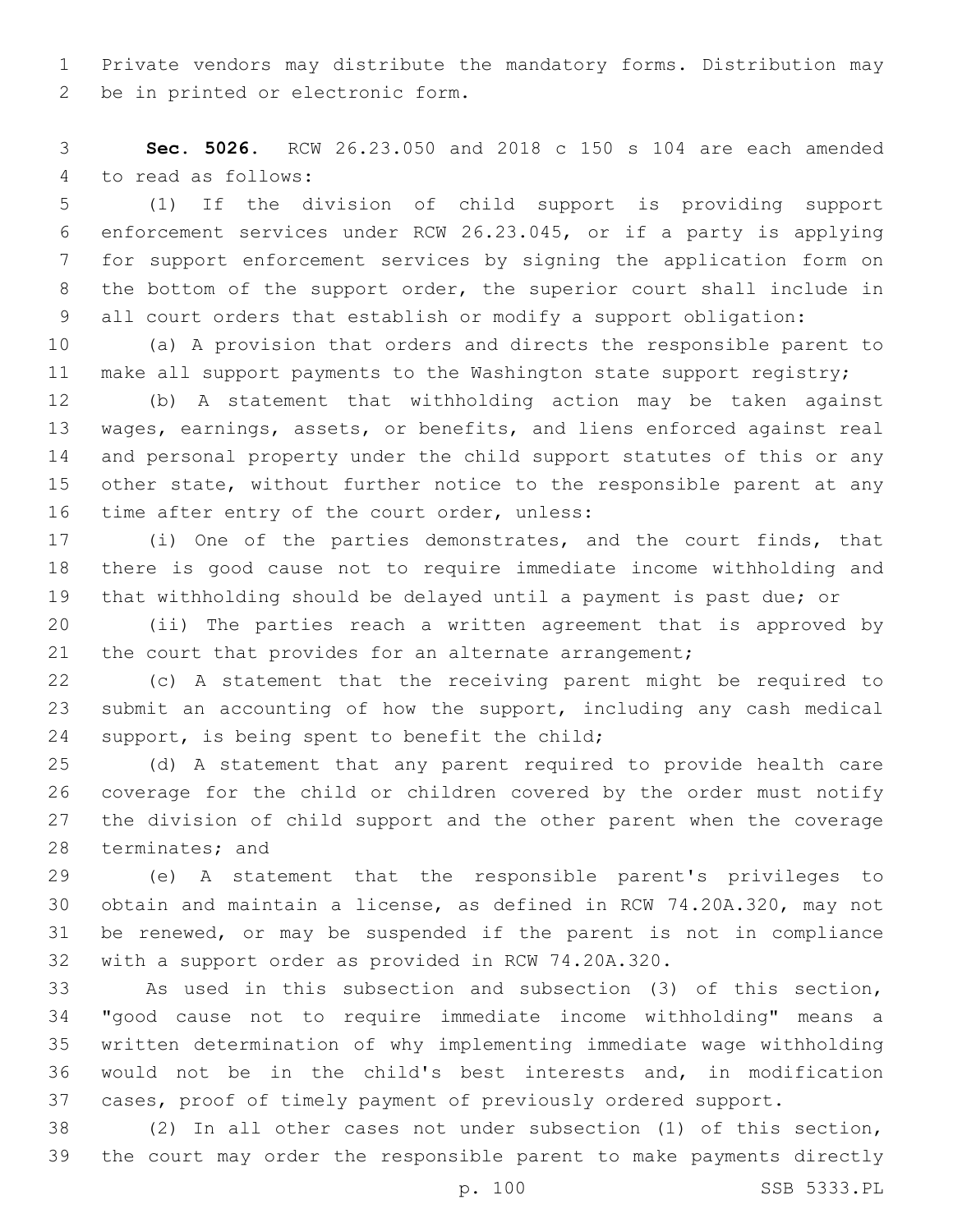to the person entitled to receive the payments, to the Washington state support registry, or may order that payments be made in accordance with an alternate arrangement agreed upon by the parties.

 (a) The superior court shall include in all orders under this subsection that establish or modify a support obligation:

 (i) A statement that withholding action may be taken against wages, earnings, assets, or benefits, and liens enforced against real and personal property under the child support statutes of this or any other state, without further notice to the responsible parent at any 10 time after entry of the court order, unless:

 (A) One of the parties demonstrates, and the court finds, that there is good cause not to require immediate income withholding and that withholding should be delayed until a payment is past due; or

 (B) The parties reach a written agreement that is approved by the 15 court that provides for an alternate arrangement;

 (ii) A statement that the receiving parent may be required to submit an accounting of how the support is being spent to benefit the 18 child;

 (iii) A statement that any parent required to provide health care coverage for the child or children covered by the order must notify the division of child support and the other parent when the coverage 22 terminates; and

 (iv) A statement that a parent seeking to enforce the obligation 24 to provide health care coverage may:

(A) File a motion in the underlying superior court action; or

 (B) If there is not already an underlying superior court action, 27 initiate an action in the superior court.

 As used in this subsection, "good cause not to require immediate income withholding" is any reason that the court finds appropriate.

 (b) The superior court may order immediate or delayed income 31 withholding as follows:

 (i) Immediate income withholding may be ordered if the responsible parent has earnings. If immediate income withholding is ordered under this subsection, all support payments shall be paid to the Washington state support registry. The superior court shall issue a mandatory wage assignment order as set forth in chapter 26.18 RCW when the support order is signed by the court. The parent entitled to receive the transfer payment is responsible for serving the employer with the order and for its enforcement as set forth in chapter 26.18 40 RCW.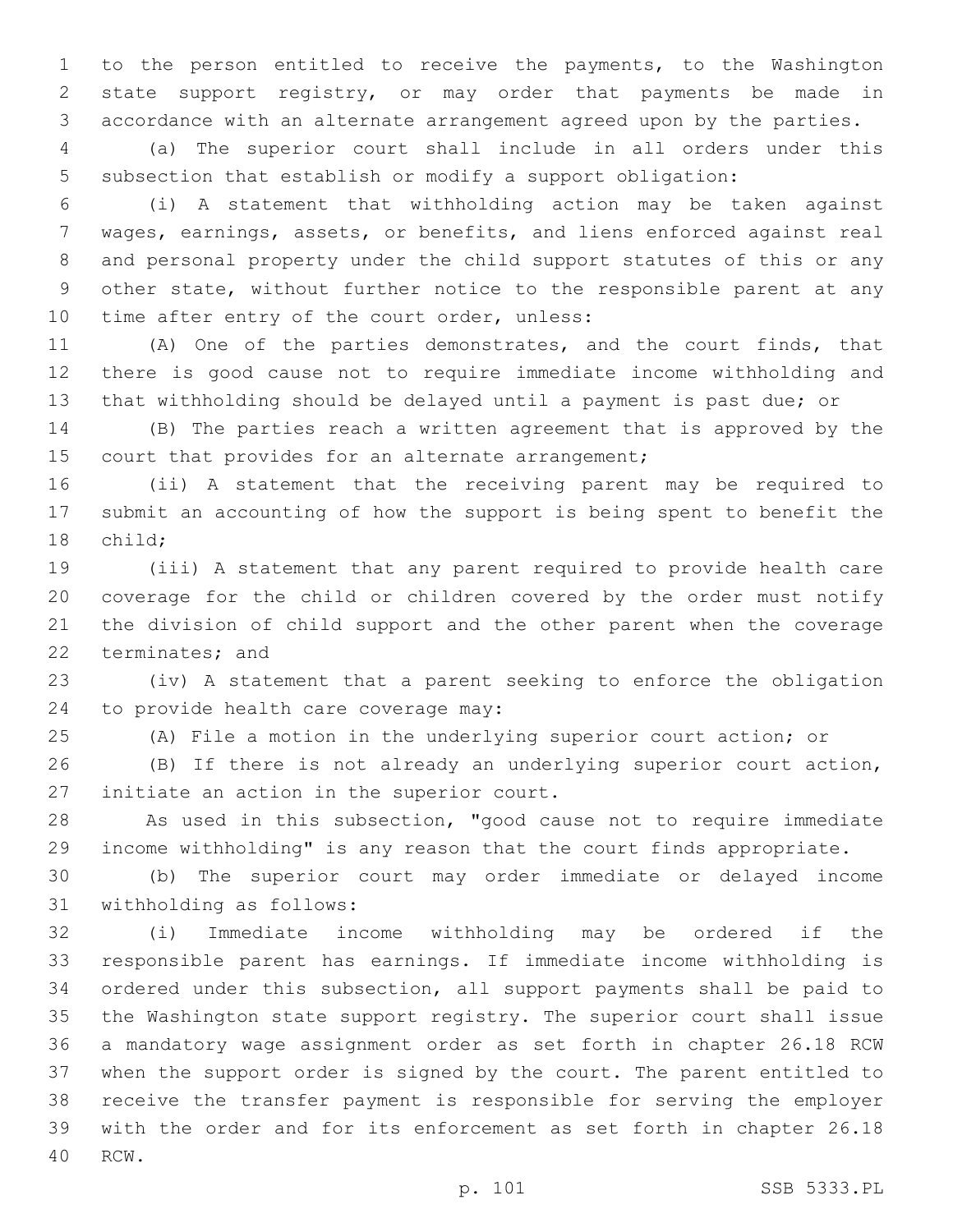(ii) If immediate income withholding is not ordered, the court shall require that income withholding be delayed until a payment is past due. The support order shall contain a statement that withholding action may be taken against wages, earnings, assets, or benefits, and liens enforced against real and personal property under the child support statutes of this or any other state, without further notice to the responsible parent, after a payment is past 8 due.

 (c) If a mandatory wage withholding order under chapter 26.18 RCW is issued under this subsection and the division of child support provides support enforcement services under RCW 26.23.045, the existing wage withholding assignment is prospectively superseded upon the division of child support's subsequent service of an income 14 withholding notice.

 (3) The office of administrative hearings and the department of social and health services shall require that all support obligations established as administrative orders include a provision which orders and directs that the responsible parent shall make all support payments to the Washington state support registry. All administrative orders shall also state that the responsible parent's privileges to obtain and maintain a license, as defined in RCW 74.20A.320, may not be renewed, or may be suspended if the parent is not in compliance with a support order as provided in RCW 74.20A.320. All administrative orders shall also state that withholding action may be 25 taken against wages, earnings, assets, or benefits, and liens enforced against real and personal property under the child support statutes of this or any other state without further notice to the 28 responsible parent at any time after entry of the order, unless:

 (a) One of the parties demonstrates, and the presiding officer finds, that there is good cause not to require immediate income 31 withholding; or

 (b) The parties reach a written agreement that is approved by the presiding officer that provides for an alternate agreement.

 (4) If the support order does not include the provision ordering and directing that all payments be made to the Washington state support registry and a statement that withholding action may be taken against wages, earnings, assets, or benefits if a support payment is 38 past due or at any time after the entry of the order, or that a parent's licensing privileges may not be renewed, or may be suspended, the division of child support may serve a notice on the

p. 102 SSB 5333.PL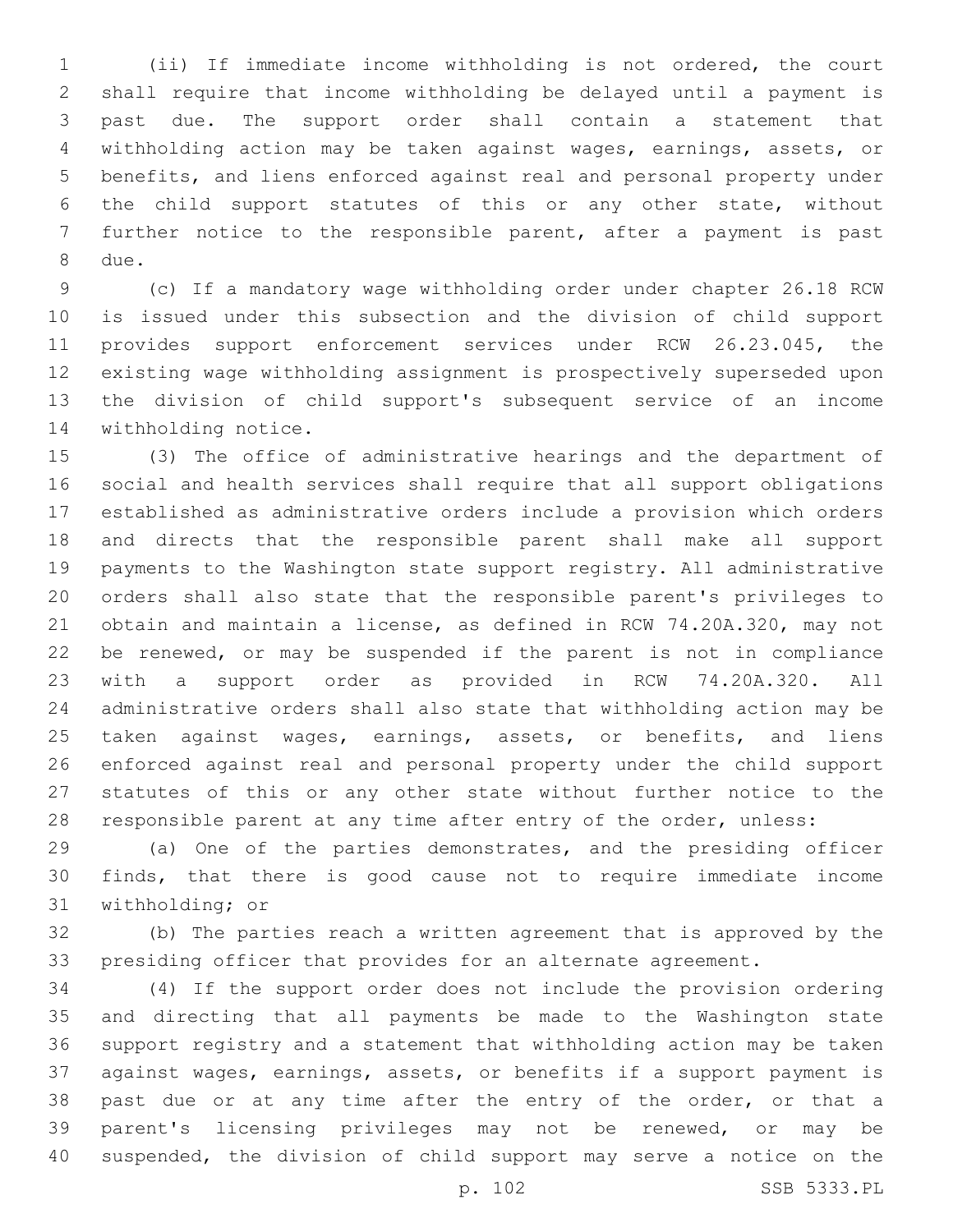responsible parent stating such requirements and authorizations. Service may be by personal service or any form of mail requiring a 3 return receipt.

(5) Every support order shall state:4

(a) The address where the support payment is to be sent;

 (b) That withholding action may be taken against wages, earnings, assets, or benefits, and liens enforced against real and personal property under the child support statutes of this or any other state, without further notice to the responsible parent at any time after 10 entry of a support order, unless:

 (i) One of the parties demonstrates, and the court finds, that there is good cause not to require immediate income withholding; or

 (ii) The parties reach a written agreement that is approved by 14 the court that provides for an alternate arrangement;

 (c) The income of the parties, if known, or that their income is 16 unknown and the income upon which the support award is based;

(d) The support award as a sum certain amount;

(e) The specific day or date on which the support payment is due;

(f) The names and ages of the dependent children;

 (g) A provision requiring both the responsible parent and the custodial parent to keep the Washington state support registry informed of whether he or she has access to health care coverage at reasonable cost and, if so, the health care coverage information;

 (h) That either or both the responsible parent and the custodial parent shall be obligated to provide medical support for his or her 26 child through health care coverage if:

 (i) The obligated parent provides accessible coverage for the child through private or public health care coverage; or

 (ii) Coverage that can be extended to cover the child is or becomes available to the parent through employment or is union-31 related; or

 (iii) In the absence of such coverage, through an additional sum certain amount, as that parent's monthly payment toward the premium 34 as provided under RCW 26.09.105;

 (i) That a parent providing health care coverage must notify both the division of child support and the other parent when coverage 37 terminates;

 (j) That if proof of health care coverage or proof that the coverage is unavailable is not provided within twenty days, the parent seeking enforcement or the department may seek direct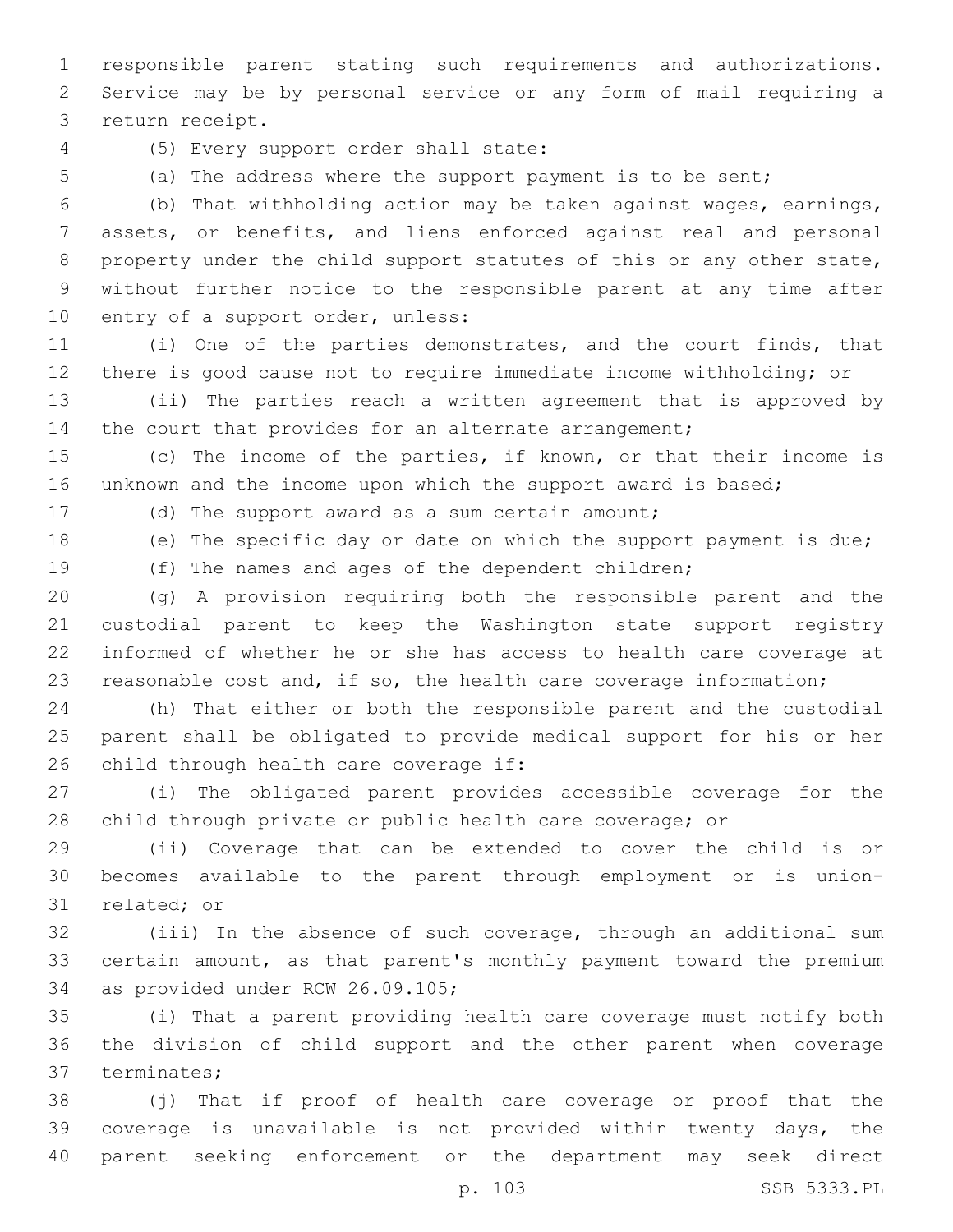enforcement of the coverage through the employer or union of the parent required to provide medical support without further notice to 3 the parent as provided under chapter 26.18 RCW;

 (k) The reasons for not ordering health care coverage if the 5 order fails to require such coverage;

 (l) That the responsible parent's privileges to obtain and maintain a license, as defined in RCW 74.20A.320, may not be renewed, or may be suspended if the parent is not in compliance with a support 9 order as provided in RCW 74.20A.320;

10 (m) That each parent must:

 (i) Promptly file with the court and update as necessary the confidential information form required by subsection (7) of this 13 section; and

 (ii) Provide the state case registry and update as necessary the information required by subsection (7) of this section; and

 (n) That parties to administrative support orders shall provide to the state case registry and update as necessary their residential addresses and the address of the responsible parent's employer. The division of child support may adopt rules that govern the collection of parties' current residence and mailing addresses, telephone numbers, dates of birth, social security numbers, the names of the children, social security numbers of the children, dates of birth of the children, driver's license numbers, and the names, addresses, and telephone numbers of the parties' employers to enforce an administrative support order. The division of child support shall not release this information if the division of child support determines that there is reason to believe that release of the information may result in physical or emotional harm to the party or to the child, or a restraining order or protective order is in effect to protect one 30 party from the other party.

 (6) After the responsible parent has been ordered or notified to make payments to the Washington state support registry under this section, the responsible parent shall be fully responsible for making all payments to the Washington state support registry and shall be subject to payroll deduction or other income-withholding action. The responsible parent shall not be entitled to credit against a support obligation for any payments made to a person or agency other than to the Washington state support registry except as provided under RCW 74.20.101. A civil action may be brought by the payor to recover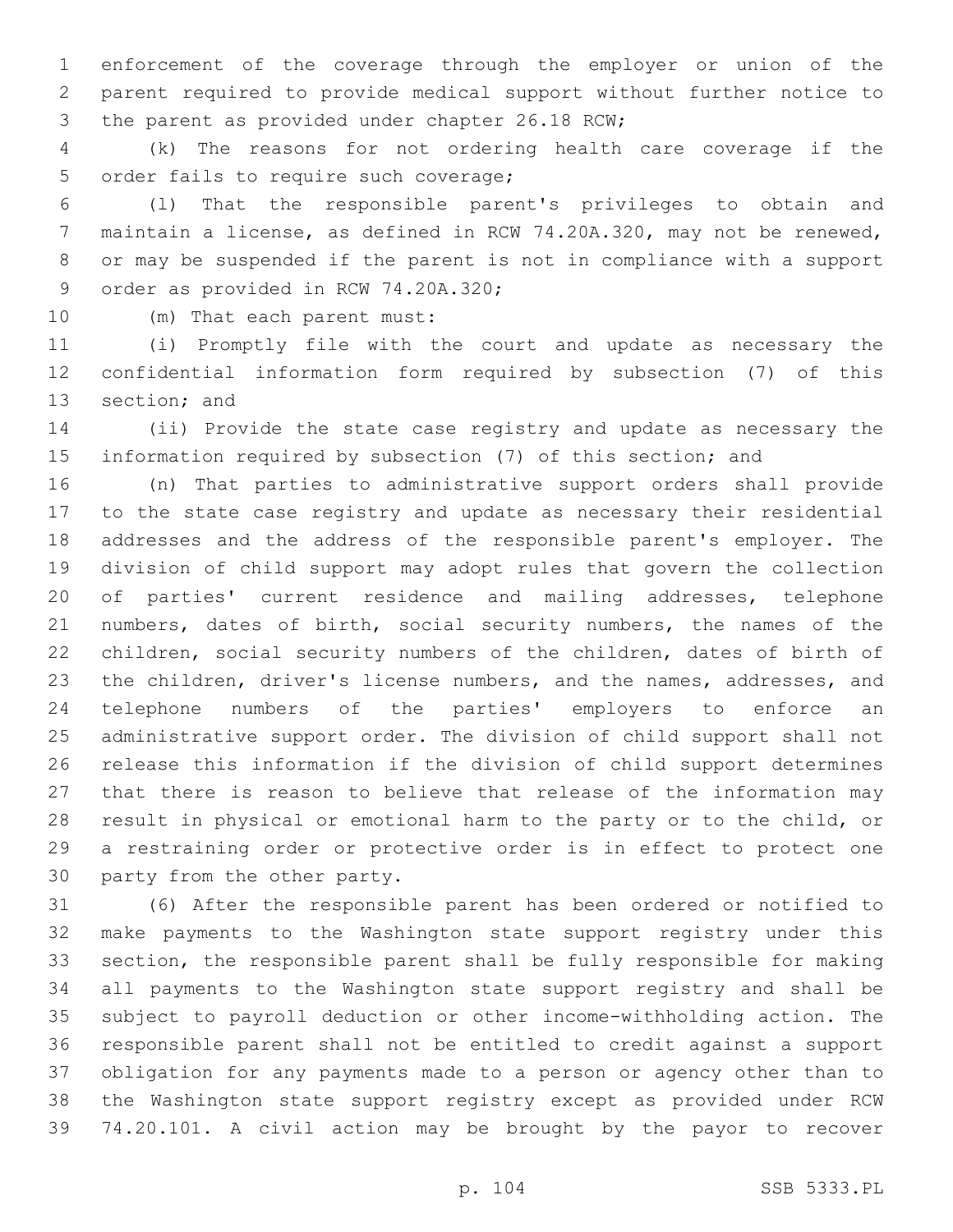payments made to persons or agencies who have received and retained support moneys paid contrary to the provisions of this section.

 (7) All petitioners and parties to all court actions under chapters 26.09, 26.10, 26.12, 26.18, 26.21A, 26.23, ((26.26)) 26.26A, 26.26B, and 26.27 RCW shall complete to the best of their knowledge a verified and signed confidential information form or equivalent that provides the parties' current residence and mailing addresses, telephone numbers, dates of birth, social security numbers, driver's license numbers, and the names, addresses, and telephone numbers of the parties' employers. The clerk of the court shall not accept petitions, except in parentage actions initiated by the state, orders 12 of child support, decrees of dissolution, or ((paternity)) parentage orders for filing in such actions unless accompanied by the confidential information form or equivalent, or unless the confidential information form or equivalent is already on file with the court clerk. In lieu of or in addition to requiring the parties to complete a separate confidential information form, the clerk may collect the information in electronic form. The clerk of the court shall transmit the confidential information form or its data to the division of child support with a copy of the order of child support 21 or ((paternity)) parentage order, and may provide copies of the confidential information form or its data and any related findings, decrees, parenting plans, orders, or other documents to the state administrative agency that administers Title IV-A, IV-D, IV-E, or XIX 25 of the federal social security act. In state initiated ((paternity)) parentage actions, the parties adjudicated the parents of the child or children shall complete the confidential information form or equivalent or the state's attorney of record may complete that form 29 to the best of the attorney's knowledge.

 (8) The department has rule-making authority to enact rules consistent with 42 U.S.C. Sec. 652(f) and 42 U.S.C. Sec. 666(a)(19) as amended by section 7307 of the deficit reduction act of 2005. Additionally, the department has rule-making authority to implement regulations required under 45 C.F.R. Parts 302, 303, 304, 305, and 308.

 **Sec. 5027.** RCW 26.26B.010 and 2005 c 282 s 38 are each amended 37 to read as follows:

 (1) Effective January 1, 1992, a party shall not file any pleading with the clerk of the court in an action commenced under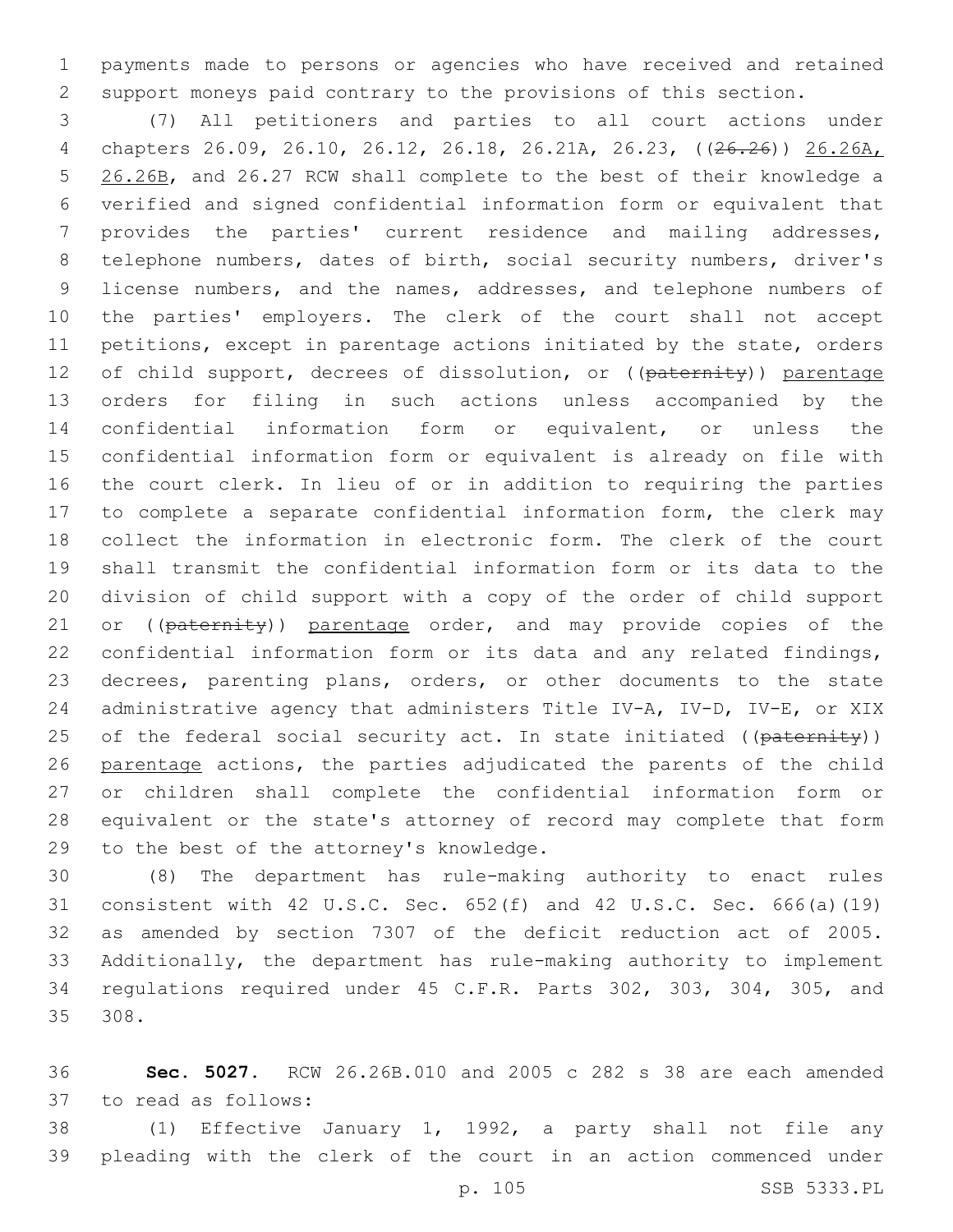1 this chapter or chapter 26.26A RCW unless on forms approved by the 2 administrative office of the courts.

 (2) The parties shall comply with requirements for submission to 4 the court of forms as provided in RCW 26.18.220.

 **Sec. 5028.** RCW 26.26B.020 and 2011 c 283 s 9 are each amended to read as follows:6

 (1) The judgment and order of the court determining the existence or nonexistence of the parent and child relationship shall be 9 determinative for all purposes.

 (2) If the judgment and order of the court is at variance with the child's birth certificate, the court shall order that an amended 12 birth certificate be issued.

 (3) The judgment and order shall contain other appropriate provisions directed to the appropriate parties to the proceeding, 15 concerning the duty of current and future support, the extent of any liability for past support furnished to the child if that issue is 17 before the court, the furnishing of bond or other security for the payment of the judgment, or any other matter in the best interest of the child. The judgment and order may direct one parent to pay the reasonable expenses of the mother's pregnancy and childbirth. The judgment and order may include a continuing restraining order or injunction. In issuing the order, the court shall consider the 23 provisions of RCW 9.41.800.

 (4) The judgment and order shall contain a provision that each party must file with the court and the Washington state child support registry and update as necessary the information required in the confidential information form required by RCW 26.23.050.

 (5) Support judgment and orders shall be for periodic payments which may vary in amount. The court may limit the parent's liability for the past support to the child to the proportion of the expenses already incurred as the court deems just. The court shall not limit or affect in any manner the right of nonparties including the state of Washington to seek reimbursement for support and other services 34 previously furnished to the child.

 (6) After considering all relevant factors, the court shall order either or both parents to pay an amount determined pursuant to the schedule and standards contained in chapter 26.19 RCW.

 (7) On the same basis as provided in chapter 26.09 RCW, the court shall make residential provisions with regard to minor children of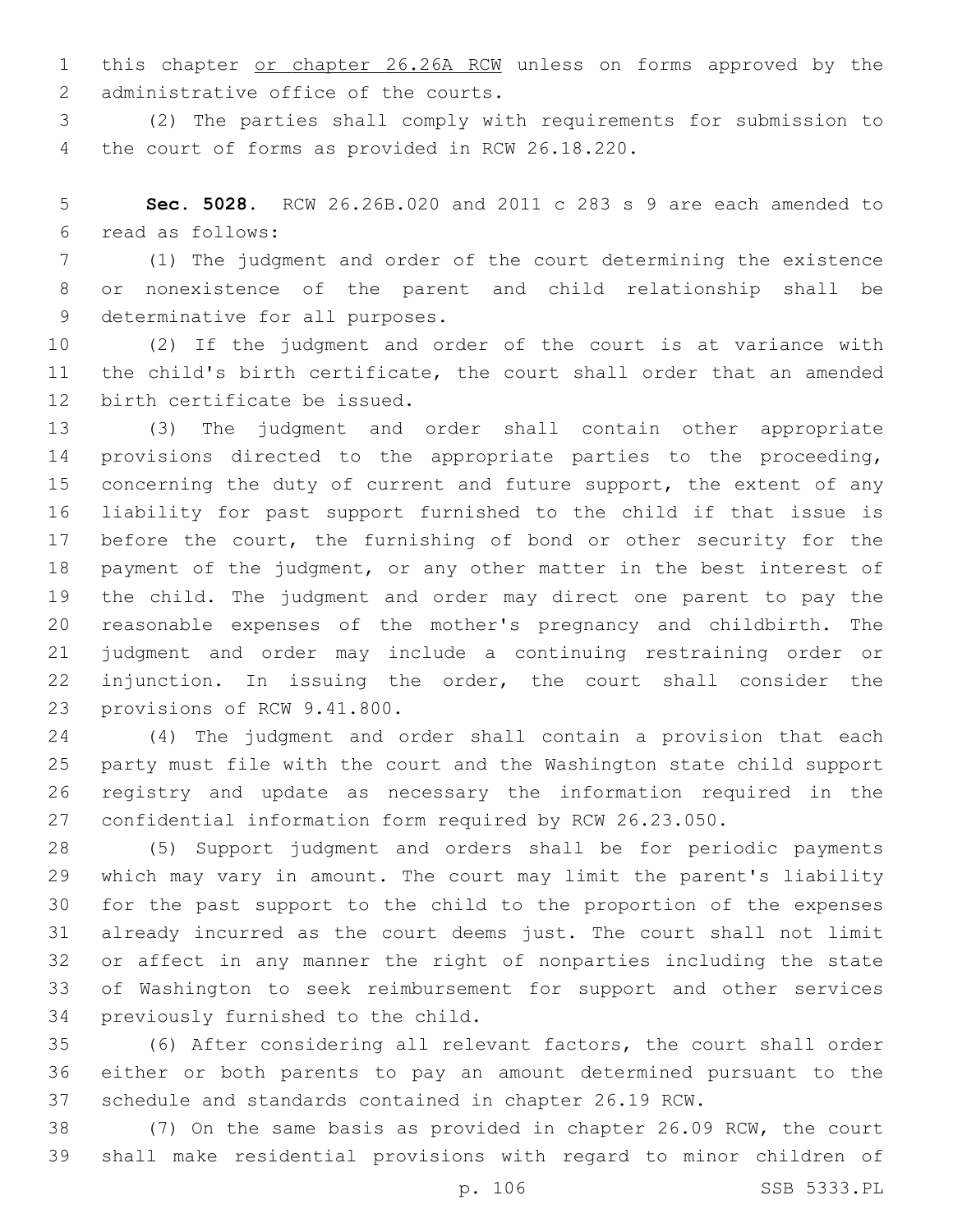the parties, except that a parenting plan shall not be required unless requested by a party. If a parenting plan or residential schedule was not entered at the time the order establishing parentage was entered, a parent may move the court for entry of a parenting 5 plan or residential schedule:

 (a) By filing a motion and proposed parenting plan or residential schedule and providing notice to the other parent and other persons who have residential time with the child pursuant to a court order: PROVIDED, That at the time of filing the motion less than twenty-four months have passed since entry of the order establishing parentage and that the proposed parenting plan or residential schedule does not change the designation of the parent with whom the child spends the 13 majority of time; or

 (b) By filing a petition for modification under RCW 26.09.260 or petition to establish a parenting plan, residential schedule, or 16 residential provisions.

 (8) In any dispute between the persons claiming parentage of a child and a person or persons who have (a) commenced adoption proceedings or who have been granted an order of adoption, and (b) pursuant to a court order, or placement by the department of social and health services or by a licensed agency, have had actual custody of the child for a period of one year or more before court action is commenced by the persons claiming parentage, the court shall consider the best welfare and interests of the child, including the child's need for situation stability, in determining the matter of custody, and the parent or person who is more fit shall have the superior 27 right to custody.

28 (9) In entering an order under this chapter or chapter 26.26A 29 RCW, the court may issue any necessary continuing restraining orders, including the restraint provisions of domestic violence protection orders under chapter 26.50 RCW or antiharassment protection orders 32 under chapter 10.14 RCW.

 (10) Restraining orders issued under this section restraining or enjoining the person from molesting or disturbing another party, from going onto the grounds of or entering the home, workplace, or school of the other party or the day care or school of any child, or prohibiting the person from knowingly coming within, or knowingly remaining within, a specified distance of a location, shall prominently bear on the front page of the order the legend: VIOLATION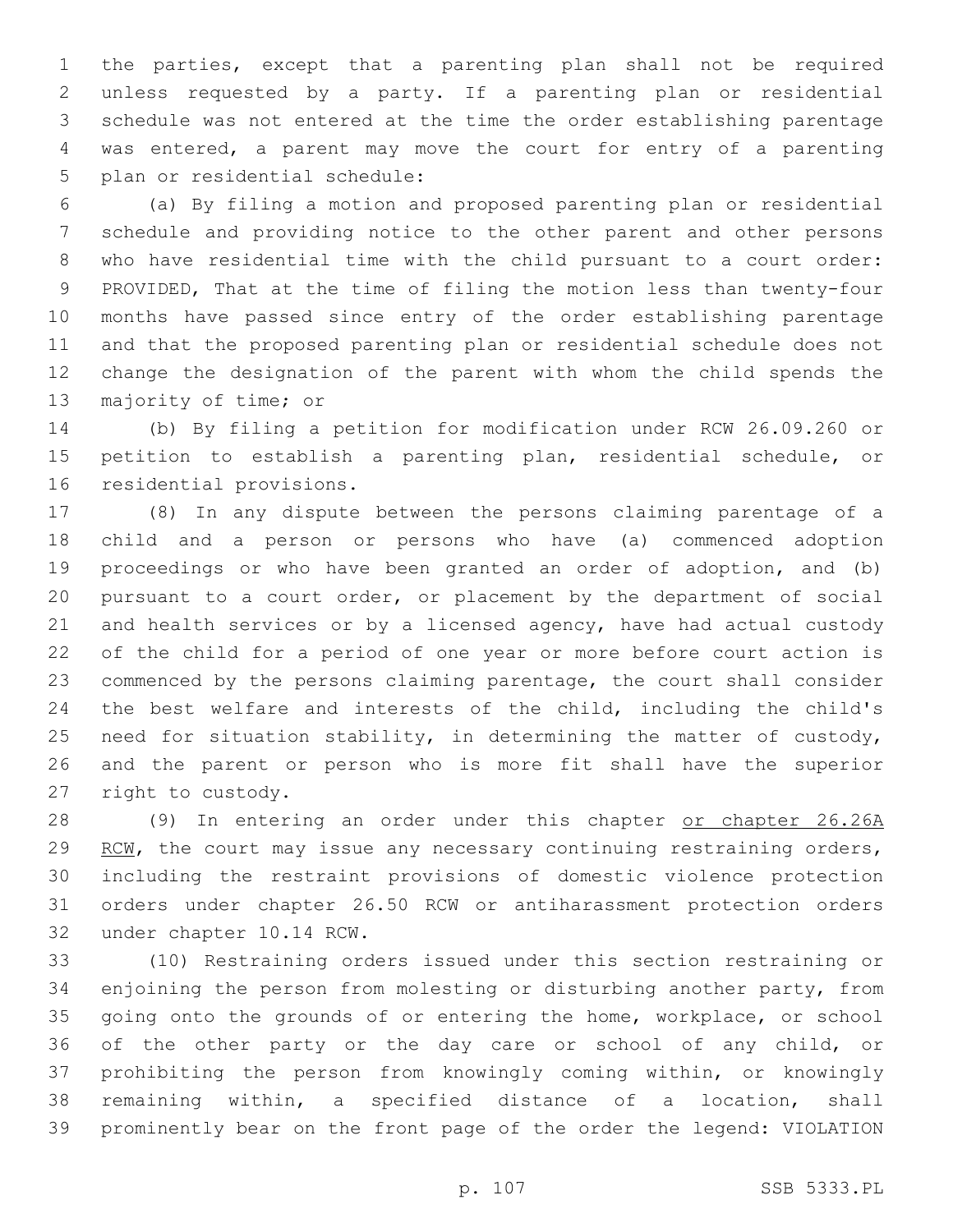OF THIS ORDER WITH ACTUAL NOTICE OF ITS TERMS IS A CRIMINAL OFFENSE UNDER CHAPTER 26.50 RCW AND WILL SUBJECT A VIOLATOR TO ARREST.

 (11) The court shall order that any restraining order bearing a criminal offense legend, any domestic violence protection order, or any antiharassment protection order granted under this section be forwarded by the clerk of the court on or before the next judicial day to the appropriate law enforcement agency specified in the order. Upon receipt of the order, the law enforcement agency shall forthwith enter the order into any computer-based criminal intelligence information system available in this state used by law enforcement agencies to list outstanding warrants. The order is fully enforceable 12 in any county in the state.

 (12) If a restraining order issued pursuant to this section is modified or terminated, the clerk of the court shall notify the law enforcement agency specified in the order on or before the next judicial day. Upon receipt of notice that an order has been terminated, the law enforcement agency shall remove the order from 18 any computer-based criminal intelligence system.

 **Sec. 5029.** RCW 26.26B.040 and 2011 c 336 s 693 are each amended 20 to read as follows:

 A court may not order payment for support provided or expenses incurred more than five years prior to the commencement of the action. Any period of time in which the responsible party has concealed himself or herself or avoided the jurisdiction of the court 25 under this chapter or chapter 26.26A RCW shall not be included within 26 the five-year period.

 **Sec. 5030.** RCW 26.26B.050 and 2000 c 119 s 23 are each amended 28 to read as follows:

29 (1) Whenever a restraining order is issued under this chapter or chapter 26.26A RCW, and the person to be restrained knows of the order, a violation of the provisions restricting the person from acts or threats of violence or of a provision restraining the person from going onto the grounds of or entering the residence, workplace, school, or day care of another, or prohibiting the person from knowingly coming within, or knowingly remaining within, a specified distance of a location, is punishable under RCW 26.50.110.

(2) A person is deemed to have notice of a restraining order if:

p. 108 SSB 5333.PL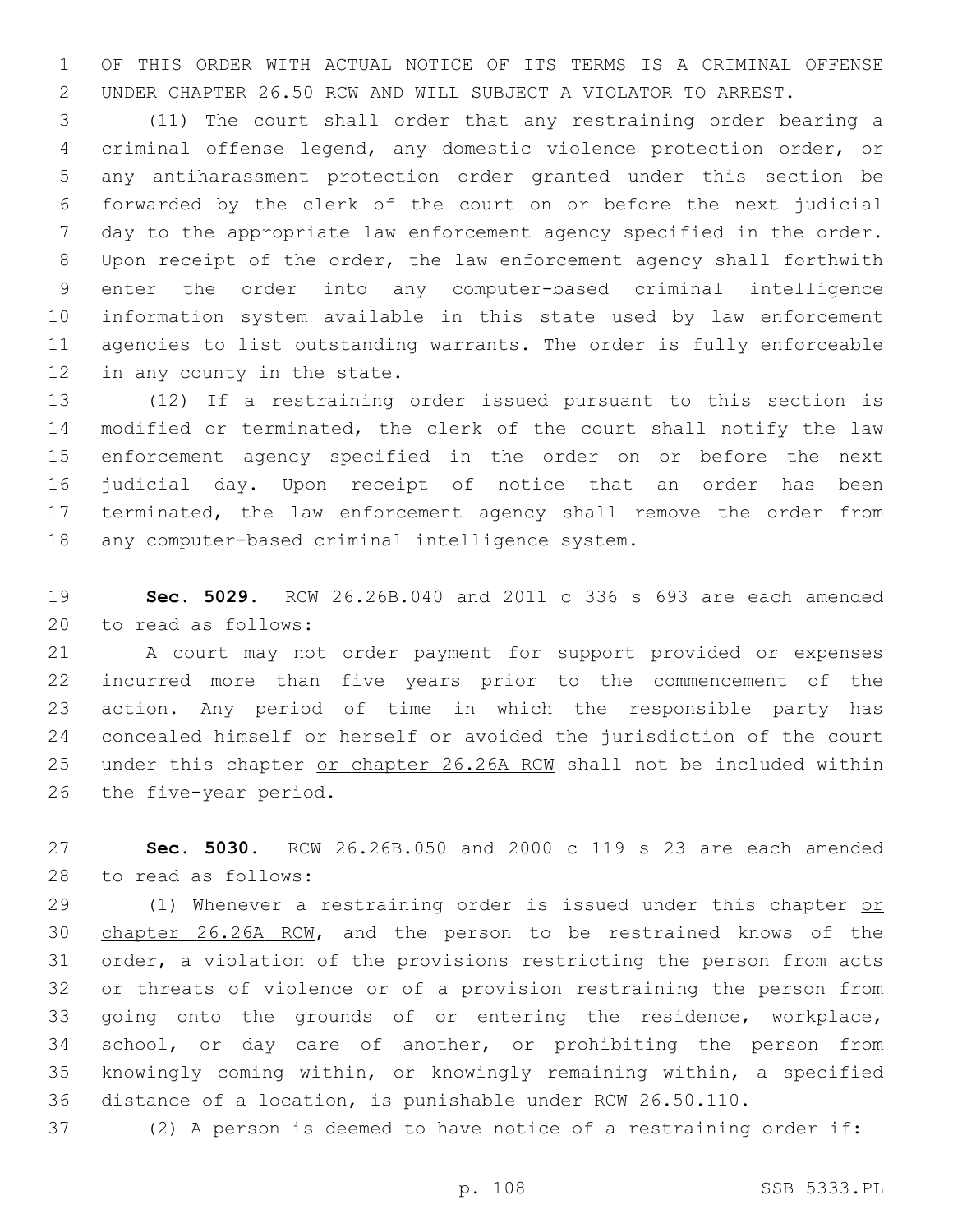(a) The person to be restrained or the person's attorney signed 2 the order;

 (b) The order recites that the person to be restrained or the person's attorney appeared in person before the court;

(c) The order was served upon the person to be restrained; or

 (d) The peace officer gives the person oral or written evidence of the order by reading from it or handing to the person a certified copy of the original order, certified to be an accurate copy of the original by a notary public or by the clerk of the court.

 (3) A peace officer shall verify the existence of a restraining 11 order by:

 (a) Obtaining information confirming the existence and terms of 13 the order from a law enforcement agency; or

 (b) Obtaining a certified copy of the order, certified to be an accurate copy of the original by a notary public or by the clerk of 16 the court.

 (4) A peace officer shall arrest and take into custody, pending release on bail, personal recognizance, or court order, a person without a warrant when the officer has probable cause to believe 20 that:

21 (a) A restraining order has been issued under this chapter or 22 chapter 26.26A RCW;

 (b) The respondent or person to be restrained knows of the order; 24 and

 (c) The person to be arrested has violated the terms of the order restraining the person from acts or threats of violence or restraining the person from going onto the grounds of or entering the residence, workplace, school, or day care of another, or prohibiting the person from knowingly coming within, or knowingly remaining 30 within, a specified distance of a location.

 (5) It is a defense to prosecution under subsection (1) of this section that the court order was issued contrary to law or court 33 rule.

 (6) No peace officer may be held criminally or civilly liable for making an arrest under subsection (4) of this section if the officer 36 acts in good faith and without malice.

 **Sec. 5031.** RCW 26.26B.070 and 1997 c 58 s 939 are each amended to read as follows:38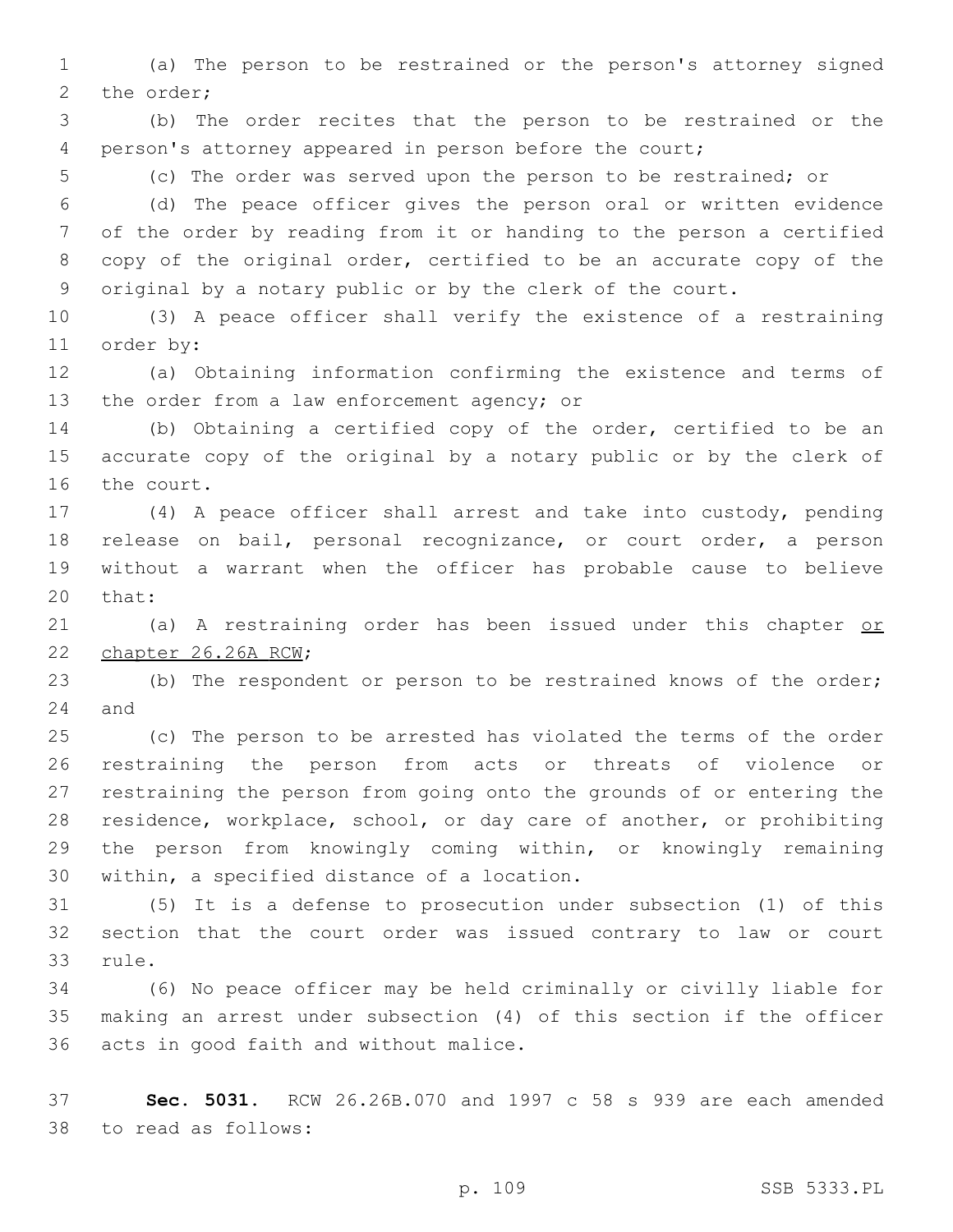1 In all actions brought under this chapter or chapter 26.26A RCW, 2 bills for pregnancy, childbirth, and genetic testing shall:

3 (1) Be admissible as evidence without requiring third-party 4 foundation testimony; and

5 (2) Constitute prima facie evidence of amounts incurred for such 6 services or for testing on behalf of the child.

7 **Sec. 5032.** RCW 26.26B.080 and 2011 c 283 s 10 are each amended 8 to read as follows:

9 (1) If existence of the parent and child relationship is 10 declared, or ((paternity)) parentage or a duty of support has been 11 acknowledged or adjudicated under this chapter or chapter 26.26A RCW 12 or under prior law, the obligation of the parent may be enforced in 13 the same or other proceedings by the other parent, the child, the 14 state of Washington, the public authority that has furnished or may 15 furnish the reasonable expenses of pregnancy, childbirth, education, 16 support, or funeral, or by any other person, including a private 17 agency, to the extent he or she has furnished or is furnishing these 18 expenses.

 (2) The court shall order support payments to be made to the Washington state support registry, or the person entitled to receive the payments under an alternate arrangement approved by the court as provided in RCW 26.23.050(2).22

23 (3) All remedies for the enforcement of judgments apply.

24 **Sec. 5033.** RCW 26.26B.100 and 2018 c 150 s 105 are each amended 25 to read as follows:

 (1) In entering or modifying a support order under this chapter or chapter 26.26A RCW, the court shall require either or both parents to maintain or provide health care coverage for any dependent child 29 as provided under RCW 26.09.105.

 (2) This section shall not be construed to limit the authority of the court to enter or modify support orders containing provisions for payment of uninsured health expenses, health costs, or insurance premiums which are in addition to and not inconsistent with this 34 section.

35 (3) A parent ordered to provide health care coverage shall 36 provide proof of such coverage or proof that such coverage is 37 unavailable within twenty days of the entry of the order to:

38 (a) The physical custodian; or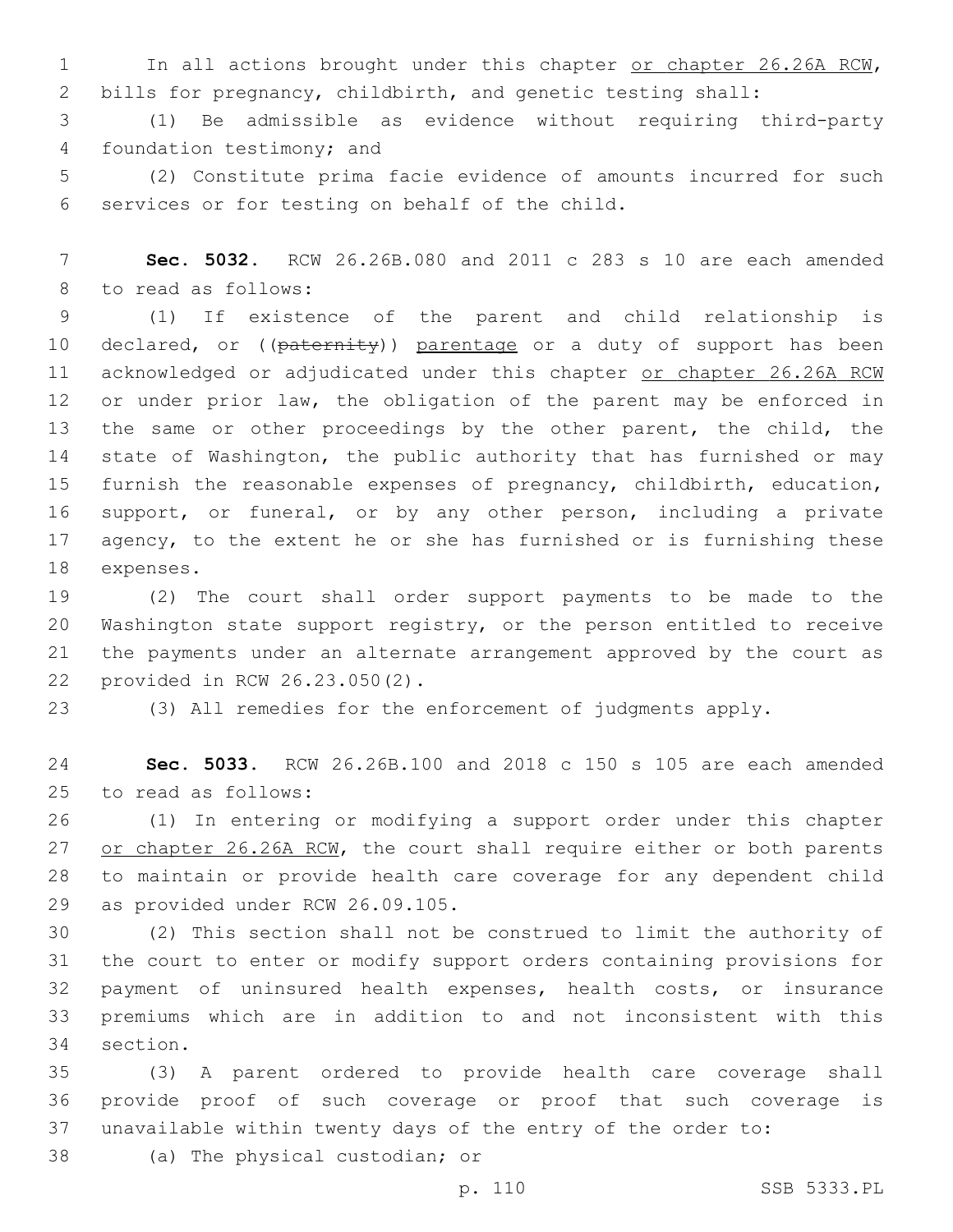1 (b) The department of social and health services if the parent 2 has been notified or ordered to make support payments to the 3 Washington state support registry.

4 (4) Every order requiring a parent to provide health care 5 coverage shall be entered in compliance with RCW 26.23.050 and be 6 subject to direct enforcement as provided under chapter 26.18 RCW.

7 **Sec. 5034.** RCW 26.33.020 and 2017 3rd sp.s. c 6 s 319 are each 8 reenacted and amended to read as follows:

9 Unless the context clearly requires otherwise, the definitions in 10 this section apply throughout this chapter.

11 (1) "Adoptee" means a person who is to be adopted or who has been 12 adopted.

13 (2) "Adoptive parent" means the person or persons who seek to 14 adopt or have adopted an adoptee.

 (3) "Agency" means any public or private association, corporation, or individual licensed or certified by the department as a child-placing agency under chapter 74.15 RCW or as an adoption 18 agency.

19 (4) "Alleged ((father)) genetic parent" ((means a person whose 20 parent-child relationship has not been terminated, who is not a 21 presumed father under chapter 26.26 RCW, and who alleges himself or 22 whom a party alleges to be the father of the child. It includes a 23 person whose marriage to the mother was terminated more than three 24 hundred days before the birth of the child or who was separated from 25 the mother more than three hundred days before the birth of the 26 ehild)) has the same meaning as defined in RCW 26.26A.010.

27 (5) "Birth parent" means the ((biological mother or biological)) 28 woman who gave birth to the child or alleged ( $(father of a)$ ) genetic 29 parent of the child, including a presumed ((father)) parent under 30 chapter ((26.26)) 26.26A RCW, whether or not any such person's 31 parent-child relationship has been terminated by a court of competent 32 jurisdiction. "Birth parent" does not include a ((biological mother 33 or biological)) woman who gave birth to the child or alleged 34 ((father)) genetic parent of the child, including a presumed 35 ((father)) parent under chapter ((26.26)) 26.26A RCW, if the parent-36 child relationship was terminated because of an act for which the 37 person was found guilty under chapter 9A.42 or 9A.44 RCW.

38 (6) "Child" means a person under eighteen years of age.

39 (7) "Court" means the superior court.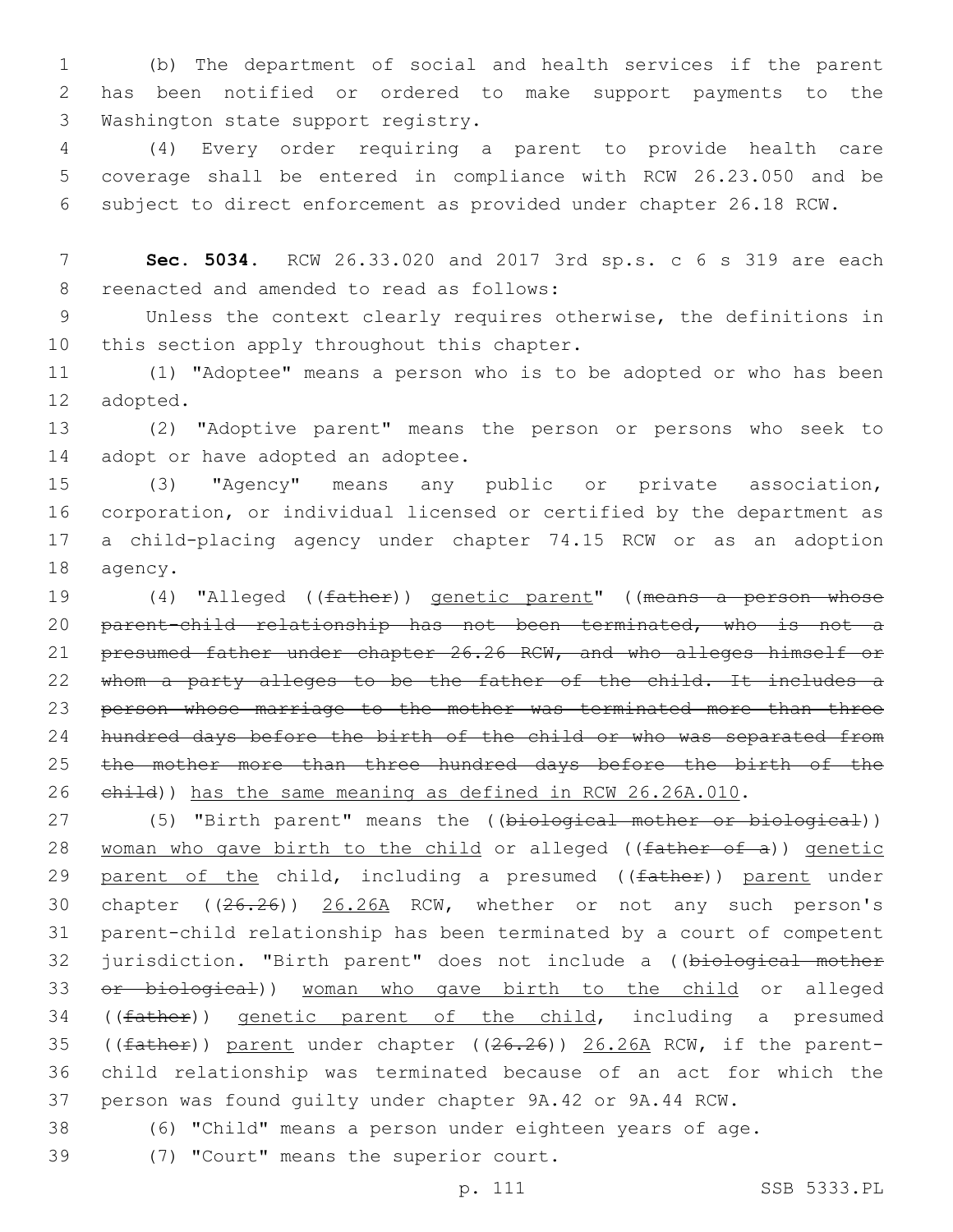(8) "Department" means the department of children, youth, and 2 families.

 (9) "Guardian ad litem" means a person, not related to a party to the action, appointed by the court to represent the best interests of 5 a party who is under a legal disability.

 (10) "Individual approved by the court" or "qualified salaried court employee" means a person who has a master's degree in social work or a related field and one year of experience in social work, or a bachelor's degree and two years of experience in social work, and includes a person not having such qualifications only if the court makes specific findings of fact that are entered of record establishing that the person has reasonably equivalent experience.

 (11) "Legal guardian" means the department, an agency, or a person, other than a parent or stepparent, appointed by the court to promote the child's general welfare, with the authority and duty to 16 make decisions affecting the child's development.

 (12) "Nonidentifying information" includes, but is not limited to, the following information about the birth parents, adoptive 19 parents, and adoptee:

20 (a) Age in years at the time of adoption;

(b) Heritage, including nationality, ethnic background, and race;

 (c) Education, including number of years of school completed at the time of adoption, but not name or location of school;

 (d) General physical appearance, including height, weight, color 25 of hair, eyes, and skin, or other information of a similar nature; (e) Religion;26

(f) Occupation, but not specific titles or places of employment;

28 (g) Talents, hobbies, and special interests;

(h) Circumstances leading to the adoption;29

(i) Medical and genetic history of birth parents;

31 (i) First names;

 (k) Other children of birth parents by age, sex, and medical 33 history;

 (l) Extended family of birth parents by age, sex, and medical 35 history;

(m) The fact of the death, and age and cause, if known;

(n) Photographs;37

(o) Name of agency or individual that facilitated the adoption.

39 (13) "Parent" ((means the natural or adoptive mother or father of

a child, including a presumed father under chapter 26.26 RCW. It does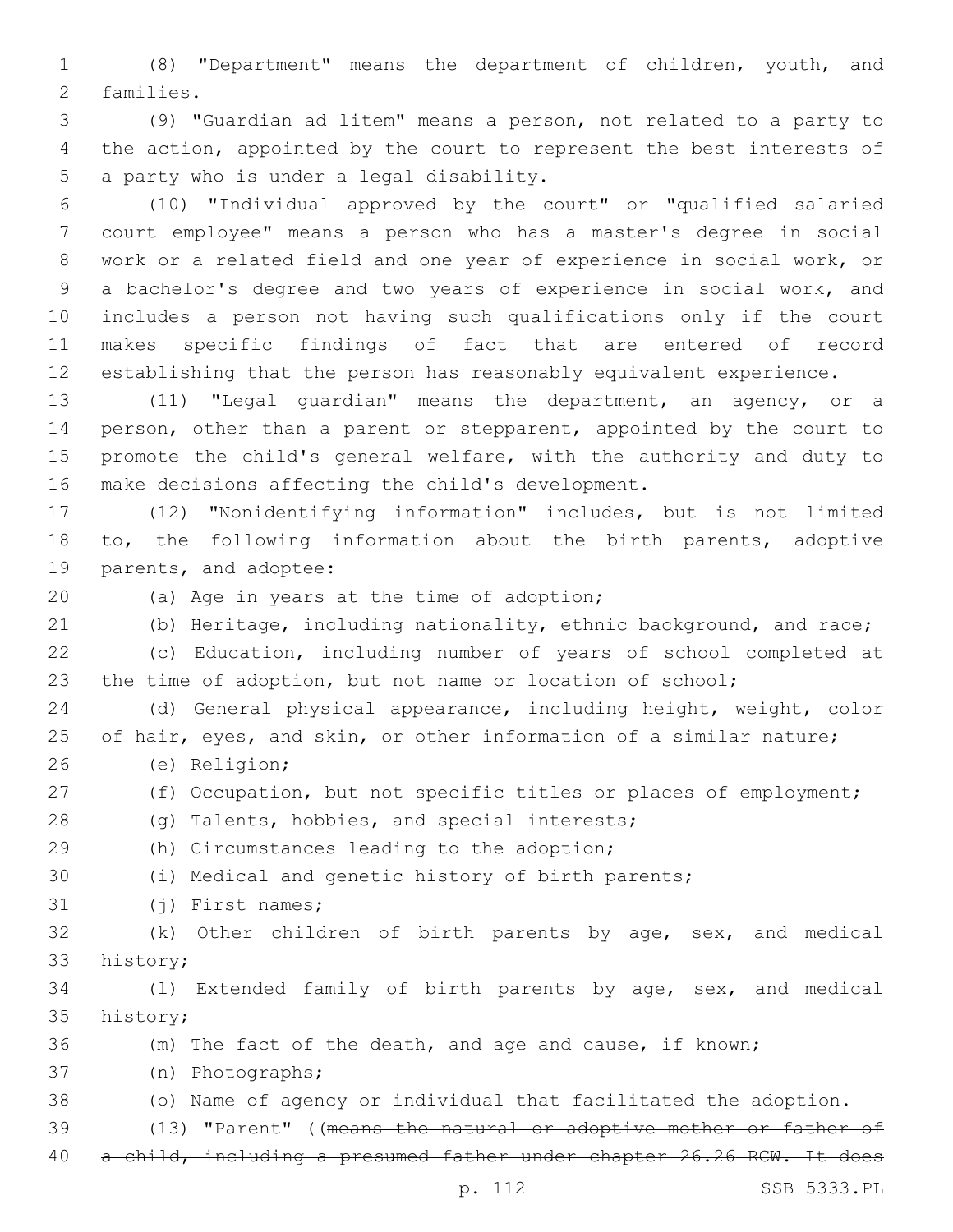not include any person whose parent-child relationship has been terminated by a court of competent jurisdiction)) has the same 3 meaning as defined in RCW 26.26A.010.

 (14) "Relinquish or relinquishment" means the voluntary surrender of custody of a child to the department, an agency, or prospective adoptive parents.6

 **Sec. 5035.** RCW 26.33.110 and 1995 c 270 s 5 are each amended to 8 read as follows:

 (1) The court shall set a time and place for a hearing on the petition for termination of the parent-child relationship, which shall not be held sooner than forty-eight hours after the child's birth. However, if the child is an Indian child, the hearing shall not be held sooner than ten days after the child's birth and the time of the hearing shall be extended up to twenty additional days from 15 the date of the scheduled hearing upon the motion of the parent, 16 Indian custodian, or the child's tribe.

 (2) Notice of the hearing shall be served on the petitioner, the 18 nonconsenting parent or alleged ((father)) genetic parent, the legal guardian of a party, and the guardian ad litem of a party, in the manner prescribed by RCW 26.33.310. If the child is an Indian child, notice of the hearing shall also be served on the child's tribe in 22 the manner prescribed by 25 U.S.C. Sec. 1912(a).

 (3) Except as otherwise provided in this section, the notice of 24 the petition shall:

 (a) State the date and place of birth. If the petition is filed prior to birth, the notice shall state the approximate date and location of conception of the child and the expected date of birth, 28 and shall identify the mother;

29 (b) Inform the nonconsenting parent or alleged ((father)) genetic parent that: (i) He or she has a right to be represented by counsel and that counsel will be appointed for an indigent person who requests counsel; and (ii) failure to respond to the termination action within twenty days of service if served within the state or thirty days if served outside of this state, will result in the termination of his or her parent-child relationship with respect to 36 the child:

37 (c) Inform an alleged ((<del>father</del>)) genetic parent that failure to 38 file a claim of ((paternity)) parentage under chapter ((26.26)) 26.26A or 26.26B RCW or to respond to the petition, within twenty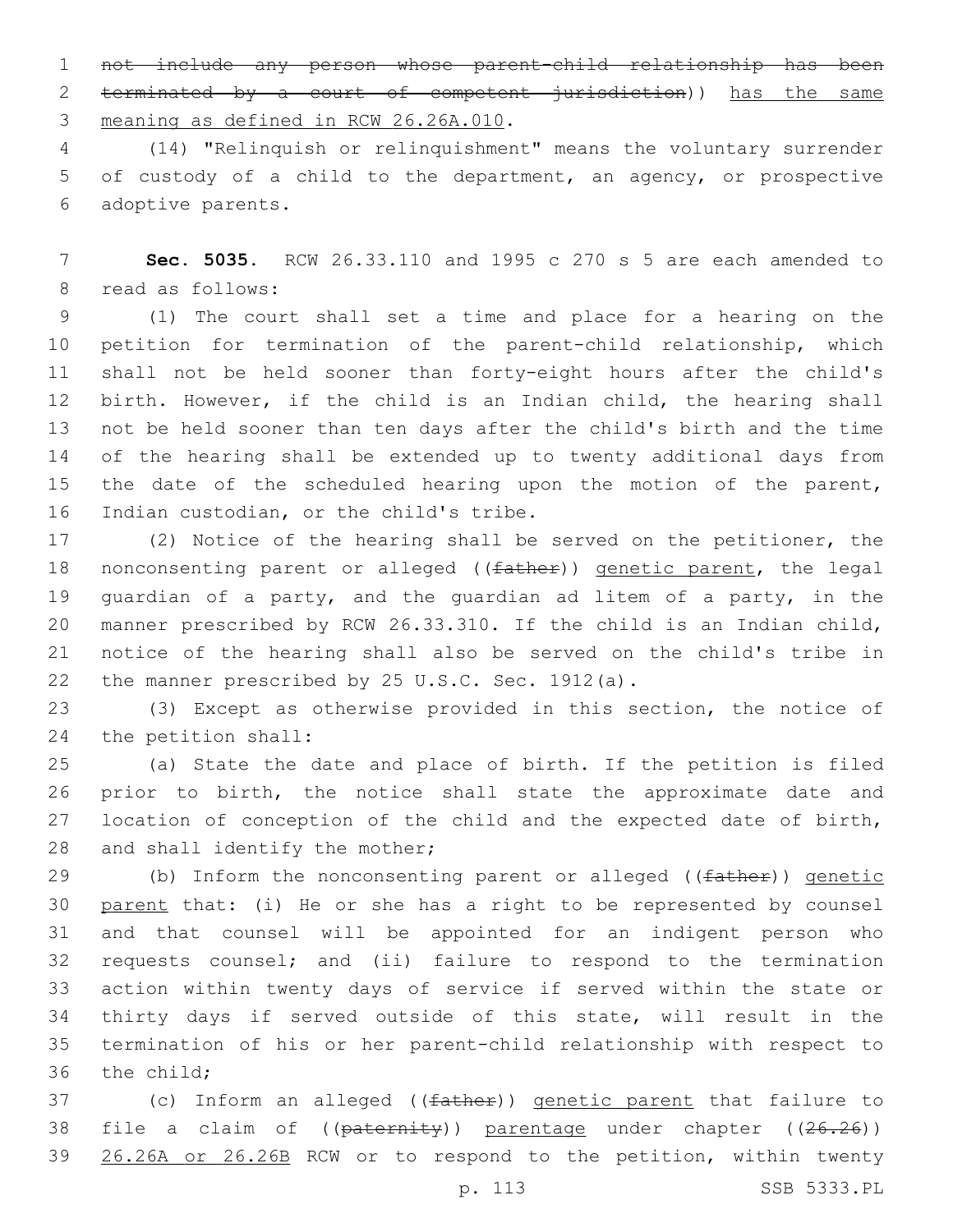days of the date of service of the petition is grounds to terminate 2 his or her parent-child relationship with respect to the child;

 (d) Inform an alleged ((father)) genetic parent of an Indian 4 child that if he or she acknowledges ((paternity)) parentage of the 5 child or if his or her ((paternity)) parentage of the child is established prior to the termination of the parent-child 7 relationship, that his or her parental rights may not be terminated 8 unless he or she: (i) Gives valid consent to termination, or (ii) his 9 or her parent-child relationship is terminated involuntarily pursuant 10 to chapter 26.33 or 13.34 RCW.

 **Sec. 5036.** RCW 26.50.025 and 1995 c 246 s 2 are each amended to 12 read as follows:

 (1) Any order available under this chapter may be issued in actions under chapter 26.09, 26.10, ((or 26.26)) 26.26A, or 26.26B RCW. If an order for protection is issued in an action under chapter 26.09, 26.10, ((or 26.26)) 26.26A, or 26.26B RCW, the order shall be issued on the forms mandated by RCW 26.50.035(1). An order issued in accordance with this subsection is fully enforceable and shall be 19 enforced under the provisions of this chapter.

20 (2) If a party files an action under chapter 26.09, 26.10, ((or 26.26)) 26.26A, or 26.26B RCW, an order issued previously under this chapter between the same parties may be consolidated by the court under that action and cause number. Any order issued under this chapter after consolidation shall contain the original cause number 25 and the cause number of the action under chapter 26.09, 26.10, ( $\Theta$ f 26.26)) 26.26A, or 26.26B RCW. Relief under this chapter shall not be denied or delayed on the grounds that the relief is available in 28 another action.

 **Sec. 5037.** RCW 26.50.035 and 2005 c 282 s 40 are each amended to 30 read as follows:

 (1) The administrative office of the courts shall develop and prepare instructions and informational brochures required under RCW 26.50.030(4), standard petition and order for protection forms, and a court staff handbook on domestic violence and the protection order process. The standard petition and order for protection forms must be used after September 1, 1994, for all petitions filed and orders 37 issued under this chapter. The instructions, brochures, forms, and handbook shall be prepared in consultation with interested persons,

p. 114 SSB 5333.PL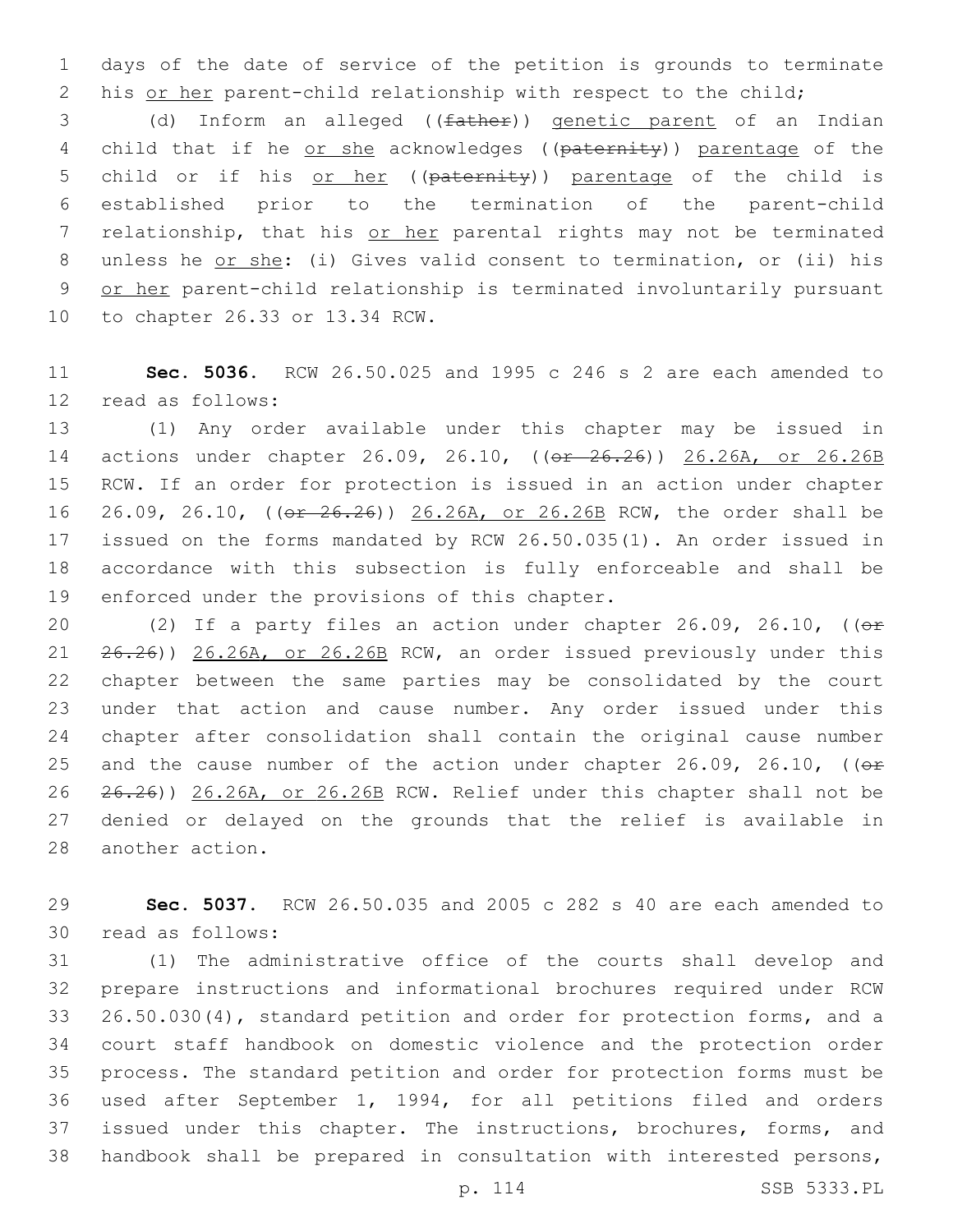including a representative of the state domestic violence coalition, 2 judges, and law enforcement personnel.

 (a) The instructions shall be designed to assist petitioners in completing the petition, and shall include a sample of standard 5 petition and order for protection forms.

 (b) The informational brochure shall describe the use of and the process for obtaining, modifying, and terminating a domestic violence protection order as provided under this chapter, an antiharassment no-contact order as provided under chapter 9A.46 RCW, a domestic violence no-contact order as provided under chapter 10.99 RCW, a 11 restraining order as provided under chapters 26.09, 26.10, ((26.26)) 12 26.26A, 26.26B, and 26.44 RCW, an antiharassment protection order as provided by chapter 10.14 RCW, and a foreign protection order as 14 defined in chapter 26.52 RCW.

 (c) The order for protection form shall include, in a conspicuous location, notice of criminal penalties resulting from violation of the order, and the following statement: "You can be arrested even if the person or persons who obtained the order invite or allow you to violate the order's prohibitions. The respondent has the sole responsibility to avoid or refrain from violating the order's provisions. Only the court can change the order upon written 22 application."

 (d) The court staff handbook shall allow for the addition of a 24 community resource list by the court clerk.

 (2) All court clerks shall obtain a community resource list from a domestic violence program, defined in RCW 70.123.020, serving the county in which the court is located. The community resource list shall include the names and telephone numbers of domestic violence programs serving the community in which the court is located, including law enforcement agencies, domestic violence agencies, sexual assault agencies, legal assistance programs, interpreters, multicultural programs, and batterers' treatment programs. The court shall make the community resource list available as part of or in addition to the informational brochures described in subsection (1) 35 of this section.

 (3) The administrative office of the courts shall distribute a master copy of the petition and order forms, instructions, and informational brochures to all court clerks and shall distribute a master copy of the petition and order forms to all superior, 40 district, and municipal courts.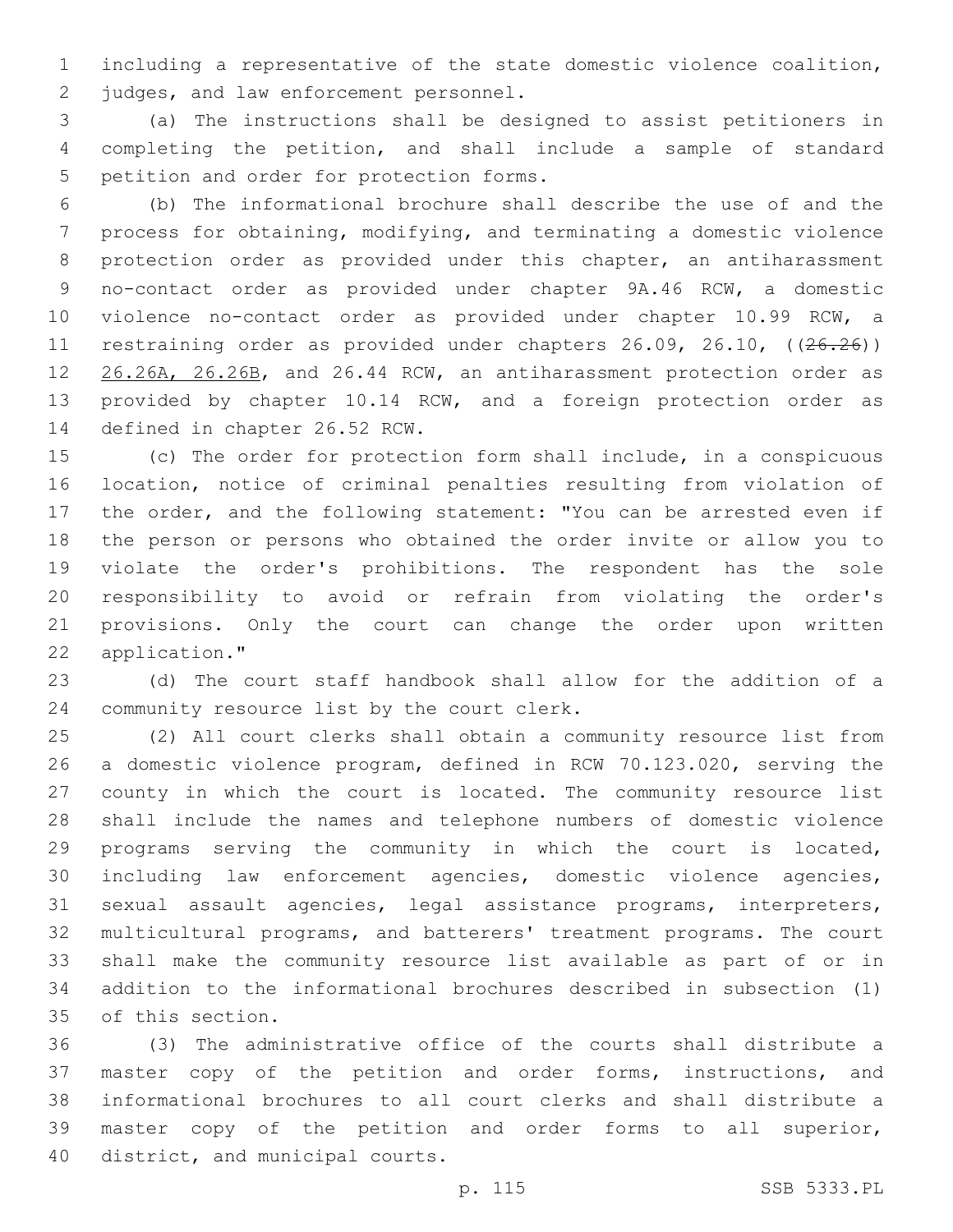(4) For purposes of this section, "court clerks" means court administrators in courts of limited jurisdiction and elected court 3 clerks.

 (5) The administrative office of the courts shall determine the significant non-English-speaking or limited English-speaking populations in the state. The administrator shall then arrange for translation of the instructions and informational brochures required by this section, which shall contain a sample of the standard petition and order for protection forms, into the languages spoken by those significant non-English-speaking populations and shall distribute a master copy of the translated instructions and informational brochures to all court clerks by January 1, 1997.

 (6) The administrative office of the courts shall update the instructions, brochures, standard petition and order for protection forms, and court staff handbook when changes in the law make an 16 update necessary.

 **Sec. 5038.** RCW 26.50.060 and 2018 c 84 s 1 are each amended to 18 read as follows:

 (1) Upon notice and after hearing, the court may provide relief 20 as follows:

 (a) Restrain the respondent from committing acts of domestic 22 violence;

 (b) Exclude the respondent from the dwelling that the parties share, from the residence, workplace, or school of the petitioner, or 25 from the day care or school of a child;

 (c) Prohibit the respondent from knowingly coming within, or knowingly remaining within, a specified distance from a specified 28 location;

 (d) On the same basis as is provided in chapter 26.09 RCW, the court shall make residential provision with regard to minor children of the parties. However, parenting plans as specified in chapter 26.09 RCW shall not be required under this chapter;

 (e) Order the respondent to participate in a domestic violence perpetrator treatment program approved under RCW 26.50.150;

 (f) Order other relief as it deems necessary for the protection of the petitioner and other family or household members sought to be protected, including orders or directives to a peace officer, as 38 allowed under this chapter;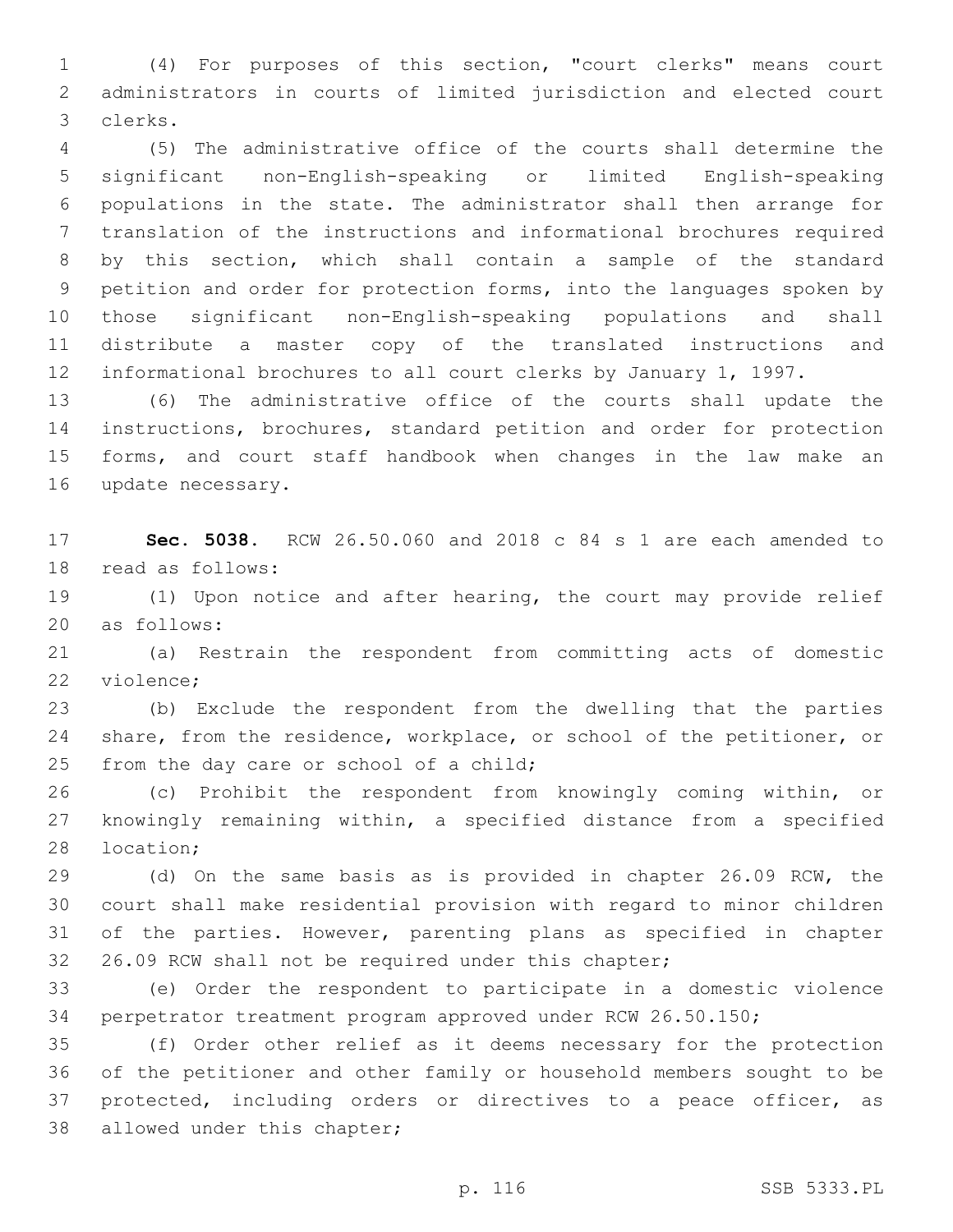(g) Require the respondent to pay the administrative court costs and service fees, as established by the county or municipality incurring the expense and to reimburse the petitioner for costs incurred in bringing the action, including reasonable attorneys' fees or limited license legal technician fees when such fees are incurred by a person licensed and practicing in accordance with the state supreme court's admission to practice rule 28, the limited practice 8 rule for limited license legal technicians;

 (h) Restrain the respondent from having any contact with the victim of domestic violence or the victim's children or members of 11 the victim's household;

 (i) Restrain the respondent from harassing, following, keeping under physical or electronic surveillance, cyberstalking as defined in RCW 9.61.260, and using telephonic, audiovisual, or other electronic means to monitor the actions, location, or communication of a victim of domestic violence, the victim's children, or members of the victim's household. For the purposes of this subsection, "communication" includes both "wire communication" and "electronic 19 communication" as defined in RCW 9.73.260;

 (j) Require the respondent to submit to electronic monitoring. The order shall specify who shall provide the electronic monitoring services and the terms under which the monitoring must be performed. The order also may include a requirement that the respondent pay the costs of the monitoring. The court shall consider the ability of the 25 respondent to pay for electronic monitoring;

26 (k) Consider the provisions of RCW 9.41.800;

 (l) Order possession and use of essential personal effects. The court shall list the essential personal effects with sufficient specificity to make it clear which property is included. Personal effects may include pets. The court may order that a petitioner be granted the exclusive custody or control of any pet owned, possessed, leased, kept, or held by the petitioner, respondent, or minor child residing with either the petitioner or respondent and may prohibit the respondent from interfering with the petitioner's efforts to remove the pet. The court may also prohibit the respondent from knowingly coming within, or knowingly remaining within, a specified distance of specified locations where the pet is regularly found; and

38 (m) Order use of a vehicle.

 (2) If a protection order restrains the respondent from contacting the respondent's minor children the restraint shall be for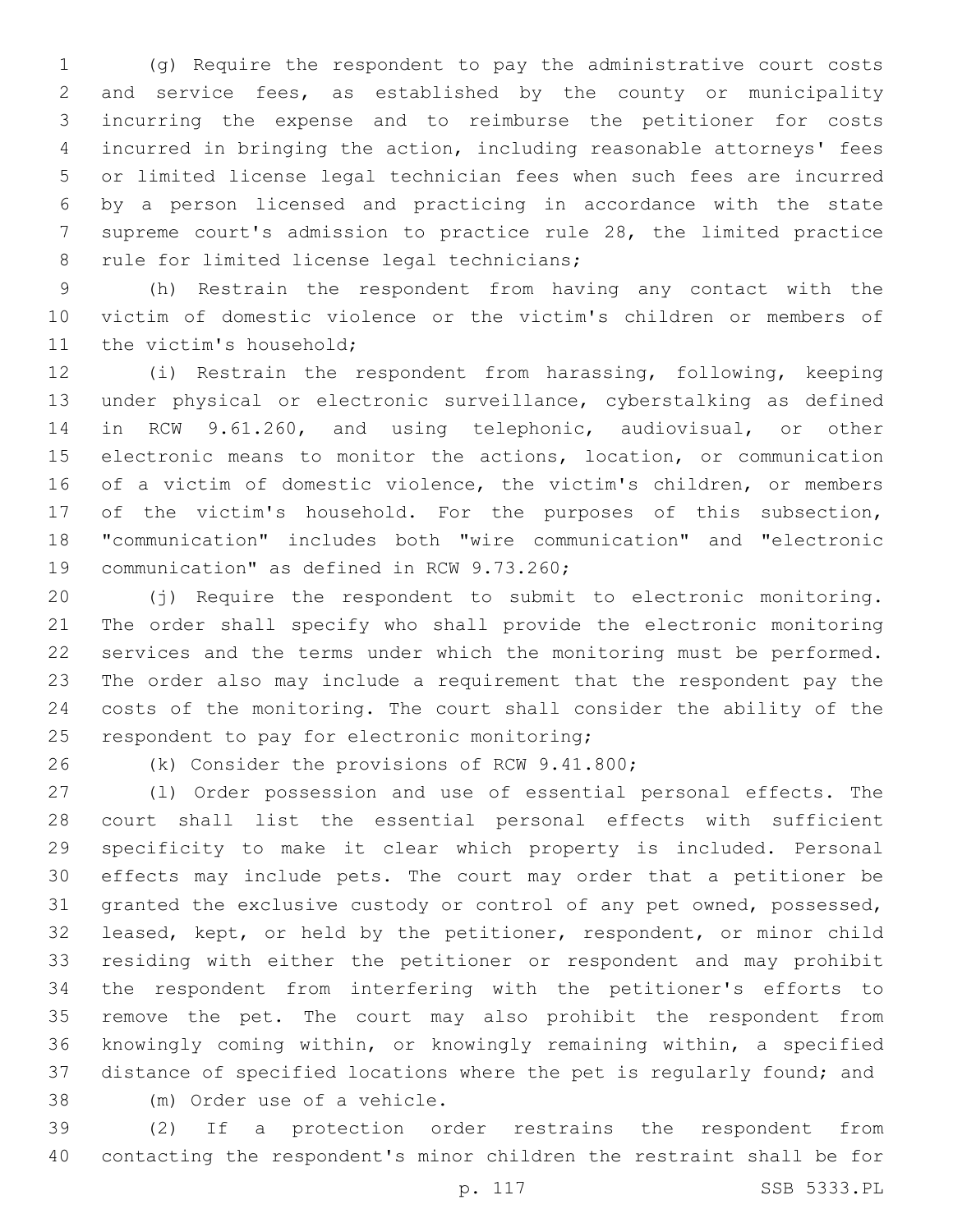a fixed period not to exceed one year. This limitation is not applicable to orders for protection issued under chapter 26.09, 26.10, ((or 26.26)) 26.26A, or 26.26B RCW. With regard to other relief, if the petitioner has petitioned for relief on his or her own behalf or on behalf of the petitioner's family or household members or minor children, and the court finds that the respondent is likely to resume acts of domestic violence against the petitioner or the petitioner's family or household members or minor children when the order expires, the court may either grant relief for a fixed period 10 or enter a permanent order of protection.

 If the petitioner has petitioned for relief on behalf of the respondent's minor children, the court shall advise the petitioner that if the petitioner wants to continue protection for a period beyond one year the petitioner may either petition for renewal pursuant to the provisions of this chapter or may seek relief 16 pursuant to the provisions of chapter 26.09 ((or 26.26)), 26.26A, or 17 26.26B RCW.

 (3) If the court grants an order for a fixed time period, the petitioner may apply for renewal of the order by filing a petition for renewal at any time within the three months before the order expires. The petition for renewal shall state the reasons why the petitioner seeks to renew the protection order. Upon receipt of the petition for renewal the court shall order a hearing which shall be not later than fourteen days from the date of the order. Except as provided in RCW 26.50.085, personal service shall be made on the respondent not less than five days before the hearing. If timely service cannot be made the court shall set a new hearing date and shall either require additional attempts at obtaining personal service or permit service by publication as provided in RCW 26.50.085 or by mail as provided in RCW 26.50.123. If the court permits service by publication or mail, the court shall set the new hearing date not later than twenty-four days from the date of the order. If the order expires because timely service cannot be made the court shall grant an ex parte order of protection as provided in RCW 26.50.070. The court shall grant the petition for renewal unless the respondent proves by a preponderance of the evidence that the respondent will not resume acts of domestic violence against the petitioner or the petitioner's children or family or household members when the order expires. The court may renew the protection order for another fixed time period or may enter a permanent order as provided in this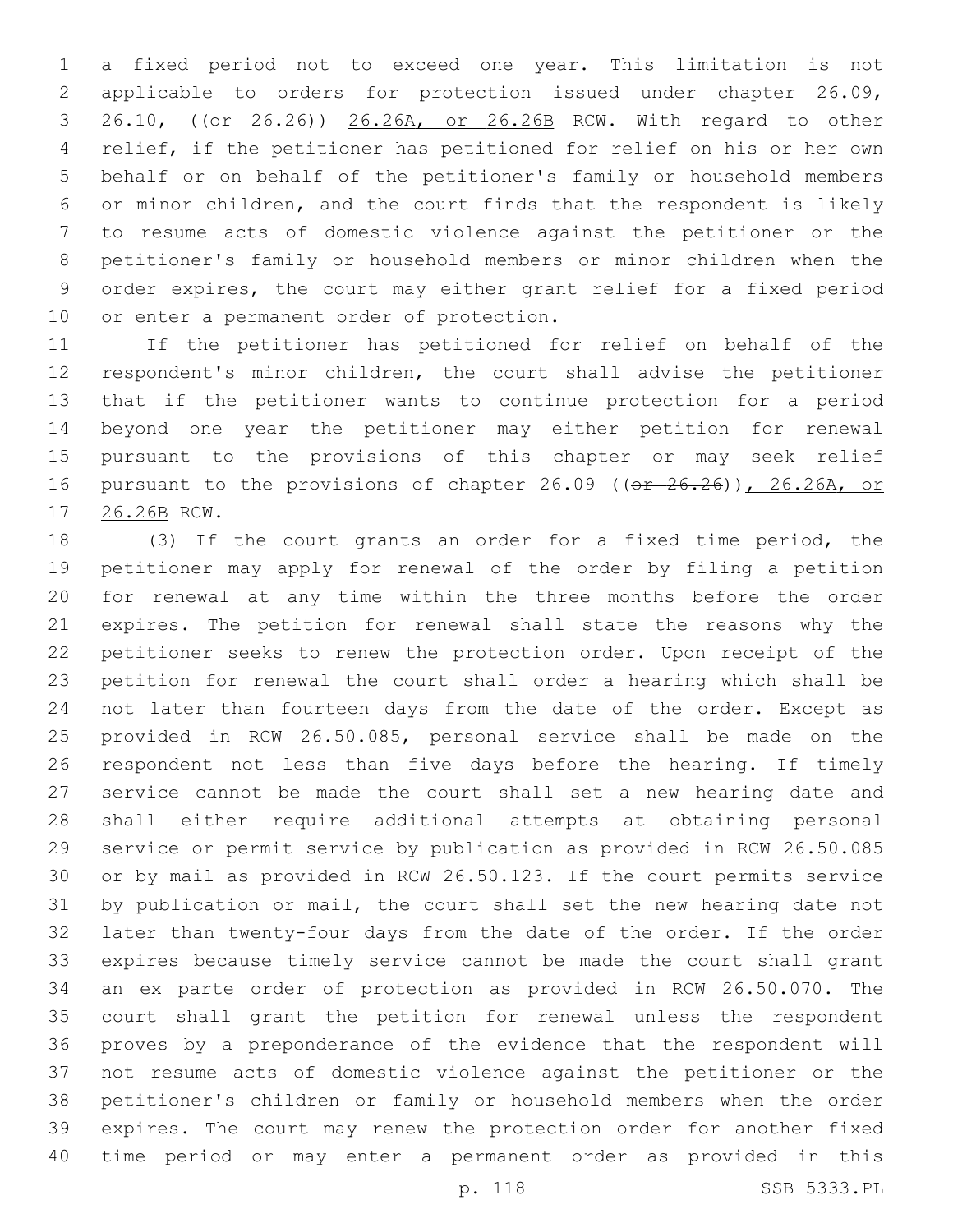section. The court may award court costs, service fees, and reasonable attorneys' fees as provided in subsection (1)(g) of this 3 section.

 (4) In providing relief under this chapter, the court may realign the designation of the parties as "petitioner" and "respondent" where the court finds that the original petitioner is the abuser and the original respondent is the victim of domestic violence and may issue an ex parte temporary order for protection in accordance with RCW 26.50.070 on behalf of the victim until the victim is able to prepare a petition for an order for protection in accordance with RCW 11 26.50.030.

 (5) Except as provided in subsection (4) of this section, no order for protection shall grant relief to any party except upon notice to the respondent and hearing pursuant to a petition or counter-petition filed and served by the party seeking relief in 16 accordance with RCW 26.50.050.

 (6) The court order shall specify the date the order expires if any. The court order shall also state whether the court issued the protection order following personal service, service by publication, or service by mail and whether the court has approved service by publication or mail of an order issued under this section.

 (7) If the court declines to issue an order for protection or declines to renew an order for protection, the court shall state in writing on the order the particular reasons for the court's denial.

 **Sec. 5039.** RCW 26.50.110 and 2017 c 230 s 9 are each amended to 26 read as follows:

 (1)(a) Whenever an order is granted under this chapter, chapter 7.92, 7.90, 9A.40, 9A.46, 9A.88, 9.94A, 10.99, 26.09, 26.10, 29 ((26.26)) 26.26A, 26.26B, or 74.34 RCW, any temporary order for protection granted under chapter 7.40 RCW pursuant to chapter 74.34 RCW, or there is a valid foreign protection order as defined in RCW 26.52.020, and the respondent or person to be restrained knows of the order, a violation of any of the following provisions of the order is a gross misdemeanor, except as provided in subsections (4) and (5) of 35 this section:

 (i) The restraint provisions prohibiting acts or threats of violence against, or stalking of, a protected party, or restraint provisions prohibiting contact with a protected party;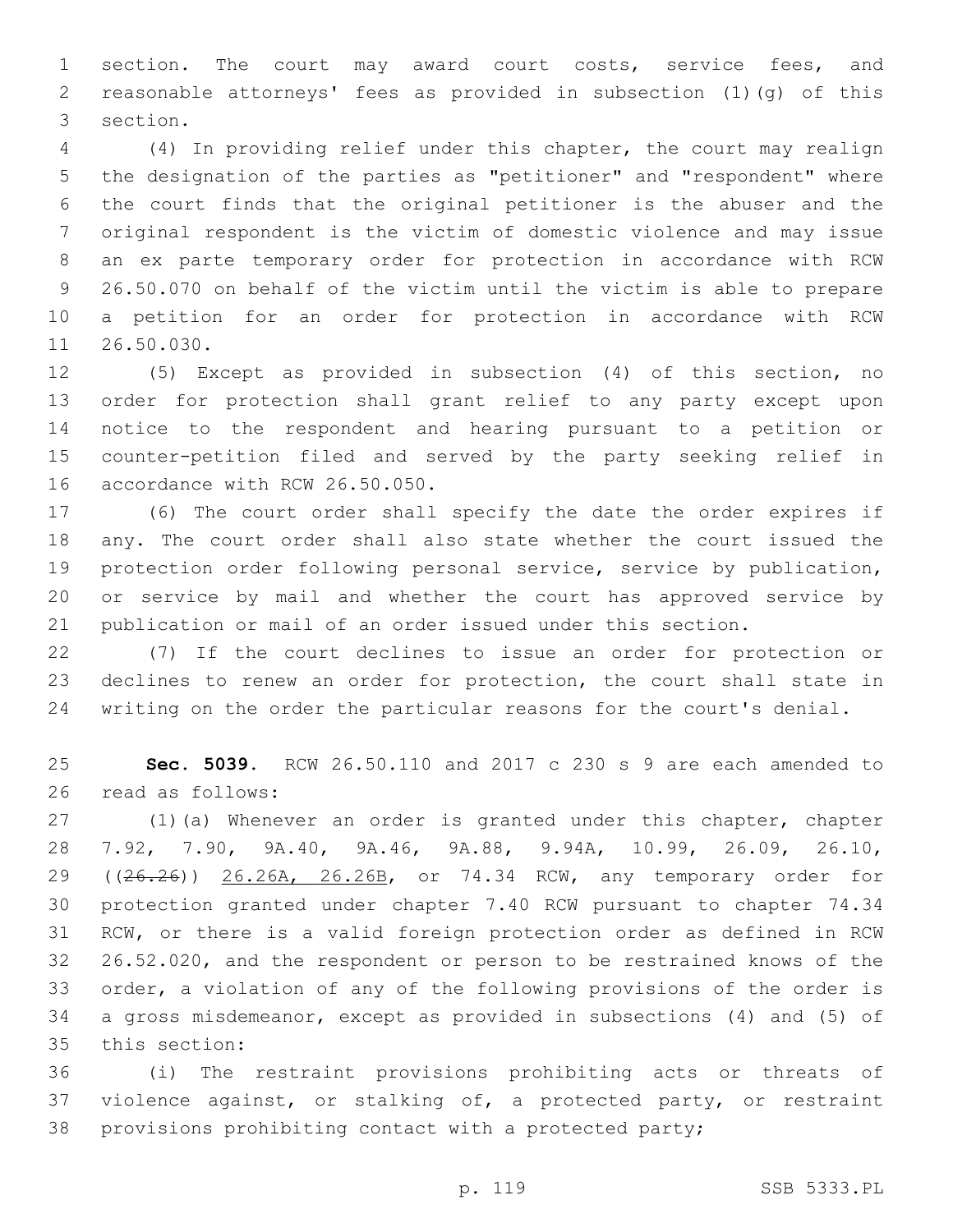(ii) A provision excluding the person from a residence, 2 workplace, school, or day care;

 (iii) A provision prohibiting a person from knowingly coming within, or knowingly remaining within, a specified distance of a 5 location;

 (iv) A provision prohibiting interfering with the protected party's efforts to remove a pet owned, possessed, leased, kept, or held by the petitioner, respondent, or a minor child residing with 9 either the petitioner or the respondent; or

 (v) A provision of a foreign protection order specifically 11 indicating that a violation will be a crime.

 (b) Upon conviction, and in addition to any other penalties 13 provided by law, the court:

 (i) May require that the respondent submit to electronic monitoring. The court shall specify who shall provide the electronic monitoring services, and the terms under which the monitoring shall be performed. The order also may include a requirement that the respondent pay the costs of the monitoring. The court shall consider the ability of the convicted person to pay for electronic monitoring.

 (ii) Shall impose a fine of fifteen dollars, in addition to any penalty or fine imposed, for a violation of a domestic violence protection order issued under this chapter. Revenue from the fifteen dollar fine must be remitted monthly to the state treasury for deposit in the domestic violence prevention account.

 (2) A peace officer shall arrest without a warrant and take into custody a person whom the peace officer has probable cause to believe has violated an order issued under this chapter, chapter 7.92, 7.90, 9A.40, 9A.46, 9A.88, 9.94A, 10.99, 26.09, 26.10, ((26.26)) 26.26A, 26.26B, or 74.34 RCW, any temporary order for protection granted under chapter 7.40 RCW pursuant to chapter 74.34 RCW, or a valid foreign protection order as defined in RCW 26.52.020, that restrains the person or excludes the person from a residence, workplace, school, or day care, or prohibits the person from knowingly coming within, or knowingly remaining within, a specified distance of a location, if the person restrained knows of the order. Presence of the order in the law enforcement computer-based criminal intelligence information system is not the only means of establishing knowledge of 38 the order.

 (3) A violation of an order issued under this chapter, chapter 7.92, 7.90, 9A.40, 9A.46, 9A.88, 9.94A, 10.99, 26.09, 26.10,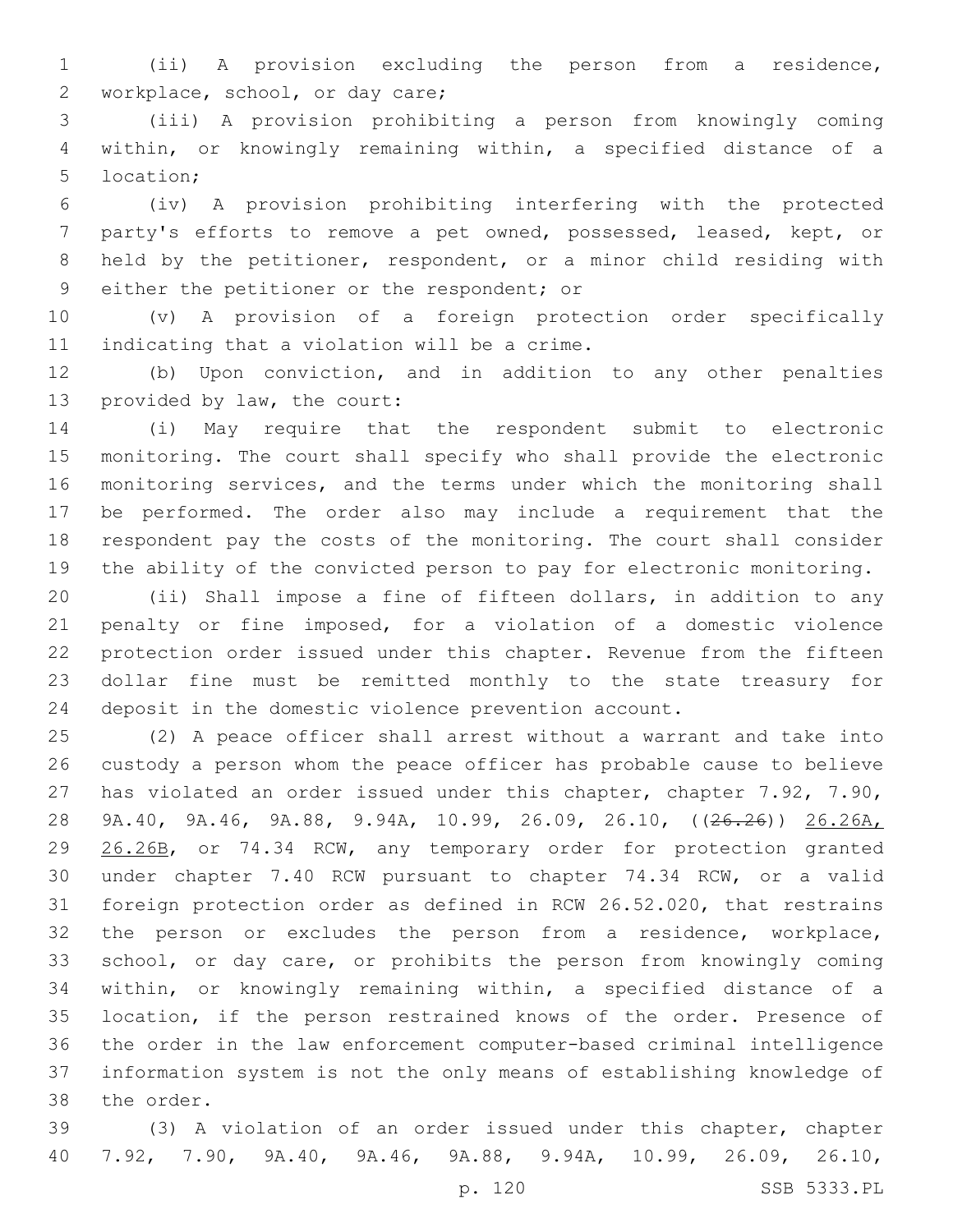((26.26)) 26.26A, 26.26B, or 74.34 RCW, or of a valid foreign protection order as defined in RCW 26.52.020, shall also constitute contempt of court, and is subject to the penalties prescribed by law.

 (4) Any assault that is a violation of an order issued under this chapter, chapter 7.92, 7.90, 9A.40, 9A.46, 9A.88, 9.94A, 10.99, 26.09, 26.10, ((26.26)) 26.26A, 26.26B, or 74.34 RCW, or of a valid foreign protection order as defined in RCW 26.52.020, and that does not amount to assault in the first or second degree under RCW 9A.36.011 or 9A.36.021 is a class C felony, and any conduct in violation of such an order that is reckless and creates a substantial risk of death or serious physical injury to another person is a class 12 C felony.

 (5) A violation of a court order issued under this chapter, chapter 7.92, 7.90, 9A.40, 9A.46, 9A.88, 9.94A, 10.99, 26.09, 26.10, 15 ((26.26)) 26.26A, 26.26B, or 74.34 RCW, or of a valid foreign protection order as defined in RCW 26.52.020, is a class C felony if the offender has at least two previous convictions for violating the provisions of an order issued under this chapter, chapter 7.90, 9A.40, 9A.46, 9A.88, 9.94A, 10.99, 26.09, 26.10, ((26.26)) 26.26A, 26.26B, or 74.34 RCW, or a valid foreign protection order as defined in RCW 26.52.020. The previous convictions may involve the same victim or other victims specifically protected by the orders the 23 offender violated.

 (6) Upon the filing of an affidavit by the petitioner or any peace officer alleging that the respondent has violated an order granted under this chapter, chapter 7.92, 7.90, 9A.40, 9A.46, 9A.88, 9.94A, 10.99, 26.09, 26.10, ((26.26)) 26.26A, 26.26B, or 74.34 RCW, or a valid foreign protection order as defined in RCW 26.52.020, the court may issue an order to the respondent, requiring the respondent to appear and show cause within fourteen days why the respondent should not be found in contempt of court and punished accordingly. The hearing may be held in the court of any county or municipality in which the petitioner or respondent temporarily or permanently resides 34 at the time of the alleged violation.

 **Sec. 5040.** RCW 26.50.160 and 2017 3rd sp.s. c 6 s 335 are each 36 amended to read as follows:

 To prevent the issuance of competing protection orders in different courts and to give courts needed information for issuance of orders, the judicial information system shall be available in each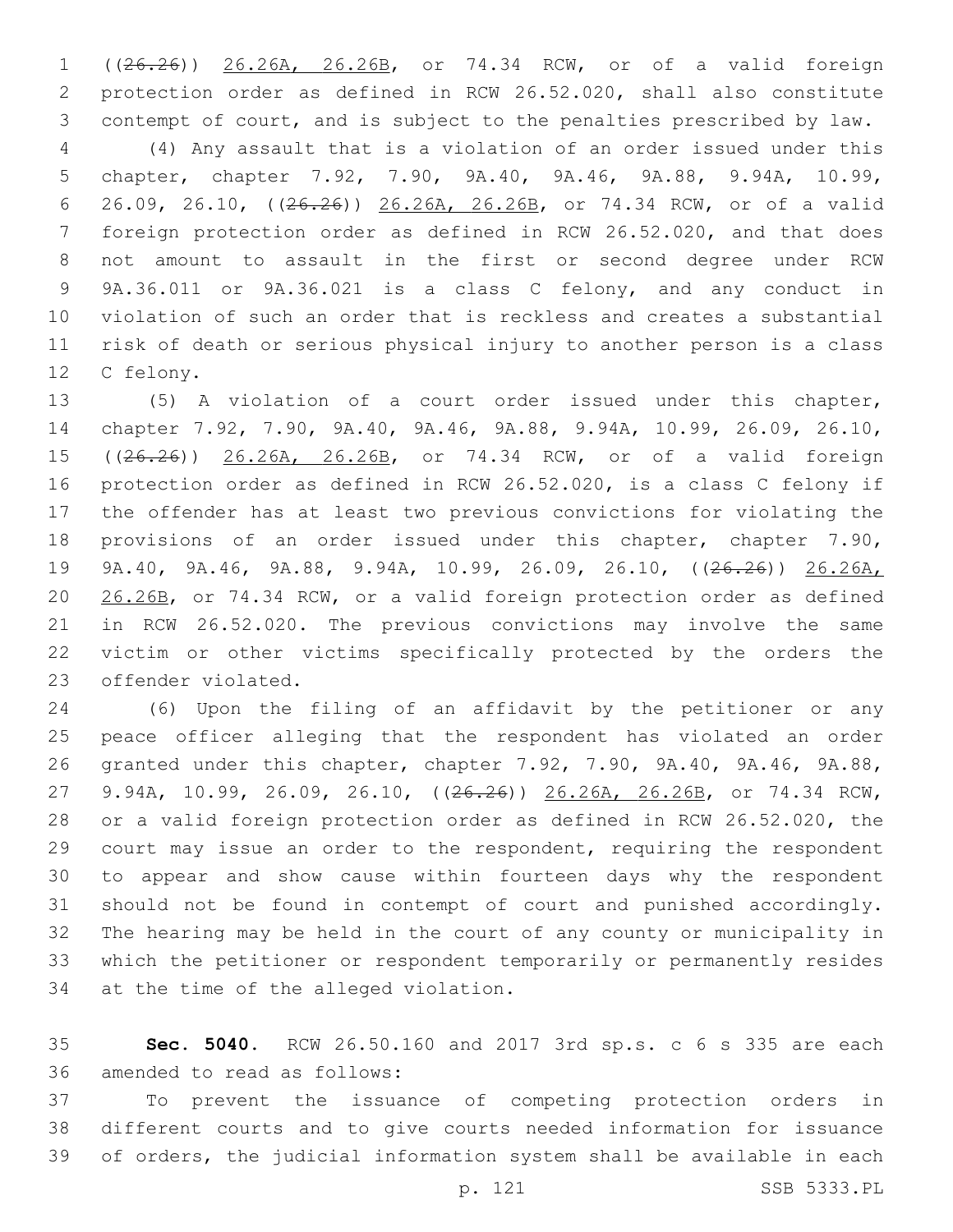district, municipal, and superior court by July 1, 1997, and shall include a database containing the following information:

 (1) The names of the parties and the cause number for every order of protection issued under this title, every sexual assault protection order issued under chapter 7.90 RCW, every criminal no- contact order issued under chapters 9A.46 and 10.99 RCW, every antiharassment order issued under chapter 10.14 RCW, every dissolution action under chapter 26.09 RCW, every third-party custody action under chapter 26.10 RCW, every parentage action under chapter 10 ((26.26)) 26.26A or 26.26B RCW, every restraining order issued on behalf of an abused child or adult dependent person under chapter 26.44 RCW, every foreign protection order filed under chapter 26.52 RCW, and every order for protection of a vulnerable adult under chapter 74.34 RCW. When a guardian or the department of social and 15 health services or department of children, youth, and families has petitioned for relief on behalf of an abused child, adult dependent 17 person, or vulnerable adult, the name of the person on whose behalf relief was sought shall be included in the database as a party rather 19 than the quardian or appropriate department;

20 (2) A criminal history of the parties; and

 (3) Other relevant information necessary to assist courts in issuing orders under this chapter as determined by the judicial 23 information system committee.

 **Sec. 5041.** RCW 36.28A.410 and 2017 c 261 s 5 are each amended to 25 read as follows:

 (1)(a) Subject to the availability of amounts appropriated for 27 this specific purpose, the Washington association of sheriffs and police chiefs shall create and operate a statewide automated protected person notification system to automatically notify a registered person via the registered person's choice of telephone or email when a respondent subject to a court order specified in (b) of this subsection has attempted to purchase or acquire a firearm and been denied based on a background check or completed and submitted firearm purchase or transfer application that indicates the respondent is ineligible to possess a firearm under state or federal law. The system must permit a person to register for notification, or a registered person to update the person's registration information, for the statewide automated protected person notification system by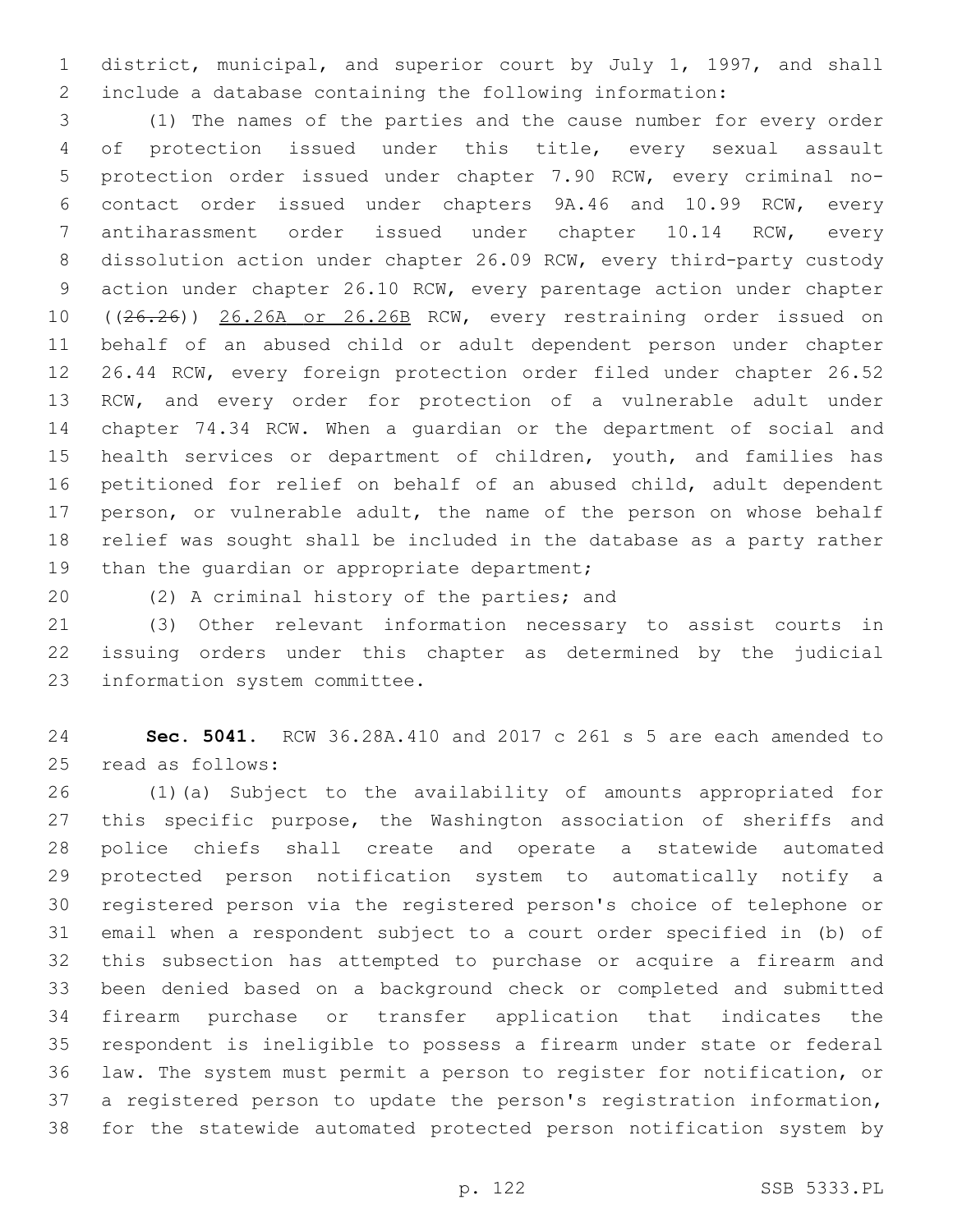calling a toll-free telephone number or by accessing a public web 2 site.

 (b) The notification requirements of this section apply to any court order issued under chapter 7.92 RCW and RCW 7.90.090, 9A.46.080, 10.14.080, 10.99.040, 10.99.045, 26.09.050, 26.09.060, 6 26.10.040, 26.10.115,  $((26.26.130, -26.26.590))$  26.26A.470, 26.26B.020, 26.50.060, or 26.50.070, and any foreign protection order filed with a Washington court pursuant to chapter 26.52 RCW, where the order prohibits the respondent from possessing firearms or where by operation of law the respondent is ineligible to possess firearms during the term of the order. The notification requirements of this section apply even if the respondent has notified the Washington state patrol that he or she has appealed a background check denial 14 under RCW 43.43.823.

 (2) An appointed or elected official, public employee, or public agency as defined in RCW 4.24.470, or combination of units of government and its employees, as provided in RCW 36.28A.010, are immune from civil liability for damages for any release of information or the failure to release information related to the statewide automated protected person notification system in this section, so long as the release or failure to release was without gross negligence. The immunity provided under this subsection applies to the release of relevant and necessary information to other public officials, public employees, or public agencies, and to the general 25 public.

 (3) Information and records prepared, owned, used, or retained by the Washington association of sheriffs and police chiefs pursuant to chapter 261, Laws of 2017, including information a person submits to register and participate in the statewide automated protected person notification system, are exempt from public inspection and copying 31 under chapter 42.56 RCW.

 **Sec. 5042.** RCW 59.18.575 and 2009 c 395 s 2 are each amended to 33 read as follows:

 (1)(a) If a tenant notifies the landlord in writing that he or she or a household member was a victim of an act that constitutes a crime of domestic violence, sexual assault, unlawful harassment, or stalking, and either (a)(i) or (ii) of this subsection applies, then 38 subsection (2) of this section applies: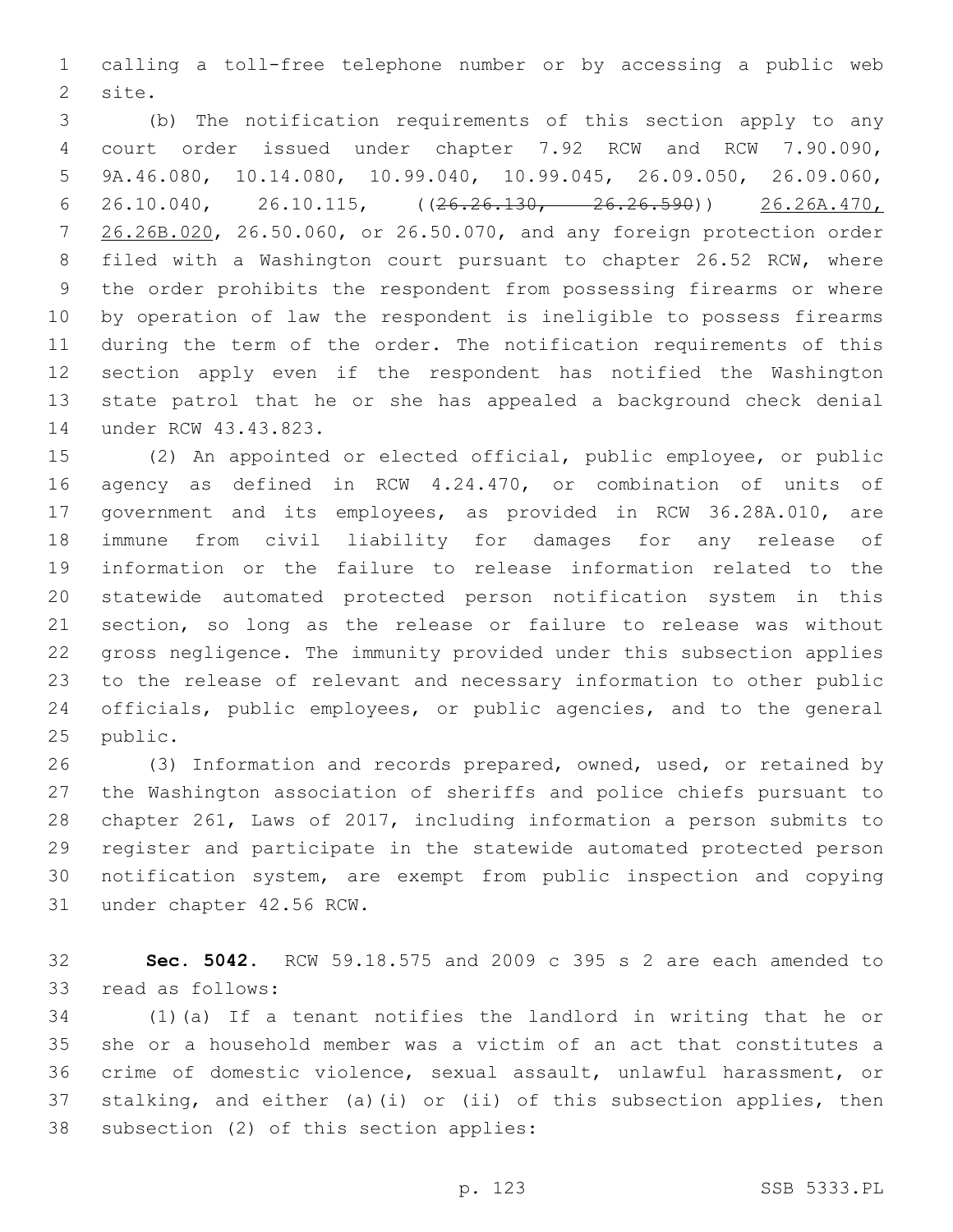(i) The tenant or the household member has a valid order for protection under one or more of the following: Chapter 7.90, 26.50, ((or 26.26)) 26.26A, or 26.26B RCW or RCW 9A.46.040, 9A.46.050, 10.14.080, 10.99.040 (2) or (3), or 26.09.050; or4

 (ii) The tenant or the household member has reported the domestic violence, sexual assault, unlawful harassment, or stalking to a qualified third party acting in his or her official capacity and the qualified third party has provided the tenant or the household member a written record of the report signed by the qualified third party.

 (b) When a copy of a valid order for protection or a written record of a report signed by a qualified third party, as required under (a) of this subsection, is made available to the landlord, the tenant may terminate the rental agreement and quit the premises 14 without further obligation under the rental agreement or under this 15 chapter ((59.18 RCW)). However, the request to terminate the rental 16 agreement must occur within ninety days of the reported act, event, or circumstance that gave rise to the protective order or report to a qualified third party. A record of the report to a qualified third party that is provided to the tenant or household member shall consist of a document signed and dated by the qualified third party stating: (i) That the tenant or the household member notified him or her that he or she was a victim of an act or acts that constitute a crime of domestic violence, sexual assault, unlawful harassment, or stalking; (ii) the time and date the act or acts occurred; (iii) the location where the act or acts occurred; (iv) a brief description of the act or acts of domestic violence, sexual assault, unlawful harassment, or stalking; and (v) that the tenant or household member informed him or her of the name of the alleged perpetrator of the act or acts. The record of the report provided to the tenant or household member shall not include the name of the alleged perpetrator of the act or acts of domestic violence, sexual assault, unlawful harassment, or stalking. The qualified third party shall keep a copy of the record of the report and shall note on the retained copy the name of the alleged perpetrator of the act or acts of domestic violence, sexual assault, unlawful harassment, or stalking. The record of the report to a qualified third party may be accomplished by completion of a form provided by the qualified third party, in 38 substantially the following form: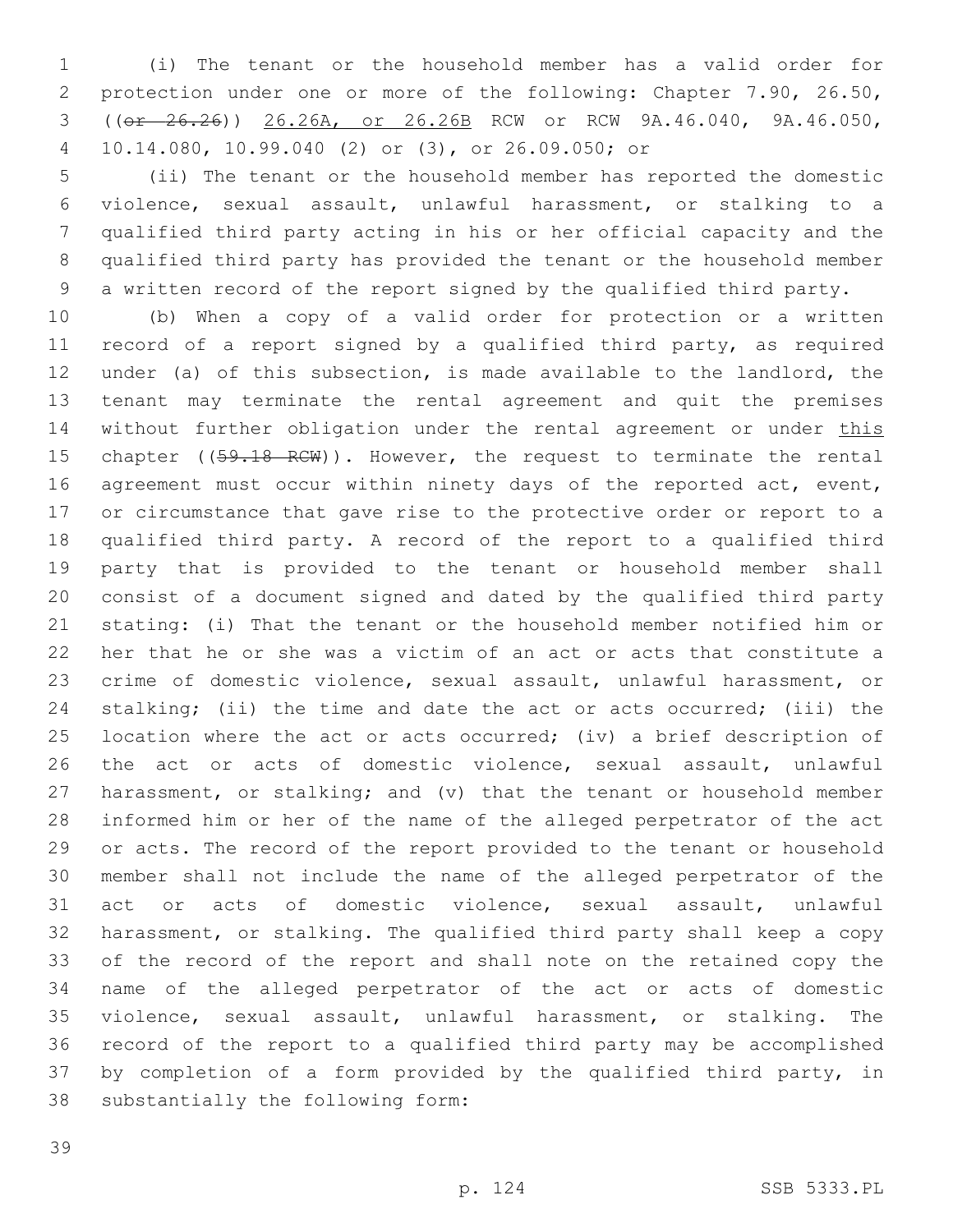| 1            |                                                               |
|--------------|---------------------------------------------------------------|
| $\mathbf{2}$ | [Name of organization, agency, clinic, professional service   |
| 3            | provider]                                                     |
| 4            | I and/or my  (household member) am/is a victim                |
| 5            | of                                                            |
| 6            | domestic violence as defined by RCW                           |
| 7            | 26.50.010.                                                    |
| 8            | sexual assault as defined by RCW                              |
| 9            | 70.125.030.                                                   |
| 10           | stalking as defined by RCW 9A.46.110.                         |
| 11           | unlawful harassment as defined by RCW                         |
| 12           | 59.18.570.                                                    |
| 13           | Briefly describe the incident of domestic violence,           |
| 14           | sexual assault, unlawful harassment, or stalking:             |
| 15           |                                                               |
| 16           | The incident(s) that I rely on in support of this             |
| 17           | declaration occurred on the following date(s) and time(s)     |
| 18           |                                                               |
| 19           | The incident(s) that I rely on in support of this             |
| 20           | declaration were committed by the following person(s):        |
| 21           |                                                               |
| 22           | I state under penalty of perjury under the laws of the        |
| 23           | state of Washington that the foregoing is true and correct.   |
| 24           | Dated at (city), Washington, this day                         |
| 25           | of, $((20))$ (year)                                           |
| 26           |                                                               |
| 27           | Signature of Tenant or                                        |
| 28           | Household Member                                              |
| 29           | I verify that I have provided to the person whose             |
| 30           | signature appears above the statutes cited in RCW             |
| 31           | 59.18.575 and that the individual was a victim of an act that |
| 32           | constitutes a crime of domestic violence, sexual assault,     |
| 33           | unlawful harassment, or stalking, and that the individual     |
| 34           | informed me of the name of the alleged perpetrator of the     |
| 35           | act.                                                          |
| 36           | Dated this day of , $((20))$ (year)                           |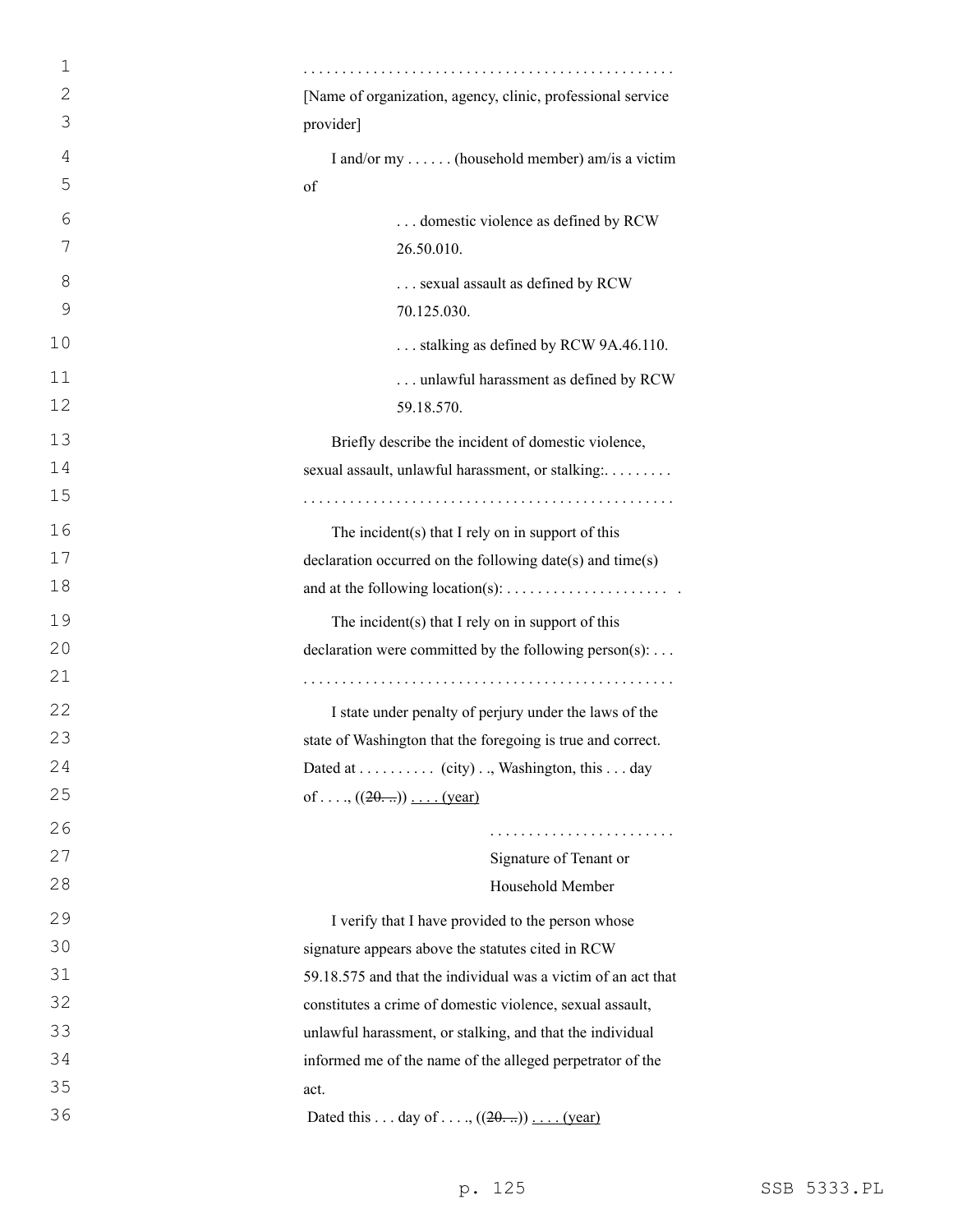| .                              |
|--------------------------------|
| Signature of authorized        |
| officer/employee of            |
| (Organization, agency, clinic, |
| professional service provider) |

 (2) A tenant who terminates a rental agreement under this section is discharged from the payment of rent for any period following the last day of the month of the quitting date. The tenant shall remain liable for the rent for the month in which he or she terminated the rental agreement unless the termination is in accordance with RCW 59.18.200(1). Notwithstanding lease provisions that allow for forfeiture of a deposit for early termination, a tenant who terminates under this section is entitled to the return of the full deposit, subject to RCW 59.18.020 and 59.18.280. Other tenants who are parties to the rental agreement, except household members who are the victims of sexual assault, stalking, unlawful harassment, or domestic violence, are not released from their obligations under the rental agreement or other obligations under this chapter.

 (3)(a) Notwithstanding any other provision under this section, if a tenant or a household member is a victim of sexual assault, stalking, or unlawful harassment by a landlord, the tenant may terminate the rental agreement and quit the premises without further obligation under the rental agreement or under this chapter prior to making a copy of a valid order for protection or a written record of a report signed by a qualified third party available to the landlord, 26 provided that:

 (i) The tenant must deliver a copy of a valid order for protection or written record of a report signed by a qualified third party to the landlord by mail, fax, or personal delivery by a third party within seven days of quitting the tenant's dwelling unit; and

 (ii) A written record of a report signed by the qualified third party must be substantially in the form specified under subsection (1)(b) of this section. The record of the report provided to the landlord must not include the name of the alleged perpetrator of the 35 act. On written request by the landlord, the qualified third party shall, within seven days, provide the name of the alleged perpetrator of the act to the landlord only if the alleged perpetrator was a person meeting the definition of the term "landlord" under RCW 59.18.570.39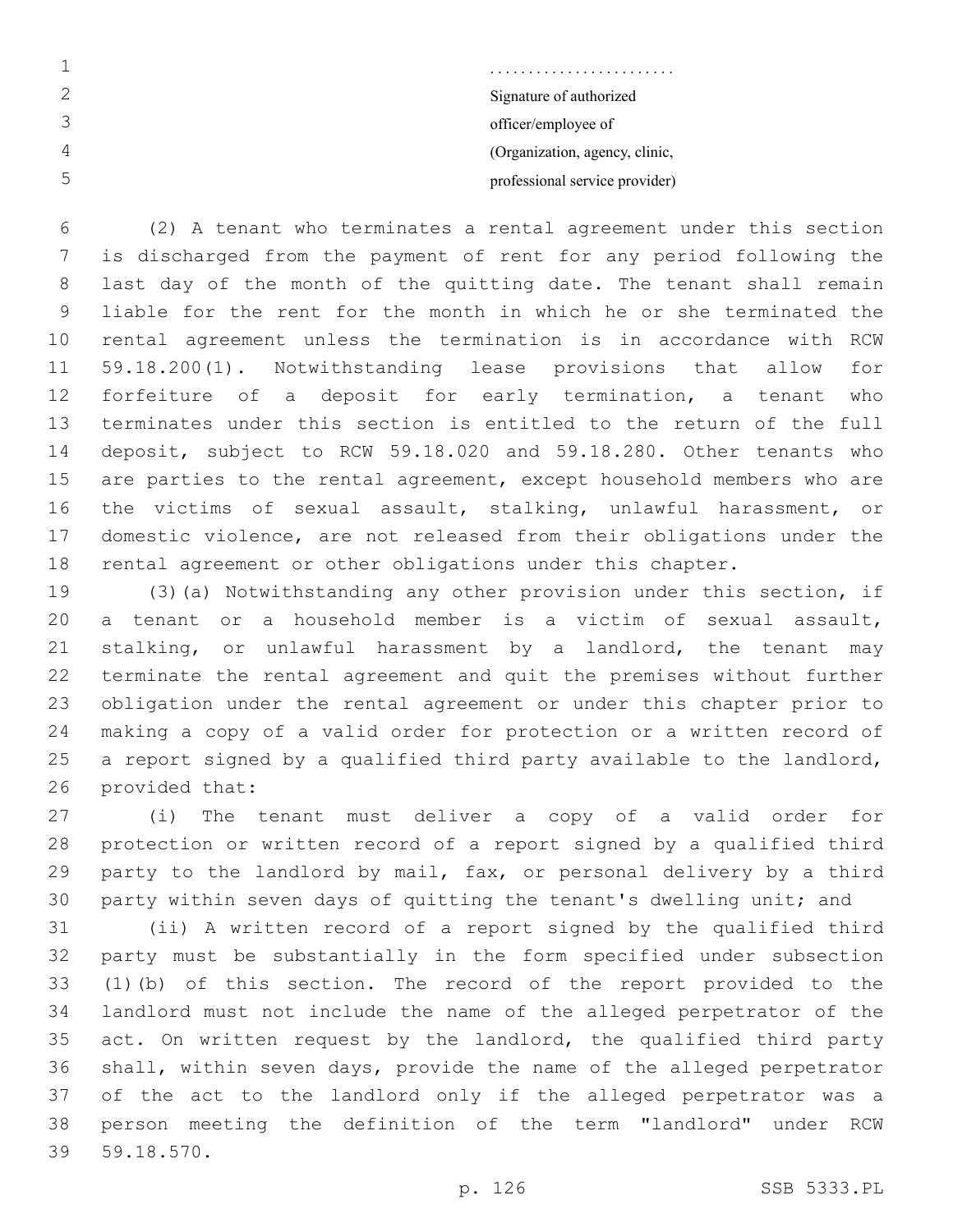(b) A tenant who terminates his or her rental agreement under this subsection is discharged from the payment of rent for any period following the latter of: (i) The date the tenant vacates the unit; or (ii) the date the record of the report of the qualified third party and the written notice that the tenant has vacated are delivered to the landlord by mail, fax, or personal delivery by a third party. The tenant is entitled to a pro rata refund of any prepaid rent and must receive a full and specific statement of the basis for retaining any of the deposit together with any refund due in accordance with RCW 10 59.18.280.

 (4) If a tenant or a household member is a victim of sexual assault, stalking, or unlawful harassment by a landlord, the tenant may change or add locks to the tenant's dwelling unit at the tenant's expense. If a tenant exercises his or her rights to change or add 15 locks, the following rules apply:

 (a) Within seven days of changing or adding locks, the tenant must deliver to the landlord by mail, fax, or personal delivery by a third party: (i) Written notice that the tenant has changed or added locks; and (ii) a copy of a valid order for protection or a written record of a report signed by a qualified third party. A written record of a report signed by a qualified third party must be substantially in the form specified under subsection (1)(b) of this section. The record of the report provided to the landlord must not include the name of the alleged perpetrator of the act. On written 25 request by the landlord, the qualified third party shall, within seven days, provide the name of the alleged perpetrator to the landlord only if the alleged perpetrator was a person meeting the definition of the term "landlord" under RCW 59.18.570.

 (b) After the tenant provides notice to the landlord that the tenant has changed or added locks, the tenant's rental agreement shall terminate on the ninetieth day after providing such notice, 32 unless:

 (i) Within sixty days of providing notice that the tenant has changed or added locks, the tenant notifies the landlord in writing that the tenant does not wish to terminate his or her rental agreement. If the perpetrator has been identified by the qualified third party and is no longer an employee or agent of the landlord or owner and does not reside at the property, the tenant shall provide the owner or owner's designated agent with a copy of the key to the new locks at the same time as providing notice that the tenant does

p. 127 SSB 5333.PL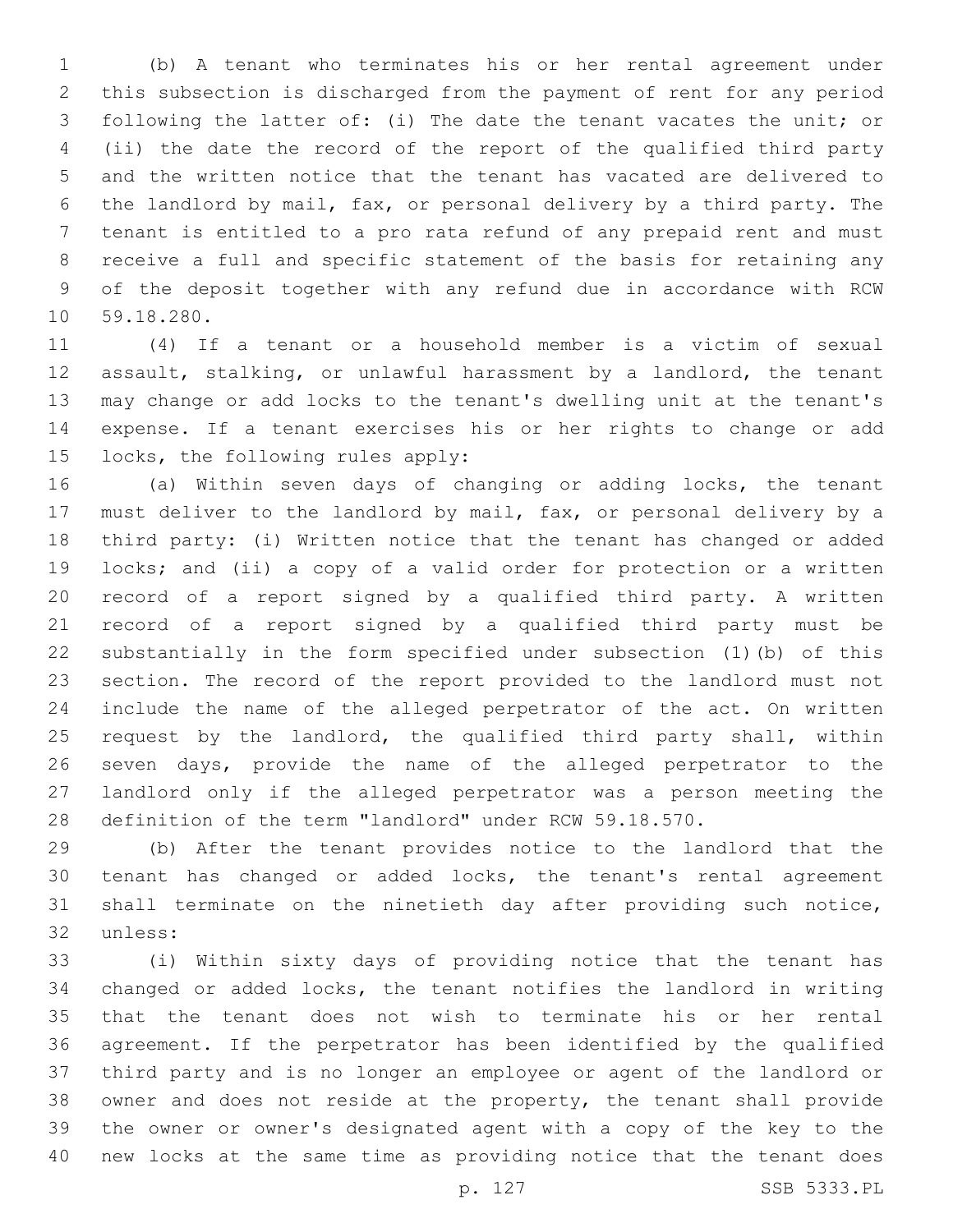not wish to terminate his or her rental agreement. A tenant who has a valid protection, antiharassment, or other protective order against the owner of the premises or against an employee or agent of the landlord or owner is not required to provide a key to the new locks until the protective order expires or the tenant vacates; or

 (ii) The tenant exercises his or her rights to terminate the rental agreement under subsection (3) of this section within sixty days of providing notice that the tenant has changed or added locks.

 (c) After a landlord receives notice that a tenant has changed or added locks to his or her dwelling unit under (a) of this subsection, the landlord may not enter the tenant's dwelling unit except as 12 follows:

 (i) In the case of an emergency, the landlord may enter the unit if accompanied by a law enforcement or fire official acting in his or her official capacity. If the landlord reasonably concludes that the circumstances require immediate entry into the unit, the landlord may, after notifying emergency services, use such force as necessary to enter the unit if the tenant is not present; or

 (ii) The landlord complies with the requirements of RCW 59.18.150 and clearly specifies in writing the time and date that the landlord intends to enter the unit and the purpose for entering the unit. The tenant must make arrangements to permit access by the landlord.

 (d) The exercise of rights to change or add locks under this subsection does not discharge the tenant from the payment of rent until the rental agreement is terminated and the tenant vacates the 26 unit.

 (e) The tenant may not change any locks to common areas and must make keys for new locks available to other household members.

 (f) Upon vacating the dwelling unit, the tenant must deliver the key and all copies of the key to the landlord by mail or personal 31 delivery by a third party.

 (5) A tenant's remedies under this section do not preempt any 33 other legal remedy available to the tenant.

 (6) The provision of verification of a report under subsection (1)(b) of this section does not waive the confidential or privileged nature of the communication between a victim of domestic violence, sexual assault, or stalking with a qualified third party pursuant to RCW 5.60.060, 70.123.075, or 70.125.065. No record or evidence obtained from such disclosure may be used in any civil, administrative, or criminal proceeding against the victim unless a

p. 128 SSB 5333.PL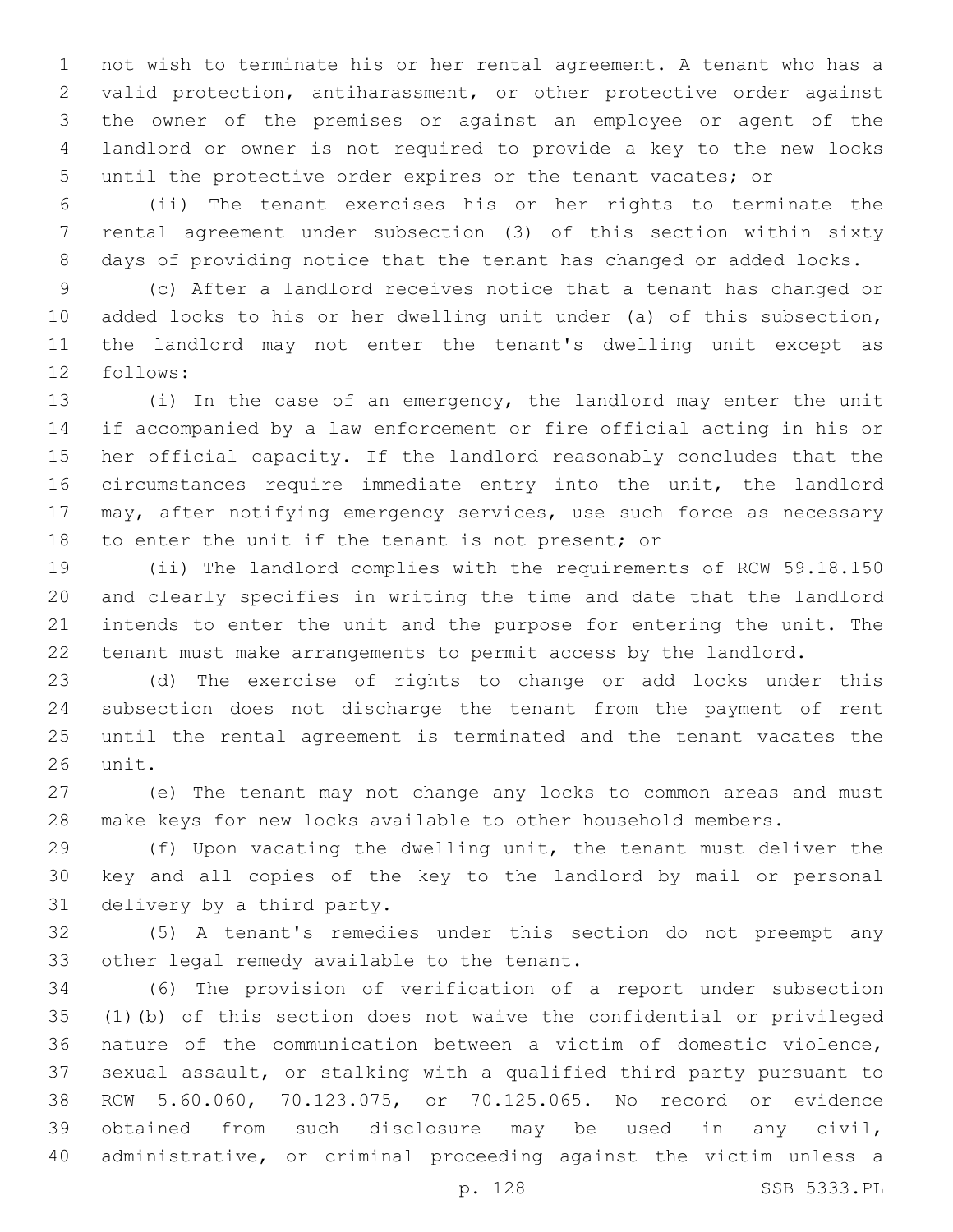written waiver of applicable evidentiary privilege is obtained, except that the verification itself, and no other privileged information, under subsection (1)(b) of this section may be used in civil proceedings brought under this section.4

 **Sec. 5043.** RCW 72.09.712 and 2009 c 521 s 166 and 2009 c 400 s 1 are each reenacted and amended to read as follows:6

 (1) At the earliest possible date, and in no event later than thirty days before release except in the event of escape or emergency furloughs as defined in RCW 72.66.010, the department of corrections shall send written notice of parole, release, community custody, work release placement, furlough, or escape about a specific inmate convicted of a violent offense, a sex offense as defined by RCW 9.94A.030, a domestic violence court order violation pursuant to RCW 10.99.040, 10.99.050, 26.09.300, 26.10.220, ((26.26.138)) 26.26B.050, 26.50.110, 26.52.070, or 74.34.145, or a felony harassment offense as defined by RCW 9A.46.060 or 9A.46.110, to the following:

 (a) The chief of police of the city, if any, in which the inmate will reside or in which placement will be made in a work release 19 program; and

 (b) The sheriff of the county in which the inmate will reside or in which placement will be made in a work release program.

 The sheriff of the county where the offender was convicted shall be notified if the department does not know where the offender will reside. The department shall notify the state patrol of the release of all sex offenders, and that information shall be placed in the Washington crime information center for dissemination to all law 27 enforcement.

 (2) The same notice as required by subsection (1) of this section shall be sent to the following if such notice has been requested in writing about a specific inmate convicted of a violent offense, a sex offense as defined by RCW 9.94A.030, a domestic violence court order violation pursuant to RCW 10.99.040, 10.99.050, 26.09.300, 26.10.220, ((26.26.138)) 26.26B.050, 26.50.110, 26.52.070, or 74.34.145, or a felony harassment offense as defined by RCW 9A.46.060 or 9A.46.110:

 (a) The victim of the crime for which the inmate was convicted or the victim's next of kin if the crime was a homicide;

 (b) Any witnesses who testified against the inmate in any court 38 proceedings involving the violent offense;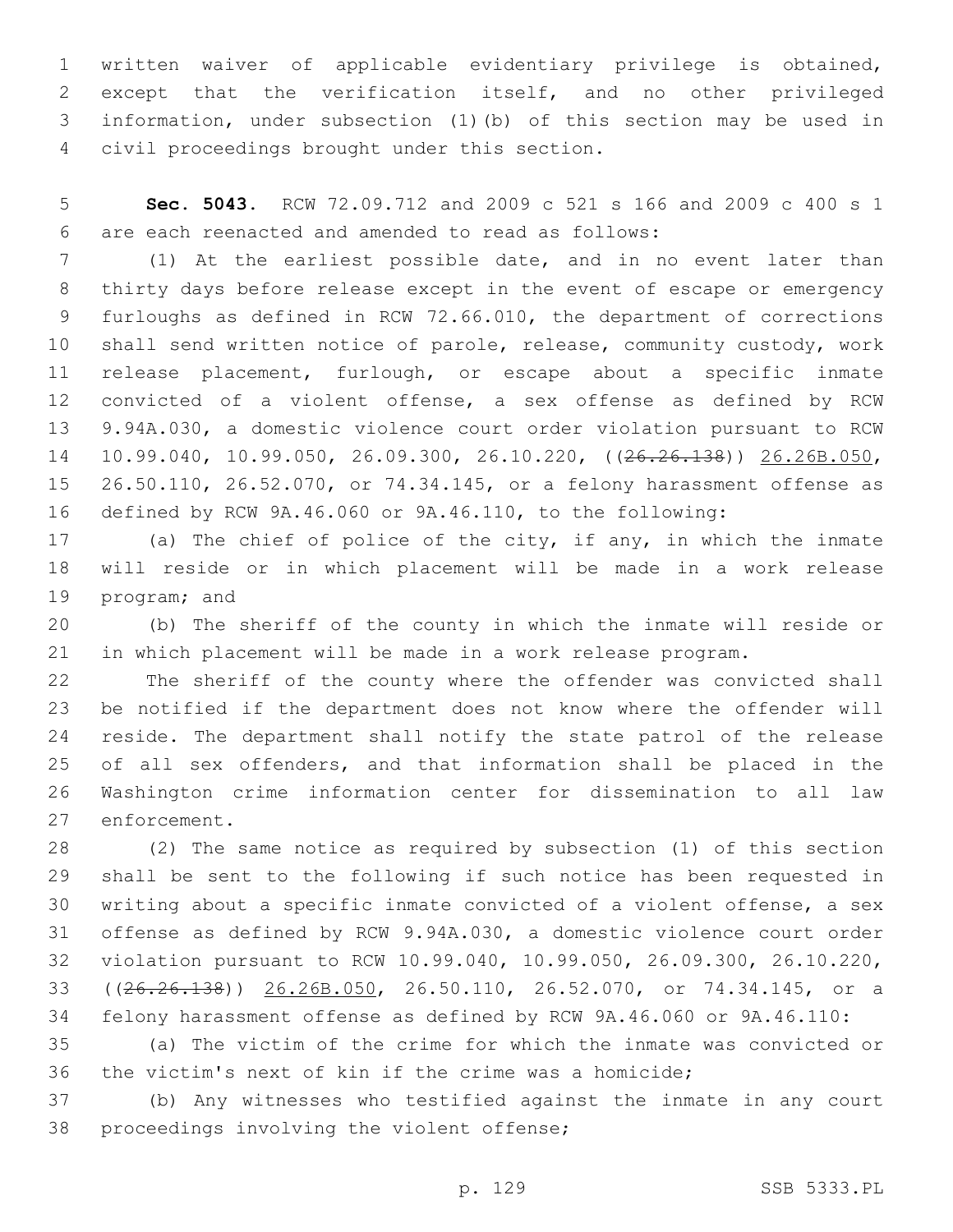(c) Any person specified in writing by the prosecuting attorney; 2 and

 (d) Any person who requests such notice about a specific inmate convicted of a sex offense as defined by RCW 9.94A.030 from the department of corrections at least sixty days prior to the expected 6 release date of the offender.

 Information regarding victims, next of kin, or witnesses requesting the notice, information regarding any other person specified in writing by the prosecuting attorney to receive the notice, and the notice are confidential and shall not be available to the inmate. Whenever the department of corrections mails notice pursuant to this subsection and the notice is returned as undeliverable, the department shall attempt alternative methods of notification, including a telephone call to the person's last known 15 telephone number.

 (3) The existence of the notice requirements contained in subsections (1) and (2) of this section shall not require an extension of the release date in the event that the release plan 19 changes after notification.

 (4) If an inmate convicted of a violent offense, a sex offense as defined by RCW 9.94A.030, a domestic violence court order violation pursuant to RCW 10.99.040, 10.99.050, 26.09.300, 26.10.220, 23 ((26.26.138)) 26.26B.050, 26.50.110, 26.52.070, or 74.34.145, or a felony harassment offense as defined by RCW 9A.46.060 or 9A.46.110, escapes from a correctional facility, the department of corrections shall immediately notify, by the most reasonable and expedient means available, the chief of police of the city and the sheriff of the county in which the inmate resided immediately before the inmate's arrest and conviction. If previously requested, the department shall also notify the witnesses and the victim of the crime for which the inmate was convicted or the victim's next of kin if the crime was a homicide. If the inmate is recaptured, the department shall send notice to the persons designated in this subsection as soon as possible but in no event later than two working days after the 35 department learns of such recapture.

 (5) If the victim, the victim's next of kin, or any witness is under the age of sixteen, the notice required by this section shall be sent to the parents or legal guardian of the child.

 (6) The department of corrections shall send the notices required by this chapter to the last address provided to the department by the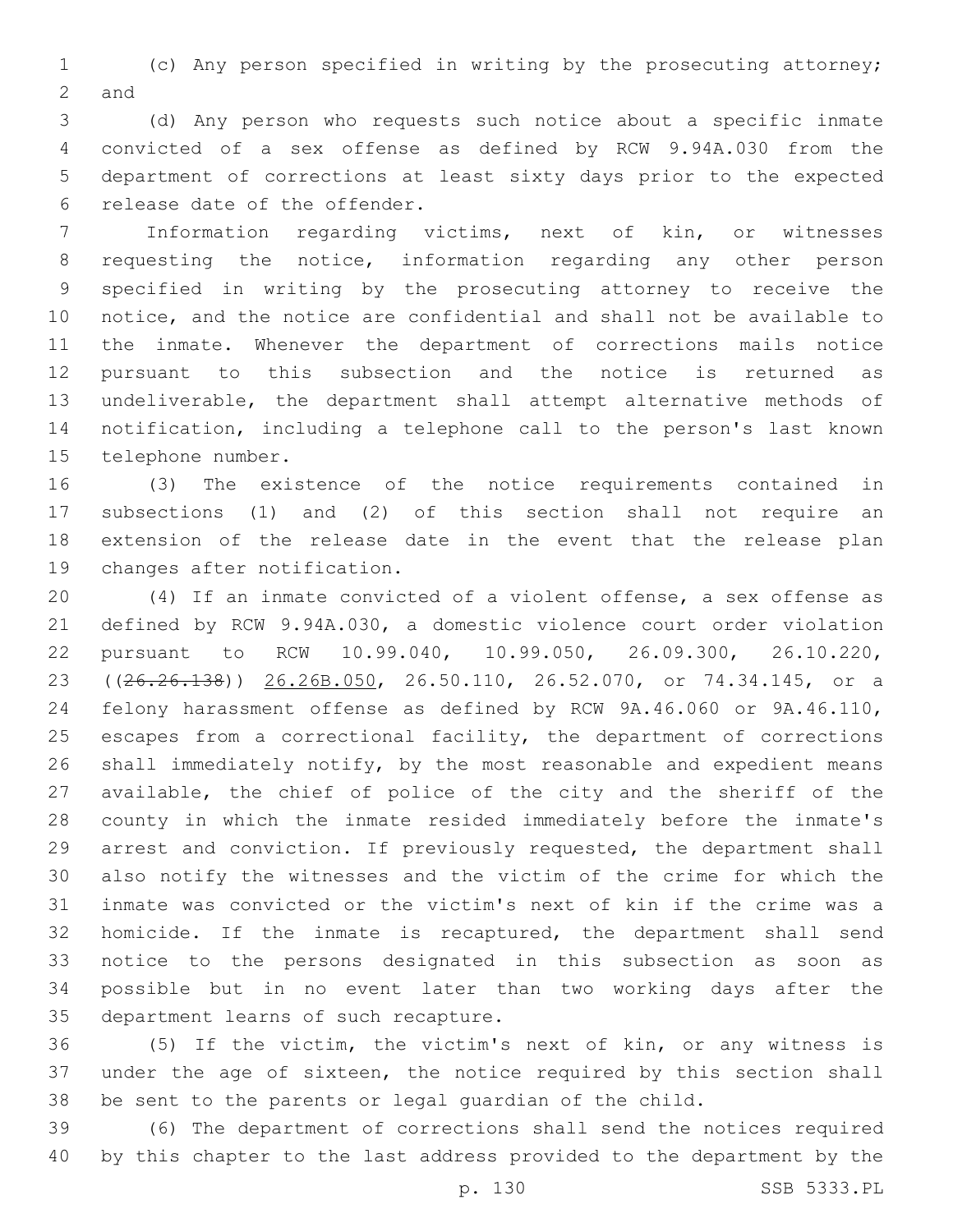requesting party. The requesting party shall furnish the department 2 with a current address.

 (7) The department of corrections shall keep, for a minimum of two years following the release of an inmate, the following:

 (a) A document signed by an individual as proof that that person is registered in the victim or witness notification program; and

 (b) A receipt showing that an individual registered in the victim or witness notification program was mailed a notice, at the individual's last known address, upon the release or movement of an 10 inmate.

 (8) For purposes of this section the following terms have the 12 following meanings:

 (a) "Violent offense" means a violent offense under RCW 14 9.94A.030;

 (b) "Next of kin" means a person's spouse, state registered 16 domestic partner, parents, siblings and children.

 (9) Nothing in this section shall impose any liability upon a chief of police of a city or sheriff of a county for failing to request in writing a notice as provided in subsection (1) of this 20 section.

 **Sec. 5044.** RCW 72.09.714 and 2009 c 400 s 2 and 2009 c 28 s 37 are each reenacted and amended to read as follows:

 The department of corrections shall provide the victims, witnesses, and next of kin in the case of a homicide and victims and witnesses involved in violent offense cases, sex offenses as defined by RCW 9.94A.030, a domestic violence court order violation pursuant 27 to RCW 10.99.040, 10.99.050, 26.09.300, 26.10.220, ((26.26.138)) 26.26B.050, 26.50.110, 26.52.070, or 74.34.145, or a felony harassment pursuant to RCW 9A.46.060 or 9A.46.110, a statement of the rights of victims and witnesses to request and receive notification 31 under RCW 72.09.712 and 72.09.716.

 **Sec. 5045.** RCW 74.13.031 and 2018 c 284 s 37, 2018 c 80 s 1, and 2018 c 34 s 5 are each reenacted and amended to read as follows:

 (1) The department shall develop, administer, supervise, and monitor a coordinated and comprehensive plan that establishes, aids, and strengthens services for the protection and care of runaway, 37 dependent, or neglected children.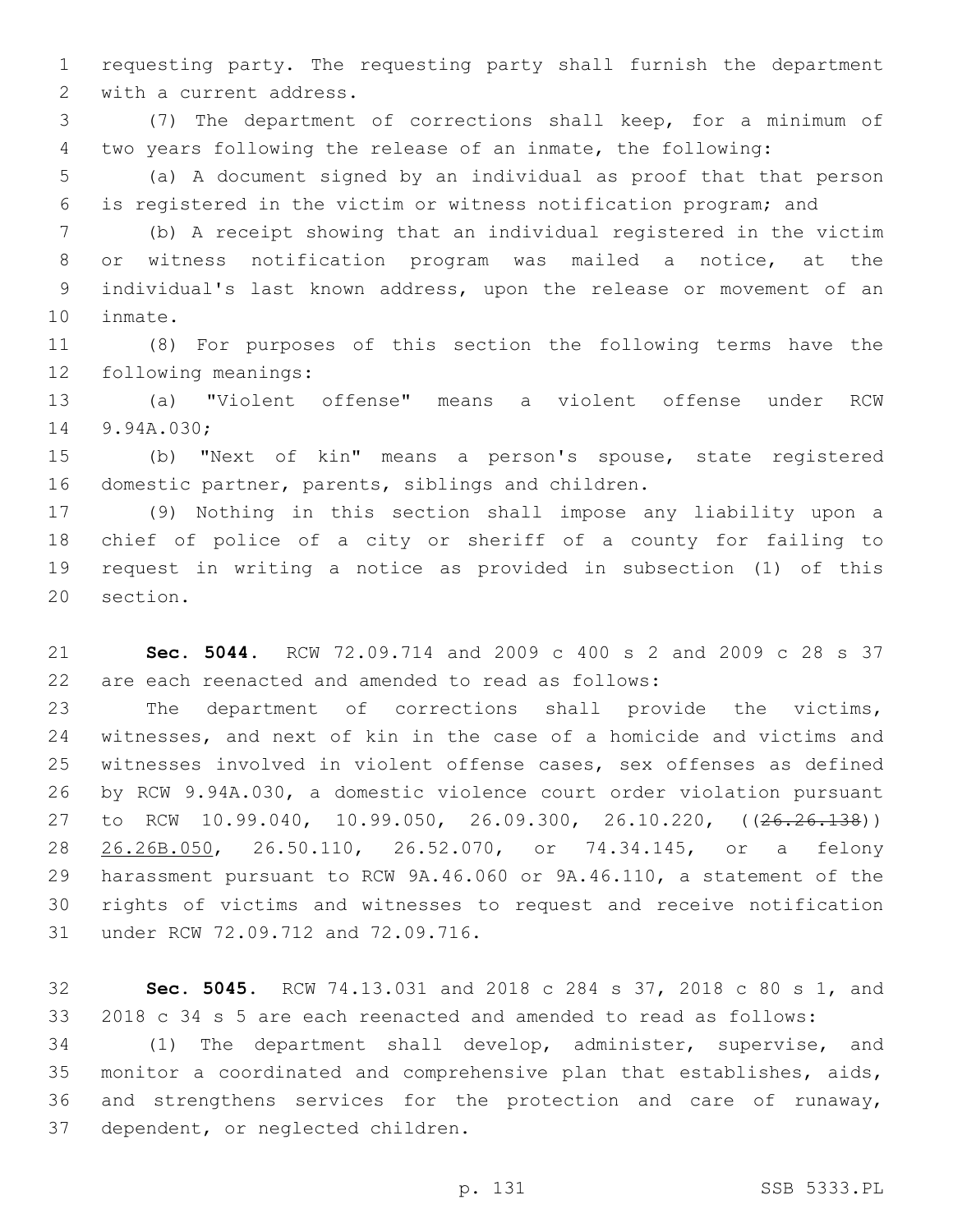(2) Within available resources, the department shall recruit an adequate number of prospective adoptive and foster homes, both regular and specialized, i.e. homes for children of ethnic minority, including Indian homes for Indian children, sibling groups, handicapped and emotionally disturbed, teens, pregnant and parenting teens, and the department shall annually report to the governor and the legislature concerning the department's success in: (a) Meeting the need for adoptive and foster home placements; (b) reducing the foster parent turnover rate; (c) completing home studies for legally free children; and (d) implementing and operating the passport program required by RCW 74.13.285. The report shall include a section entitled "Foster Home Turn-Over, Causes and Recommendations."

 (3) The department shall investigate complaints of any recent act or failure to act on the part of a parent or caretaker that results in death, serious physical or emotional harm, or sexual abuse or exploitation, or that presents an imminent risk of serious harm, and on the basis of the findings of such investigation, offer child welfare services in relation to the problem to such parents, legal custodians, or persons serving in loco parentis, and/or bring the situation to the attention of an appropriate court, or another community agency. An investigation is not required of nonaccidental injuries which are clearly not the result of a lack of care or supervision by the child's parents, legal custodians, or persons serving in loco parentis. If the investigation reveals that a crime 25 against a child may have been committed, the department shall notify 26 the appropriate law enforcement agency.

 (4) As provided in RCW 26.44.030(11), the department may respond to a report of child abuse or neglect by using the family assessment 29 response.

 (5) The department shall offer, on a voluntary basis, family reconciliation services to families who are in conflict.

 (6) The department shall monitor placements of children in out- of-home care and in-home dependencies to assure the safety, well- being, and quality of care being provided is within the scope of the intent of the legislature as defined in RCW 74.13.010 and 74.15.010. Under this section children in out-of-home care and in-home dependencies and their caregivers shall receive a private and individual face-to-face visit each month. The department shall randomly select no less than ten percent of the caregivers currently providing care to receive one unannounced face-to-face visit in the

p. 132 SSB 5333.PL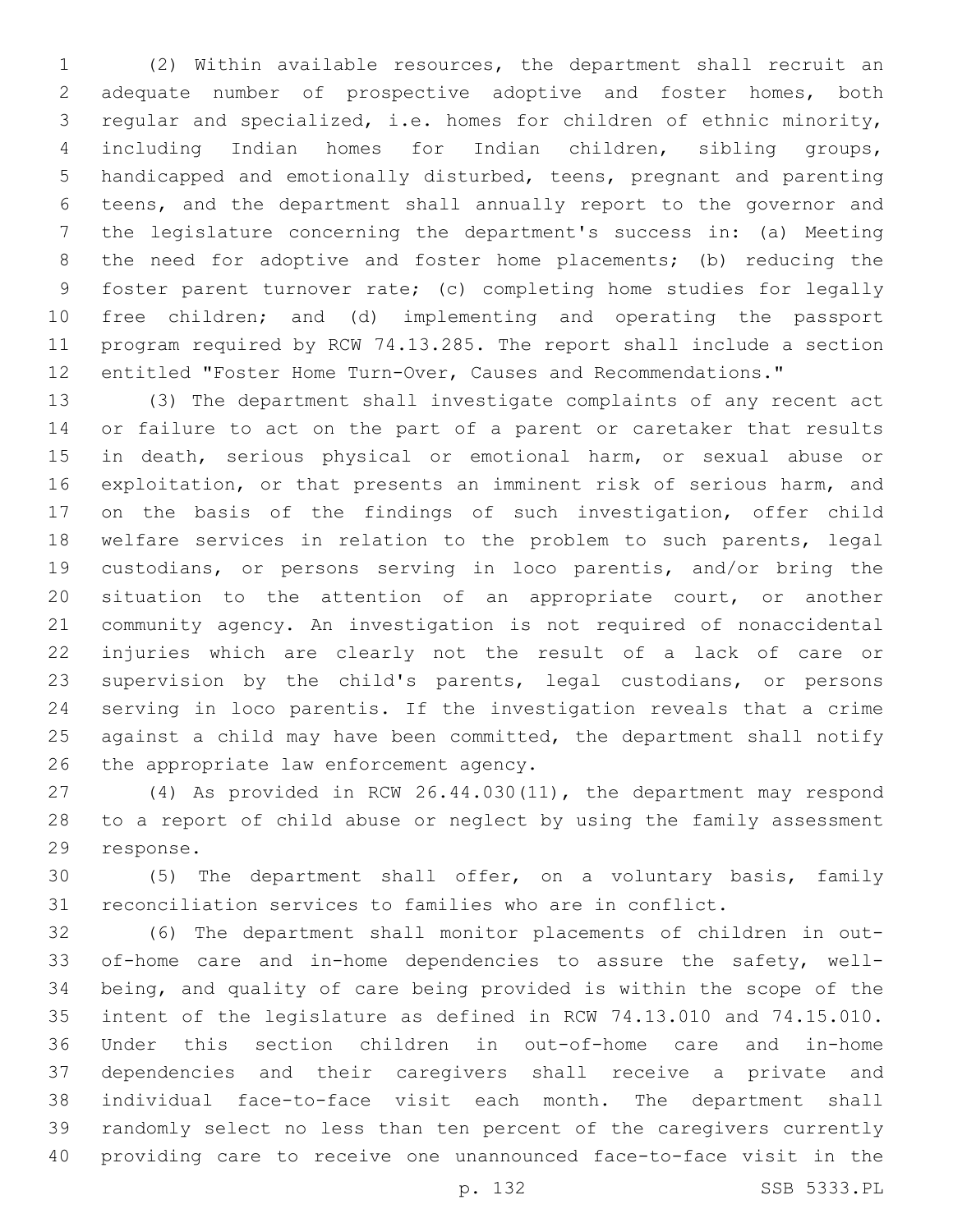caregiver's home per year. No caregiver will receive an unannounced visit through the random selection process for two consecutive years. If the caseworker makes a good faith effort to conduct the unannounced visit to a caregiver and is unable to do so, that month's visit to that caregiver need not be unannounced. The department is encouraged to group monthly visits to caregivers by geographic area so that in the event an unannounced visit cannot be completed, the caseworker may complete other required monthly visits. The department shall use a method of random selection that does not cause a fiscal 10 impact to the department.

 The department shall conduct the monthly visits with children and caregivers to whom it is providing child welfare services.

 (7) The department shall have authority to accept custody of children from parents and to accept custody of children from juvenile courts, where authorized to do so under law, to provide child welfare services including placement for adoption, to provide for the routine 17 and necessary medical, dental, and mental health care, or necessary emergency care of the children, and to provide for the physical care of such children and make payment of maintenance costs if needed. Except where required by Public Law 95-608 (25 U.S.C. Sec. 1915), no private adoption agency which receives children for adoption from the department shall discriminate on the basis of race, creed, or color when considering applications in their placement for adoption.

 (8) The department shall have authority to provide temporary shelter to children who have run away from home and who are admitted 26 to crisis residential centers.

 (9) The department shall have authority to purchase care for 28 children.

 (10) The department shall establish a children's services advisory committee which shall assist the secretary in the development of a partnership plan for utilizing resources of the public and private sectors, and advise on all matters pertaining to child welfare, licensing of child care agencies, adoption, and services related thereto. At least one member shall represent the 35 adoption community.

 (11)(a) The department shall provide continued extended foster 37 care services to nonminor dependents who are:

 (i) Enrolled in a secondary education program or a secondary 39 education equivalency program;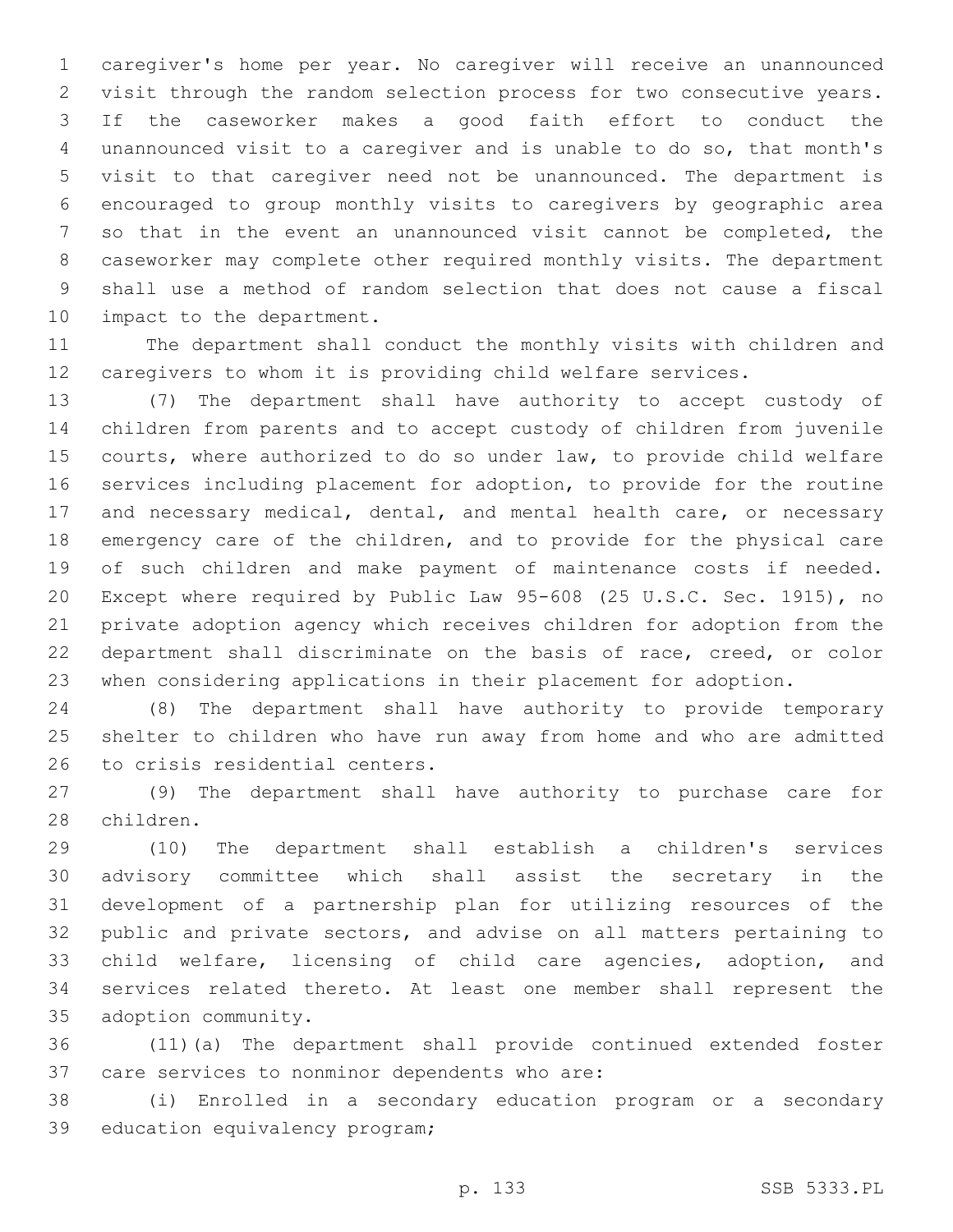(ii) Enrolled and participating in a postsecondary academic or 2 postsecondary vocational education program;

 (iii) Participating in a program or activity designed to promote 4 employment or remove barriers to employment;

(iv) Engaged in employment for eighty hours or more per month; or

 (v) Not able to engage in any of the activities described in (a)(i) through (iv) of this subsection due to a documented medical 8 condition.

 (b) To be eligible for extended foster care services, the nonminor dependent must have been dependent at the time that he or she reached age eighteen years. If the dependency case of the nonminor dependent was dismissed pursuant to RCW 13.34.267, he or she may receive extended foster care services pursuant to a voluntary placement agreement under RCW 74.13.336 or pursuant to an order of dependency issued by the court under RCW 13.34.268. A nonminor dependent whose dependency case was dismissed by the court may request extended foster care services before reaching age twenty-one years. Eligible nonminor dependents may unenroll and reenroll in extended foster care through a voluntary placement agreement an unlimited number of times between ages eighteen and twenty-one.

 (c) The department shall develop and implement rules regarding 22 youth eligibility requirements.

 (d) The department shall make efforts to ensure that extended foster care services maximize medicaid reimbursements. This must include the department ensuring that health and mental health extended foster care providers participate in medicaid, unless the condition of the extended foster care youth requires specialty care that is not available among participating medicaid providers or there are no participating medicaid providers in the area. The department shall coordinate other services to maximize federal resources and the most cost-efficient delivery of services to extended foster care 32 youth.

 (e) The department shall allow a youth who has received extended foster care services, but lost his or her eligibility, to reenter the extended foster care program an unlimited number of times through a voluntary placement agreement when he or she meets the eligibility criteria again.37

 (12) The department shall have authority to provide adoption support benefits, or relative guardianship subsidies on behalf of youth ages eighteen to twenty-one years who achieved permanency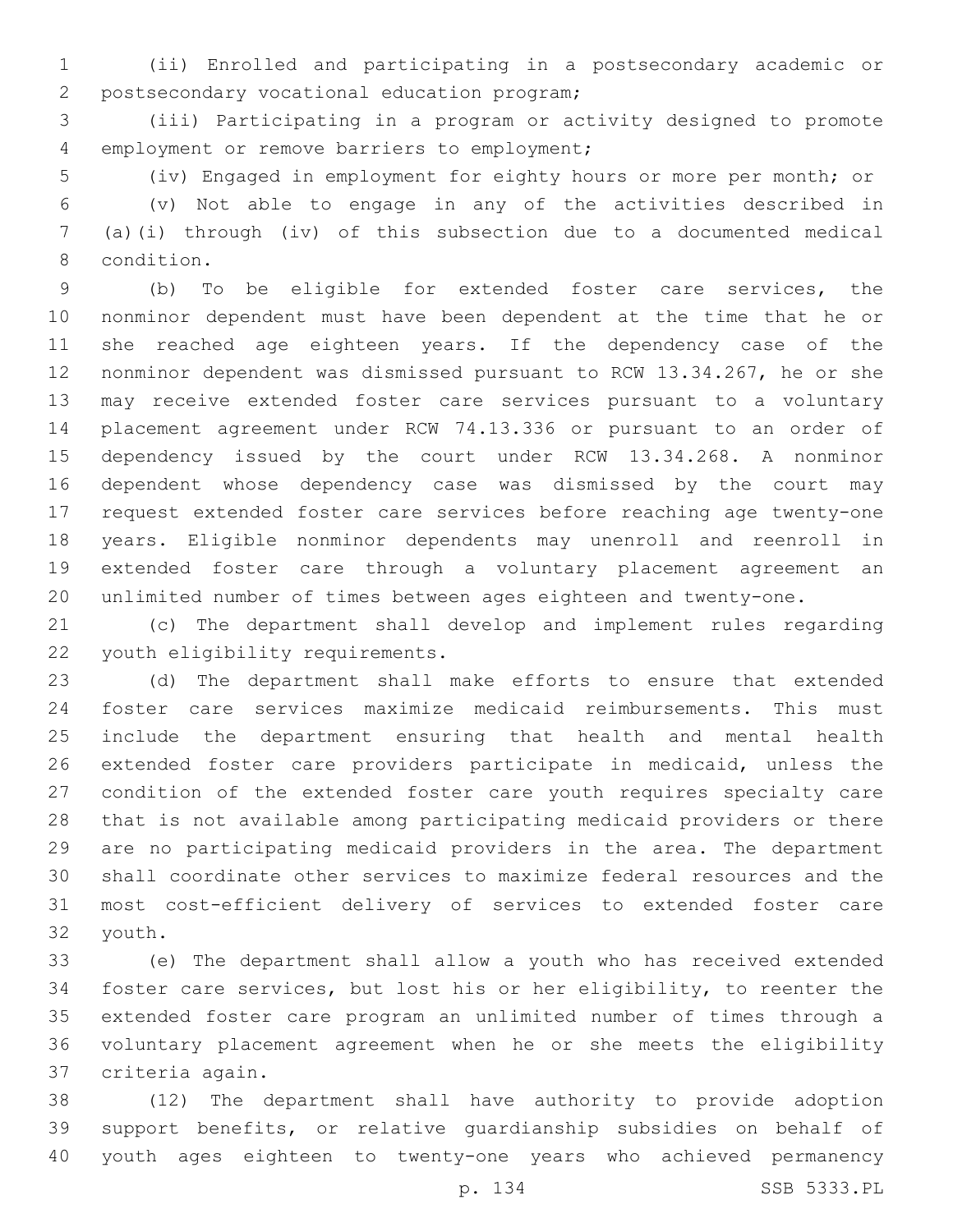through adoption or a relative guardianship at age sixteen or older and who meet the criteria described in subsection (11) of this 3 section.

 (13) The department shall refer cases to the division of child support whenever state or federal funds are expended for the care and maintenance of a child, including a child with a developmental disability who is placed as a result of an action under chapter 13.34 RCW, unless the department finds that there is good cause not to pursue collection of child support against the parent or parents of the child. Cases involving individuals age eighteen through twenty shall not be referred to the division of child support unless 12 required by federal law.

 (14) The department shall have authority within funds appropriated for foster care services to purchase care for Indian children who are in the custody of a federally recognized Indian tribe or tribally licensed child-placing agency pursuant to parental consent, tribal court order, or state juvenile court order. The purchase of such care is exempt from the requirements of chapter 74.13B RCW and may be purchased from the federally recognized Indian tribe or tribally licensed child-placing agency, and shall be subject to the same eligibility standards and rates of support applicable to other children for whom the department purchases care.

 Notwithstanding any other provision of RCW 13.32A.170 through 13.32A.200, 43.185C.295, 74.13.035, and 74.13.036, or of this section 25 all services to be provided by the department under subsections  $(4)$ , (7), and (8) of this section, subject to the limitations of these subsections, may be provided by any program offering such services funded pursuant to Titles II and III of the federal juvenile justice 29 and delinquency prevention act of 1974.

 (15) Within amounts appropriated for this specific purpose, the department shall provide preventive services to families with children that prevent or shorten the duration of an out-of-home 33 placement.

 (16) The department shall have authority to provide independent living services to youths, including individuals who have attained eighteen years of age, and have not attained twenty-one years of age 37 who are or have been in foster care.

 (17) The department shall consult at least quarterly with foster parents, including members of the foster parent association of Washington state, for the purpose of receiving information and

p. 135 SSB 5333.PL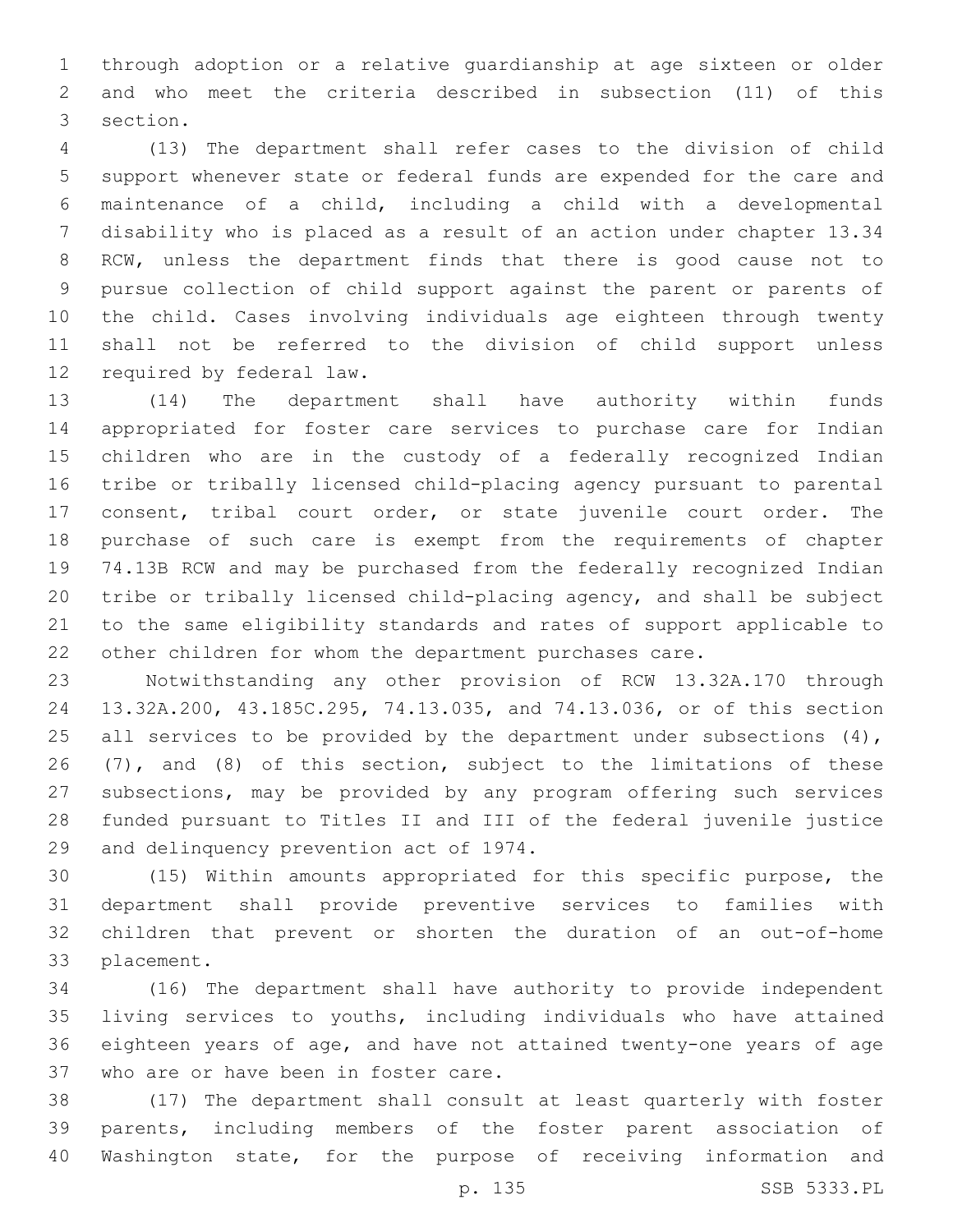comment regarding how the department is performing the duties and meeting the obligations specified in this section and RCW 74.13.250 regarding the recruitment of foster homes, reducing foster parent turnover rates, providing effective training for foster parents, and administering a coordinated and comprehensive plan that strengthens services for the protection of children. Consultation shall occur at 7 the regional and statewide levels.

 (18)(a) The department shall, within current funding levels, place on its public web site a document listing the duties and responsibilities the department has to a child subject to a dependency petition including, but not limited to, the following:

 (i) Reasonable efforts, including the provision of services, toward reunification of the child with his or her family;

 (ii) Sibling visits subject to the restrictions in RCW 15  $13.34.136(2)(b)(ii);$ 

16 (iii) Parent-child visits;

 (iv) Statutory preference for placement with a relative or other 18 suitable person, if appropriate; and

 (v) Statutory preference for an out-of-home placement that allows the child to remain in the same school or school district, if 21 practical and in the child's best interests.

 (b) The document must be prepared in conjunction with a community-based organization and must be updated as needed.

 (19)(a) The department shall have the authority to purchase legal representation for parents or kinship caregivers, or both, of children who are at risk of being dependent, or who are dependent, to establish or modify a parenting plan under RCW 13.34.155 or chapter 28 26.09 ((or 26.26)), 26.26A, or 26.26B RCW or secure orders establishing other relevant civil legal relationships authorized by law, when it is necessary for the child's safety, permanence, or well-being. The department's purchase of legal representation for kinship caregivers must be within the department's appropriations. This subsection does not create an entitlement to legal representation purchased by the department and does not create judicial authority to order the department to purchase legal representation for a parent or kinship caregiver. Such determinations are solely within the department's discretion. The term "kinship caregiver" as used in this section means a caregiver who meets the definition of "kin" in RCW 74.13.600(1), unless the child is an Indian child as defined in RCW 13.38.040 and 25 U.S.C. Sec. 1903. For

p. 136 SSB 5333.PL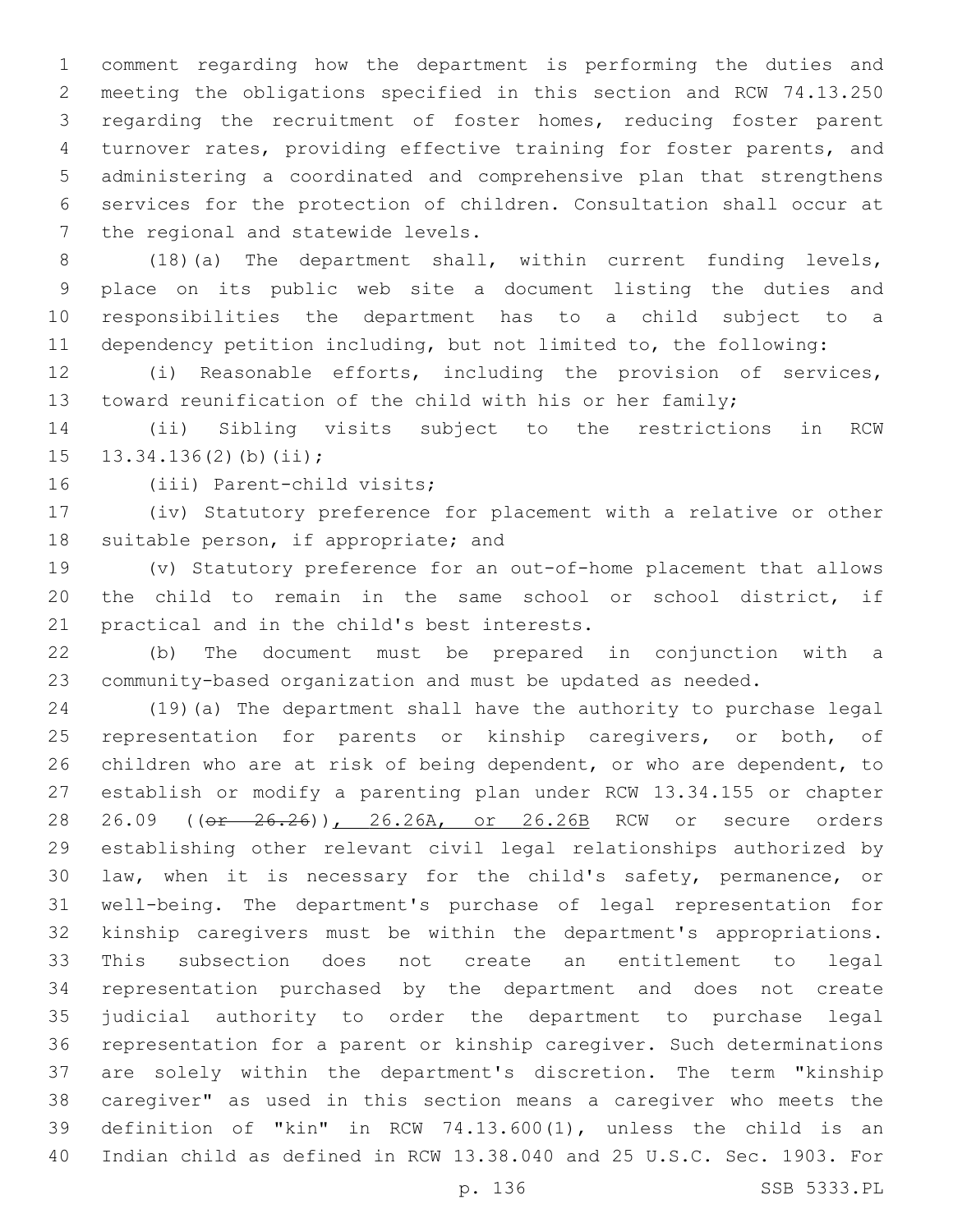an Indian child as defined in RCW 13.38.040 and 25 U.S.C. Sec. 1903, the term "kinship caregiver" as used in this section means a caregiver who is an "extended family member" as defined in RCW 13.38.040(8).4

 (b) The department is encouraged to work with the office of public defense parent representation program and the office of civil legal aid to develop a cost-effective system for providing effective civil legal representation for parents and kinship caregivers if it 9 exercises its authority under this subsection.

 **Sec. 5046.** RCW 74.20.040 and 2012 1st sp.s. c 4 s 1 are each 11 amended to read as follows:

 (1) Whenever the department receives an application for public assistance on behalf of a child, the department shall take 14 appropriate action under the provisions of this chapter, chapter 74.20A RCW, or other appropriate statutes of this state to establish or enforce support obligations against the parent or other persons 17 owing a duty to pay support moneys.

 (2) The secretary may accept a request for support enforcement services on behalf of persons who are not recipients of public assistance and may take appropriate action to establish or enforce support obligations against the parent or other persons owing a duty to pay moneys. Requests accepted under this subsection may be conditioned upon the payment of a fee as required by subsection (6) 24 of this section or through regulation issued by the secretary. The secretary may establish by regulation, reasonable standards and qualifications for support enforcement services under this 27 subsection.

 (3) The secretary may accept requests for support enforcement services from child support enforcement agencies in other states operating child support programs under Title IV-D of the social security act or from foreign countries, and may take appropriate action to establish and enforce support obligations, or to enforce subpoenas, information requests, orders for genetic testing, and collection actions issued by the other agency against the parent or other person owing a duty to pay support moneys, the parent or other person's employer, or any other person or entity properly subject to child support collection or information-gathering processes. The request shall contain and be accompanied by such information and documentation as the secretary may by rule require, and be signed by

p. 137 SSB 5333.PL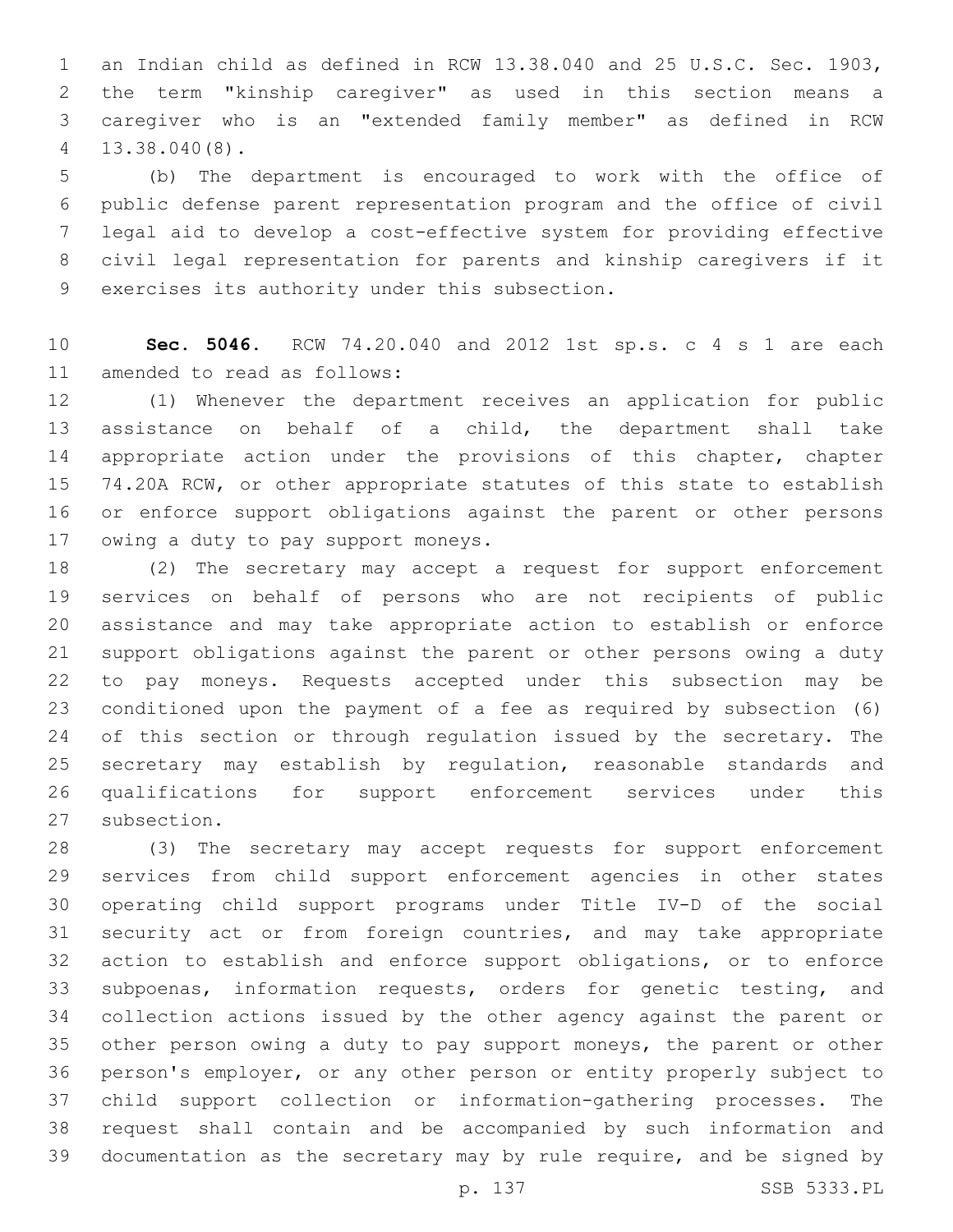an authorized representative of the agency. The secretary may adopt rules setting forth the duration and nature of services provided 3 under this subsection.

 (4) The department may take action to establish, enforce, and collect a support obligation, including performing related services, under this chapter and chapter 74.20A RCW, or through the attorney general or prosecuting attorney for action under chapter 26.09, 26.18, 26.20, 26.21A, ((or 26.26)) 26.26A, or 26.26B RCW or other appropriate statutes or the common law of this state.

 (5) Whenever a support order is filed with the Washington state 11 support registry under chapter 26.23 RCW, the department may take appropriate action under the provisions of this chapter, chapter 26.23 or 74.20A RCW, or other appropriate law of this state to establish or enforce the support obligations contained in that order against the responsible parent or other persons owing a duty to pay 16 support moneys.

 (6) The secretary, in the case of an individual who has never received assistance under a state program funded under part A and for whom the state has collected at least five hundred dollars of support, shall impose an annual fee of twenty-five dollars for each case in which services are furnished, which shall be retained by the state from support collected on behalf of the individual, but not from the first five hundred dollars of support. The secretary may, on showing of necessity, waive or defer any such fee or cost.

 (7) Fees, due and owing, may be retained from support payments directly or collected as delinquent support moneys utilizing any of 27 the remedies in this chapter ((74.20 RCW)), chapter 74.20A RCW, chapter 26.21A RCW, or any other remedy at law or equity available to the department or any agencies with whom it has a cooperative or contractual arrangement to establish, enforce, or collect support 31 moneys or support obligations.

 (8) The secretary may waive the fee, or any portion thereof, as a part of a compromise of disputed claims or may grant partial or total charge off of said fee if the secretary finds there are no available, practical, or lawful means by which said fee may be collected or to facilitate payment of the amount of delinquent support moneys or fees 37 owed.

 (9) The secretary shall adopt rules conforming to federal laws, including but not limited to complying with section 7310 of the federal deficit reduction act of 2005, 42 U.S.C. Sec. 654, and rules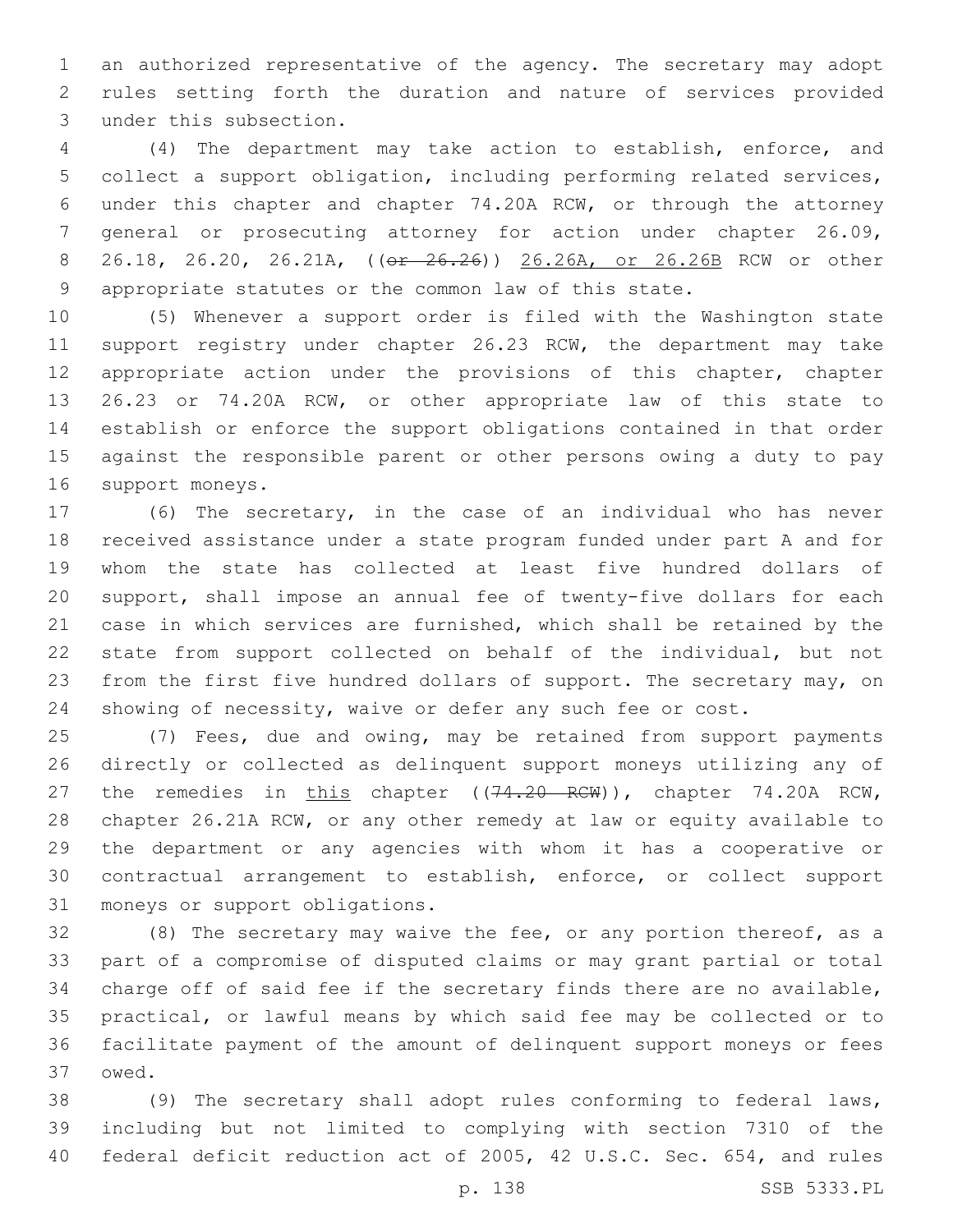and regulations required to be observed in maintaining the state child support enforcement program required under Title IV-D of the federal social security act. The adoption of these rules shall be calculated to promote the cost-effective use of the agency's resources and not otherwise cause the agency to divert its resources 6 from its essential functions.

 **Sec. 5047.** RCW 74.20.225 and 1997 c 58 s 898 are each amended to 8 read as follows:

9 In carrying out the provisions of this chapter or chapters 26.18, 10 26.23, ((26.26)) 26.26A, 26.26B, and 74.20A RCW, the secretary and other duly authorized officers of the department may subpoena witnesses, take testimony, and compel the production of such papers, books, records, and documents as they may deem relevant to the performance of their duties. The division of child support may enforce subpoenas issued under this power according to RCW 16 74.20A.350.

 **Sec. 5048.** RCW 74.20.310 and 2002 c 302 s 705 are each amended 18 to read as follows:

19 (1) The provisions of RCW ((26.26.555)) 26.26A.485 requiring appointment of a guardian ad litem to represent the child in an action brought to determine the parent and child relationship do not 22 apply to actions brought under chapter ((26.26)) 26.26A or 26.26B RCW 23 if:

 (a) The action is brought by the attorney general on behalf of the department of social and health services and the child; or

 (b) The action is brought by any prosecuting attorney on behalf of the state and the child when referral has been made to the prosecuting attorney by the department of social and health services 29 requesting such action.

 (2) On the issue of parentage, the attorney general or prosecuting attorney functions as the child's guardian ad litem provided the interests of the state and the child are not in 33 conflict.

 (3) The court, on its own motion or on motion of a party, may 35 appoint a guardian ad litem when necessary.

 (4) The summons shall contain a notice to the parents that 37 pursuant to RCW ( $(26.26.555)$ )  $26.26A.485$  the parents have a right to move the court for a guardian ad litem for the child other than the

p. 139 SSB 5333.PL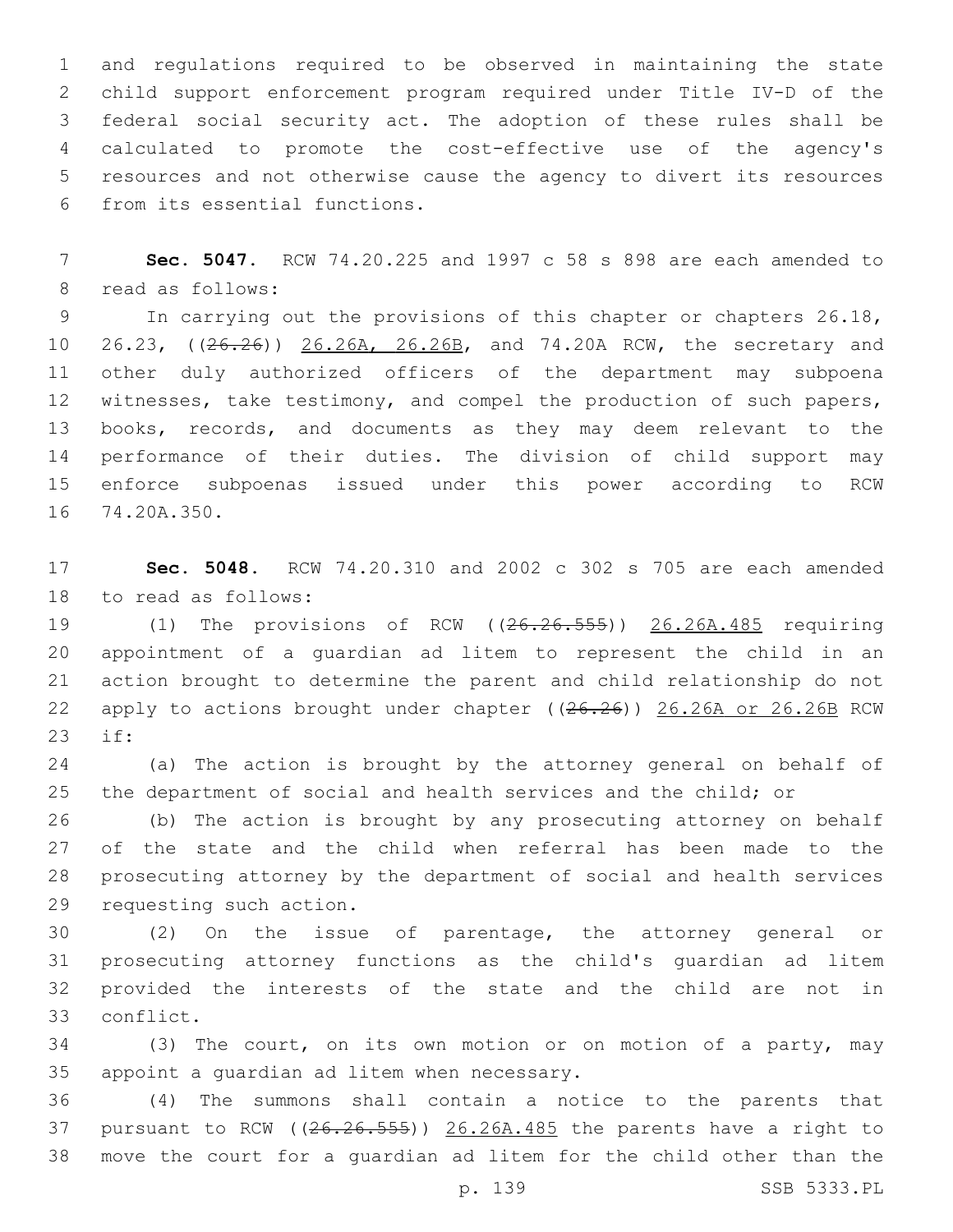prosecuting attorney or the attorney general subject to subsection (2) of this section.2

 **Sec. 5049.** RCW 74.20.350 and 1979 ex.s. c 171 s 19 are each 4 amended to read as follows:

 In order to facilitate and ensure compliance with Title IV-D of the federal social security act, now existing or hereafter amended, 7 wherein the state is required to undertake to establish ((paternity)) 8 parentage of such children as are born out of wedlock, the secretary of social and health services may pay the reasonable and proper fees 10 of attorneys admitted to practice before the courts of this state, who are engaged in private practice for the purpose of maintaining actions under chapter ((26.26)) 26.26A or 26.26B RCW on behalf of such children, to the end that parent and child relationships be determined and financial support obligations be established by superior court order. The secretary or the secretary's designee shall make the determination in each case as to which cases shall be referred for representation by such private attorneys. The secretary may advance, pay, or reimburse for payment of, such reasonable costs 19 as may be attendant to an action under chapter ((26.26)) 26.26A or 20 26.26B RCW. The representation by a private attorney shall be only on behalf of the subject child, the custodial natural parent, and the child's personal representative or guardian ad litem, and shall not 23 in any manner be, or be construed to be, in representation of the department of social and health services or the state of Washington, such representation being restricted to that provided pursuant to 26 chapters 43.10 and 36.27 RCW.

 **Sec. 5050.** RCW 74.20.360 and 2002 c 302 s 706 are each amended 28 to read as follows:

 (1) The division of child support may issue an order for genetic testing when providing services under this chapter and Title IV-D of the federal social security act if genetic testing:

 (a) Is appropriate in an action under chapter ((26.26)) 26.26A 33 RCW, the uniform parentage act;

 (b) Is appropriate in an action to establish support under RCW 35 74.20A.056; or

 (c) Would assist the parties or the division of child support in determining whether it is appropriate to proceed with an action to 38 establish or disestablish ((paternity)) parentage.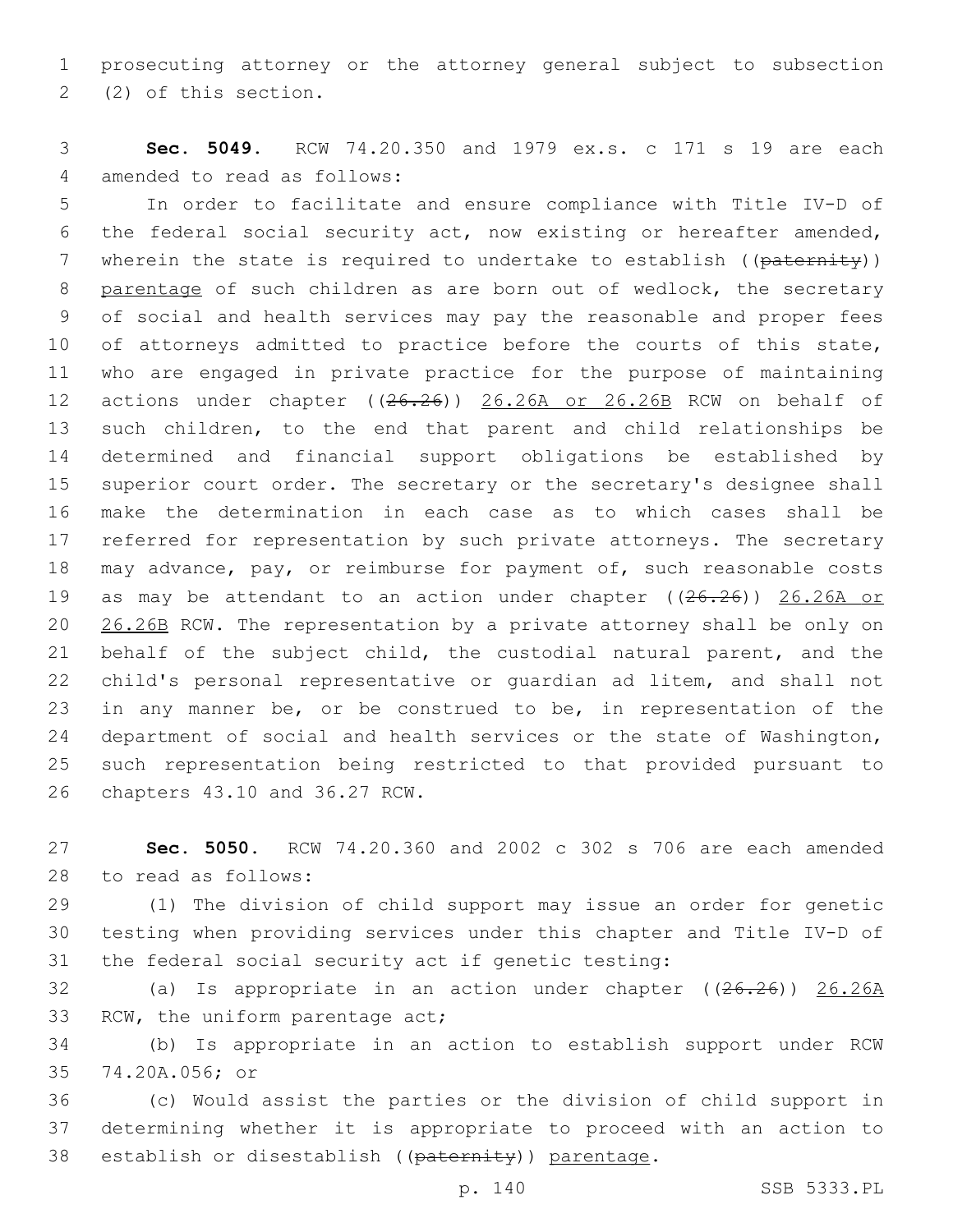(2) The order for genetic testing shall be served on the alleged genetic parent or parents and the legal parent by personal service or 3 by any form of mail requiring a return receipt.

 (3) Within twenty days of the date of service of an order for genetic testing, any party required to appear for genetic testing, the child, or a guardian on the child's behalf, may petition in 7 superior court under chapter ((26.26)) 26.26A RCW to bar or postpone 8 genetic testing.

(4) The order for genetic testing shall contain:

 (a) An explanation of the right to proceed in superior court 11 under subsection (3) of this section;

 (b) Notice that if no one proceeds under subsection (3) of this section, the agency issuing the order will schedule genetic testing and will notify the parties of the time and place of testing by 15 regular mail;

 (c) Notice that the parties must keep the agency issuing the order for genetic testing informed of their residence address and that mailing a notice of time and place for genetic testing to the last known address of the parties by regular mail constitutes valid 20 service of the notice of time and place;

 (d) Notice that the order for genetic testing may be enforced 22 through:

 (i) Public assistance grant reduction for noncooperation, pursuant to agency rule, if the child and custodian are receiving 25 public assistance;

 (ii) Termination of support enforcement services under Title IV-D of the federal social security act if the child and custodian are not 28 receiving public assistance;

 (iii) A referral to superior court for an appropriate action 30 under chapter ((26.26)) 26.26A RCW; or

 (iv) A referral to superior court for remedial sanctions under 32 RCW 7.21.060.

 (5) The department may advance the costs of genetic testing under 34 this section.

 (6) If an action is pending under chapter ((26.26)) 26.26A RCW, a judgment for reimbursement of the cost of genetic testing may be 37 awarded under RCW ((26.26.570)) 26.26A.330.

 (7) If no action is pending in superior court, the department may impose an obligation to reimburse costs of genetic testing according to rules adopted by the department to implement RCW 74.20A.056.

p. 141 SSB 5333.PL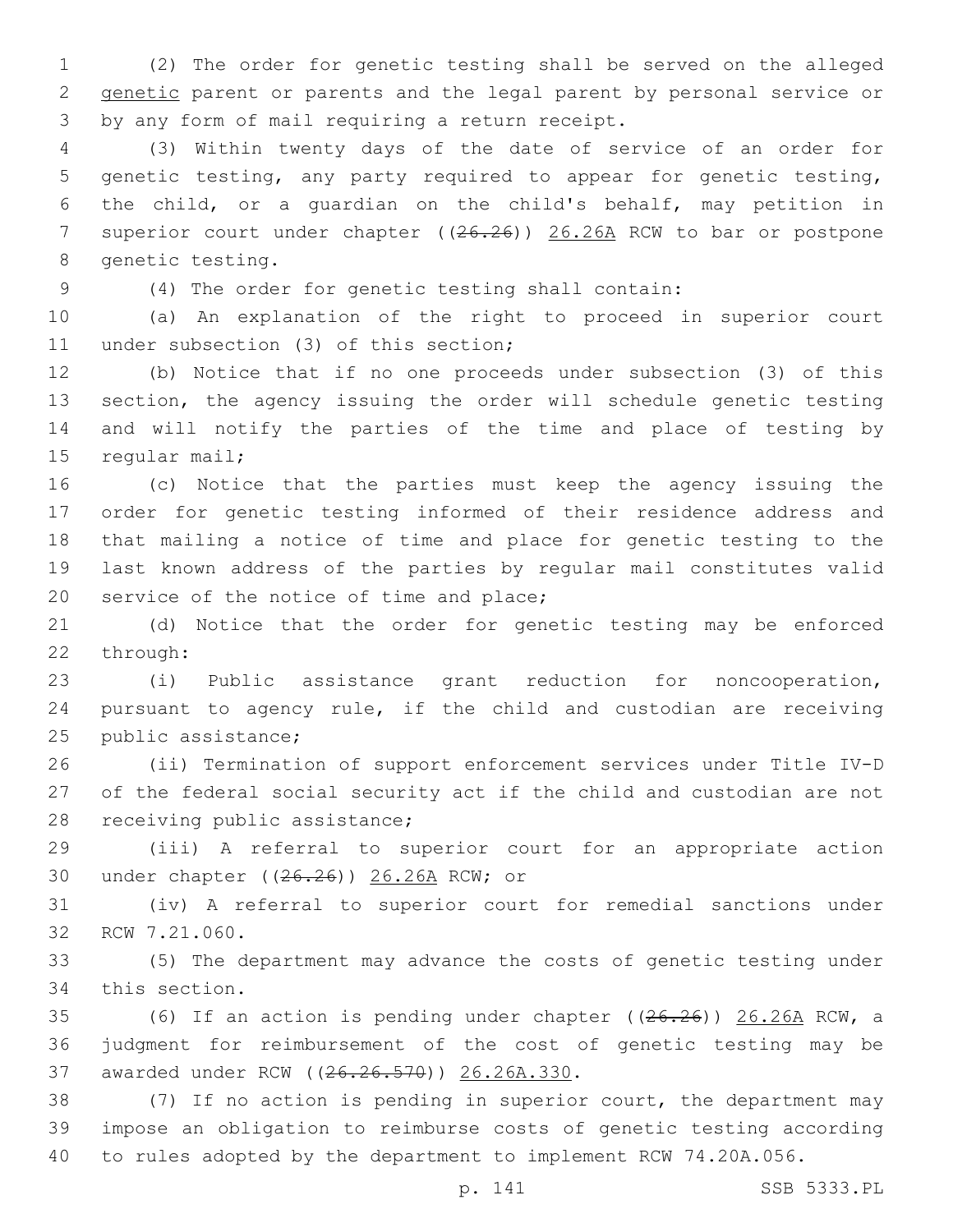**Sec. 5051.** RCW 74.20A.030 and 2007 c 143 s 7 are each amended to 2 read as follows:

 (1) The department shall be subrogated to the right of any dependent child or children or person having the care, custody, and control of said child or children, if public assistance money is paid to or for the benefit of the child, or for the care and maintenance of a child, including a child with a developmental disability if the child has been placed into care as a result of an action under chapter 13.34 RCW, under a state-funded program, or a program funded under Title IV-A or IV-E of the federal social security act as amended by the personal responsibility and work opportunity reconciliation act of 1996, and the federal deficit reduction act of 2005, to prosecute or maintain any support action or execute any administrative remedy existing under the laws of the state of Washington to obtain reimbursement of moneys expended, based on the support obligation of the responsible parent established by a child support order. Distribution of any support moneys shall be made in 18 accordance with RCW 26.23.035.

 (2) The department may initiate, continue, maintain, or execute an action to establish, enforce, and collect a support obligation, 21 including establishing ((paternity)) parentage and performing related services, under this chapter and chapter 74.20 RCW, or through the attorney general or prosecuting attorney under chapter 26.09, 26.18, 24 26.20, 26.21A, 26.23, (( $\sigma$ r 26.26)) 26.26A, or 26.26B RCW or other 25 appropriate statutes or the common law of this state, for so long as and under such conditions as the department may establish by 27 regulation.

 (3) Public assistance moneys shall be exempt from collection action under this chapter except as provided in RCW 74.20A.270.

 (4) No collection action shall be taken against parents of children eligible for admission to, or children who have been discharged from, a residential habilitation center as defined by RCW 33 71A.10.020( $(48)$ )) unless the child with a developmental disability is placed as a result of an action under chapter 13.34 RCW. The child support obligation shall be calculated pursuant to chapter 26.19 RCW.

 **Sec. 5052.** RCW 74.20A.055 and 2018 c 150 s 107 are each amended 37 to read as follows:

 (1) The secretary may, if there is no order that establishes the responsible parent's support obligation or specifically relieves the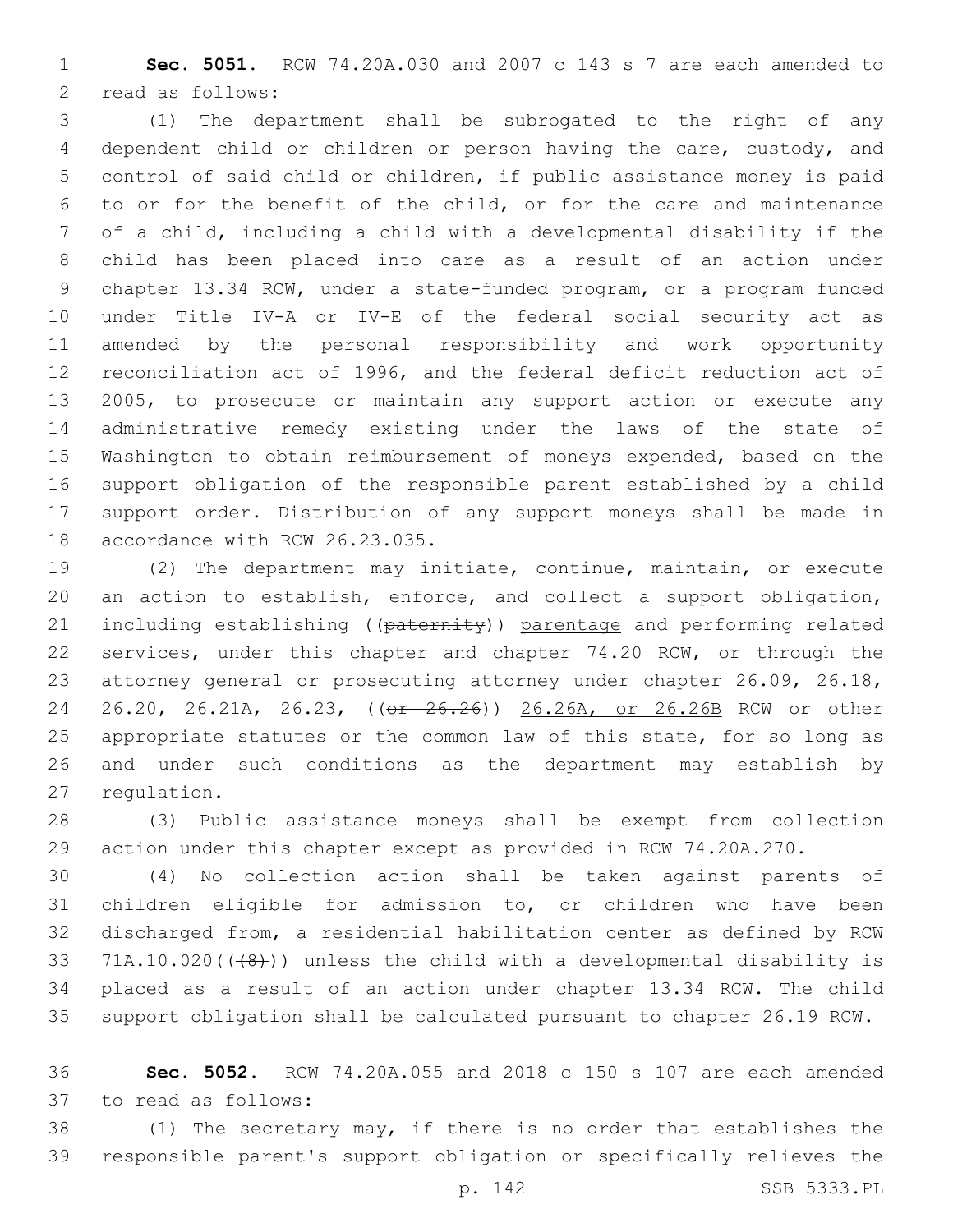responsible parent of a support obligation or pursuant to an 2 establishment of ((paternity)) parentage under chapter ((26.26)) 26.26A or 26.26B RCW, serve on the responsible parent or parents and custodial parent a notice and finding of financial responsibility requiring the parents to appear and show cause in an adjudicative proceeding why the finding of responsibility and/or the amount thereof is incorrect, should not be finally ordered, but should be rescinded or modified. This notice and finding shall relate to the support debt accrued and/or accruing under this chapter and/or RCW 26.16.205, including periodic payments to be made in the future. The hearing shall be held pursuant to this section, chapter 34.05 RCW, the Administrative Procedure Act, and the rules of the department. A custodian who has physical custody of a child has the same rights 14 that a custodial parent has under this section.

 (2) The notice and finding of financial responsibility shall be served in the same manner prescribed for the service of a summons in a civil action or may be served on the responsible parent by certified mail, return receipt requested. The receipt shall be prima facie evidence of service. The notice shall be served upon the debtor within sixty days from the date the state assumes responsibility for the support of the dependent child or children on whose behalf support is sought. If the notice is not served within sixty days from such date, the department shall lose the right to reimbursement of payments made after the sixty-day period and before the date of notification: PROVIDED, That if the department exercises reasonable efforts to locate the debtor and is unable to do so the entire sixty- day period is tolled until such time as the debtor can be located. The notice may be served upon the custodial parent who is the nonassistance applicant or public assistance recipient by first-class mail to the last known address. If the custodial parent is not the nonassistance applicant or public assistance recipient, service shall be in the same manner as for the responsible parent.

 (3) The notice and finding of financial responsibility shall set forth the amount the department has determined the responsible parent owes, the support debt accrued and/or accruing, and periodic payments to be made in the future. The notice and finding shall also include:

 (a) A statement of the name of the custodial parent and the name of the child or children for whom support is sought;

 (b) A statement of the amount of periodic future support payments 40 as to which financial responsibility is alleged;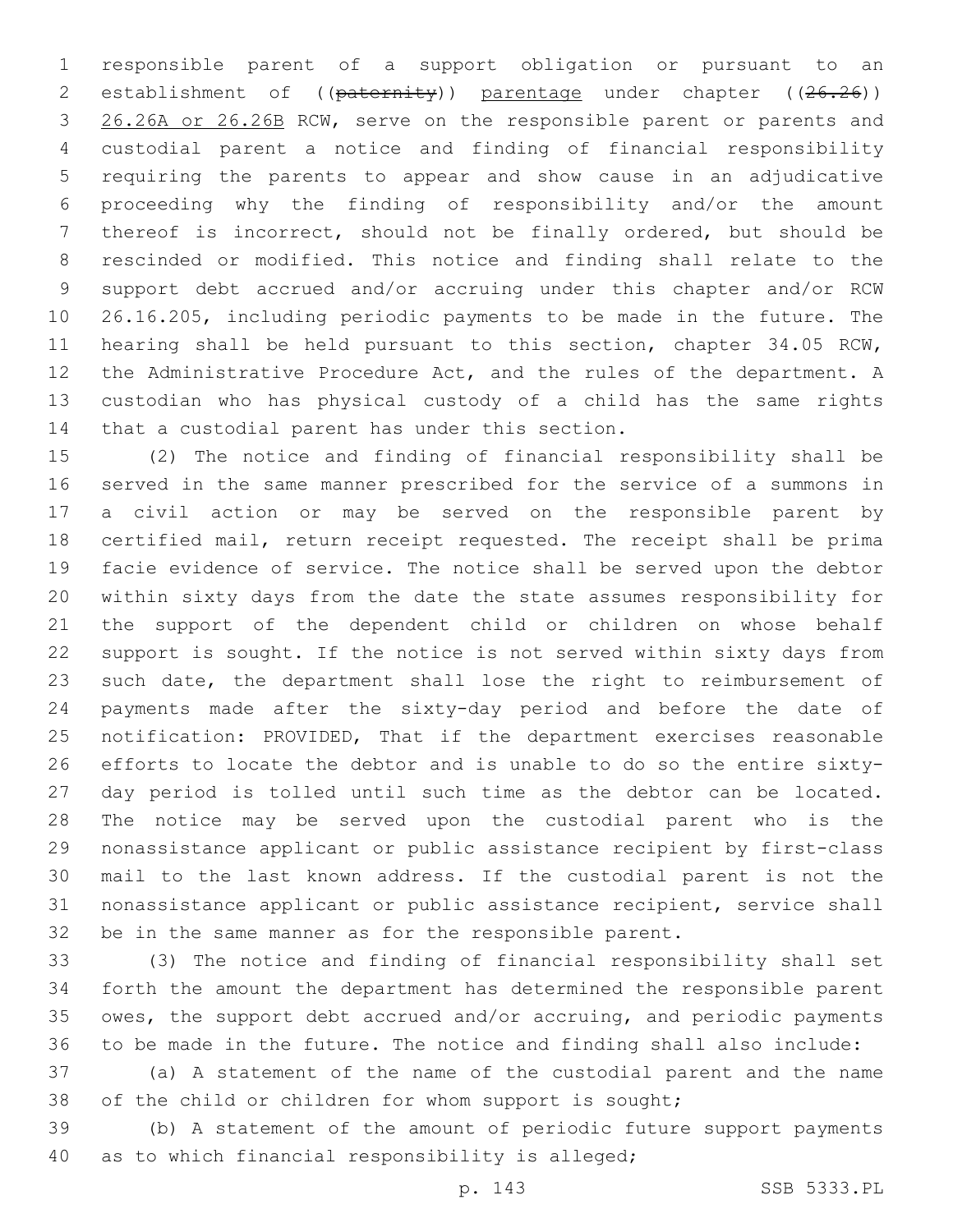(c) A statement that the responsible parent or custodial parent may object to all or any part of the notice and finding, and file an application for an adjudicative proceeding to show cause why the terms set forth in the notice should not be ordered;

 (d) A statement that, if neither the responsible parent nor the custodial parent files in a timely fashion an application for an adjudicative proceeding, the support debt and payments stated in the notice and finding, including periodic support payments in the future, shall be assessed and determined and ordered by the department and that this debt and amounts due under the notice shall 11 be subject to collection action;

 (e) A statement that the property of the debtor, without further advance notice or hearing, will be subject to lien and foreclosure, distraint, seizure and sale, order to withhold and deliver, notice of payroll deduction or other collection action to satisfy the debt and enforce the support obligation established under the notice;

 (f) A statement that one or both parents are responsible for 18 either:

 (i) Providing health care coverage for the child if accessible 20 coverage that can cover the child:

 (A) Is available through health insurance or public health care 22 coverage; or

 (B) Is or becomes available to the parent through that parent's 24 employment or union; or

 (ii) Paying a monthly payment toward the premium if no such coverage is available, as provided under RCW 26.09.105.

 (4) A responsible parent or custodial parent who objects to the notice and finding of financial responsibility may file an application for an adjudicative proceeding within twenty days of the date of service of the notice or thereafter as provided under this 31 subsection.

 (a) If the responsible parent or custodial parent files the application within twenty days, the office of administrative hearings shall schedule an adjudicative proceeding to hear the parent's or parents' objection and determine the support obligation for the entire period covered by the notice and finding of financial responsibility. The filing of the application stays collection action pending the entry of a final administrative order;

 (b) If both the responsible parent and the custodial parent fail to file an application within twenty days, the notice and finding

p. 144 SSB 5333.PL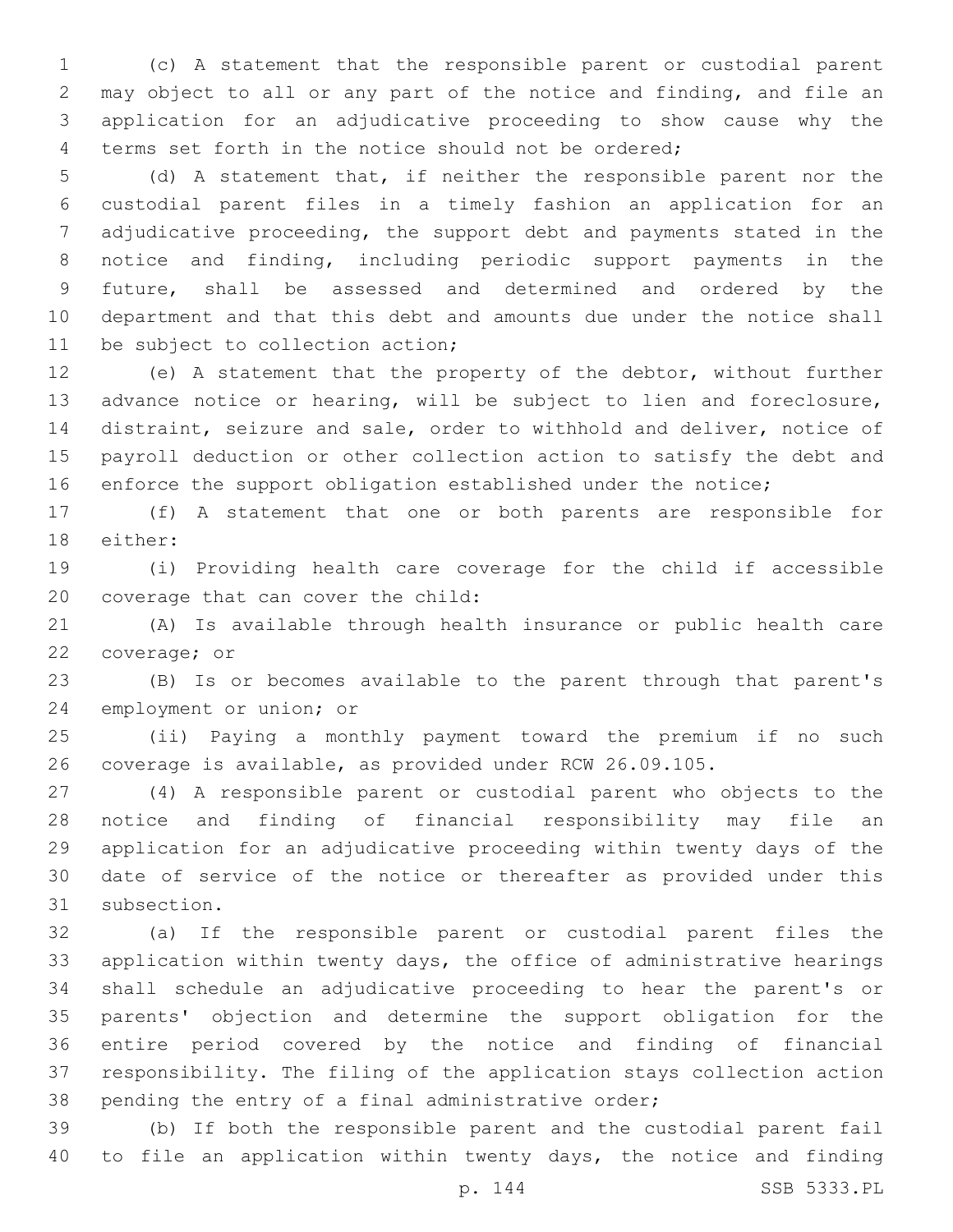shall become a final administrative order. The amounts for current and future support and the support debt stated in the notice are final and subject to collection, except as provided under (c) and (d) 4 of this subsection;

 (c) If the responsible parent or custodial parent files the application more than twenty days after, but within one year of the date of service, the office of administrative hearings shall schedule an adjudicative proceeding to hear the parent's or parents' objection and determine the support obligation for the entire period covered by the notice and finding of financial responsibility. The filing of the application does not stay further collection action, pending the entry of a final administrative order, and does not affect any prior 13 collection action;

 (d) If the responsible parent or custodial parent files the 15 application more than one year after the date of service, the office of administrative hearings shall schedule an adjudicative proceeding at which the parent who requested the late hearing must show good cause for failure to file a timely application. The filing of the application does not stay future collection action and does not 20 affect prior collection action:

 (i) If the presiding officer finds that good cause exists, the presiding officer shall proceed to hear the parent's objection to the 23 notice and determine the support obligation;

 (ii) If the presiding officer finds that good cause does not exist, the presiding officer shall treat the application as a petition for prospective modification of the amount for current and future support established under the notice and finding. In the modification proceeding, the presiding officer shall set current and future support under chapter 26.19 RCW. The petitioning parent need show neither good cause nor a substantial change of circumstances to justify modification of current and future support;

 (e) If the responsible parent's support obligation was based upon imputed median net income, the grant standard, or the family need standard, the division of child support may file an application for adjudicative proceeding more than twenty days after the date of service of the notice. The office of administrative hearings shall schedule an adjudicative proceeding and provide notice of the hearing to the responsible parent and the custodial parent. The presiding officer shall determine the support obligation for the entire period covered by the notice, based upon credible evidence presented by the

p. 145 SSB 5333.PL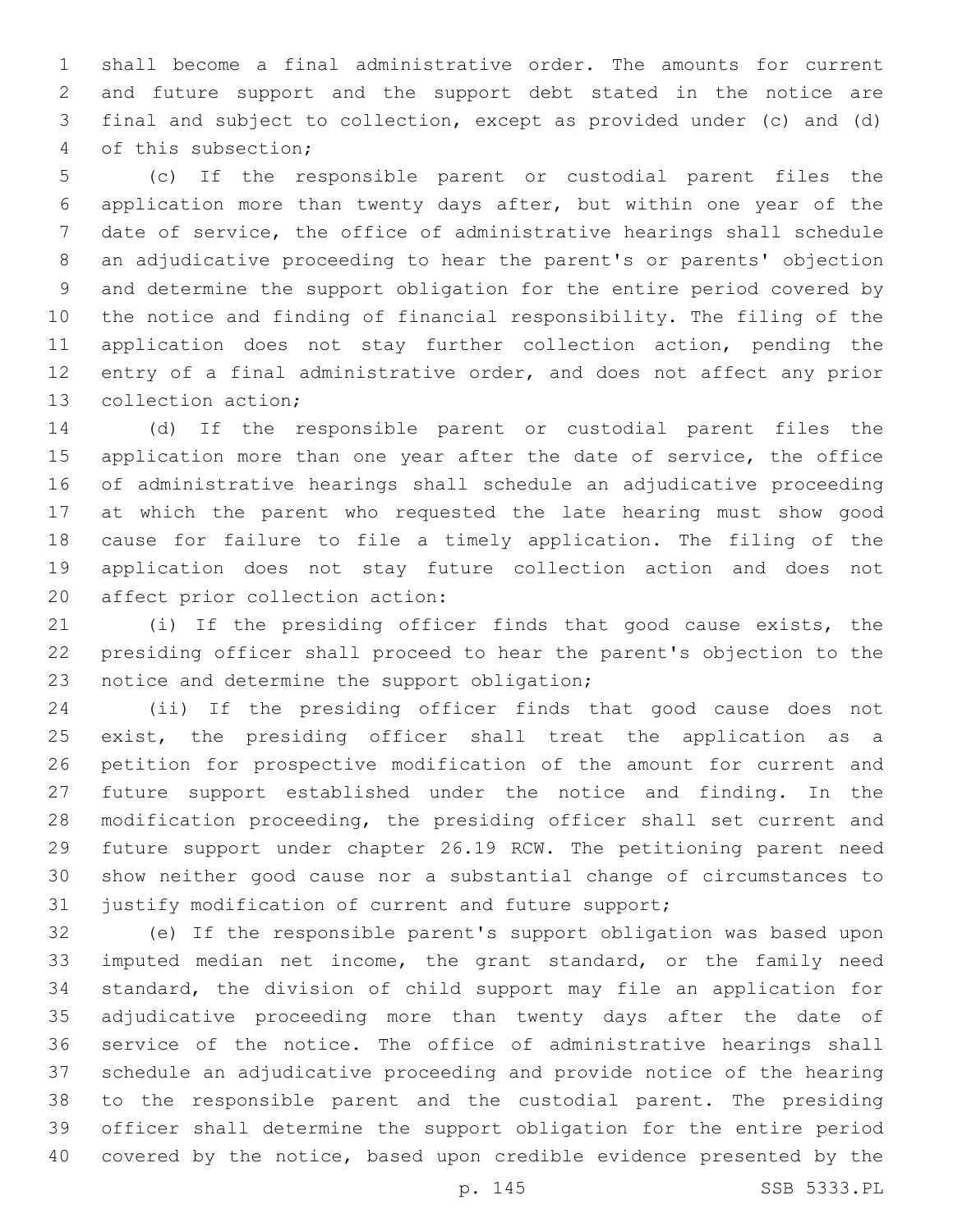division of child support, the responsible parent, or the custodial parent, or may determine that the support obligation set forth in the notice is correct. The division of child support demonstrates good cause by showing that the responsible parent's support obligation was based upon imputed median net income, the grant standard, or the family need standard. The filing of the application by the division of child support does not stay further collection action, pending the entry of a final administrative order, and does not affect any prior 9 collection action.

 (f) The department shall retain and/or shall not refund support money collected more than twenty days after the date of service of the notice. Money withheld as the result of collection action shall be delivered to the department. The department shall distribute such 14 money, as provided in published rules.

 (5) If an application for an adjudicative proceeding is filed, the presiding or reviewing officer shall determine the past liability and responsibility, if any, of the alleged responsible parent and shall also determine the amount of periodic payments to be made in the future, which amount is not limited by the amount of any public assistance payment made to or for the benefit of the child. If deviating from the child support schedule in making these determinations, the presiding or reviewing officer shall apply the standards contained in the child support schedule and enter written 24 findings of fact supporting the deviation.

 (6) If either the responsible parent or the custodial parent fails to attend or participate in the hearing or other stage of an adjudicative proceeding, upon a showing of valid service, the presiding officer shall enter an order of default against each party who did not appear and may enter an administrative order declaring the support debt and payment provisions stated in the notice and finding of financial responsibility to be assessed and determined and subject to collection action. The parties who appear may enter an 33 agreed settlement or consent order, which may be different than the terms of the department's notice. Any party who appears may choose to proceed to the hearing, after the conclusion of which the presiding officer or reviewing officer may enter an order that is different than the terms stated in the notice, if the obligation is supported by credible evidence presented by any party at the hearing.

 (7) The final administrative order establishing liability and/or future periodic support payments shall be superseded upon entry of a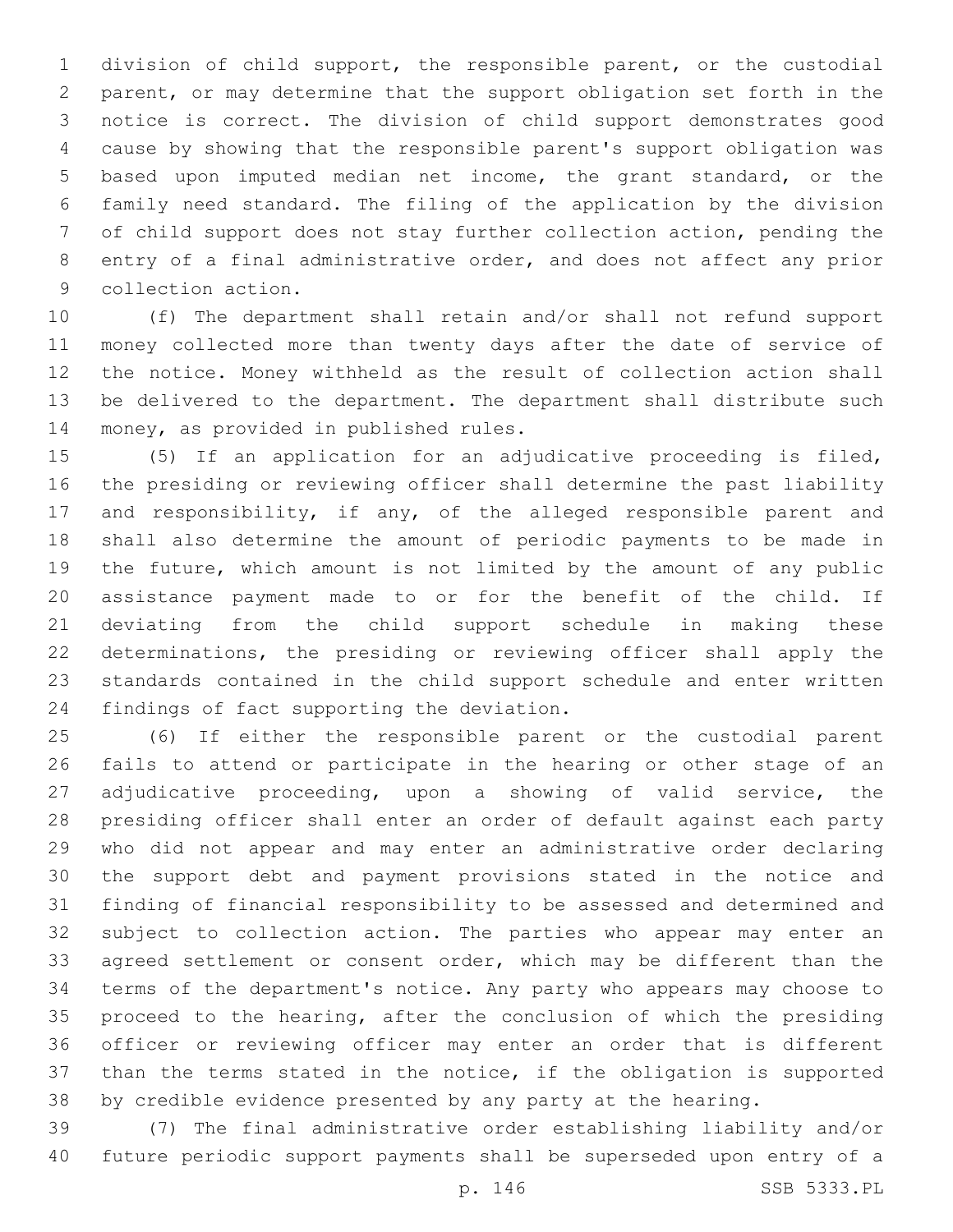superior court order for support to the extent the superior court order is inconsistent with the administrative order.

 (8) Debts determined pursuant to this section, accrued and not paid, are subject to collection action under this chapter without further necessity of action by a presiding or reviewing officer.

 (9) The department has rule-making authority to enact rules consistent with 42 U.S.C. Sec. 652(f) and 42 U.S.C. Sec. 666(a)(19) as amended by section 7307 of the deficit reduction act of 2005. Additionally, the department has rule-making authority to implement regulations required under 45 C.F.R. Parts 302, 303, 304, 305, and 308.11

 **Sec. 5053.** RCW 74.20A.056 and 2018 c 150 s 108 are each amended 13 to read as follows:

 (1) ((If an alleged father has signed an affidavit acknowledging 15 paternity which has been filed with the state registrar of vital 16 statistics before July 1, 1997, the division of child support may serve a notice and finding of parental responsibility on him and the custodial parent. Procedures for and responsibility resulting from 19 acknowledgments filed after July 1, 1997, are in subsections (8) and 20 (9) of this section. Service of the notice shall be in the same manner as a summons in a civil action or by certified mail, return 22 receipt requested, on the alleged father. The custodial parent shall 23 be served by first-class mail to the last known address. If the custodial parent is not the nonassistance applicant or public assistance recipient, service shall be in the same manner as for the responsible parent. The notice shall have attached to it a copy of the affidavit or certification of birth record information advising 28 of the existence of a filed affidavit, provided by the state 29 registrar of vital statistics, and shall state that:

 (a) Either or both parents are responsible for providing health care coverage for their child either through health insurance or 32 public health care coverage, which is accessible to the child, or through coverage that if coverage that can be extended to cover the child is or becomes available to the parent through employment or is union-related, or for paying a monthly payment toward the premium if no such coverage is available, as provided under RCW 26.09.105;

 (b) The alleged father or custodial parent may file an application for an adjudicative proceeding at which they both will be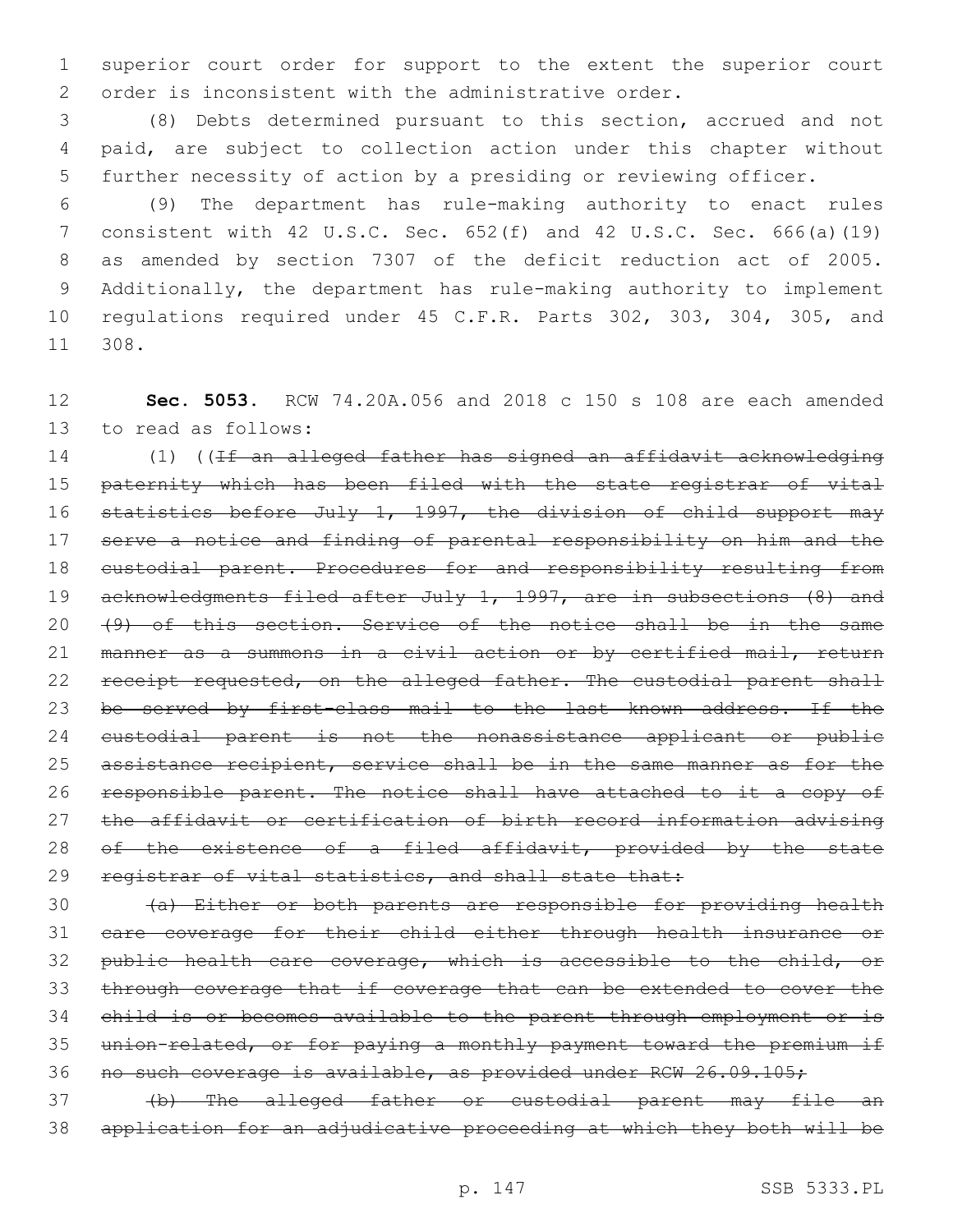1 required to appear and show cause why the amount stated in the notice 2 as to support is incorrect and should not be ordered;

 (c) An alleged father or mother, if she is also the custodial 4 parent, may request that a blood or genetic test be administered to determine whether such test would exclude him from being a natural parent and, if not excluded, may subsequently request that the division of child support initiate an action in superior court to 8 determine the existence of the parent-child relationship; and

9 (d) If neither the alleged father nor the custodial parent 10 requests that a blood or genetic test be administered or files an 11 application for an adjudicative proceeding, the amount of support 12 stated in the notice and finding of parental responsibility shall 13 become final, subject only to a subsequent determination under RCW 14 26.26.500 through 26.26.630 that the parent-child relationship does 15 <del>not exist.</del>

16 (2) An alleged father or custodial parent who objects to the 17 amount of support requested in the notice may file an application for 18 an adjudicative proceeding up to twenty days after the date the 19 notice was served. An application for an adjudicative proceeding may 20 be filed within one year of service of the notice and finding of 21 parental responsibility without the necessity for a showing of good 22 cause or upon a showing of good cause thereafter. An adjudicative 23 proceeding under this section shall be pursuant to RCW 74.20A.055. 24 The only issues shall be the amount of the accrued debt, the amount 25 of the current and future support obligation, and the reimbursement 26 of the costs of blood or genetic tests if advanced by the department. 27 A custodian who is not the parent of a child and who has physical 28 eustody of a child has the same notice and hearing rights that a 29 eustodial parent has under this section.

30 (3) If the application for an adjudicative proceeding is filed 31 within twenty days of service of the notice, collection action shall 32 be stayed pending a final decision by the department. If no 33 application is filed within twenty days:

34 (a) The amounts in the notice shall become final and the debt 35 ereated therein shall be subject to collection action; and

36 (b) Any amounts so collected shall neither be refunded nor 37 returned if the alleged father is later found not to be a responsible 38 parent.

39 (4) An alleged father or the mother, if she is also the custodial 40 parent, may request that a blood or genetic test be administered at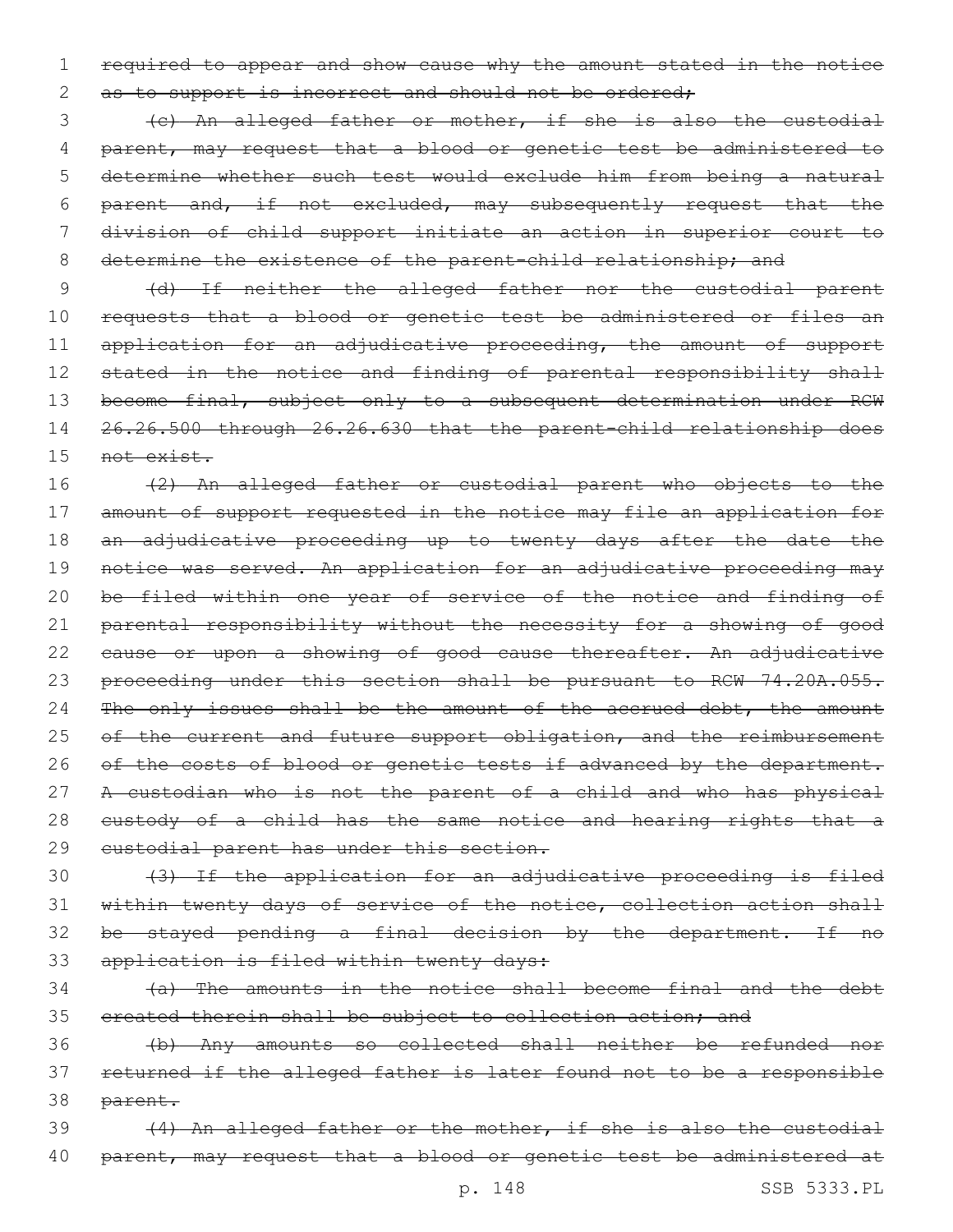1 any time. The request for testing shall be in writing, or as the 2 department may specify by rule, and served on the division of child 3 support. If a request for testing is made, the department shall 4 arrange for the test and, pursuant to rules adopted by the 5 department, may advance the cost of such testing. The department 6 shall mail a copy of the test results by certified mail, return 7 receipt requested, to the alleged father's and mother's, if she is 8 also the custodial parent, last known address.

9 (5) If the test excludes the alleged father from being a natural 10 parent, the division of child support shall file a copy of the 11 results with the state registrar of vital statistics and shall 12 dismiss any pending administrative collection proceedings based upon 13 the affidavit in issue. The state registrar of vital statistics shall 14 remove the alleged father's name from the birth certificate and 15 change the child's surname to be the same as the mother's maiden name 16 as stated on the birth certificate, or any other name which the 17 mother may select.

18 (6) The alleged father or mother, if she is also the custodial 19 parent, may, within twenty days after the date of receipt of the test 20 results, request the division of child support to initiate an action 21 under RCW 26.26.500 through 26.26.630 to determine the existence of 22 the parent-child relationship. If the division of child support 23 initiates a superior court action at the request of the alleged 24 father or mother and the decision of the court is that the alleged 25 father is a natural parent, the parent who requested the test shall 26 be liable for court costs incurred.

27 (7) If the alleged father or mother, if she is also the custodial 28 parent, does not request the division of child support to initiate a 29 superior court action, or fails to appear and cooperate with blood or 30 genetic testing, the notice of parental responsibility shall become 31 final for all intents and purposes and may be overturned only by a 32 subsequent superior court order entered under RCW 26.26.500 through 33 26.26.630.

34 (8)(a) Subsections (1) through (7) of this section do not apply 35 to acknowledgments of paternity filed with the state registrar of 36 vital statistics after July 1, 1997.

37 (b)) (a) If an acknowledged ((father)) parent has signed an 38 acknowledgment of ((paternity)) parentage that has been filed with 39 the state registrar of vital statistics ((after July 1, 1997)):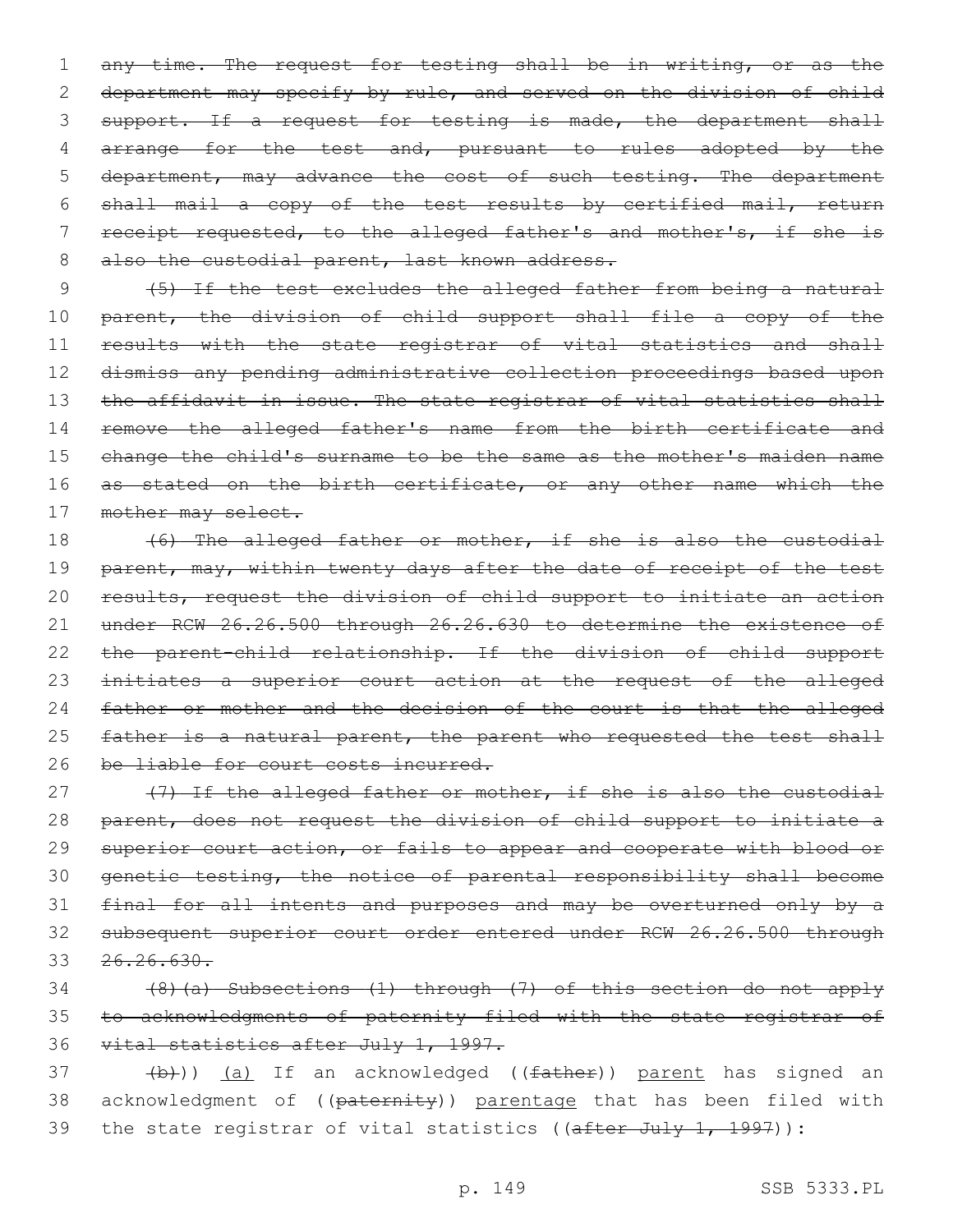(i) The division of child support may serve a notice and finding of financial responsibility under RCW 74.20A.055 based on the acknowledgment. The division of child support shall attach a copy of the acknowledgment or certification of the birth record information 5 advising of the existence of a filed acknowledgment of ((paternity)) 6 parentage to the notice;

 (ii) The notice shall include a statement that the acknowledged 8 ((father)) parent or any other signatory may commence a proceeding in court to rescind or challenge the acknowledgment or denial of 10 ((paternity)) parentage under RCW ((26.26.330)) 26.26A.235 and  $((26.26.335))$   $26.26A.240;$ 

 (iii) A statement that either or both parents are responsible for providing health care coverage for the child if accessible coverage that can be extended to cover the child is or becomes available to the parent through employment or is union-related as provided under 16 RCW 26.09.105; and

 (iv) The party commencing the action to rescind or challenge the acknowledgment or denial must serve notice on the division of child support and the office of the prosecuting attorney in the county in which the proceeding is commenced. Commencement of a proceeding to rescind or challenge the acknowledgment or denial stays the establishment of the notice and finding of financial responsibility, 23 if the notice has not yet become a final order.

24 ( $(\text{+e})$ ) (b) If neither the acknowledged ( $(\text{father})$ ) parent nor the other party to the notice files an application for an adjudicative proceeding or the signatories to the acknowledgment or denial do not commence a proceeding to rescind or challenge the acknowledgment of 28 ((paternity)) parentage, the amount of support stated in the notice and finding of financial responsibility becomes final, subject only to a subsequent determination under RCW ((26.26.500)) 26.26A.400 through ((26.26.630)) 26.26A.515 that the parent-child relationship does not exist. The division of child support does not refund nor return any amounts collected under a notice that becomes final under this section or RCW 74.20A.055, even if a court later determines that 35 the acknowledgment is void.

 $((\{d\}))(c)$  An acknowledged  $((\text{father}))$  parent or other party to the notice who objects to the amount of support requested in the notice may file an application for an adjudicative proceeding up to twenty days after the date the notice was served. An application for an adjudicative proceeding may be filed within one year of service of